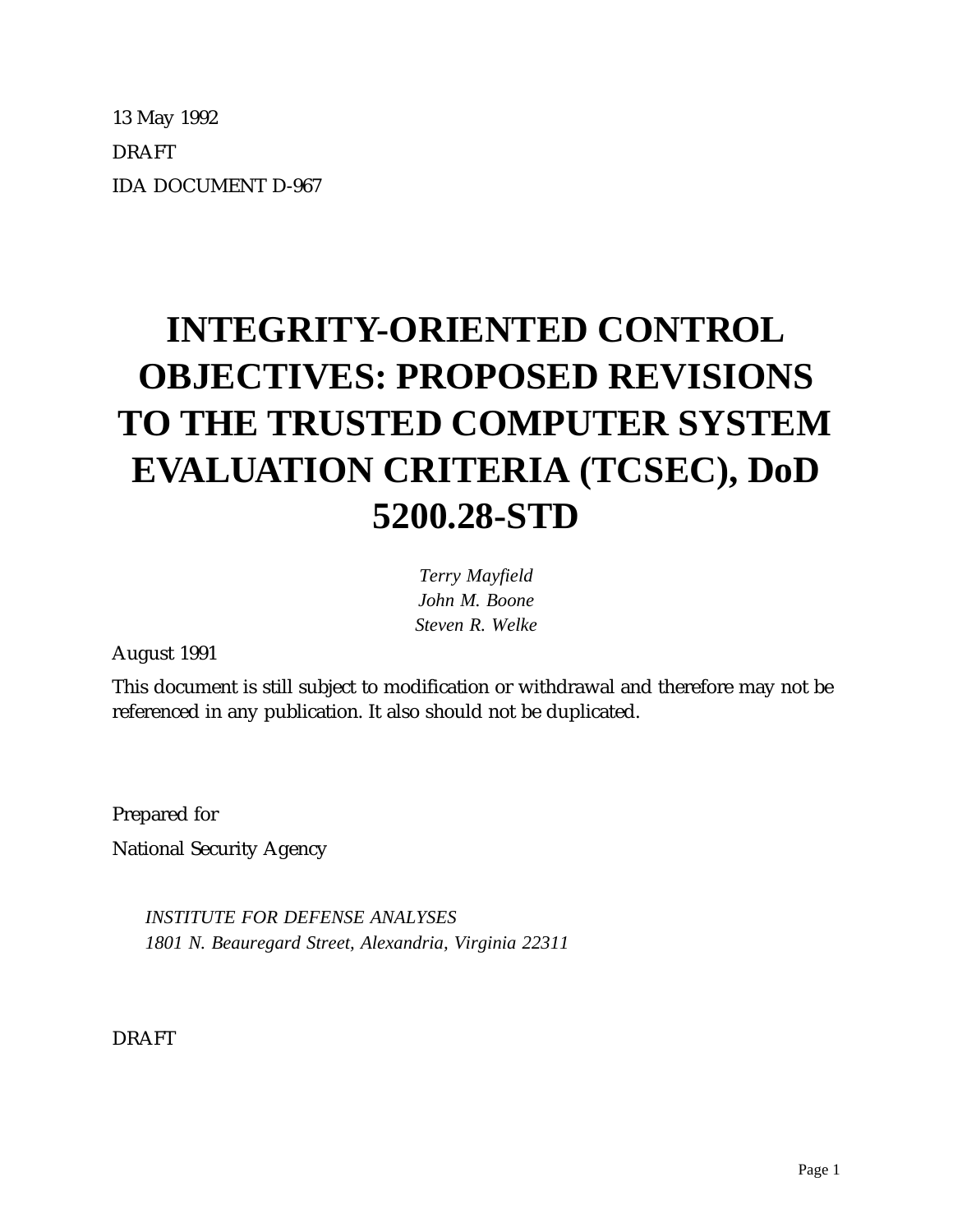## **1. INTRODUCTION**

## **1.1 PURPOSE**

This document proposes new and revised versions of the control objectives contained in the Trusted Computer System Evaluation Criteria (TCSEC), DoD 5200.28-STD [TCSEC 1985, pp. 57-63]. These modifications extend the existing control objective statements to encompass the promotion and preservation of data and systems integrity. They are intended to be used as a strawman to foster further research and debate aimed at developing a new or revised set of product evaluation criteria that addresses integrity as well as confidentiality.

## **1.2 BACKGROUND**

Control objectives are the fundamental computer security requirements as they apply to general purpose automated information systems (AISs). As such, they serve as guidance to the development of more specific evaluation criteria. Evaluation criteria, in turn, are intended to ``... (a) provide users with a yardstick with which to assess the degree of trust that can be placed in computer systems for processing classified or other sensitive information; (b) provide guidance to manufacturers as to what to build into their new widely-available trusted commercial products in order to satisfy trust requirements for sensitive applications; and (c) provide a basis for specifying security requirements in acquisition specifications'' [TCSEC 1985, p. v].

Given the rather far reaching implications of evaluation criteria, it is vital that such criteria be built upon a clear and complete foundation. The modified control objectives presented in this document represent only one step towards that foundation. This step, directed towards enhancing the set of control objectives to address the needs of integrity, begins the enabling for the development of new criteria. However, the proposed control objectives are not intended to be adopted without further research and debate to derive the best possible foundation for further development work.

## **1.3 SCOPE**

This document extends the integrity framework developed in [Mayfield 1991] and takes another step in developing and evolving product criteria that include integrity. The document only addresses control objectives; specific criteria addressing integrity concerns remain as future work. The document is complementary to other ongoing research work in the topic of integrity, e.g., the electronic forum for the development of new formal models of integrity in preparation for The Computer Security Foundations Workshop IV which was held in Franconia, New Hampshire, 18-20 June 1991. The document assumes that the control objectives for confidentiality, as contained in the TCSEC, are adequate for that purpose. Through the study of relevant policies, we have come to believe that the control objectives need to extend to applications running on a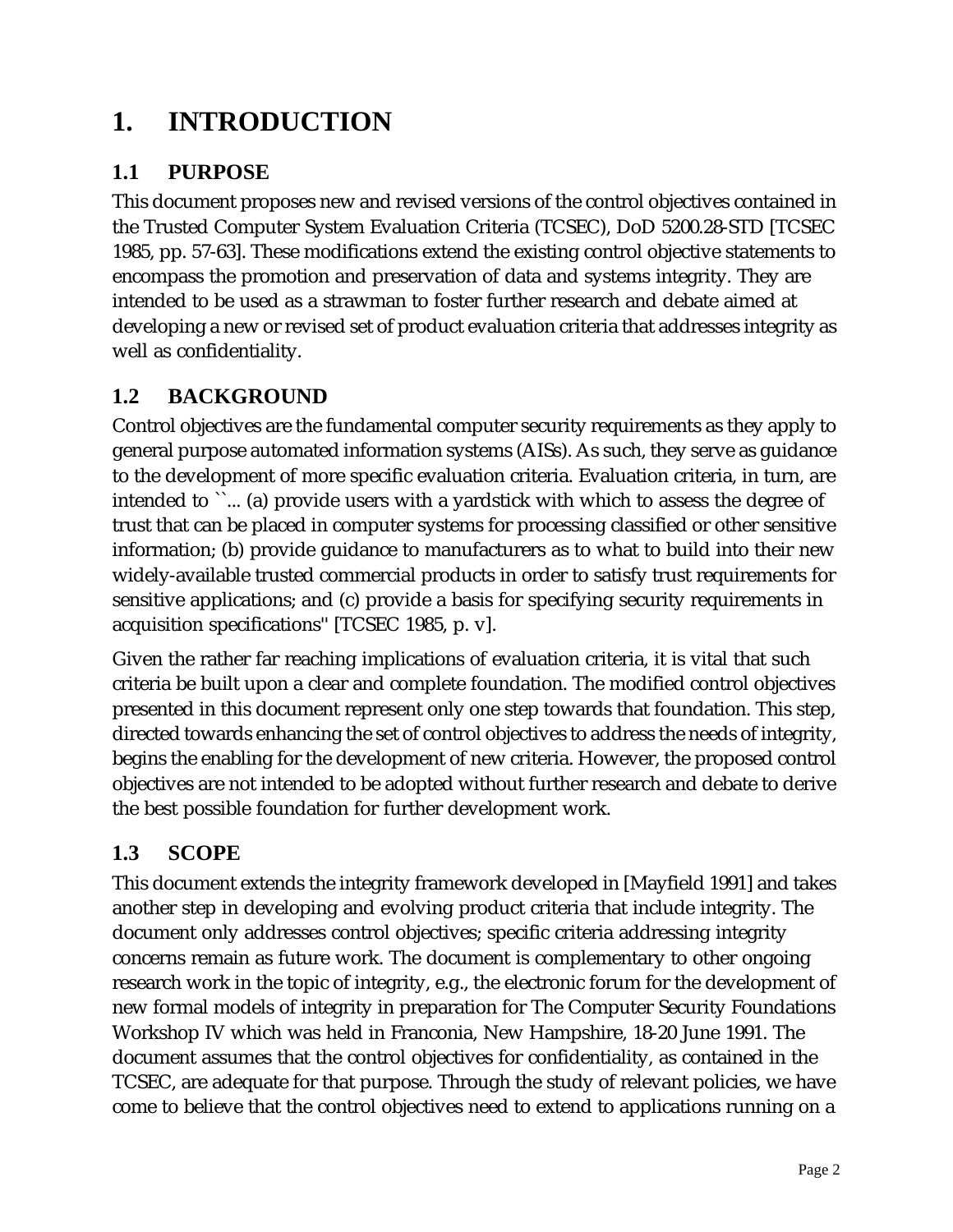vendor's system product in order to adequately address boundaries of responsibility and criteria for implementing protection controls. However, this study concentrates primarily on control objectives from a systems perspective-the issues involved with extending the control objectives to applications cannot be explored in depth until a systems perspective has been established. We do not make use of a particular formal model of integrity, but rather use some of the concepts developed and modeled by various model authors to arrive at our specific version of each control objective.

We have purposefully tried to not depart radically from the TCSEC. Our thinking was that it would be much more beneficial to show minimal changes while increasing support to various integrity policies than to try and "reinvent the wheel." To some, these changes may still seem too radical, to others they will be insufficient. We hope that in both cases our proposals serve to enhance the debate.

The major policy documents, with respect to integrity in AISs, are listed in Table 1.1. These documents are addressed individually in separate sections in Appendix A. Each individual section devoted to a particular document contains (a) a brief overview of the document, (b) a listing of selected source text from the document, (c) a cross-reference from the source text to affected integrity control objectives, and (d) a commentary section. The commentary section is, in essence, a set of interpretive notes about control aspects of the source text. We developed them to partially confirm, from a policy point of view, what we had discovered in [Mayfield 1991] through an analysis of various integrity-supporting mechanisms about possible objectives for control.

These government documents provide policy and guidance for controlling and protecting information. Their contents can be interpreted in at least three distinct ways: (1) having direct applicability to the certification of an Agency's system as part of the process of obtaining an accreditation for system operations, (2) having direct applicability to general application subsystems as evaluated subsystem products, and (3) having applicability across a wide range of applications wherein the protection mechanisms might generally provided by the underlying computer system (i.e., hardware, operating system, and communications subsystems). While our control objectives are directed at the third interpretation, the reader will find that we did not similarly confine our commentary notes on the selected policy text contained in Appendix A. Our intention in the latter was to take a much broader system perspective and then selectively use the material in supporting the specific wording of our control objective proposals.

| <b>POLICY DOCUMENT</b> | TITLE                   |
|------------------------|-------------------------|
| <b>FEDERAL LAWS</b>    |                         |
| Public Law 92-579      | The Privacy Act of 1974 |

#### **TABLE 1.1. List of Policy Documents**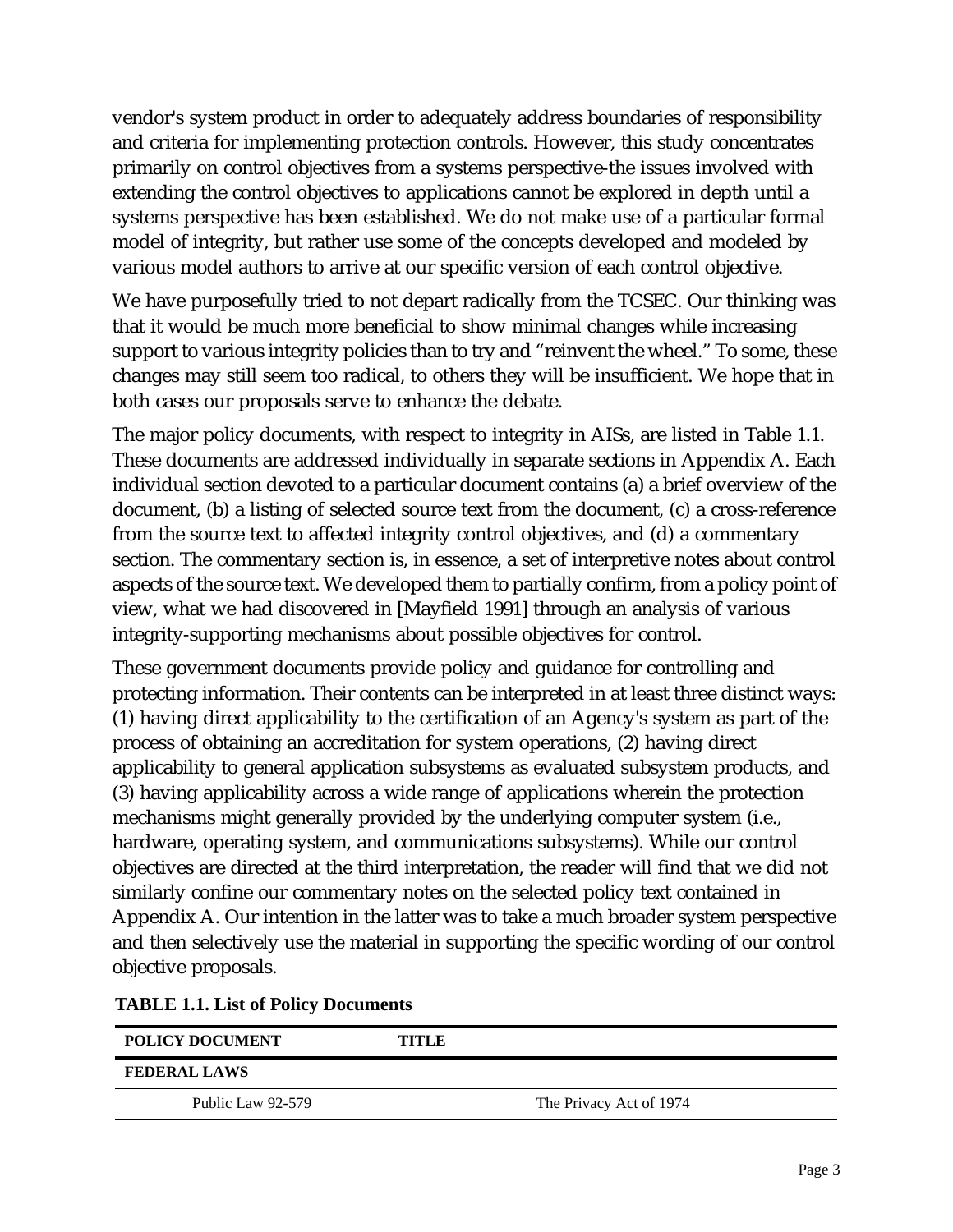| <b>POLICY DOCUMENT</b>        | <b>TITLE</b>                                                                                                  |  |  |
|-------------------------------|---------------------------------------------------------------------------------------------------------------|--|--|
| Public Law 101-508            | Computer Matching and Privacy Protection Amendments of 1990                                                   |  |  |
| Public Law 96-511             | The Paperwork Reduction Act of 1980                                                                           |  |  |
| Public Law 97-255             | Federal Manager's Financial Integrity Act of 1982                                                             |  |  |
| Public Law 97-86              | DoD Authorization Act of 1982                                                                                 |  |  |
| Public Law 100-235            | Computer Security Act of 1987                                                                                 |  |  |
| <b>EXECUTIVE/LEGISLATIVE</b>  |                                                                                                               |  |  |
| <b>OMB</b> Circular No. A-127 | <b>Financial Management Systems</b>                                                                           |  |  |
| <b>OMB</b> Circular No. A-130 | Management of Federal Information Resources                                                                   |  |  |
| <b>OMB</b> Circular No. A-123 | <b>Internal Control Systems</b>                                                                               |  |  |
| OMB Bulletin No. 90-08        | Guidance for Preparation of Security Plans for Federal Computer<br>Systems that Contain Sensitive Information |  |  |
| <b>OMB</b> IC Guidelines      | Internal Control Guidelines                                                                                   |  |  |
| <b>GAO</b> Title II           | GAO Policy and Procedures Manual for Guidance of Federal<br>Agencies-Title 2 - Accounting                     |  |  |
| <b>DEPARTMENT OF DEFENSE</b>  |                                                                                                               |  |  |
| DoD Directive 5010.38         | <b>Internal Management Control Program</b>                                                                    |  |  |
| DoD Directive 5200.28         | Security Requirements for Automated Information Systems                                                       |  |  |
| DoD Directive 7740.1          | DoD Information Resource Management Program                                                                   |  |  |
| DoD Guideline 7740.1-G        | ADP Internal Control Guideline                                                                                |  |  |
| DoD Directive 7750.5          | Management and Control of Information Requirements                                                            |  |  |

**TABLE 1.1. List of Policy Documents**

## **2. PROPOSED CONTROL OBJECTIVES**

The proposed control objective revisions contain the following major elements: (1) an introduction to the control objective, (2) the original and revised control objectives, and (3) a discussion of issues and rationale for revising the control objective. The discussion and supporting rationale are intended to be useful whether the original control objectives are to be modified as we propose, or entirely new control objectives are to be developed.

When broadening the scope of the TCSEC to include integrity, we must consider the effect upon the existing control objectives. There are two basic considerations: (1) whether integrity policies call for additional technical features to be included in the control statements, and (2) whether the existing abstractions currently associated with the statements of control are adequate, given the increased scope of protection. Each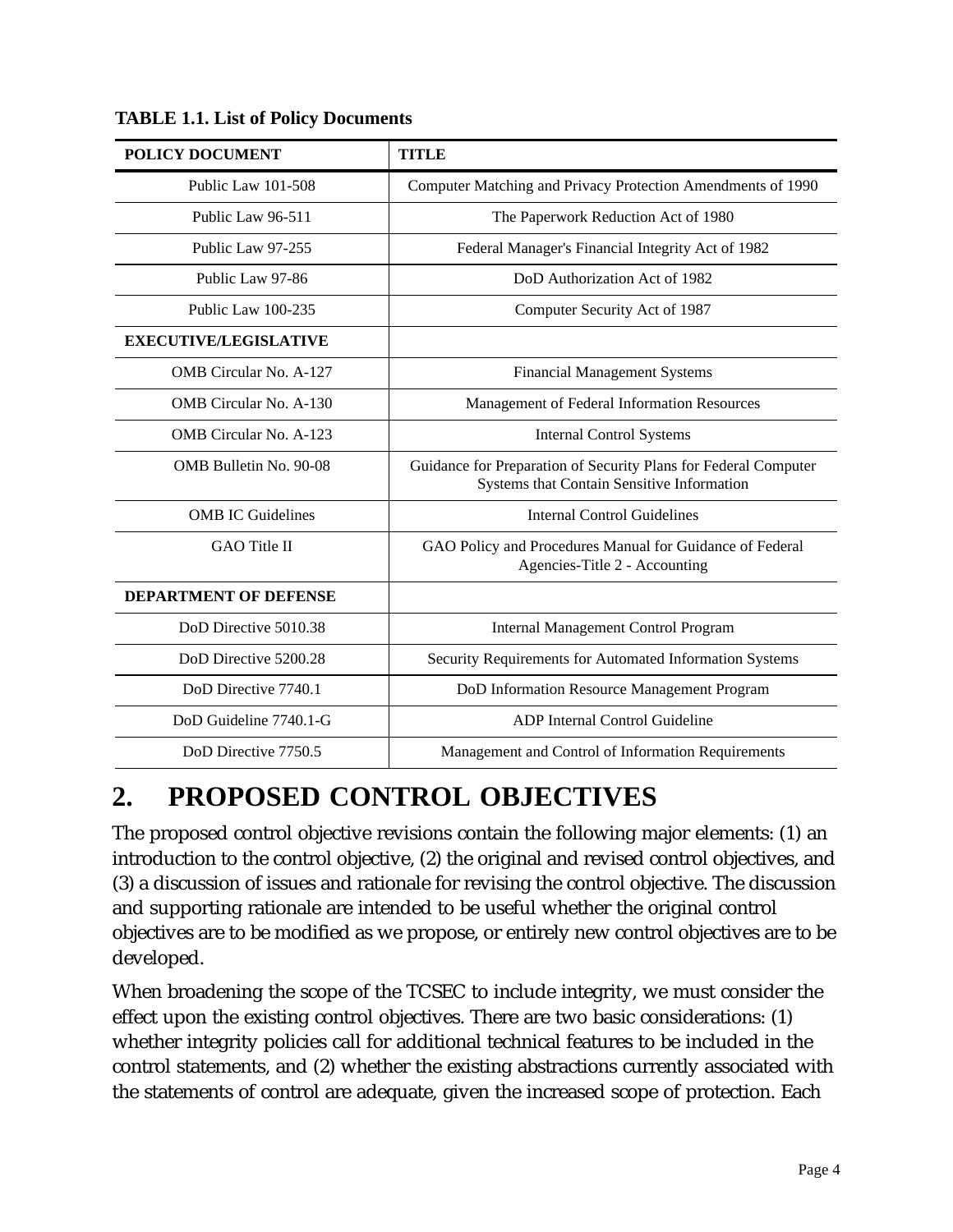factor could have a subsequent effect on the control objective. The requirement for additional technical features would compel a modification to the control objective itself and is reflected in the proposed revisions. Generalizing control abstractions would require a change in the interpretation of the statements of control. These interpretation changes are noted in the discussion section of each affected revision.

As stated in the TCSEC [1985, p. 71], ``There is a large body of policy laid down in the form of Regulations, Directives, Office of Management and Budget (OMB) Circulars,

Presidential Executive Orders, and Laws that form the basis for the handling and processing of Federal information in general and classified information specifically.'' We follow the TCSEC's example and illustrate the relationship of pertinent integrity policy to product evaluation criteria using excerpts from Federal laws and Executive, Legislative, and Department of Defense (DoD) policy documents.

The set of policy statements and guidance that are related to integrity in automated information systems (AISs) are discussed in Appendix A. The security policy to be specified for a given system should be derivable from this set of policies in conjunction with those already cited in the TCSEC. The policy statements of interest originate from one of three sources: the Federal or Executive branches of government, or the DoD.

Federal law addressing issues of integrity in information processing is best interpreted not only by examining the Acts of Congress but also their legislative histories, which aids one in understanding the establishment or modification of law.

The Executive branch of government, in implementing the laws passed by Congress, issues directives and broad guidance to departments and agencies. The most significant of these OMB (policy) Circulars are summarized with respect to their effect on integrity. The General Accounting Office (GAO) is tasked by Congress to provide auditing and accountability services to the Legislative Branch of Government. In providing such services GAO issues related guidelines and standards for the Federal government. These guidelines and standards are cited as references in various policy statements included in our study, and hence are relevant to those policies of interest.

The DoD has the responsibility for interpreting and implementing the policy issuances from higher authority. This is done via DoD Directives, regulations, manuals and other guidance formats. Each of these DoD policy issuances must be interpreted and implemented by the DoD Components and Agencies.

## **2.1 SECURITY POLICY**

In general, a security policy states what protection controls should be provided in the administration or operational management of a set of valued resources. A security policy may define the protection requirements in terms of perceived threats, risks, and/ or goals of an organization. Security policy from the highest levels of Government (e.g.,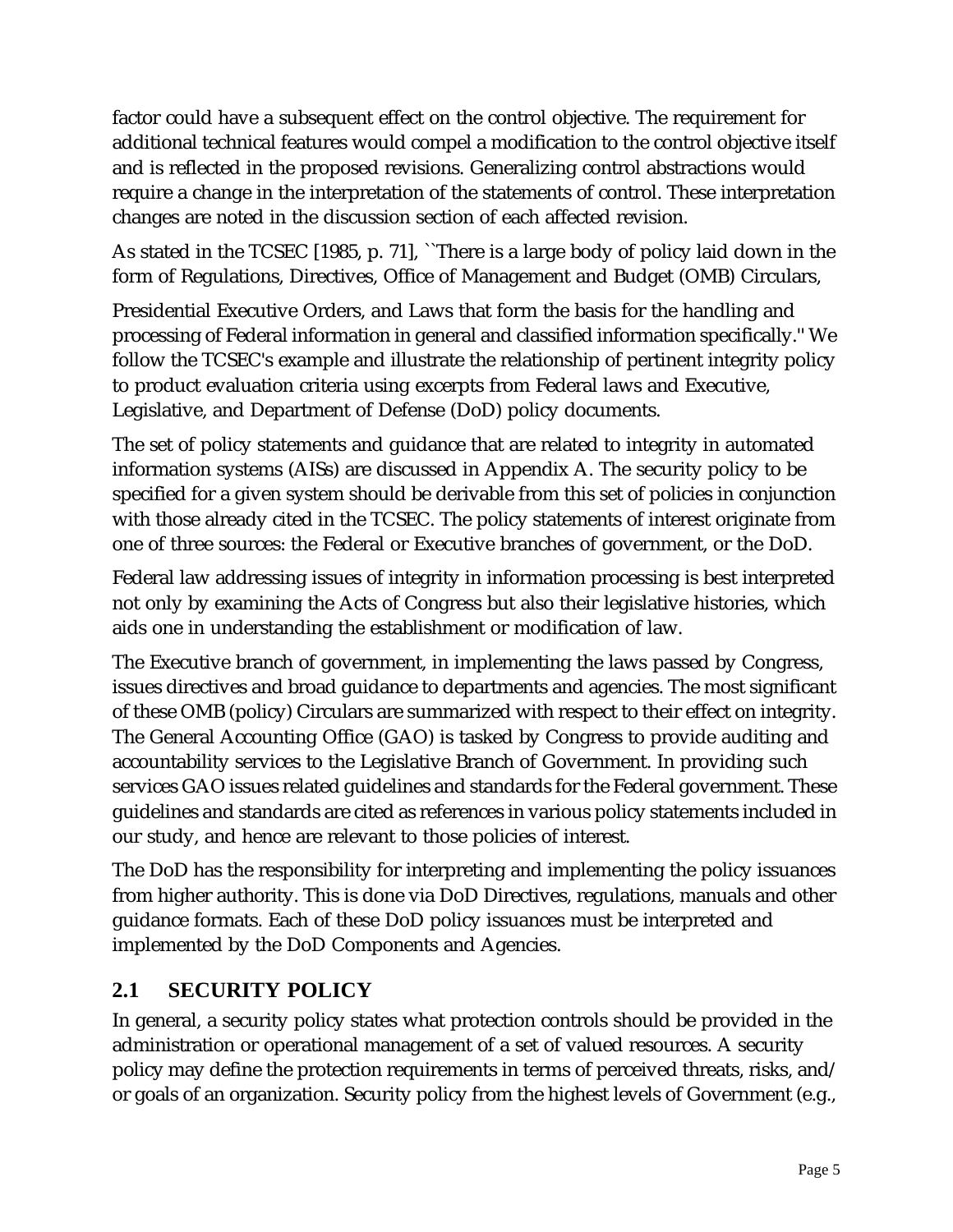Laws and Executive Orders) is put into force through its promulgation in subordinate Agency or Component implementation directives. Each subsequent level refines the implementation detail for protection. When these implementation details are carried out, the policy is enforced. As the general policy statements are refined, the resulting statements of specific requirements serve to drive product specifications for the design and operation of policy enforcement mechanisms. Thus, ``a given system can only be said to be secure with respect to its enforcement of some specific policy'' [TCSEC 1985, p. 59].

## **2.1.1 Original and Revised Security Policy Control Objectives Original**

A statement of intent with regard to control over access to and dissemination of information, to be known as the security policy, must be precisely defined and implemented for each system that is used to process sensitive information. The security policy must accurately reflect the laws, regulations, and general policies from which it is derived [TCSEC 1985, p. 59].

## **Revised**

A set of statements of intent with regard to controls over computing resources and information processing including origination, acquisition, access, use, maintenance, dissemination, and disposal of information within computer systems, to be known collectively as the security policy, must be precisely defined and implemented for each system that is used to process classified and sensitive information. The security policy must accurately reflect the laws, regulations, and general policies from which it is derived.

### **2.1.2 Discussion**

Automated information system security policy is a set of statements indicating the protection controls that should be focused on computing resources and on how information within computer systems is originated, acquired, accessed, used, maintained, disseminated, or disposed. The current Security Policy control objective is limited by the breadth and scope of the laws, regulations, and general policies from which it is drawn, i.e., non-disclosure of classified and other sensitive information. To extend the breadth and scope of the TCSEC Security Policy control objective to integrity, one must first examine the regulations, policies, and/or laws that might be applicable.

Although existing policy [DoD 5200.28-D] states that safeguards for the preservation of systems and data integrity shall be in place in DoD computers, implementing regulations and manuals do not precisely define the means for providing these safeguards. This is in contrast to the uniform system for safeguarding national security information as prescribed by Executive Order 12356 [EO 12356], which specifically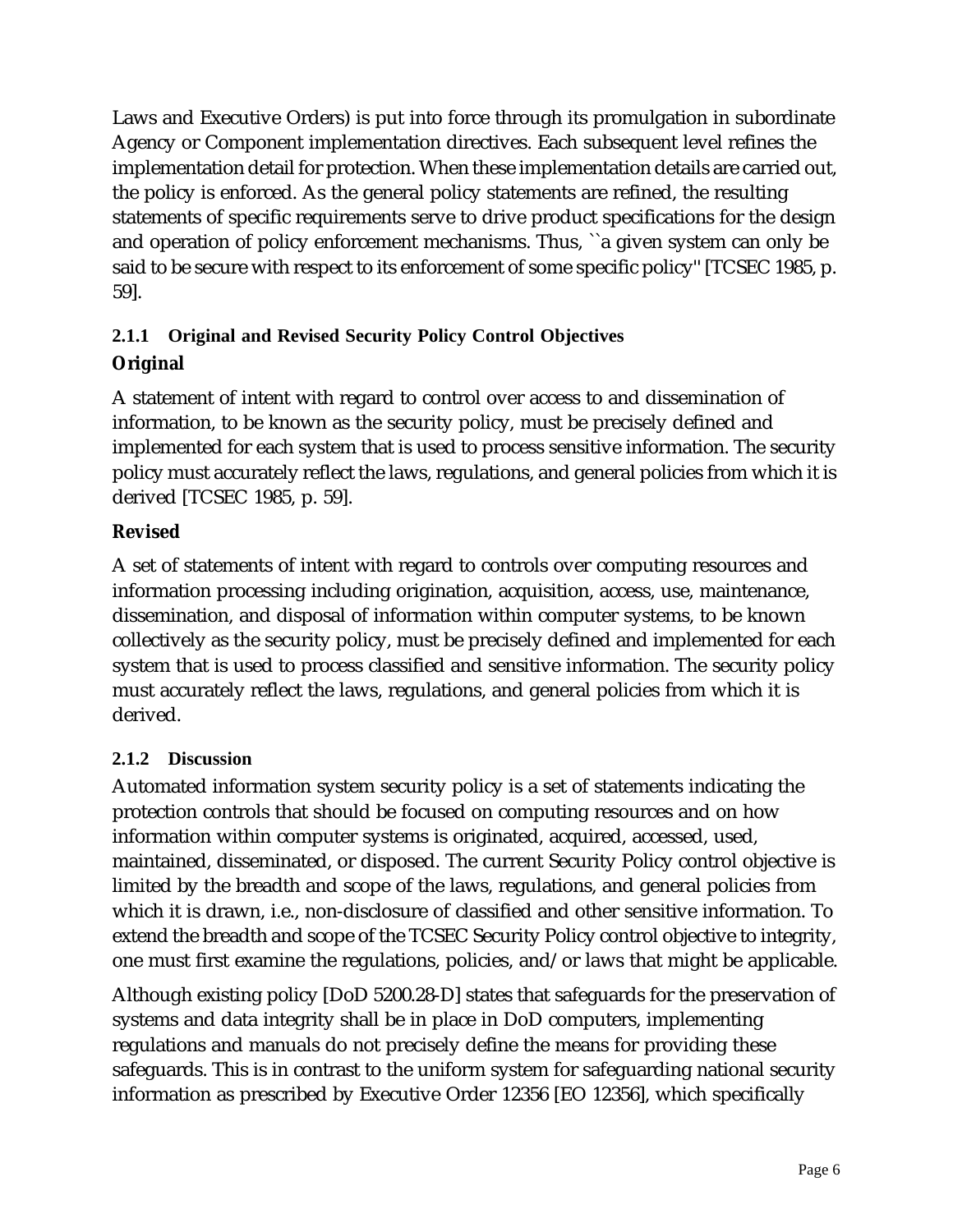assigns responsibility to promulgate implementing regulations for confidentiality protection. This assignment of responsibility has led to well-defined regulations for protection against unauthorized disclosure, (e.g., [DoD 5200.1-R]). There appear to be no Executive Orders of equivalent weight and specificity for the direct establishment of regulations for integrity, and thus regulations applicable to system or data integrity are not as specific and well-defined.

There are Federal laws and policies which both directly and indirectly address integrity issues. We assert both as being applicable to integrity protection. They address, in an overlapping fashion, requirements for automated information security, information and internal management, and internal controls. These laws and policies are individually summarized in Appendix A. In addition to current TCSEC policy guidance on confidentiality, the integrity requirements and guidelines provided by these laws and policies should be used to shape the detailed security policy into a clear specification of what must be done to preserve and promote both confidentiality and integrity.

The essence of these laws and policies with respect to information security pertains to the definitions of sensitive government information and sensitive applications, and the protection of sensitive information from loss, misuse, unauthorized access, or modification. Specific to integrity, these laws and policies require that information must be protected from unauthorized, unanticipated or unintentional modification including the detection of such activities. Personnel, life support, safety critical and financial transaction systems are cited as sensitivity examples. The laws and policies define restrictions on the collection, use, and maintenance of information in Federal AISs, including timeliness, accuracy, and completeness, and relevance to the agencies needs. They require appropriate safeguards and individual accountability. The essence of the laws and policies with respect to information and internal management pertains to the definition of information and computer resources as assets that must be managed, and to the establishment of management controls. These management controls include internal management control procedures, general supervision, input/output and procedural controls for information processing operations, system administration, information resource management, training, responsibility assignments, resource allocation, and vulnerability assessments.

The essence of laws and policies with respect to internal controls pertains to individual competence, authorization, and accountability; data and application validation; data completeness, accuracy, and timeliness; and auditability and other procedures to maintain and to periodically determine the extent of conformance with legal and ethical standards.

 Several Federal laws, along with their implementing policies, mandate action to preserve and promote data and systems integrity and considerably broaden the scope of protection requirements over those requirements for confidentiality. The proposed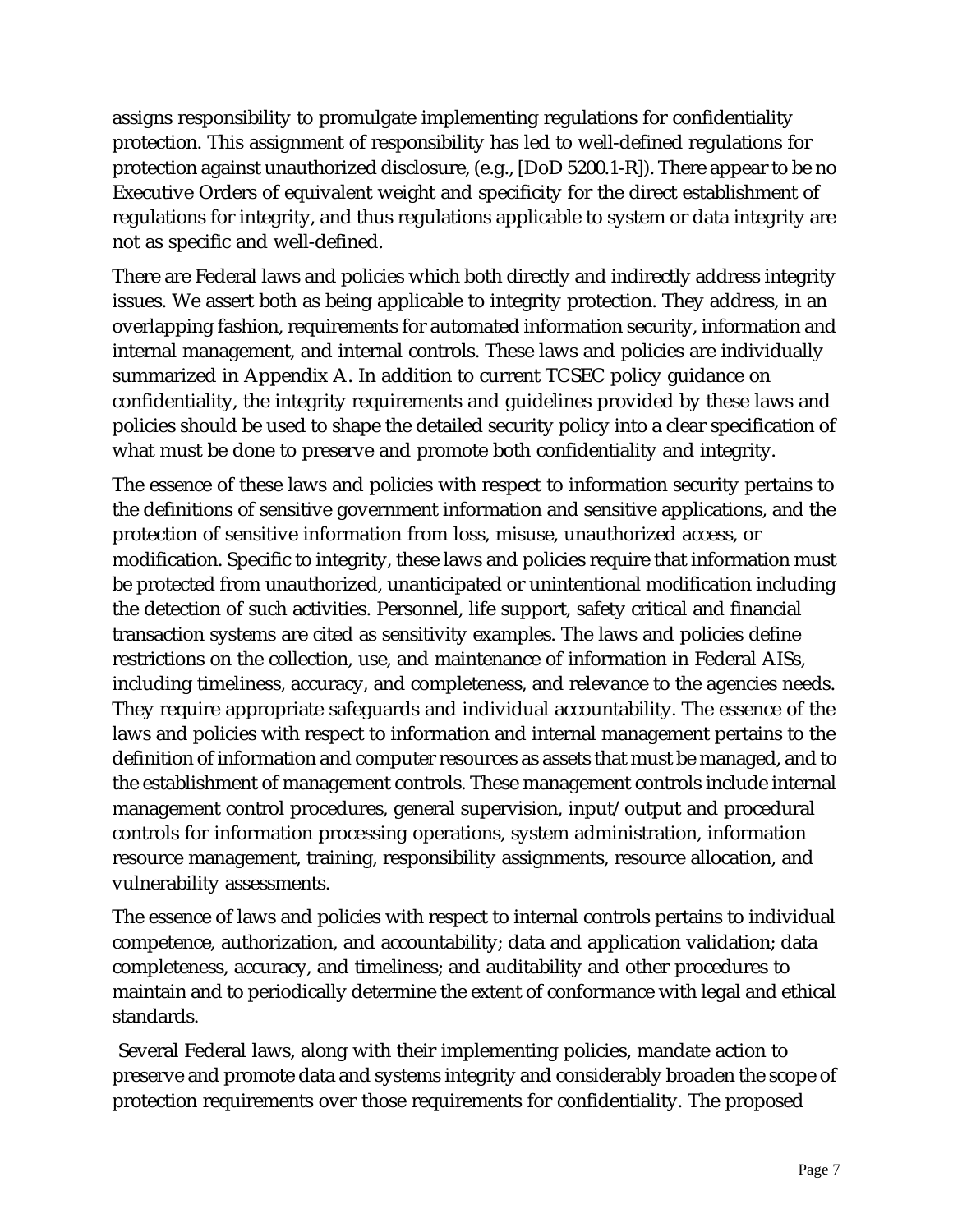revision reflects these broader protection requirements by modifying the original TCSEC version to allow a comprehensive coverage of controls. This modification preserves the intent of the original objective with respect to control for confidentiality and allows for the incorporation of additional controls for integrity.

 The modification pluralizes the ``statement of intent'' and the term ``control'' to recognize a wider variety of protection intents and controls and then collectively terms them ``the security policy.'' Further, it removes the more narrowly focused words ``access to and dissemination of information'' from the original objective statement and replaces those words with the phrase ``information processing including origination, acquisition, access, use, maintenance, dissemination, and disposition of information within computer systems.'' Each of these elements should have a precise statement of enforcement requirements with the collective statement resulting in a consistent and complete security policy.

## **2.2 MANDATORY CONTROL**

Mandatory security is based on laws or regulations which establish the rules that must be enforced and the designations of attributes to be used by these rules. Thus, it is often referred to as ``rule-based'' security. In the TCSEC, mandatory security refers to the enforcement of a set of access control rules that constrains an individual's access to information on the basis of a comparison of attributes that designate an individual's clearance and/or authorization to the information, the classification and/or sensitivity designation of the information, and the form of access being mediated. In general, system enforcement of mandatory policies either requires or can be satisfied by systems that implement a partial ordering or mathematical lattice of such designations [TCSEC 1985, p. 60].

## **2.2.1 Original and Revised Mandatory Security Control Objectives Original**

Security policies defined for systems that are used to process classified or other specifically categorized sensitive information must include provisions for the enforcement of mandatory access control rules. That is, they must include a set of rules for controlling access based directly on a comparison of the individual's clearance or authorization for the information and the classification or sensitivity designation of the information being sought and indirectly on considerations of physical and other environmental factors of control. The mandatory access control rules must accurately reflect the laws, regulations, and general policies from which they are derived.

#### **Revised**

Security policies defined for systems that are used to process classified or other specifically categorized sensitive information must include provisions for the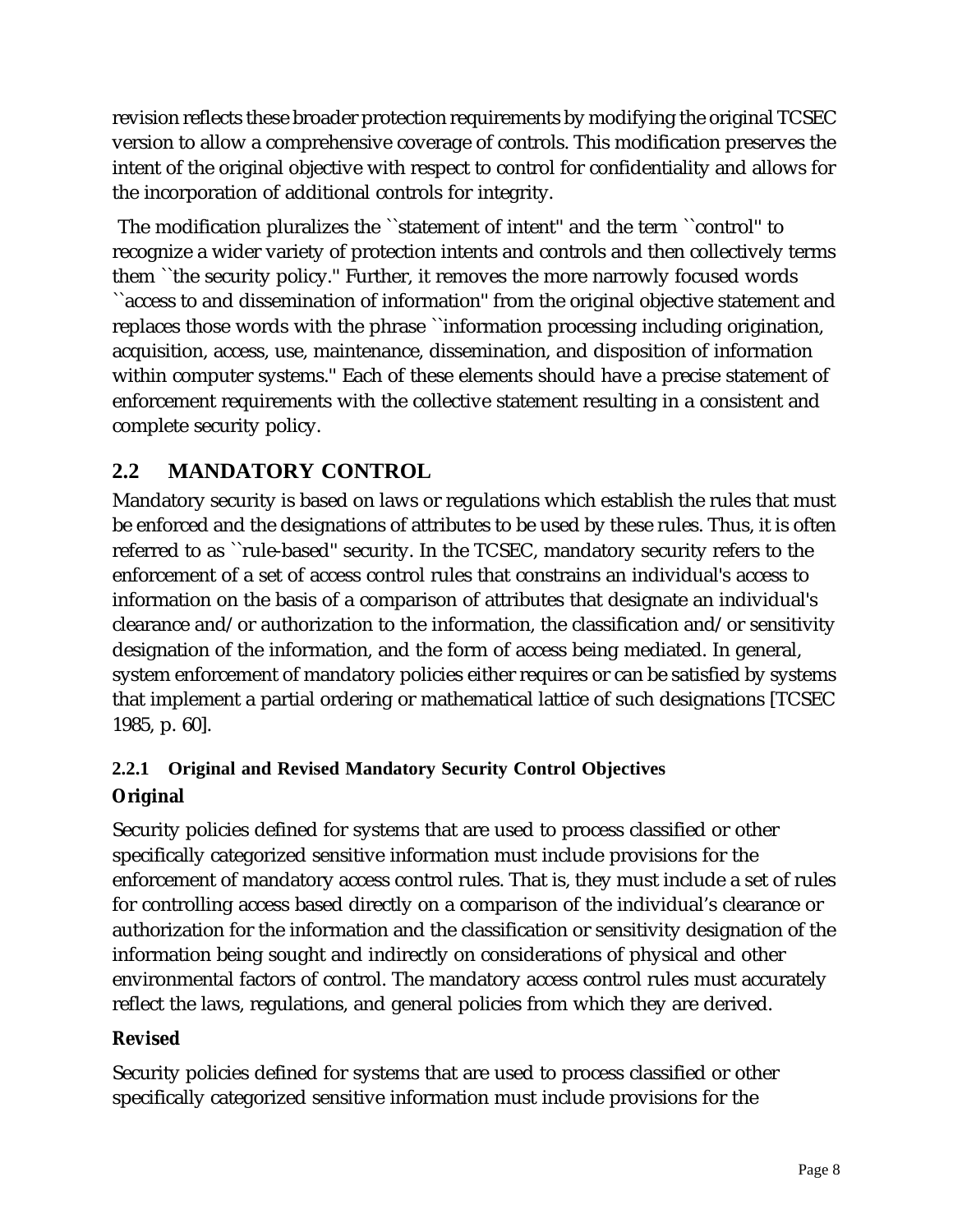enforcement of mandatory access control rules. That is, they must include a set of rules for controlling access based directly on (1) a comparison of the individual's clearance or authorization for the information and the classification or sensitivity designation of the information being sought, and/or (2) a comparison of the duty to be performed with the duties mapped in the individual's current role, and indirectly on (3) considerations of physical and other environmental factors of control. The mandatory access control rules must accurately reflect the laws, regulations, and general policies from which they are derived.

#### **2.2.2 Discussion**

Integrity protection requires that user actions be constrained by mandatory controls beyond the traditional specification of a sensitivity label and a formal authorization that form a ``confidentiality'' lattice. These additional constraints will be described in this discussion.

It is Federal law that any information which could adversely affect the national interest must be protected from loss, misuse, unauthorized access, and unauthorized modification [CSA 1987]. It is also Federal law that ``internal accounting and administrative controls... shall provide reasonable assurances that [resources] are safeguarded against waste, loss, unauthorized use, or misappropriation'' [FMFIA 1982]. Federal and DoD policy reflect these protection requirements in their implementing directives. For example, it is Federal policy that resources must be ``protected against fraud, waste, mismanagement or misappropriation'' [OMB A-123, p. 1].

Separation of duties is a mandatory policy that has been implemented, particularly in the commercial sector, to address fraud, misuse, etc. Separation of duties also is cited explicitly as an internal control standard [GAO 1983] and is required in several Federal and DoD policies. DoD's directive on its internal management control program, [DoD 5010.38-D], in discussing dependencies for internal control, provides rationale for this mandatory policy. ``Internal control depends largely on the elimination of opportunities to conceal errors or irregularities. This, in turn, depends on the assignment of work in such a fashion that no one individual controls all phases of an activity or transaction'' [DoD 5010.38-D, Encl.3]. From this requirement to separate duties or phases of an activity, we derive the need for implementing the concept of roles. To separate duties, attributes must be identified that will allow duties to be categorized into different sets. We define a duty to be an operation on an object, class of objects, or defined system resource; it provides the binding for objects and operations. Each set of duties is mapped to a role. Thus, a role is an encapsulation that defines which duties (i.e., manual or automated operations on particular objects, classes of objects, or system resources) a user possessing the designation of that role is allowed to perform (invoke). In essence, a role conveys a ``privilege'' to perform a set of duties; it provides the binding for users,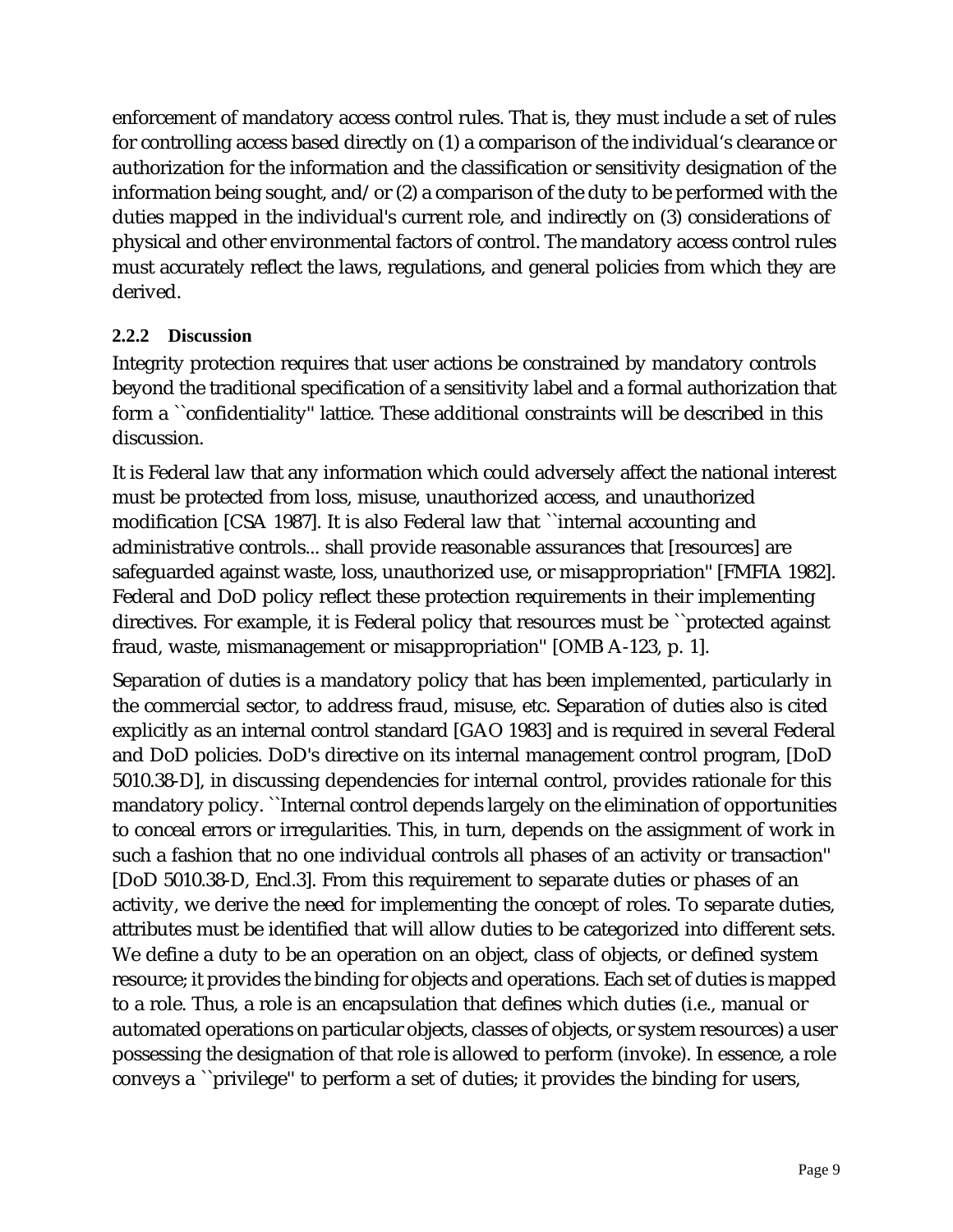operation, and objects. Roles aggregate users, duties aggregate objects and their operations.

Where separation is required, two roles may have partially but not totally overlapping duties; no single role can encompass all of the duties required to complete a sensitive activity or transaction. Roles may be assigned as expressly permitted or denied, or they may be enabled by a sequence of events performed by another role. Once the duties are divided between different roles, the system or role administrator must ensure that a single individual is not given multiple roles that would effectively allow that individual to perform all duties required to process a sensitive transaction. For example, if duties A, B, and C are required to perform a particular transaction, the system might assign duties A and B to role 1 and duty C to role 2 to achieve separation of duties. But, in order to maintain the separation, the system or role administrator must ensure that the same individual is not assigned to both role 1 and role 2.

Roles must be registered in the system for all operations on objects, classes of objects, and system resources. Newly created operations cannot be invoked without the intervention of a system or human administrator to register the operation's associated roles. Roles assigned to individuals must relate to roles assigned to operations according to mandatory rules, (e.g., separation of duties must be enforced). These role designations can provide partial ordering and dominance relations necessary for the mechanics of a lattice.

DoD policy constrains the concept of separation of duties even further by requiring ``authorized [resource] access and [transaction] execution'' [DoD 5010.38-D, Encl.3]. From this mandatory policy requirement, we derive the joining together of the (authorized) individual, in a specific role, executing a specified duty (i.e., operation), on a specific resource (i.e., data object). By combining access to data with separation of duties, the computer system must implement user-program-data bindings to control which users can invoke which programs on particular data items. A model for achieving user-program-data bindings is given in [Clark 1987, 1989]. Our approach is to use roles and duties as the bindings. Lee [1988] discusses an alternative approach using roles in a lattice to implement the Clark and Wilson model.

Mandatory controls address more than access control, they also address information flow. Where the integrity issue of "contamination" of high quality information with low quality information from low quality sources is a mandatory concern, the ability to attribute subjects and objects with a designated quality grade will be required. Biba [1977], in his integrity model, introduced the term integrity grade to designate gradations of quality for subjects and objects. In essence, an integrity grade is a determination of a subject or object's quality with respect to a defined standard. In this respect, such a grade can be thought of as analogous to a classification or a sensitivity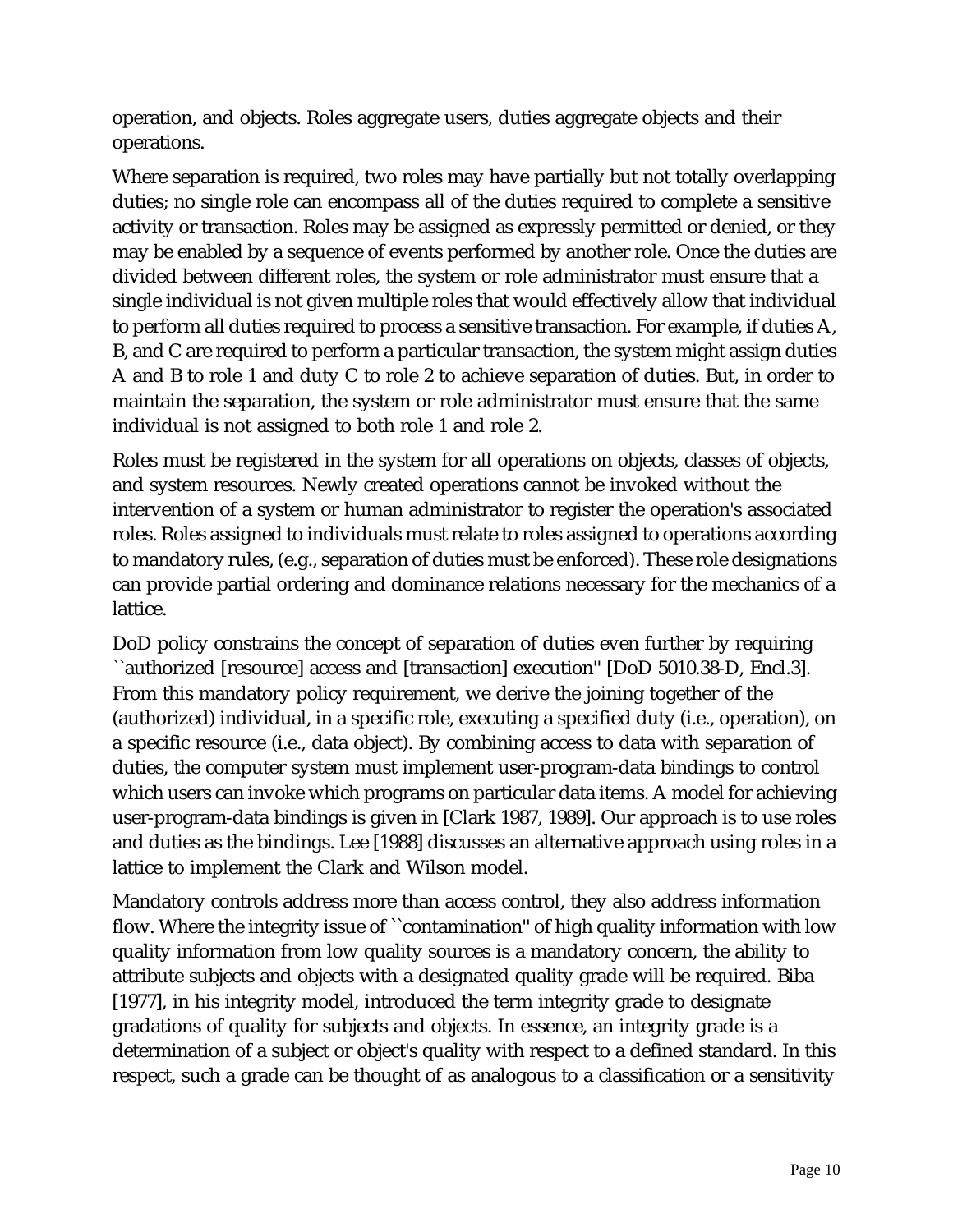label in the DoD scheme. These integrity designations also would provide partial ordering and dominance relations necessary for the mechanics of a lattice structure.

DoD requirements for integrity grades for subjects are derivable from the statement that ``managers and employees shall have personal and professional integrity and shall maintain a level of competence that allows them to accomplish their assigned duties...'' [DoD 5010.38-D, Encl.3]. This ``competency'' requirement implies some specific standard of quality associated with an individual (e.g., a level of professional maturity). It further implies that individuals not meeting a certain level of quality should not be allowed to perform certain duties, because they may lack competence to successfully accomplish such duties. Thus, we derive a mandatory requirement to characterize individuals, in conjunction with their role specification, with a level of quality that reflects their ability to carry out specified duties (e.g., apprentice, journeyman, master, supervisor).

Integrity grades for objects are not always directly derivable from formal standards or policy, but often can be derived from experience. Here, we are concerned with attributes of information that indicate the information's ``maturity'' (e.g., initial, preliminary, and final versions) that convey a degree of effort placed into developing the information and the results of that effort to a subjective or objective standard. In this case, the idea of maturity recognizes that earlier versions of information may not have as high a ``quality'' as later versions. Similar attributes, some with specific standards such as precision, accuracy, etc., can be addressed under the rubric of information quality.

Where contamination is an issue, a specific set of information flow rules must be established. For example, a rule based on the competency of individuals might state that information entered by an expert cannot be modified by a novice. A rule based on the maturity of information (e.g., unedited version vs. final product version) might state that the ``quality'' of the information increases only by progressing the information through specific events (e.g., editing and formal review). It is through this event progression that the effort put into the information's development is seen to produce measurable results (e.g., edited and approved versions). As a further requirement, the information maturity rule might state that a proper sequence of such events must be followed. To be enforceable, these potential mandatory quality rules will require some form of integrity grade designation implementation. The standards for such integrity designation requirements have not been developed for widespread use, and attributing subjects and objects with gradation designations may not be as straightforward for integrity policies as was the case for confidentiality policies.

The additional comparisons added to the mandatory controls are seen to be vital in preserving the integrity of systems and data. With these comparisons, we recognize that there are at least two levels of mandatory control. The first level provides a reference monitor which is invoked to meet the requirements of preventing disclosures of classified information and/or preventing contamination of high quality information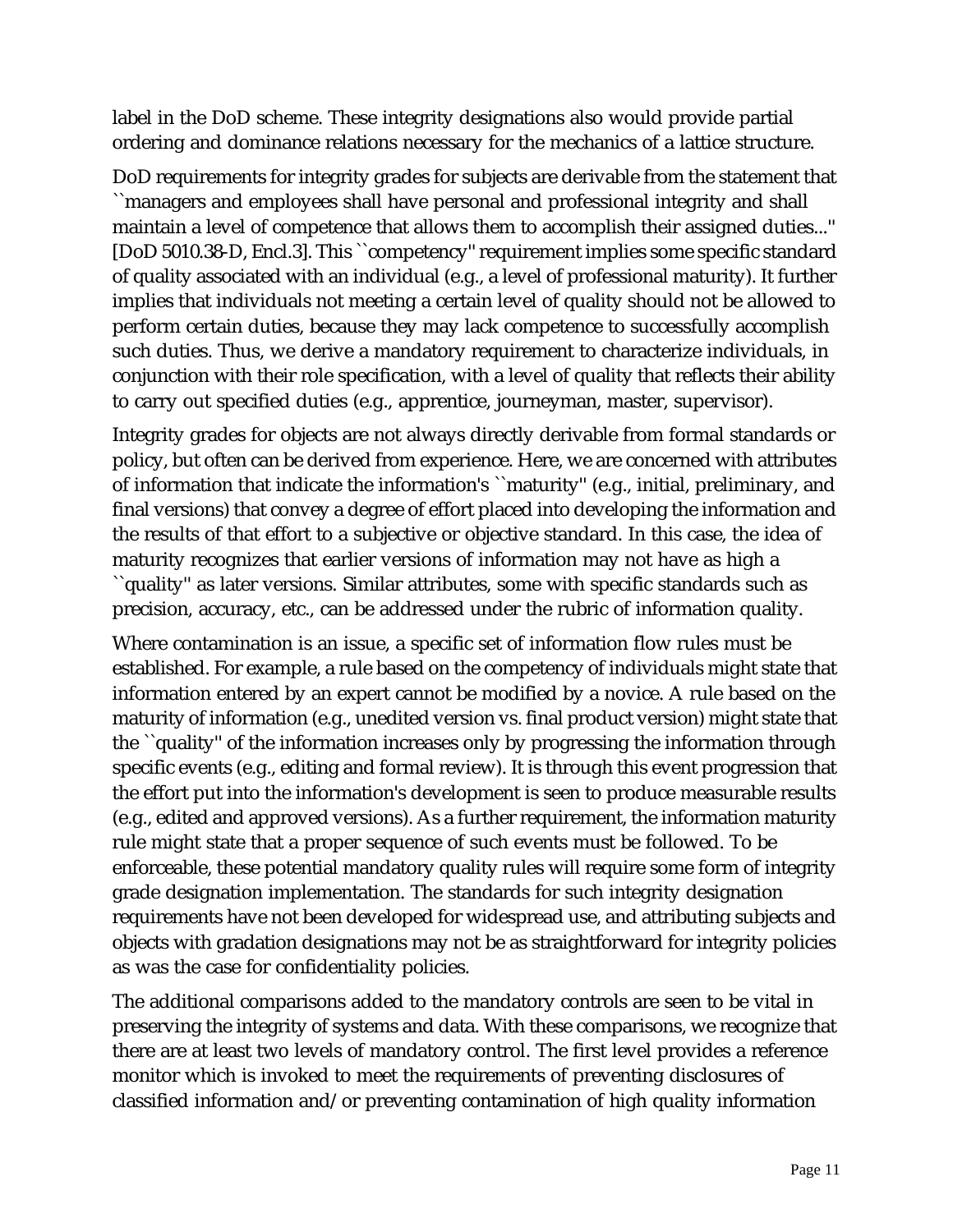with low quality information. Notice that although the same wording used in the original control objective has been used in (1), it is interpreted to imply the extension of integrity grades to prevent contamination. The second level provides mandatory indirection between a user and system resources to enforce separation of duty as well as control of object execution, modification, or manipulation. This second level of mandatory control extends the notion of a reference monitor provided by the first level, and provides more discrete control by binding the user authorization to a particular action upon a particular object.

## **2.3 DISCRETIONARY CONTROL**

The concept of discretionary control extends from the principle of ownership, providing for user-controlled sharing that promotes the maximum efficiency of system data and resource administration while retaining protection effectiveness. Efficiency is gained by reducing central system administration and effectiveness is maintained by bounding an individual's discretion. Thus, discretionary control is the administration of data and resources by individuals who are provided with a set of explicit and/or implicit privileges to operate on sets of those data and resources, and with the ability to grant or deny (at their discretion) privileges for the data and resources under their control to other individuals. Because it is related to explicitly identifying individuals, this form of control often is termed identity-based control. The original Discretionary Security control objective was derived from DoD confidentiality policy requiring each individual, in addition to being cleared for access, to also have been determined by a competent authority to have a need-to-know for particular items of information for the performance of that individual's job. The concepts and mechanisms developed originally to implement controlled sharing were employed to enforce need-to-know.

## **2.3.1 Original and Revised Discretionary Security Control Objectives Original**

Security policies defined for systems that are used to process classified or other sensitive information must include provisions for the enforcement of discretionary access control rules. That is, they must include a consistent set of rules for controlling and limiting access based on identified individuals who have been determined to have a need-toknow for the information [TCSEC 1985, p. 61].

### **Revised**

Security policies defined for systems that are used to process classified or other sensitive information must include provisions for the enforcement of discretionary control rules. That is, they must include a consistent set of rules for controlling and limiting (1) access based on identified individuals who have been determined to have a need-to-know for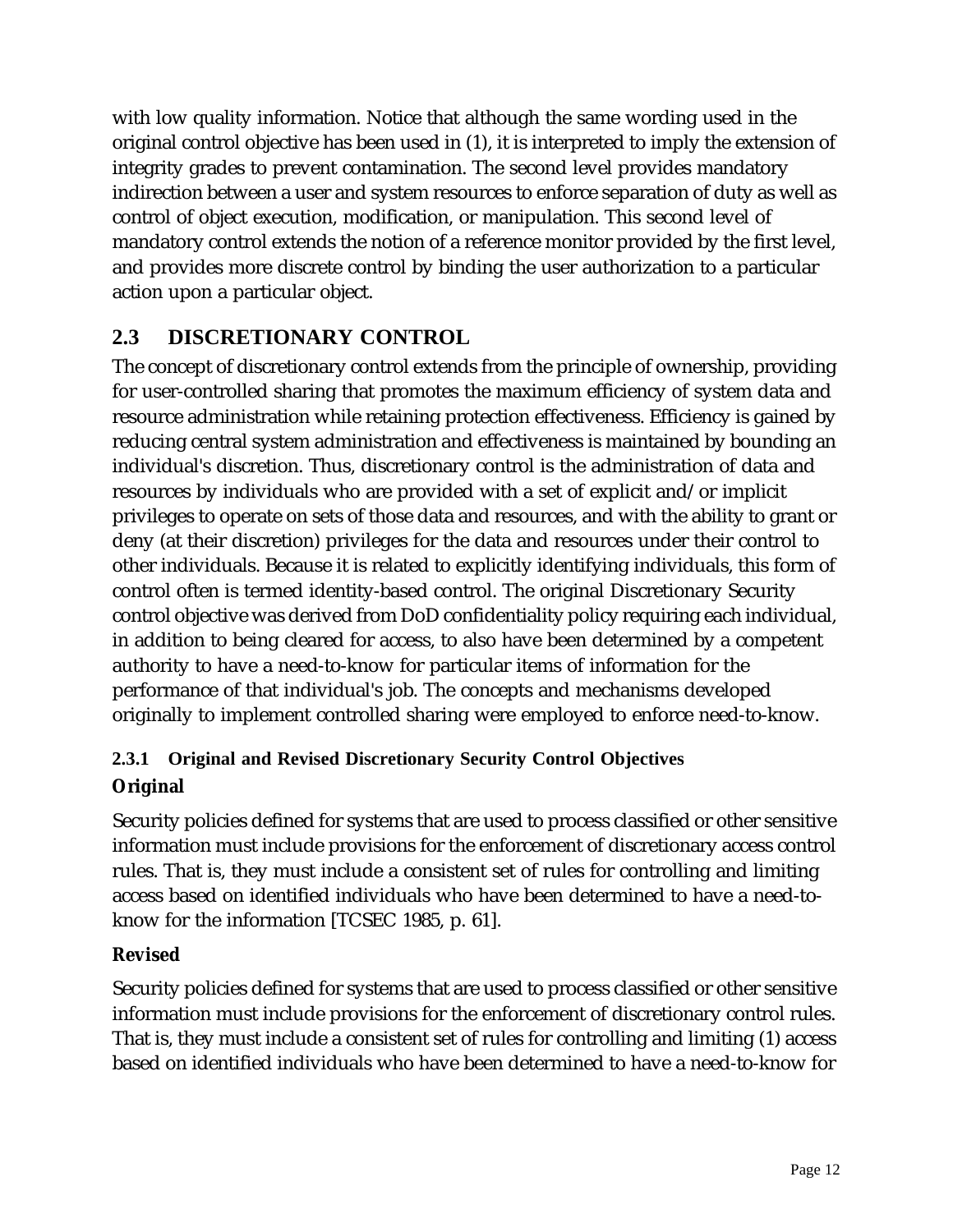the information, and (2) execution of duties based on identified roles and individuals who have been determined to have a need-to-perform those duties.

#### **2.3.2 Discussion**

The wording of the existing control objective reflects its original focus. The term ``needto-know'' is relevant only to confidentiality, and has no essential bearing in terms of integrity policies. It can be argued that beyond this single instance, the wording of the existing control objective is general enough to apply to integrity protection. However, although the term ``access'' is currently interpreted in the general sense for AIS security [NCSC 1988, p. 3], in many regulations its meaning is strictly limited to confidentiality. Examples of more narrow usage can be found in [DoD 5200.1-R] and the Privacy Act of 1974 [PA 1974]. Still, if the over-specificity of its terms were its only deficiency, the existing control objective could serve the purposes of integrity with relatively minor changes.

The restricted scope of the existing control objective also results in a more fundamental flaw when considering integrity protection at a purely functional level. Because integrity protection is concerned with the flow of information into an object, ``proper'' modifications can only be defined in terms of the particular code segment (e.g., program) which performs a modification. In particular, the code which manipulates an object must do so by adhering to the object's format, at a minimum. Because functional concerns require the binding of particular code to a particular object or class of objects for integrity protection, it follows that ``privileges'' should not allow a less restrictive binding. The generality implied by "controlling and limiting access to... information," is simply insufficient to convey the required degree of protection. This concept is expressed through the definition of a duty, as discussed in Section 2.2.2, under Mandatory Control.

One needs to consider the differences between the basic concerns of confidentiality and integrity to understand why this additional degree of control is required. Confidentiality protection is concerned with preventing the unauthorized flow of information from one object to another. This flow is characterized essentially by one class of operation performed by a system (i.e., ``read''). In terms of information flow, each and every ``read'' operation can be considered equivalent. Such a simplification is not possible for integrity protection. The inward-directed information flow is, similar to confidentiality, characterized by a single class of operation (i.e., ``write''). However, in contrast to the apparent equivalence of all read operations, write operations are distinguished by the context in which they are performed. For example, two programs, each performing a series of write operations upon an object, may produce entirely different effects in terms of the object's integrity. In this regard a ``write'' privilege, in giving a user the right to modify an object in a very general manner, does not provide the correct level of abstraction in specifying privileges in terms of integrity protection.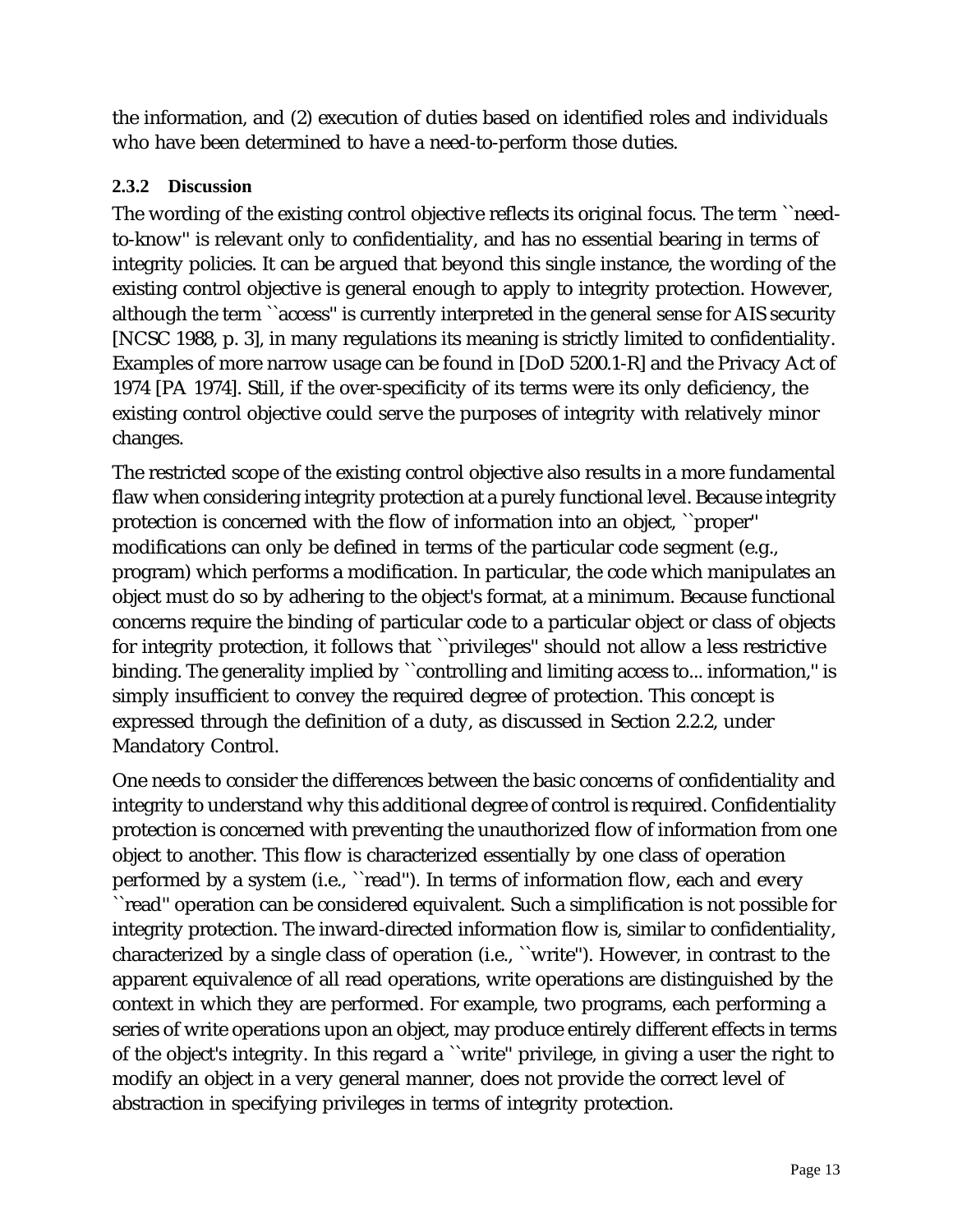A relationship between mandatory and discretionary controls has been assumed in the preceding discussion: the rules specifying what is allowable under mandatory controls are expressed at the same level of abstraction at which discretionary controls are applied. For instance, the Bell-La Padula model definition of allowable operations for both mandatory and discretionary controls are equivalent sets (i.e., read, write, and execute operations) [Bell 1975]. It should not be assumed that this equivalence relation must always be present. It is possible for discretionary controls to exist in the absence of mandatory controls. In such a case, an equivalence relation is neither possible nor necessary. The converse case, where mandatory controls exist in the absence of discretionary controls, is not explicitly excluded by the original TCSEC control objectives, although it is excluded in the actual Criteria. However, it is likely that this converse case may be more acceptable in practice for integrity protection than for confidentiality protection, and subsequent evaluation criteria should address such a possibility. In addition, we assert that whenever both mandatory and discretionary protection is provided by a system, there must be an equivalence relation between mandatory and discretionary control abstractions.

A consequence of this relationship is the complementary role in which mandatory and discretionary controls provide comprehensive protection. If ``privileges'' are expressed using identical abstractions, mandatory controls can enforce the context in which a privilege is valid, while discretionary controls imply the permission to exercise the privilege, given a valid context. One way of looking at this relationship is that mandatory controls specify what is potentially allowed, while discretionary controls specify what is intentionally allowed. The two sets of controls are complementary in that access is dependent upon passing both mandatory and discretionary tests. This complementing property can only exist if the operational classes at both the mandatory and discretionary levels are equivalent, as discussed above. We assume that such a complementing property between mandatory and discretionary controls for integrity protection would be desirable, as has been the case for confidentiality protection. We have discussed under the Mandatory Control (Section 2.2.2) the basic abstractions, defined as roles and duties, which capture the necessary elements for integrity protection.

Bacic [1989], in addressing integrity as set forth in the Clark and Wilson Model [Clark 1987], suggests that discretionary controls for integrity are user-defined execution controls. Bacic notes that these discretionary controls operate at the user level, provide access only to executable objects, and are confined to a set of duties (i.e., the role) for an individual as prescribed by mandatory controls. Bacic's discretionary execution controls (DECs) complement his mandatory execution controls (MECs) and can be viewed as a logical extension of discretionary access controls. They relate a user to a set of processes (e.g., a program) that fulfills a set of duties which can only execute on particular sets of data objects. We find that integrity protection can be provided only by addressing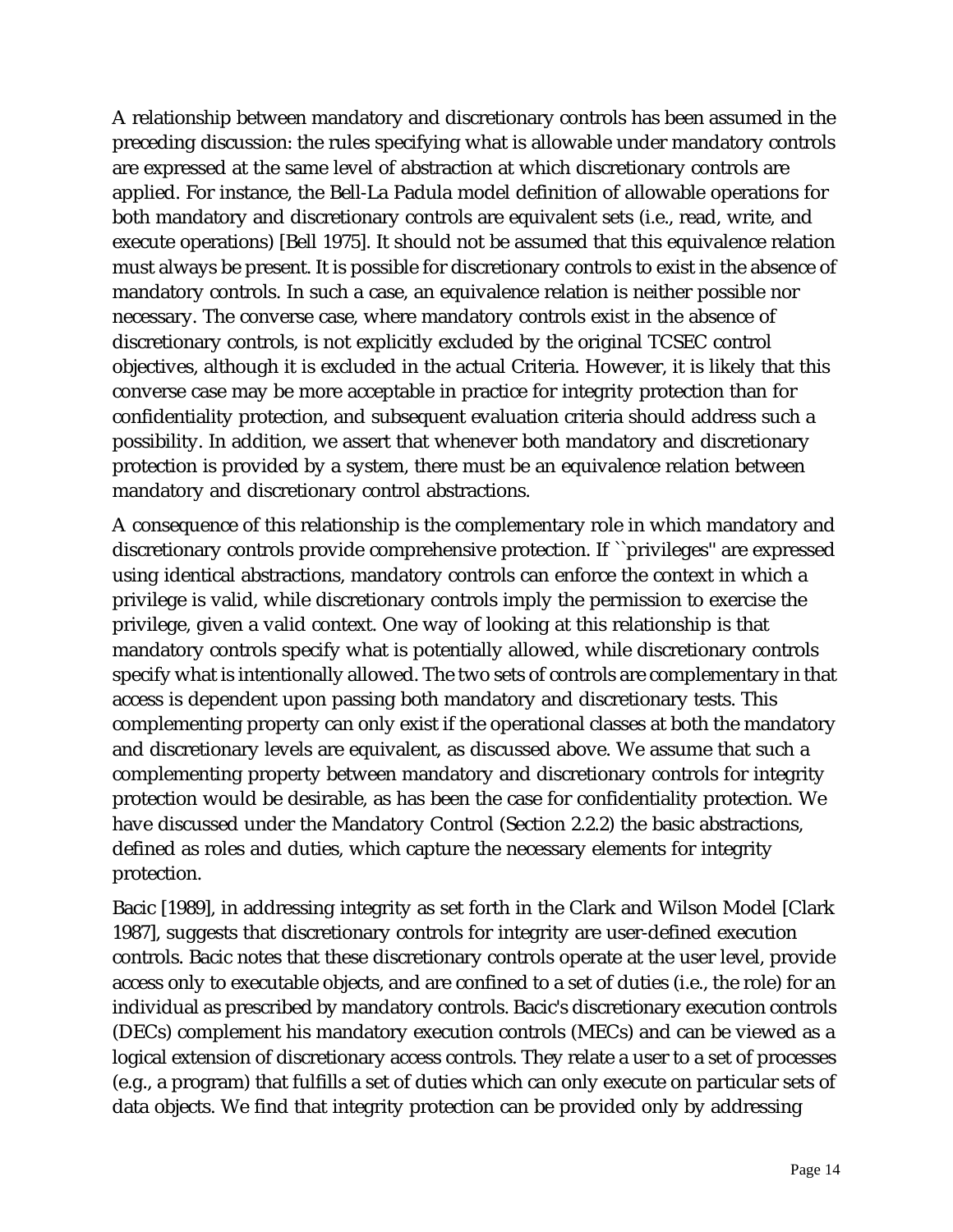discretionary concerns at these (more complex) levels of specification and abstraction. However implemented, execution controls essentially define roles. As such, the proposed control objective addresses the appropriate relationship between roles and duties for discretionary integrity protection with the term ``need-to-perform.''

In addition to proposing changes to the existing control objective, we need to examine the traditional abstractions associated with discretionary controls, in order to interpret the subject in the context of integrity protection. The distinguishing feature of existing discretionary controls is the capability they provide to allow an individual to control access to resources, based on a ``principle of ownership.'' An ``owner'' (often the creator) of a resource possesses a set of privileges over that resource, of which each may be granted explicitly to other users. In some implementations, the ``grant'' privilege itself may be conveyed to other users, either for singular privileges or for the entire set of privileges inherent to the owner.

The principle of ownership must be generalized for integrity protection to embody role administration. The administrator of a set of resources should not have the privileges that the analogous ``owner'' of property has; rather, ownership should be considered a special case of administration. The definitions for sensitive data and sensitive application found in [OMB A-130, p. 52742] imply that an individual creating, using, or maintaining sensitive resources should have strictly limited administrative rights to those resources. For example, a user creating an object associated with sensitive information or a sensitive application should not necessarily have the ability to destroy that object at the user's discretion. Therefore, an AIS should support the ability to restrict the set of default privileges associated with the administration of resources, on a perapplication basis. Additionally, an AIS should support the ability to designate individuals (other than the creator) as having discretionary administrative control over a particular resource or set of resources.

Similarly, an administrator of a set of resources should not, in general, be able to grant privileges to other entities simply because he possesses such privileges. In other cases, it may be appropriate for an administrative user to grant certain privileges to other users which are unavailable to the administrator. This issue is related to a broader area of concern: the control over propagation of privileges. A user receiving access to a resource via discretionary controls should not, in general, be able to arbitrarily pass that privilege on to other entities, nor to amplify the privilege in any way. Therefore, an AIS should support measures to arbitrarily define which discretionary privileges are ``grantable'' and provide a means to prevent the (undesired) propagation of privileges, on a case-bycase basis (i.e., per application).

These discretionary issues must be addressed through use of the same abstraction(s) in which mandatory controls are expressed (i.e., roles). The role-implementing features of a system must therefore address three different areas of functionality. The first area is the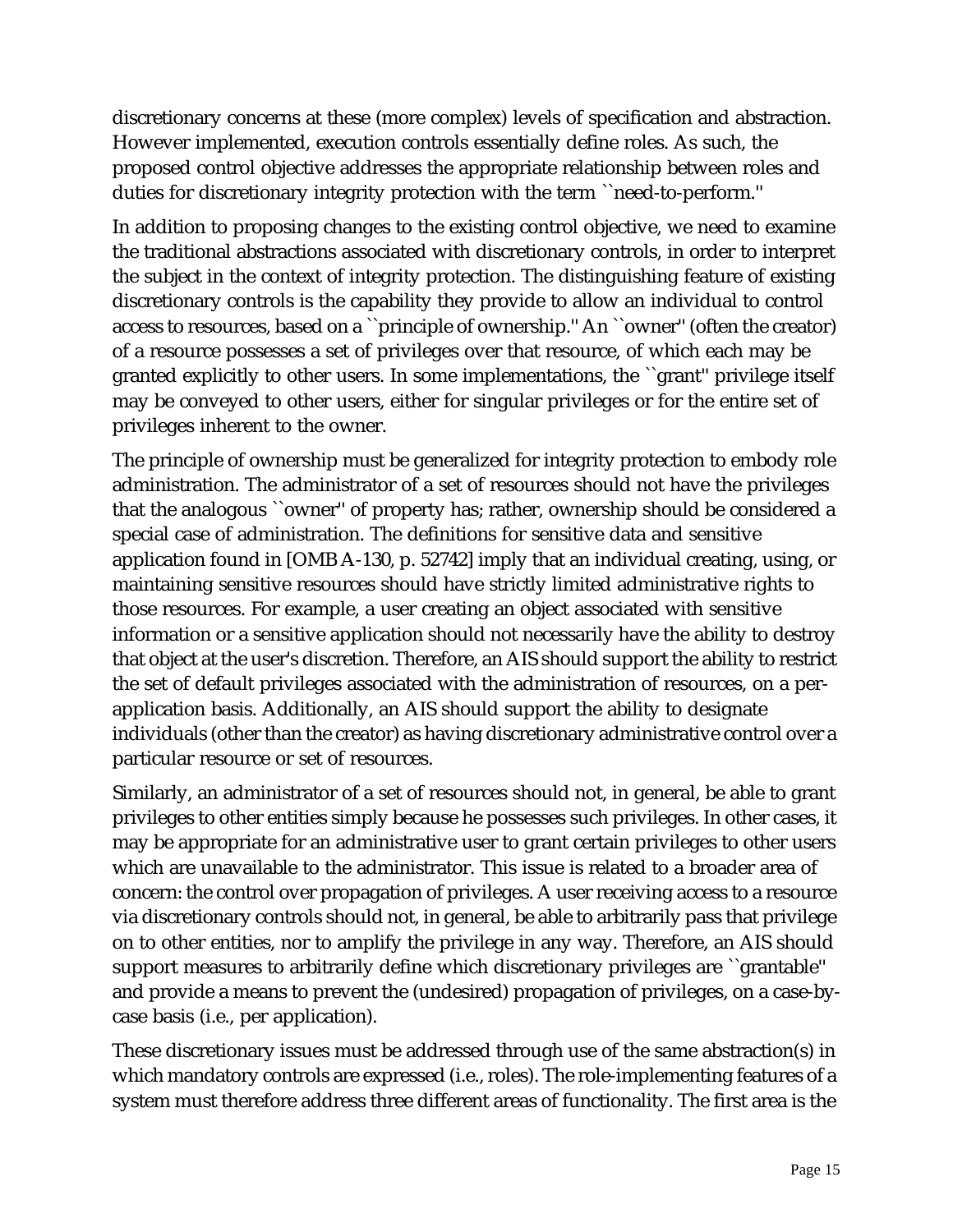definition of roles with respect to a set of processing resources. This set of resources can be described as the domain to which the defined roles are applicable. The definition of roles within a domain is an administrative function associated with mandatory policies. Also, this definition must include the specification of which users are authorized to operate within the defined domain. The second area which must be addressed is the discretionary administration of the system-defined roles. Conceptually, this area implements the ``ownership'' of roles, under which domain-specific roles can be allocated or assigned. The third area which must be provided by the system is the binding of a subject (i.e., a user-process pair) to only those actions defined by its operational role.

Note that together these three areas of functionality provide an equivalence set between mandatory and discretionary controls to provide complementary protection mechanisms. The mandatory specification defines which resources, roles, and individuals are available, and who has discretionary control over the assignment of roles. The ``owner'' or role administrator of the domain assigns roles and resources to individuals. For a user to operate within a role, that user must be specified through the mandatory definition as being allowed to operate within that domain, and be assigned a role and resources by the ``owner'' of the domain.

Clark and Wilson [Clark 1987, 1989] provide a set of extended access controls which address some of the deficiencies associated with the traditional notion of discretionary controls in providing integrity protection. In their model, access control is specified (via ``triples'') in terms of controlling accesses by identifiable segments of code (i.e., the ``transformation procedure'' or TP) to specified objects. This additional restriction is similar to the type enforcement mechanisms of certain programming languages, although it is applied at the system level. Thus, this feature of the model can be considered to involve a finer specificity of control than contained in traditional DAC. However, the notion of ``discretion'' in [Clark 1989] is distinct in that there is no explicit mechanism by which (non-administrative) users can transfer privileges to others. Although the concept of ``triples'' is identity based, triples are not discretionary but are, in fact, mandatory.

This is not to say that extensions to the Clark and Wilson model could not address discretion access controls, however. The set of all triples which apply to particular userobject pairs is conceptually similar to our notion of a role definition. $^{\rm 1}$  One can hypothesize a privilege-granting TP in which the object acted upon is the specification of privileges (i.e., a set of triples) for some other object. The triple specifying such a privilege-granting TP would give the specified user the ability to control access to particular objects under that user's administration, similar to the ability of owners to alter an access control list in

----------------------------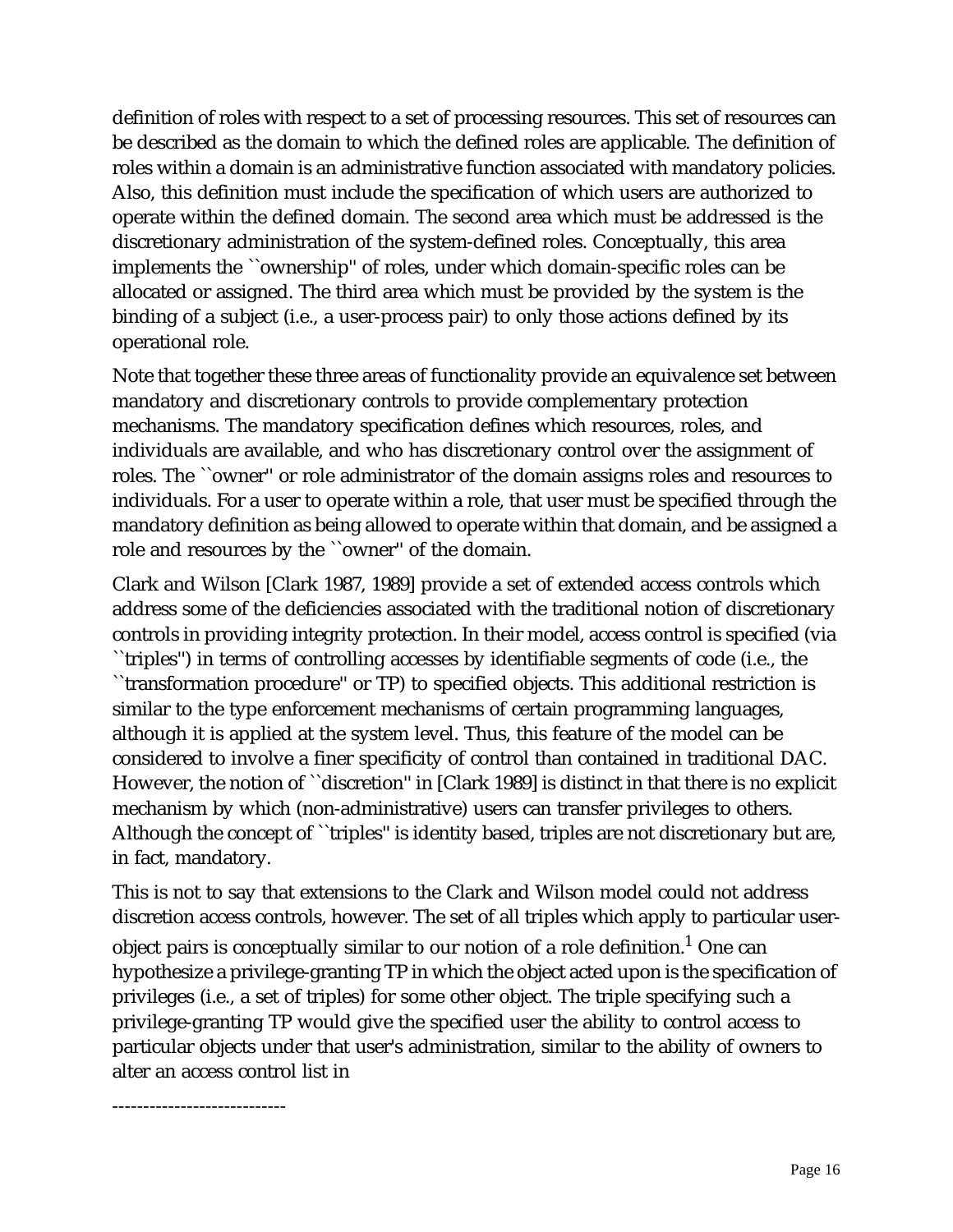$<sup>1</sup>$ . Roles, for different implementations, might also be interpreted as either the set of</sup> triples associated with a single object or those associated with a single user.

----------------------------

more traditional models. Thus, any particular subject may be an ``administrator'' with respect to an arbitrary set of objects. This administrative user need not be privileged with respect to the system, nor to other resources outside a particular administrative domain. It may also be possible to construct arbitrary, discretionary control domains (e.g., hierarchical, independent, or overlapping), while retaining the beneficial extensions offered in the original Clark and Wilson model.

The proposed control objective revision recognizes that discretionary controls in support of data and systems integrity require extensions to traditional access control. Specifically, they require the ability of the user to specify-and the system to test for-the identity and authorization of an individual and that individual's role, as well as specific duties within the role that specify the functionality associated with the access. In essence, the integrity revision constrains discretionary control to user operations on executable objects. The term ``need-to-perform'' is intended to capture this essence of discretionary control with respect to integrity, as discussed in the previous review of [Bacic 1989]. Such controls necessarily would be further constrained by mandatory controls.

## **2.4 MARKING CONTROL**

Marking is the concept of designating or providing information attributes, (e.g., classification or sensitivity), each having a specified range of values, that can be used in rule-based mechanisms to implement mandatory security policies. A clear implication of mandatory controls is that the system must assure that the mandatory security designations cannot be arbitrarily changed since such changes could permit individuals to access information in unauthorized ways.

Marking control is necessary to ensure accurate and consistent internal rule-based decision making and also necessary to ensure that, when the information is transformed to an external representation, the marking conveys how the information is to be handled in the external world. Since these attribute values, or labels, are key to decision making, it is important that they remain essentially stable. Labels should be created and maintained by the system, or installed and maintained by specified systems administrators, and only changed in a well-defined manner so that a label continues to be consistent with the sensitivity of the information that the label represents.

## **2.4.1 Original and Revised Marking Control Objectives Original**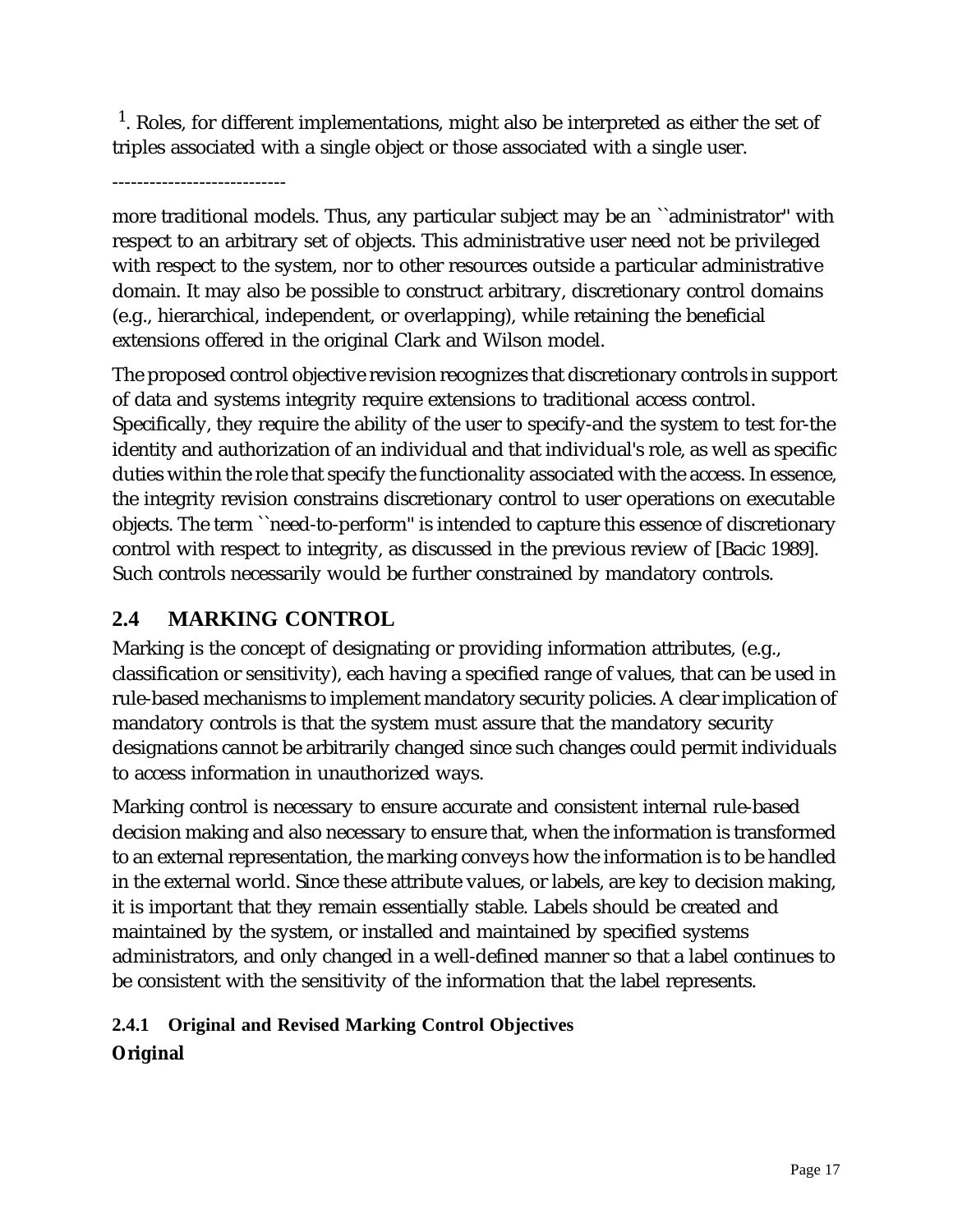Systems that are designed to enforce mandatory security policy must store and preserve the integrity of classification or other sensitivity labels for all information. Labels exported from the system must be accurate representations of the corresponding internal sensitivity labels being exported [TCSEC 1985, p. 61].

#### **Revised**

Systems that are designed to enforce mandatory security policy must store and preserve the integrity of classification, other sensitivity, or integrity labels for all information. The labeling must be sufficient to implement rule-based checking of mandatory linkages between subjects, data, and operations upon the data as required by the mandatory control objective. Labels exported from the system must be accurate representations of the corresponding internal labels being exported.

#### **2.4.2 Discussion**

Identification of attributes used in mandatory rule-based decisions are key to marking requirements. Many of these attributes may be developed in the context of an application rather than at the operating system level. It is important that the overall protection system maintain the integrity of any labels required by the marking policy even if the labels are developed at the application level.

The marking policy and specific marking requirements for handling classified information to prevent unauthorized disclosure are well covered in the TCSEC. Numerous policy documents are cited in the TCSEC with clear confidentiality marking requirements. There are no similar ``clear'' statements in policy to convey the marking requirements for integrity.

Given the integrity constraints described under the proposed mandatory control objective, we can now derive marking requirements for integrity. From the mandatory requirement for separation of duties, we derived the need to identify within the system a set of roles, each with a unique set of duties. Roles themselves can be used as marking designations, as can the duties they encapsulate. Each duty is mapped to specific system operations on objects and resources. At some level of abstraction, separated duties may be identified as either ``enabling'' or ``completing'' functions [Guttman 1991], and the same individual should not have the ability to perform both in the same role. This constraint may imply the requirement that certain objects carry an ``enabled'' label.

From the mandatory requirement to join together an individual, in a specific role, executing a specified program on a specific data set, we derived the need to effectively implement user-program-data bindings. Here, the options may be to use some variation of Clark and Wilson ``triples'' [Clark 1987]. Variations could include labeling each system operation with the set of roles established for manipulating the specified data set (e.g., use of abstract data types (ADTs)), with each individual user or process being linked to a specified set of ADTs. This set of rules acts as an access control list (ACL)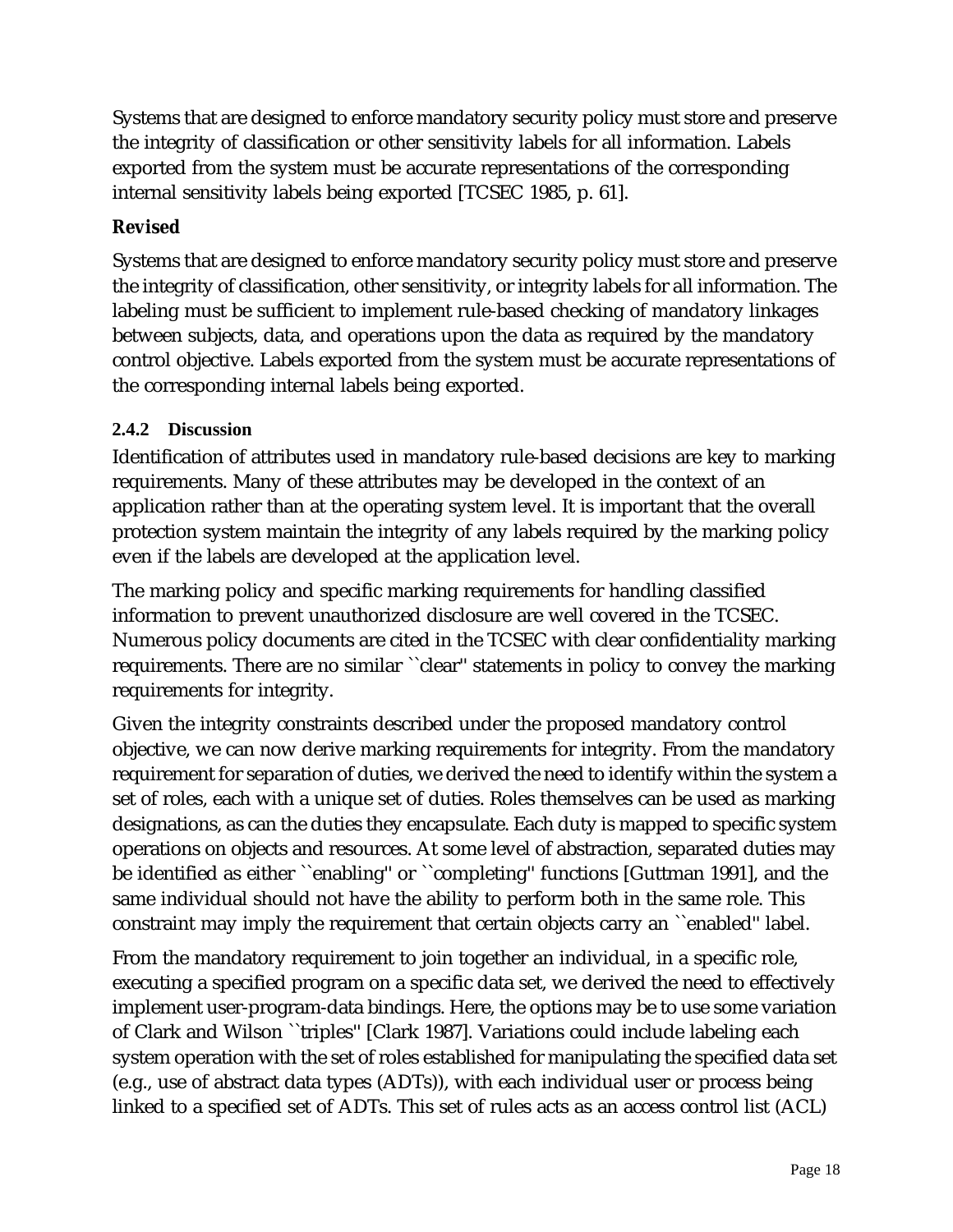such that each individual user or process gains access only to specified operations. For finer granularity, the set of roles also could be used as labels on individual data items with the user or process gaining access to a specified operation on the specified date item only if the user or process role matched a role on the data item's list of roles.

To prevent the contamination of high quality information with low quality information, we derive a requirement to mark subjects (in conjunction with the use of roles) and objects with a level of quality, or integrity grade. For subjects, the integrity grade should reflect an individual's ability to carry out specified duties (e.g., apprentice, journeyman, master, supervisor). For objects, the integrity grade should reflect the data's quality (e.g., initial draft, preliminary strawman, final prototype, final finished product). Such terms again indicate a level of quality, maturity, or competence against some objective or subjective standard.

The marking changes extend labeling to integrity attributes of information and require labels to support the mandatory integrity linkages (i.e., separation of duties, user program data bindings, and integrity grades) made in the mandatory control objective.

## **2.5 ACCOUNTABILITY CONTROL**

The concept of holding an individual accountable for his actions is fundamental to policy enforcement. Accountability can be defined, traditionally, as ``the property that enables activities on a system to be traced to individuals who may then be held responsible for their actions'' [NCSC 1988, p. 4]. The concept requires the ability to continuously identify individuals with their actions and with those of their surrogates within the system. To be effective, mandatory and discretionary security policies are dependent upon a system's ability to adequately identify, authenticate, maintain individuation, and account for those individuals to which access controls are applied. The ability to record and review the (system-related) actions of individuals provides (1) a deterrent to malicious actions, (2) a means to detect malicious actions or attempts, and (3) the ability to undertake preventive measures when attacks are detected. Thus, the concept further requires that a history of an individual's actions and the system's reactions be continuously maintained and protected from unauthorized manipulation for real-time or subsequent use in auditing analyses.

## **2.5.1 Original and Revised Accountability Control Objectives Original**

Systems that are used to process or handle classified or other sensitive information must assure individual accountability whenever either a mandatory or discretionary security policy is invoked. Furthermore, to assure accountability, the capability must exist for an authorized and competent agent to access and evaluate accountability information by a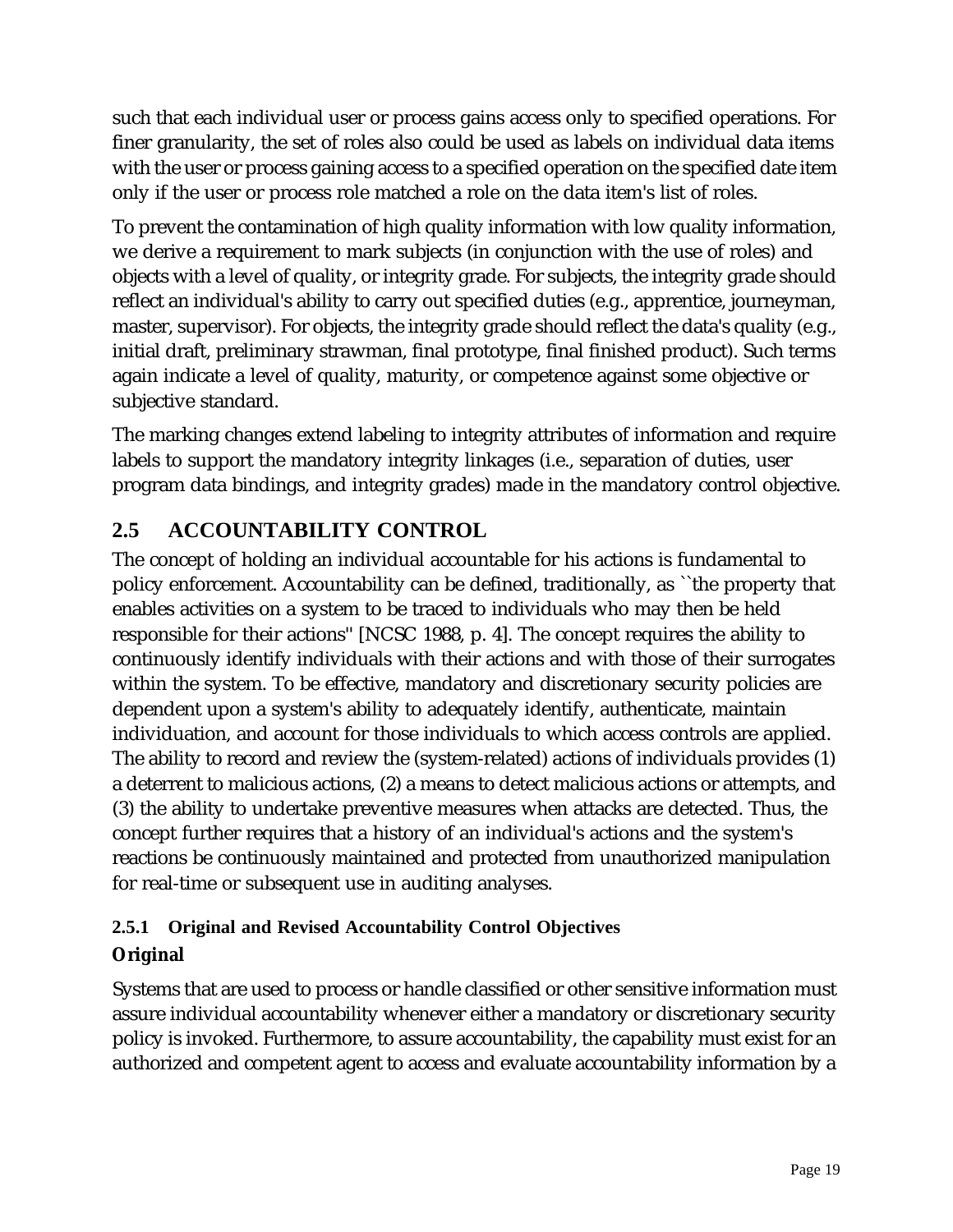secure means, within a reasonable amount of time, and without undue difficulty [TCSEC 1985, p. 62].

#### **Revised**

Systems that are used to process or handle classified or other sensitive information must assure individual accountability whenever either a mandatory or discretionary security policy is invoked. Systems must assure that the accountability for individual performance of duties can be determined through an independent consistency check between internal representations of information within the system and the external information being represented. Systems must maintain the required degree of logical consistency for duplicate, identically derived, and/or corresponding internal instances of the same information throughout the existence of such information on the system. Furthermore, to assure individual accountability, the capability must exist for an authorized and competent agent to access and evaluate accountability information by a secure means, within a reasonable amount of time, and without undue difficulty.

#### **2.5.2 Discussion**

It is the policy of the U.S. Government that agencies ``shall establish and maintain a costeffective system of internal controls to provide reasonable assurance that Government resources are protected against fraud, waste, mismanagement, or misappropriation...'' [OMB A-123, p. 1].

DoD policy requires that each DoD component maintain accountability over their assets and that they implement a comprehensive system for internal management control that provides reasonable assurance: obligations and costs comply with applicable law; assets are safeguarded against waste, loss, unauthorized use, and misappropriation; revenues and expenditures applicable to DoD operations are recorded and accounted for properly [DoD 5010.38-D, pp. 1-2].

AIS internal control is defined within DoD guidelines as ``the steps taken... and all the methods and techniques used to safeguard AIS resources and provide reasonable assurance of the accuracy and reliability of computer-based input, processing and output; ensure the adherence to applicable laws, regulations and policies; and promote the effectiveness, efficiency and economy of AIS operations and systems'' [DoD 7740.1- G, p. 1-4]. The DoD guidelines include the following specific forms of application control: authorized transactions, valid transactions, complete information, accurate information, timely information, secure system and data, and auditable system.

Accountability is fundamental to internal control and, as such, is a vital aspect of promoting and preserving systems and data integrity. Internal control adds another dimension to accountability, the application dimension.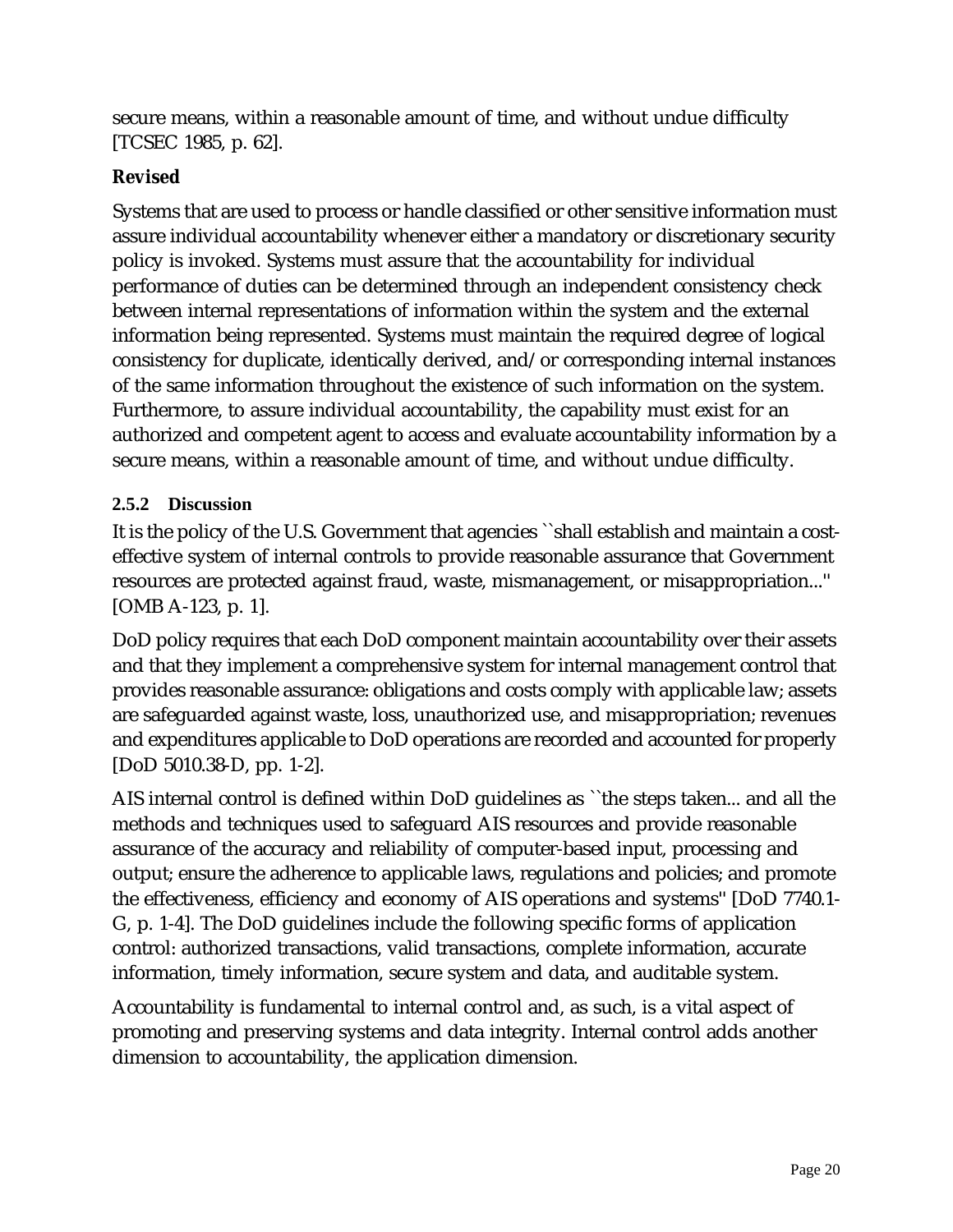The TCSEC's original control objective appears sufficiently general to include the specific requirements for integrity with respect to user activity on a system. However, there is no stipulation for the assignment of responsibility for actions which need to be performed and yet are not properly carried out. This ``deficiency'' of action may affect, most characteristically, the internal and external consistency of the information maintained by a system. In many applications, the concept of accountability may require the synchronized comparison of internal information states with the external world the information represents.

As a result of this increase in scope for accountability, additional functionality will be required of systems conforming to this new control requirement. It would no longer be enough for a system to passively monitor and record user access activity, and provide the means to adequately review user access activity information. Instead, a system would need to be able to enforce authorized actions with respect to ``valid'' objects, where an object's validity is determined through some measure of its internal and external consistency. This implies that a system would need to (1) define, specify, and enforce valid state transitions for objects, or (2) dynamically validate an object's state.

Both of these notions are presented by Clark and Wilson in [Clark 1987]. In their notation, an Integrity Verification Procedure (IVP) performs a dynamic check to determine whether objects controlled under the system's integrity policy conform to its specification, and a TP guarantees valid state-to-state transitions for controlled objects. Thus, an IVP may verify that an object accurately reflects the current status of an inventory item (external consistency), and a TP may guarantee that all copies of a particular object are updated concurrently (internal consistency). Individuals are directly linked to the execution of a TP or an IVP on a specific set of data.

The proposed changes to this control objective reflect an extension to traditional scope of accountability. This revision is driven by internal management control policy requirements which outline the need for application controls including the proper correspondence between external information and the representation of that information on a system (i.e., data). In essence, this correspondence cannot occur without the proper recording of this external information and adequate reviewing procedures to verify that system data is accurate. These procedures are at least partially external to the system, and thus are best described as ``accountability'' control. Additionally, the individual's or system's initiation, use, and maintenance of duplicate or redundant data raise integrity issues with respect to accuracy, timeliness, and the effect of those attributes on the internal (logical) representations of information. The procedures to properly constrain these actions are policy driven and are, therefore, subject to accountability controls.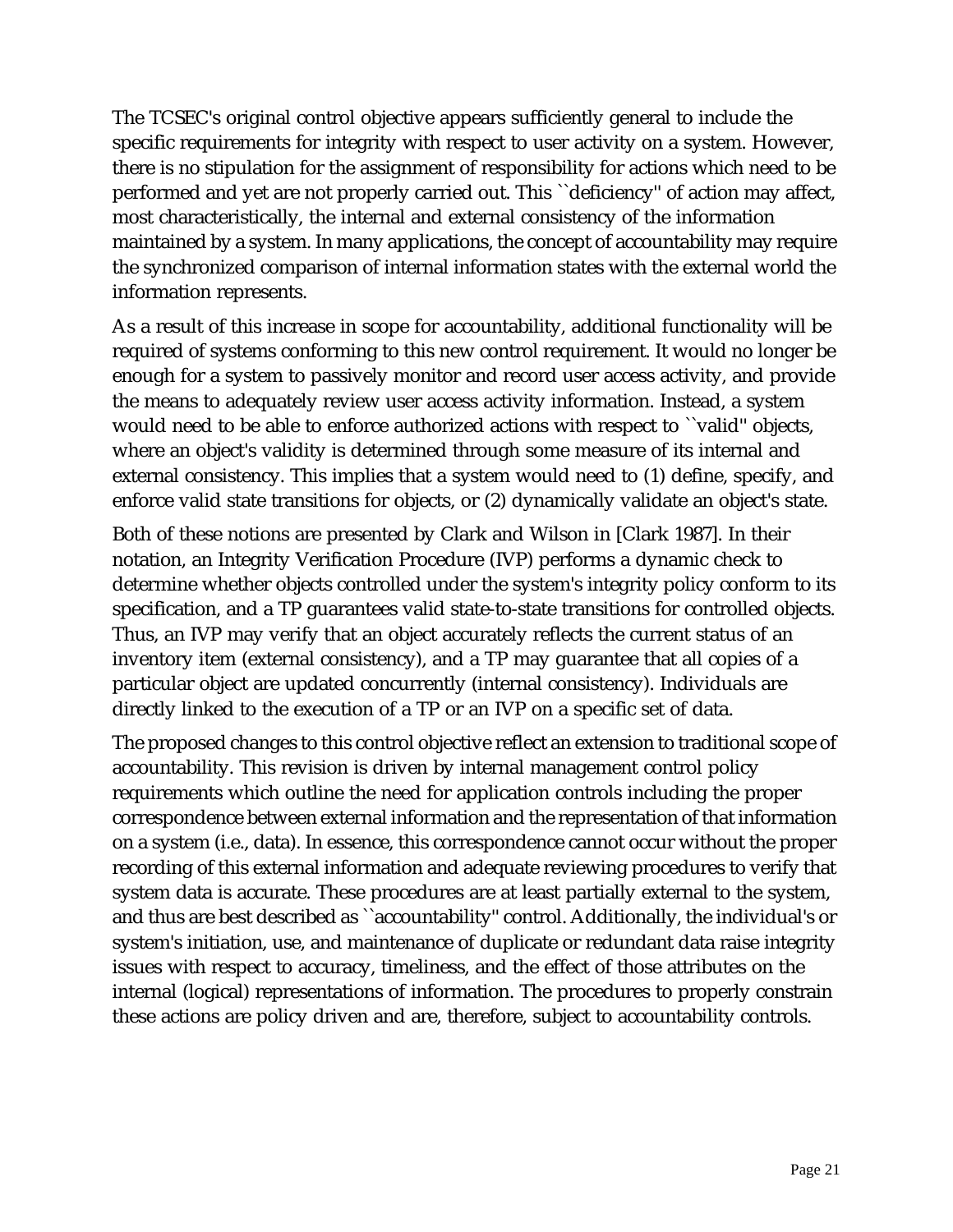## **2.6 ASSURANCE CONTROL OBJECTIVE**

The concept of assurance is concerned with the measures taken to guarantee that the implementation of protection features is correct and that it properly enforces security policies. A consideration for ``proper enforcement'' is whether the protection features accomplish what they are designed to do, but nothing else (i.e., there are no unspecified features implemented). The TCSEC defines two types of required assurance: life cycle and operational. Life-cycle assurance deals with the management of system design, development, and maintenance. In essence, lifecycle assurance provides confidence that a system's protection features are themselves protected from attack throughout the lifetime of the system. Life-cycle assurance includes the control of design changes and the effect changes may have in enforcement of the defined security policies. Operational assurance ``focuses on features and system architecture used to ensure that the security policy is uncircumventably enforced during system operation'' [TCSEC 1985, p. 63].

## **2.6.1 Original and Revised Assurance Control Objectives Original**

Systems that are used to process or handle classified or other sensitive information must be designed to guarantee correct and accurate interpretation of the security policy and must not distort the intent of that policy. Assurance must be provided that correct implementation and operation of the policy exists throughout the system's life-cycle [TCSEC 1985, p. 63].

### **Revised**

Systems that are used to pro cess or handle classified or other sensitive information must be designed to guarantee correct and accurate interpretation of the security policies and must not distort the intent of those policies. Assurance must be provided that correct implementation and operation of the policy exists throughout the system's life-cycle. Application subsystems used to process or handle classified or other sensitive information must be designed, implemented, controlled, and operated in a manner which provides assurance that the goals of both application-specific security policies and system-wide security policies are met without circumvention.

#### **2.6.2 Discussion**

Although this control objective is sufficiently general to include the specific requirements for integrity, it should be noted that integrity requirements may have a different emphasis than confidentiality requirements. Because integrity dependencies are more likely to be domain specific as opposed to system wide, the development and introduction of any new application dealing with a particular (sensitive) data set will need to be tightly controlled. The ``correct implementation and operation'' concerns most likely will be interpretable primarily in the domain of the application. Thus,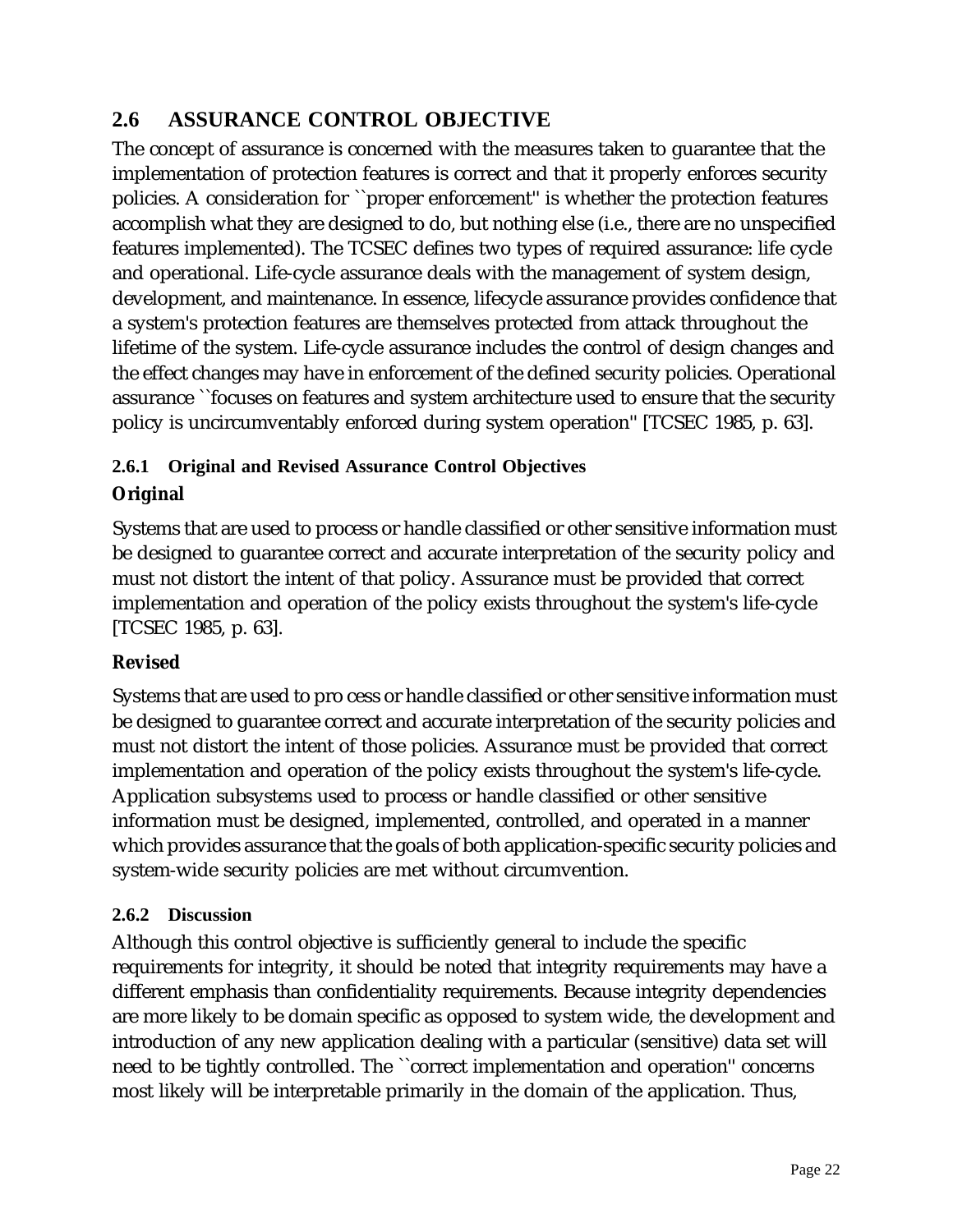assurance control needs to be extended from the current systems domain to each specific application domain resident on the system.

The proposed assurance control objective recognizes that there exists the possibility of multiple, application-specific security policies which may apply only to particular subsets of resources within the system. Software residing within a particular application domain should only extend the degree of control over resources, and should in no manner nullify the degree of control required for all system resources or for resources within a different application domain. Assurance must be provided that application and system software meets the security policy objectives for both the system and the application. The ``adequacy'' of this assurance must be determined strictly in terms of the sensitivity of the application and resources within that domain.

## **2.7 FAULT TOLERANCE CONTROL**

The concept of fault tolerance extends from the need to continue operations in the presence of faults. As there are no guarantees of the absence of some form of fault, risk reduction becomes the focus of this control. Tolerance is established through a robust ability to detect and correct faults, and through a risk analysis that enables the setting of thresholds to maintain an acceptable degree of processing robustness in degraded operational modes.

Increasing complexity of systems yields an increase in the number of potential failure points and places a greater demand for fault tolerant system implementations. Electronic parts fail, waveforms get scrambled, magnetic properties of media deteriorate, etc. With more complex computers being incorporated into more complex commercial and military aircraft flight control systems, industrial controllers, space applications, banking systems, etc., erroneous computer performance can be devastating to financial records, environmental safety, national security, and even human life. Therefore, when faced with potential failures in complex systems, fault tolerance plays an important part in maintaining data and systems integrity.

### **2.7.1 Original and Revised Fault Tolerance Control Objectives**

### **Original**

[There is no original control objective for fault tolerance contained in the TCSEC.]

### **Revised**

Systems that support safety or mission-critical applications must provide measures to promote continued safe or correct operation, within defined tolerances, in the presence of integrity failures. Systems must include provisions for detecting integrity failures, even if those failures cannot be corrected, and provisions for correcting integrity failures when possible. System designs must include provisions for identifying and classifying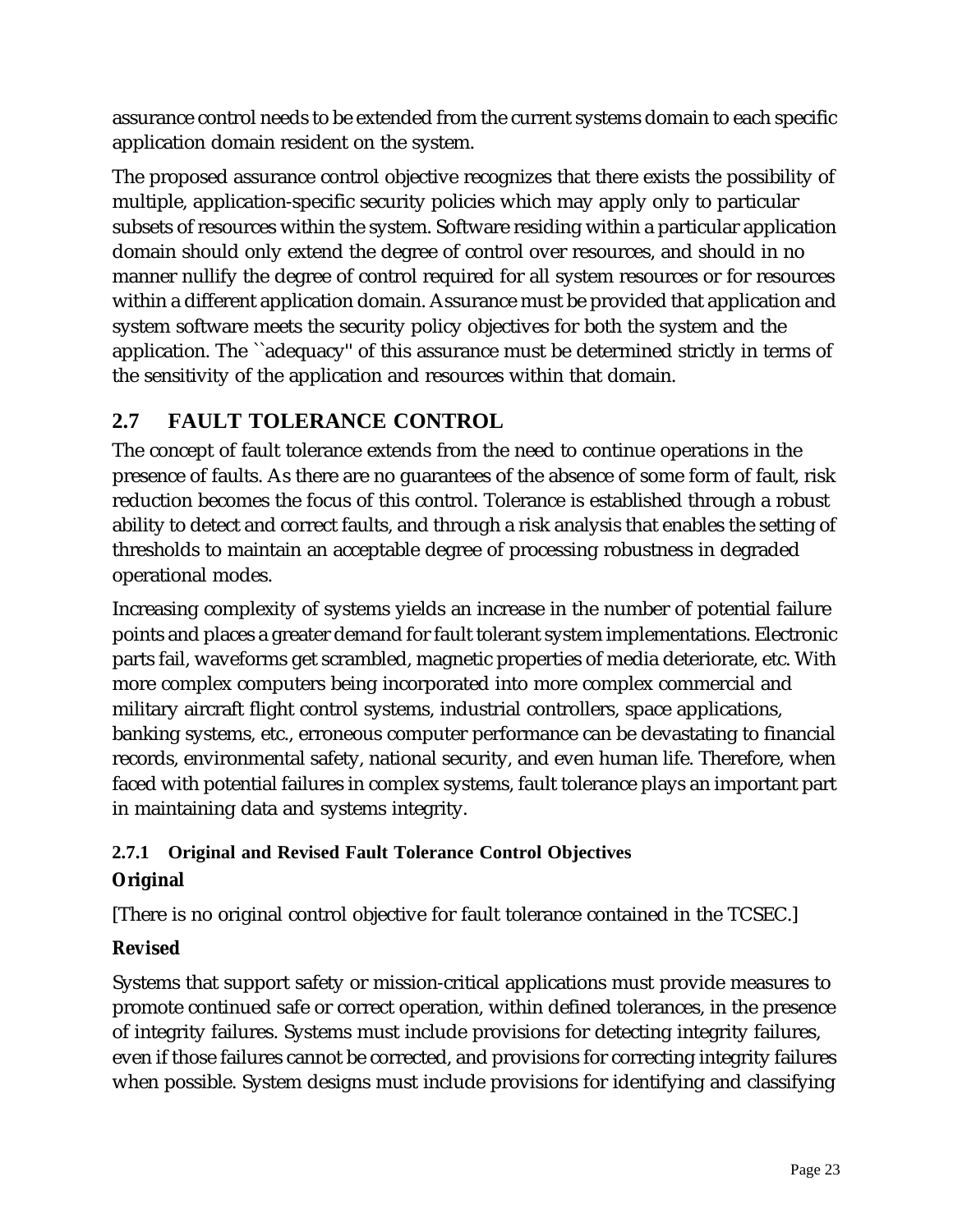potential integrity failures, determining the likelihood of such failures, and possible outcomes of such failures.

#### **2.7.2 Discussion**

Fault tolerance essentially involves two parts. The first part is the detection of errors. Detection is necessary for a system to determine when a failure has occurred. Detecting errors that are corrected by the system is as essential as detecting failures that cannot be corrected, since such failures may indicate a potential degradation of system performance, or may indicate that the system is approaching a threshold at which errors are no longer correctable.

The second part of fault tolerance is the attempted correction of errors. In addition to simply detecting incorrect data, it is possible to use methods to correct errors in the data. The simplest approach to error detection would be to provide a certain number of redundant copies of the data, possibly by different channels, and then to compare these when determining whether the data integrity has been violated. This approach can be extended to error correction if it is possible to tell which of the redundant copies of the data has not been altered. Various error correction methods give varying probabilities of retrieving the original, unaltered data.

Applying the concept of fault tolerance is commonly associated with redundant processing. Redundancy in computer systems is a risk-reducing concept that involves the duplication of hardware, software, information, time, or other resources to detect the failure of a single duplicate component and to continue to obtain correct results despite the failure [Johnson 1989]. The same processing is performed by more than one process, and the results are compared to ensure that they match. The need for redundancy varies depending on the application. Redundant processing is commonly used in the implementation of critical systems in which a need for high reliability exists.

In some situations, it is sufficient to shut down a system when a failure occurs and is detected. This solution is not very efficient, but it may be the safest solution and at least it eliminates incorrect operations by the system. In many other situations, however, it is more important that the system continue to operate, even if the performance is degraded. For example, it may be more important for communications to continue during a time of war, even if many of the transmissions have to be ignored due to static, jamming, etc. In addition, it is important to ensure that safety or mission-critical applications that are time sensitive are guaranteed to execute within their time limitations. For example, an order to ``attack at dawn'' is not useful if it is not delivered until the next afternoon.

Systems that support safety or mission-critical applications must not only preserve integrity to the extent possible, but also must continue to operate in a safe or correct manner in the presence of integrity failures that result from unavoidable situations, such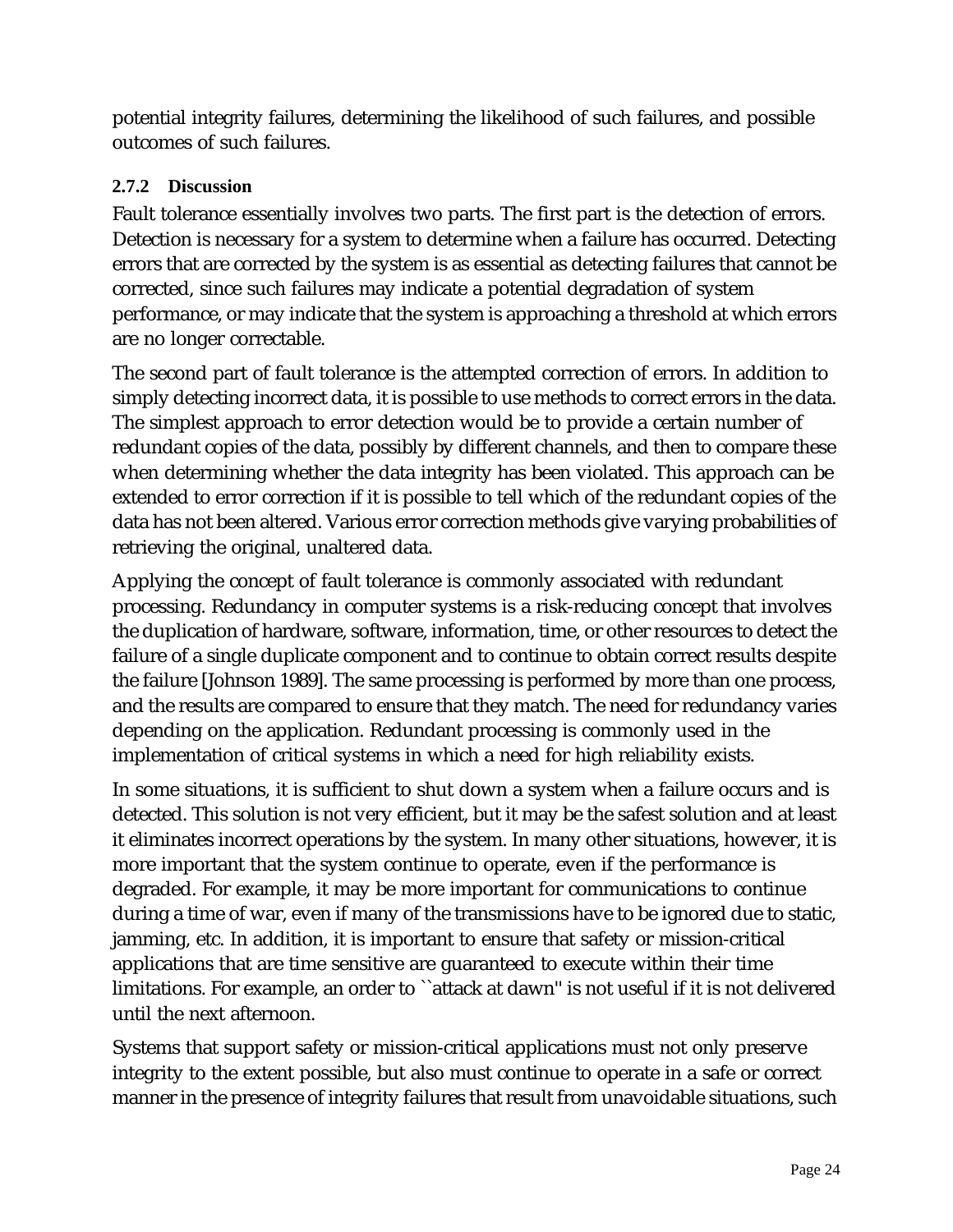as physical failures of equipment or media. Fault tolerance requirements define what is meant by safe or correct operation, and the level of redundancy will vary depending on these requirements. The system must detect when a failure has occurred before it can take any action. Once a failure is detected, there may be enough redundancy for correct operation to continue or it may be necessary to take action to correct the failure.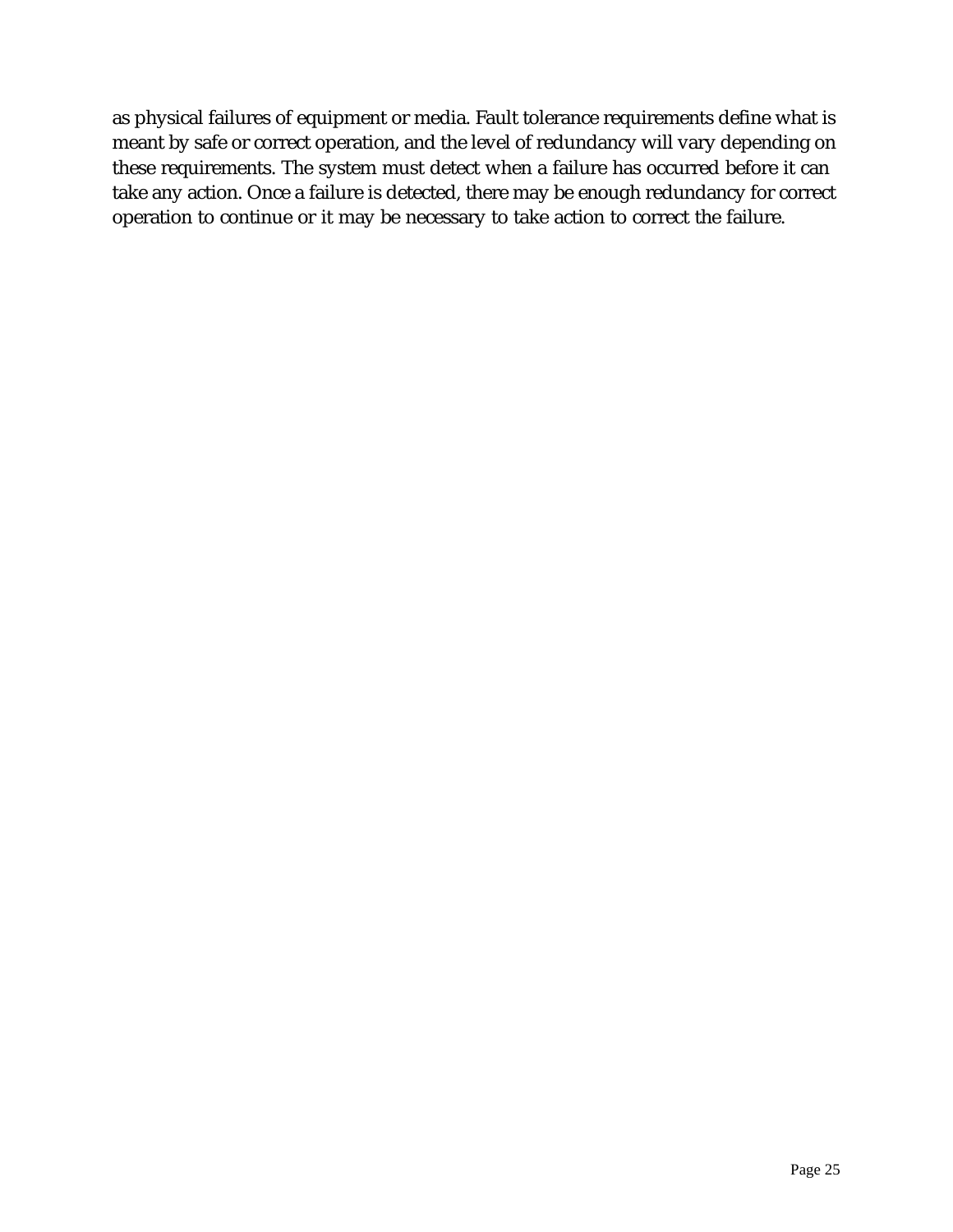## **REFERENCE LIST**

- [1] Bacic 1989 Bacic, E.M. 1989. Process Execution Controls as a Method for Ensuring Integrity. In Report of the Invitational Workshop on Data Integrity, January 25-27, 1989, Gaithersburg, Maryland, B.2-1B.2-8. Gaithersburg, MD: National Institute of Standards and Technology. NIST Special Publication 500-168.
- [2] Bell 1975 Bell, D. and L. La Padula. 1975. Secure Computer System: Unified Exposition and Multics Interpretation. Bedford, MA: MITRE Corporation. MITRE Technical Report 2997.
- [3] Biba 1977 Biba, K.J. 1977. Integrity Considerations for Secure Computer Systems. Bedford, MA: MITRE Corporation. MITRE Technical Report 3135.
- [4] Clark 1987 Clark, D.D. and D.R. Wilson. 1987. A Comparison of Commercial and Military Computer Security Policies. Proceedings of the IEEE Symposium on Security and Privacy, April 27-29, Oakland, California, 184-194. Washington, D.C.: IEEE Computer Society Press.
- [5] Clark 1989 Clark, D.D. and D.R. Wilson. 1989. Evolution of a Model for Computer Integrity. In Report of the Invitational Workshop on Data Integrity, January 25-27, 1989, Gaithersburg, Maryland, A.2-1A.2-13. Gaithersburg, MD: National Institute of Standards and Technology.
- [6] CMPPA 1990 U.S. Congress. Computer Matching and Privacy Protection Amendments of 1990. Public Law 101-508. November 5, 1990. Washington, D.C.: U.S. Government Printing Service.
- [7] CSA 1987 U.S. Congress. House. Computer Security Act of 1987. Public Law 100- 235. January 8, 1988. H. R. 145. Washington, D.C.: U.S. Government Printing Service.
- [8] DoD 5200.1-R Department of Defense. 1986. Information Security Program Regulation. DoD Regulation 5200.1-R. Washington, D.C.: U.S. Government Printing Office.
- [9] DoD 5200.28-D Department of Defense. 1988. Security Requirements for Automated Information Systems (AISs). DoD Directive 5200.28-D. Washington, D.C.: U.S. Government Printing Office.
- [10] DoD 5200.28-M Department of Defense. 1973. ADP Security Manual. DoD Manual 5200.28-M. Washington, D.C.: U.S. Government Printing Office.
- [11] DoD 5010.38-D Department of Defense. 14 April 1987. Internal Management Control Program. DoD Directive 5010.38-D. Washington, D.C.: U.S. Government Printing Office.
- [12] DoD 7740.1-D Department of Defense. 20 June 1983. DoD Information Resources Management Program. DoD Directive 7740.1-D. Washington, D.C.: U.S. Government Printing Office.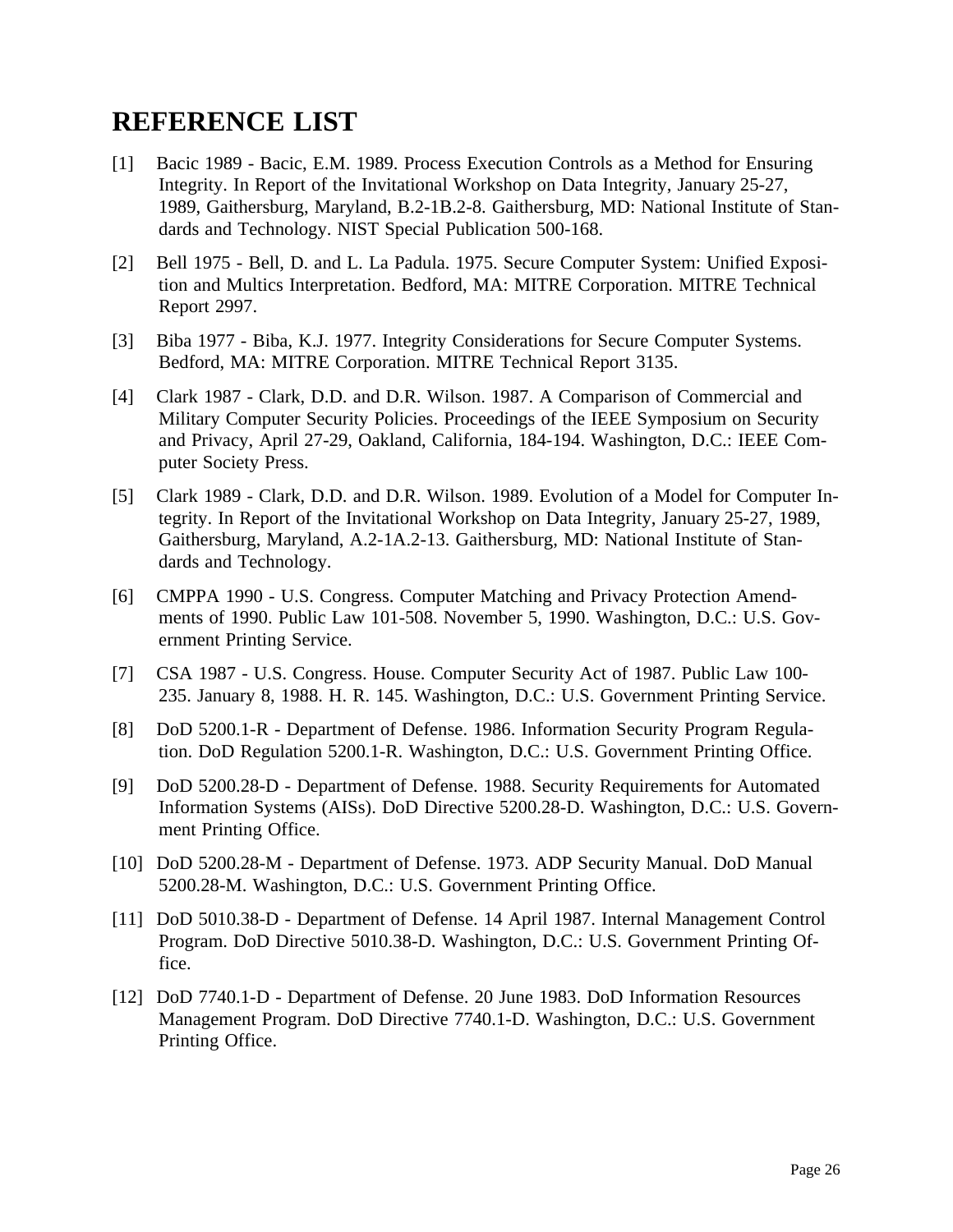- [13] DoD 7740.1-G Department of Defense. Office of the Assistant Secretary of Defense (Comptroller). July 1988. ADP Internal Control Guideline. DoD Guideline 7740.1-G. Washington, D.C.: U.S. Government Printing Office.
- [14] DoD 7750.5-D Department of Defense. 7 August 1986. Management and Control of Information Requirements. DoD Directive 7750.1-D. Washington, D.C.: U.S. Government Printing Office.
- [15] DoDAA 1982 U.S. Congress. Senate. Department of Defense Authorization Act, 1982. Public Law 97-86. December 1, 1981. S. 815. Washington, D.C.: U.S. Government Printing Service.
- [16] EO 12356 The White House. 2 April 1982. National Security Information. Executive Order 12356. Washington, D.C.: U.S. Government Printing Office.
- [17] FMFIA 1982 U.S. Congress. House. Federal Managers' Financial Integrity Act of 1982. Public Law 97-255. September 8, 1982. H. R. 1526. Washington, D.C.: U.S. Government Printing Service.
- [18] GAO 1983 Government Accounting Office. 1 June 1983. Office of the Comptroller. Standards for Internal Control in the Federal Government. Washington, D.C.: U.S. Government Printing Office.
- [19] GAO Title 2 Government Accounting Office. August 1987 (Revised May 1988). Office of Policy. GAO Policy and Procedures Manual for Guidance of Federal Agencies-Title 2, Accounting. Washington, D.C.: U.S. Government Printing Office.
- [20] Guttman 1991 Guttman, Joshua. 4 March 1991. Private communication with authors.
- [21] H. Rept. 100-153(I) U.S. Congress. House. Committee on Science, Space, and Technology. Legislative History of the Computer Security Act of 1987. June 11, 1987. House Report No. 100-153(I). Washington, D.C.: U.S. Government Printing Service.
- [22] Johnson 1989 Johnson, Barry W. 1989. Design and Analysis of Fault-Tolerant Digital Systems. Reading, MA: Addison-Wesley.
- [23] Lee 1988 Lee, Theodore M.P. 1988. Using Mandatory Integrity to Enforce ``Commercial'' Security. In Proceedings of the IEEE Symposium on Security and Privacy, April 18-21, 1988, Oakland, California, 140-146. Washington, D.C.: IEEE Computer Society Press.
- [24] Mayfield 1991 Mayfield, Terry, J. Eric Roskos, John M. Boone, Stephen R. Welke, and Catherine W. McDonald. 1991. Integrity in Automated Information Systems. Alexandria, VA: Institute for Defense Analyses. IDA Paper P-2316.
- [25] NCSC 1988 National Computer Security Center (NCSC). 1988. Glossary of Computer Security Terms. Washington, D.C.: U.S. Government Printing Office.
- [26] OMB 1991 Office of Management and Budget. 4 March 1991. ``Advance Notice of Plans for Revision of OMB Circular A-130,'' in the Federal Register, Vol. 56, No. 42., pp. 9026-9028. Washington D.C.: U.S. Government Printing Office.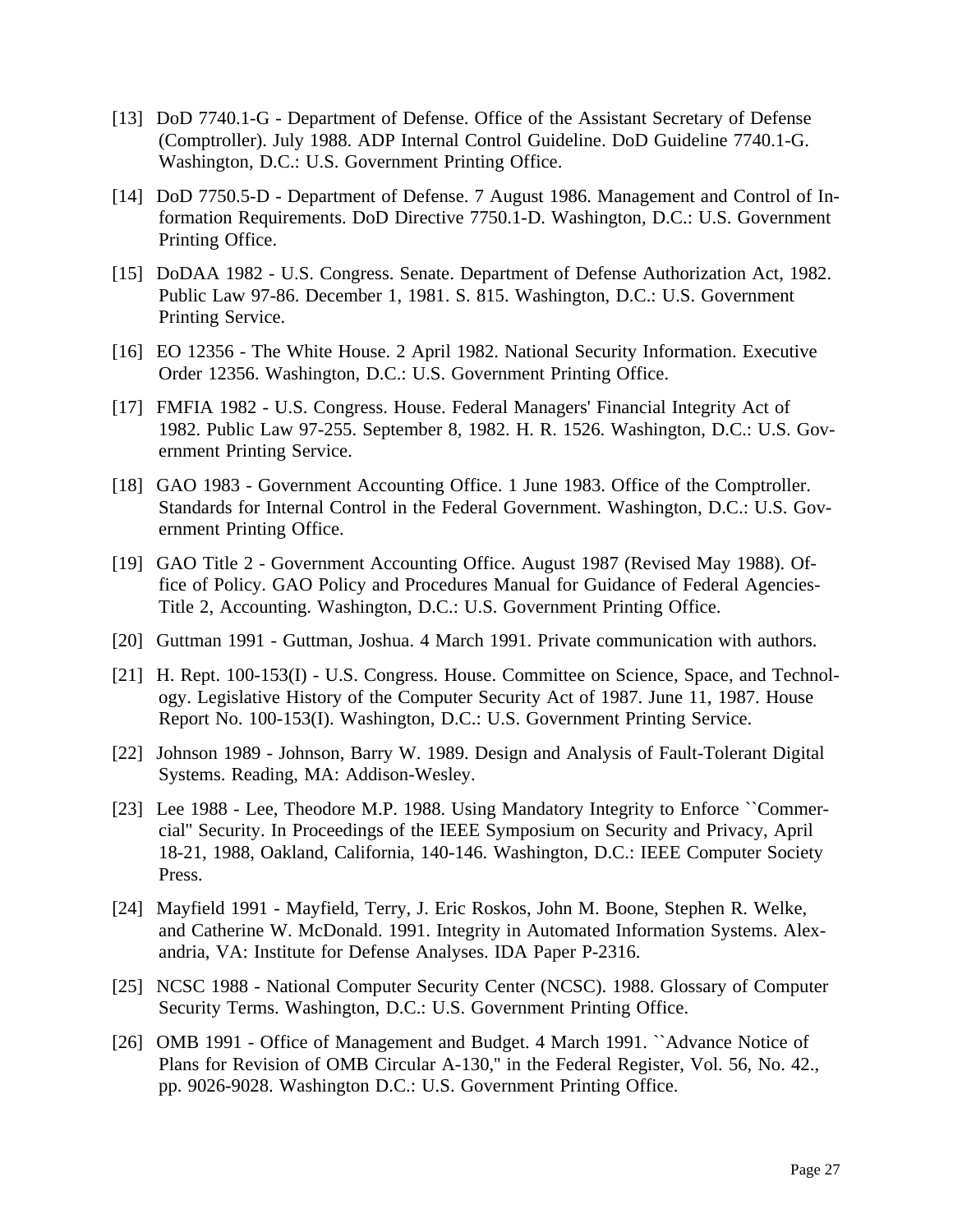- [27] OMB ICG Office of Management and Budget. December 1982. Internal Control Guidelines: Guidelines for the Evaluation and Improvement of and Reporting on Internal Control Systems in the Federal Government. Washington, D.C.: U.S. Government Printing Office.
- [28] OMB 90-08 Office of Management and Budget. 9 July 1990. Guidance for Preparation of Security Plans for Federal Computer Systems That Contain Sensitive Information. OMB Bulletin No. 90-08. Washington, D.C.: U.S. Government Printing Service.
- [29] OMB A-123 Office of Management and Budget. 4 August 1986. OMB Circular No. A-123, Revised. Internal Control Systems. Washington, D.C.: U.S. Government Printing Service.
- [30] OMB A-127 Office of Management and Budget. 19 December 1984. OMB Circular No. A-127. Financial Management Systems. Washington, D.C.: U.S. Government Printing Service.
- [31] OMB A-130 Office of Management and Budget. 12 December 1985. OMB Circular No. A-130. Management of Federal Information, in the Federal Register, Vol. 50, No. 247. Washington D.C.: U.S. Government Printing Office.
- [32] PA 1974 U.S. Congress. Senate. Privacy Act of 1974. Public Law 92-579. S. 3418. Washington, D.C.: U.S. Government Printing Service.
- [33] PRA 1980 U.S. Congress. House. Paperwork Reduction Act of 1980. Public Law 96- 511. December 11, 1980. H. R. 6410. Washington, D.C.: U.S. Government Printing Service.
- [34] Russell 1991 Russell, Deborah and G. T. Gangemi Sr. 1991. Computer Security Basics. Sebastopol, CA: O'Reilly & Associates, Inc.
- [35] TCSEC 1985 Department of Defense. 1985. DoD Trusted Computer System Evaluation Criteria. DoD Standard 5200.28-STD. Washington, D.C.: U.S. Government Printing Office.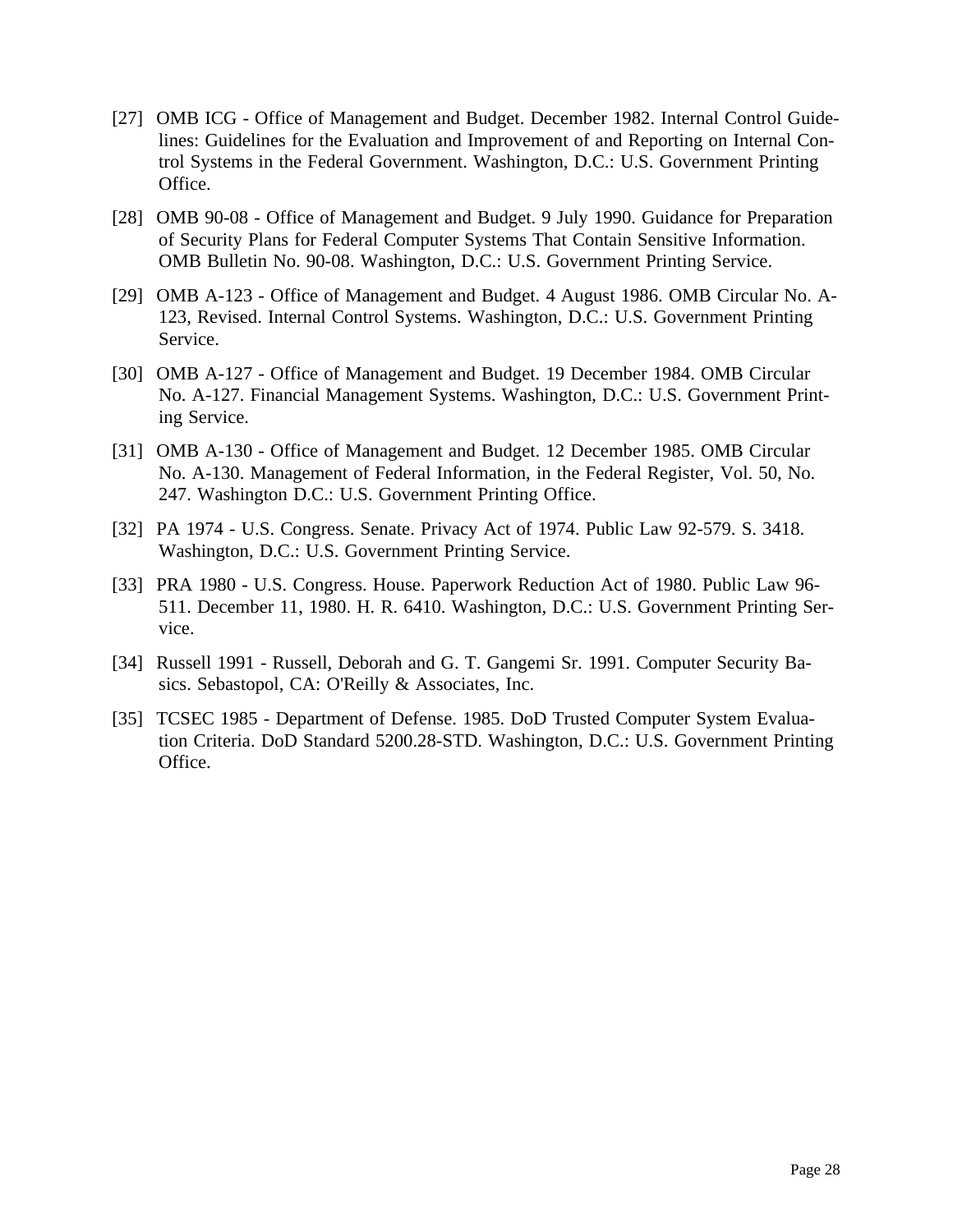## **ACRONYMS**

| <b>ADP</b>   | <b>Automated Data Processing</b>                   |
|--------------|----------------------------------------------------|
| ADT          | <b>Abstract Data Type</b>                          |
| AIS.         | <b>Automated Information System</b>                |
| <b>DAA</b>   | Designated Approval Authority                      |
| <b>DAC</b>   | Discretionary Access Control                       |
| <b>DBMS</b>  | Data Base Management System                        |
| <b>DEC</b>   | <b>Discretionary Execution Control</b>             |
| DoD          | Department of Defense                              |
| <b>EFT</b>   | <b>Electronic Funds Transfer</b>                   |
| <b>EPL</b>   | <b>Evaluated Products List</b>                     |
| <b>FIPS</b>  | <b>Federal Information Processing Standard</b>     |
| <b>FMS</b>   | <b>Financial Management System</b>                 |
| <b>GAO</b>   | General Accounting Office                          |
| IC           | <b>Internal Control</b>                            |
| <b>IDA</b>   | <b>Institute for Defense Analyses</b>              |
| IG           | <b>Inspector General</b>                           |
| <b>IMC</b>   | <b>Internal Management Control</b>                 |
| <b>IRM</b>   | <b>Information Retrieval Management (Program)</b>  |
| IVP          | <b>Integrity Verification Procedure</b>            |
| <b>MCP</b>   | Management Control Plan                            |
| <b>MEC</b>   | <b>Mandatory Execution Control</b>                 |
| <b>OMB</b>   | Office of Management of Budget                     |
| <b>NCSC</b>  | <b>National Computer Security Center</b>           |
| <b>NIST</b>  | National Institute of Standards and Technology     |
| <b>NSA</b>   | <b>National Security Agency</b>                    |
| <b>TCSEC</b> | <b>Trusted Computer System Evaluation Criteria</b> |
| TP           | <b>Transformation Procedure</b>                    |
|              |                                                    |

USC United States Code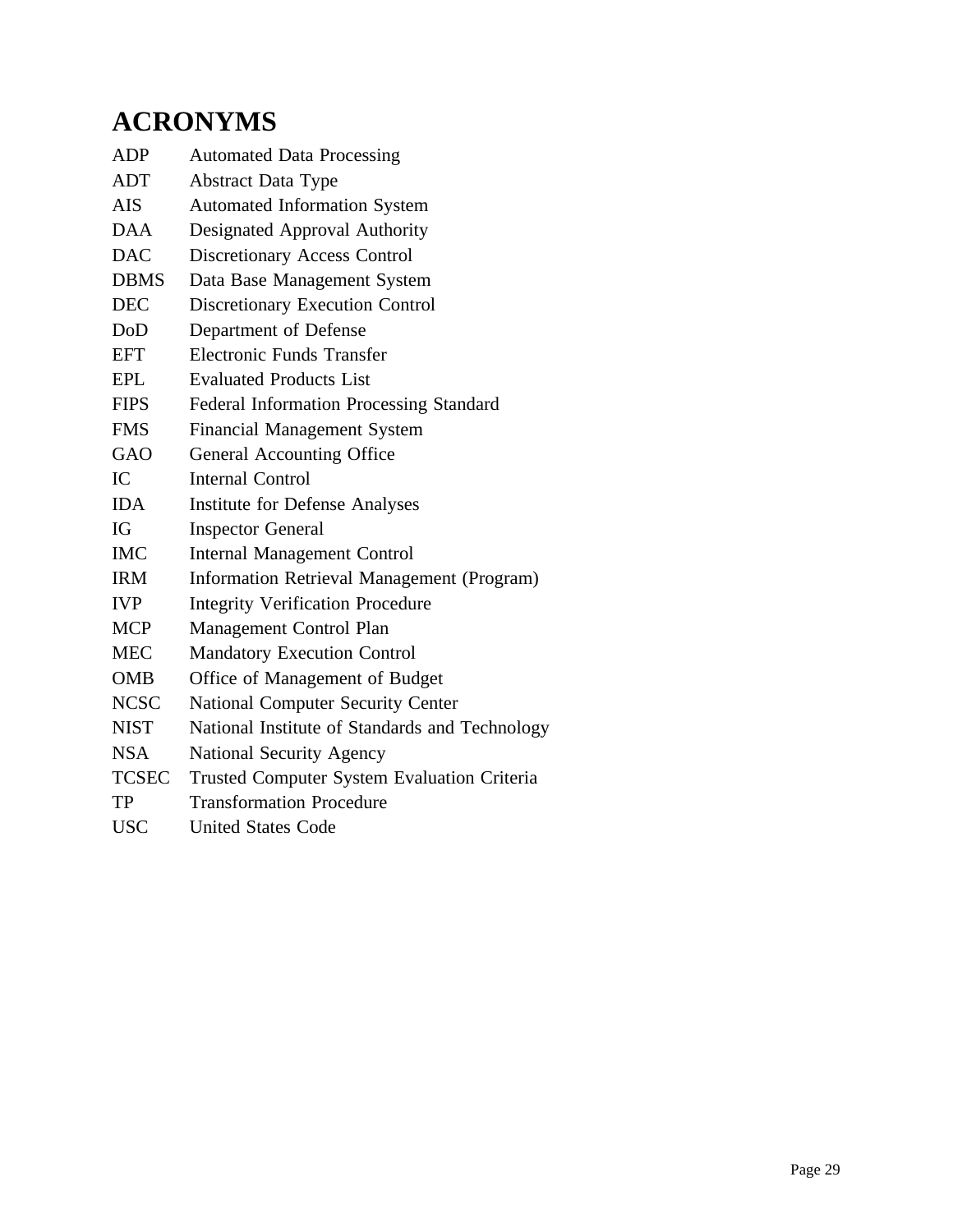## **APPENDIX A**

## **A. SOURCE TEXT AND CROSS-REFERENCES**

This Appendix contains a subsection for each policy document used in our formulation of integrity-related control objectives. Each subsection is arranged in identical fashion. First, a brief overview of the policy document is provided. This overview concentrates on the AIS-integrity relevant aspects of the document rather than providing a comprehensive summary. The overview is followed by a listing of ``Selected Source Text'' (i.e., material quoted directly from the original document). Following the Selected Source Text is a ``Cross-Reference'' section. The Cross-Reference section contains a table indicating which statements from the Selected Source Text have affected our formulation of (proposed) changes to the current TCSEC control objectives. In the table, statement numbers from the Selected Source Text material are cross-referenced to each current control objective by marking an ``X'' in the appropriate row-column intersection. Each row is associated with a single section or statement from the Selected Source Text while each column is associated with a single control objective.

The meaning associated for each ``X'' in the table (indicating a cross-reference) is that the associated statement from the Source Text either (a) has implications for modifying the original control objective, or (b) has implications for interpreting the proposed control objective. Specific implications considered include the following:

- a new topic;
- a new viewpoint;
- suggests specific mechanisms, policies, or controls;
- demands interpretation;
- demands modification; and
- touches, influences, or constrains control.

Following the table is a list of comments (one for each ``X'' in the table) which provides details for the implications of particular policy statements upon each control objective. These comments represent notes made in analyzing the policy documents, and in determining the adequacy of the original control objectives in light of the increased scope of AIS security policy. The comments in this section are ``informal'' in the sense that they were not written to stand independently, outside the context of the included source text and related comments. In general, the comments do not attempt to address each issue comprehensively, and some issues may not receive equal treatment in different comments.

Some entries cross-referenced under the Security Policy heading are not further specified under MAC, DAC, or Marking headings. These additional headings are left blank whenever the security policy implications might be considered organization or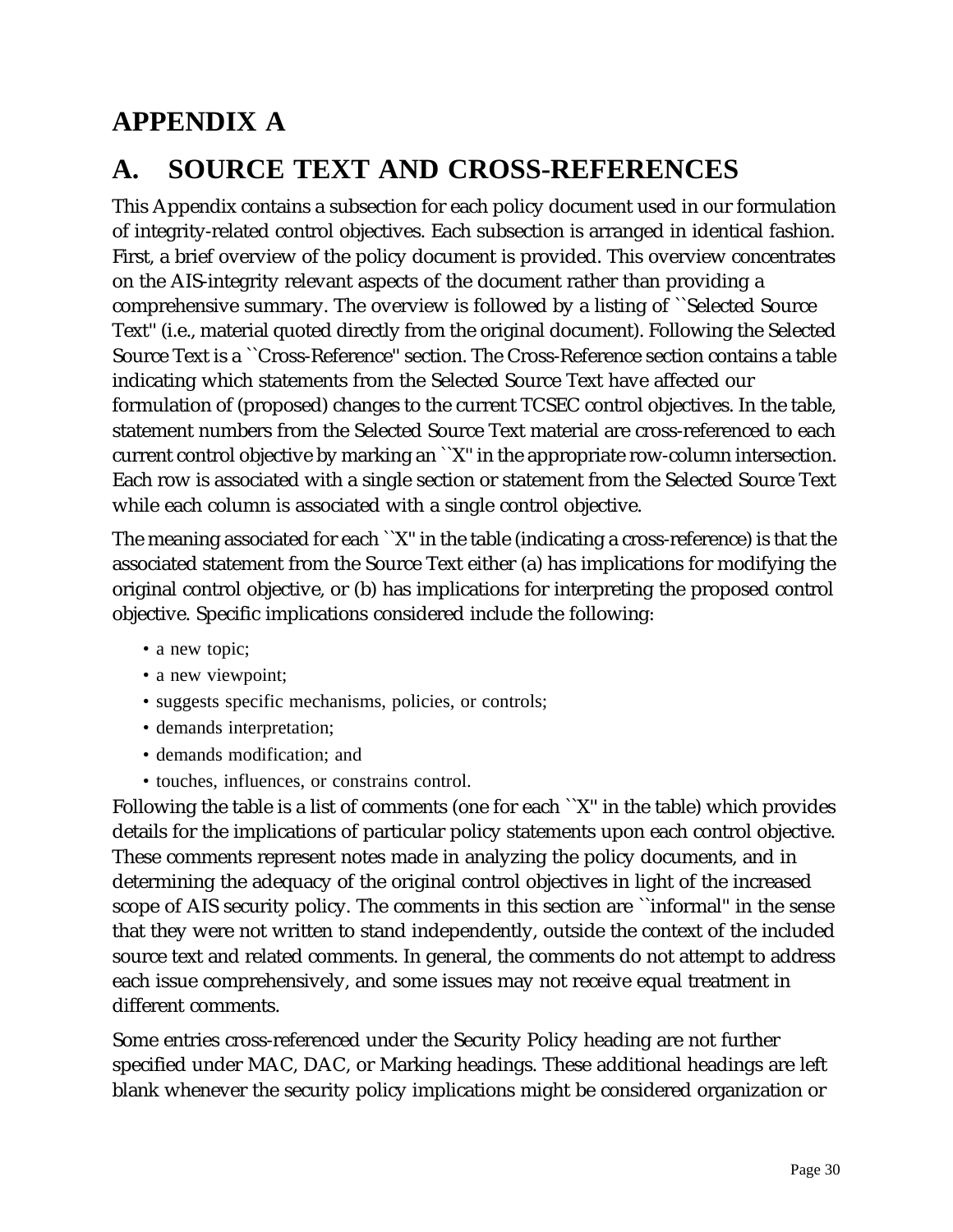application specific and do not clearly indicate specific MAC, DAC, or Marking ramifications, or particular technical implementations.

We have found that the topic of accountability should be generalized from its current focus on "user accountability" as stated in the existing control objective. From the policy documents we have studied, an expansion of the concept of accountability to include user, organization, and general accountability concepts with respect to both applications and systems would be useful. Our comments under specific Accountability crossreferences indicate such an expanded approach. Such an approach represents the concept of a ``total sense'' of accountability (i.e., its most general meaning). As such, some accountability features may in fact be external to a system. The exact placement and nature of mechanisms is neither predetermined nor explicitly considered in our comments.

In addition, we have assumed a similar generalization in addressing the topic of assurance. In particular, we have found policy statements which address assurance (i.e., the ``trustedness'') of controls extending to (a) entities external to the traditional bounds of AISs, and/or (b) to areas outside the traditional scope of protection mechanisms (e.g., application sub-systems).

Some material provided in the ``Selected Source Text'' does not have a cross-reference. Such material was included if it provided valuable background, context, or general information which might aid in understanding either the source text itself or related comments. Additionally, in some instances the selected source text is formatted and/or numbered slightly differently from the original; this was intended to clarify the presentation of this material-care was taken not to misrepresent the intent or meaning of the original material.

## **A.1 Privacy Act of 1974-Public Law 93-579**

Public Law 93-579 requires the U.S. government to safeguard personal data processed by federal agency computer systems. This Act also requires the government to provide ways for individuals to find out what personal information is being recorded and to correct inaccurate information. The Act spells out physical security procedures, information management practices, and computer and network controls. This act also mandated the creation of the Privacy Protection Study Commission [Russell 1991, p. 287].

This Act extends the responsibility for management and protection of information resources to the area of privacy. The Act notes that the increasing use of computer and information technology has greatly magnified the potential harm to individuals that can occur from any collection, maintenance, use, or dissemination of personal information. The Act requires the Federal agencies to issue appropriate administrative orders, provide personnel sanctions, and establish appropriate technical and physical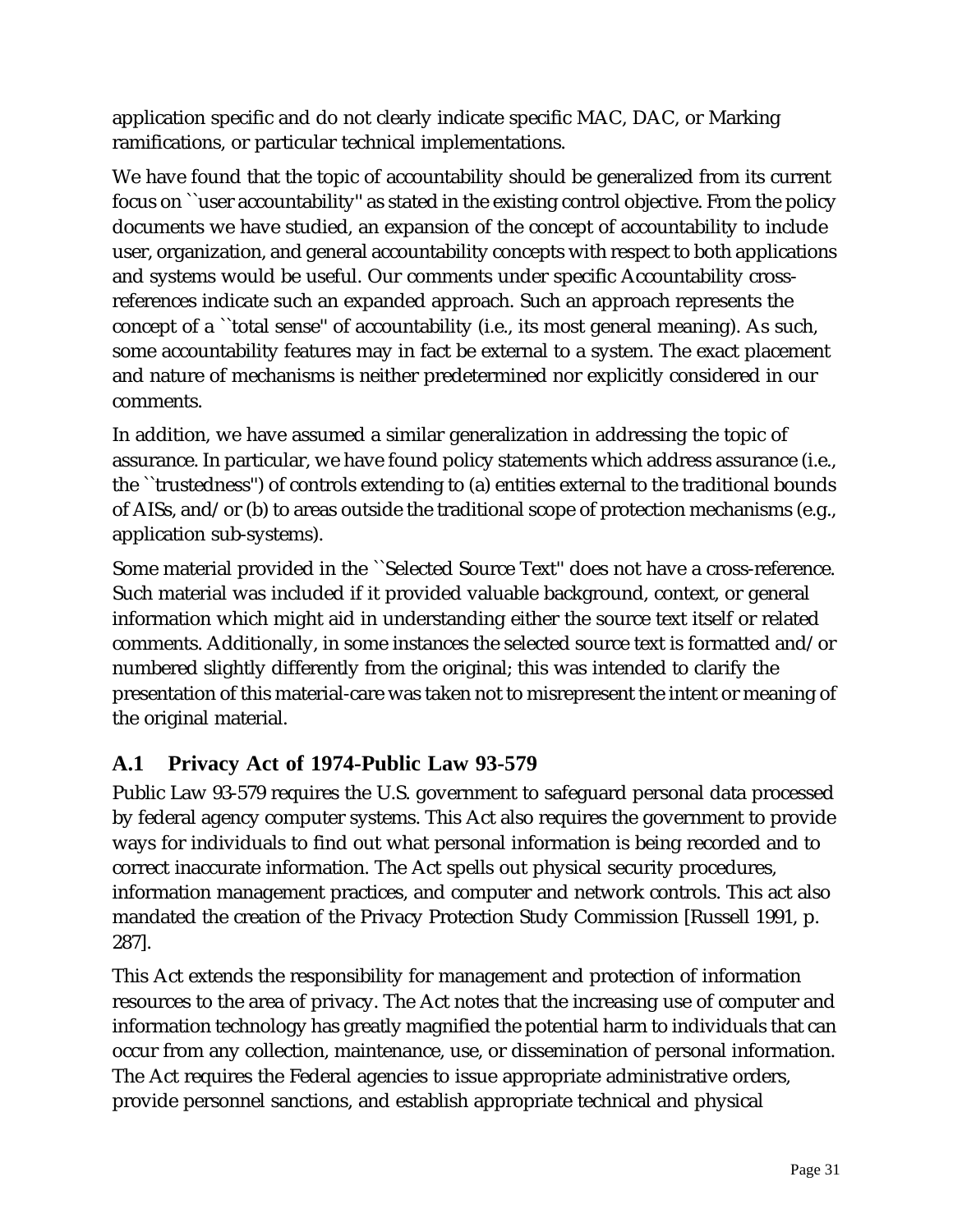safeguards to ensure the security of the information system and the confidentiality of the data. The Act further requires that the information is as timely, complete, accurate, and relevant to its intended use as possible, and that ``adequate safeguards'' to prevent misuse are provided. Also required are administrative actions to keep account of the employees, other individuals and organizations having access to the system or file, and the disclosures and uses made of the information.

The Act requires that Federal agencies establish rules of conduct with regard to the ethical and legal obligations in developing and operating a computerized data system and in handling personal data, and take action to instruct all employees of such obligations. As ``privacy'' is used in the Act, information management responsibility includes the proper collection, maintenance, use, and dissemination of any information which can be associated with a particular individual. The Act specifies that punitive actions can be levied against the Government for failure to uphold these responsibilities. We conclude that other factors which must be considered include (1) the moral obligation of government officials to maintain the constitutional rights of its citizens, (2) the adverse affect on government functioning in the absence of accurate information, and (3) the penalties associated with adverse public opinion which are likely to result from any breach of privacy as defined in the Act.

The following table contains selected sections of Public Law 93-579. The cross-reference table and comments appear in the next section.

TABLE A-2. Privacy Act of 1974-Selected Source Text

Sec. 2(a) The Congress finds that-

(1) the privacy of an individual is directly affected by the collection, maintenance, use, and dissemination of personal information by Federal agencies;

(2) the increasing use of computers and sophisticated information technology, while essential to the efficient operations of the Government, has greatly magnified the harm to individual privacy that can occur from any collection, maintenance, use, or dissemination of personal information;

(3) the opportunities for an individual to secure employment, insurance, and credit, and his right to due process, and other legal protections are endangered by the misuse of certain information systems;

(4) the right to privacy is a personal and fundamental right protected by the Constitution of the United States; and

(5) in order to protect the privacy of individuals identified in information systems maintained by Federal agencies, it is necessary and proper for the Congress to regulate the collection, maintenance, use, and dissemination of information by such agencies.

Sec. 2(b) The purpose of this Act is to provide certain safeguards for an individual against an invasion of personal privacy by requiring Federal agencies, except as otherwise provided by law, to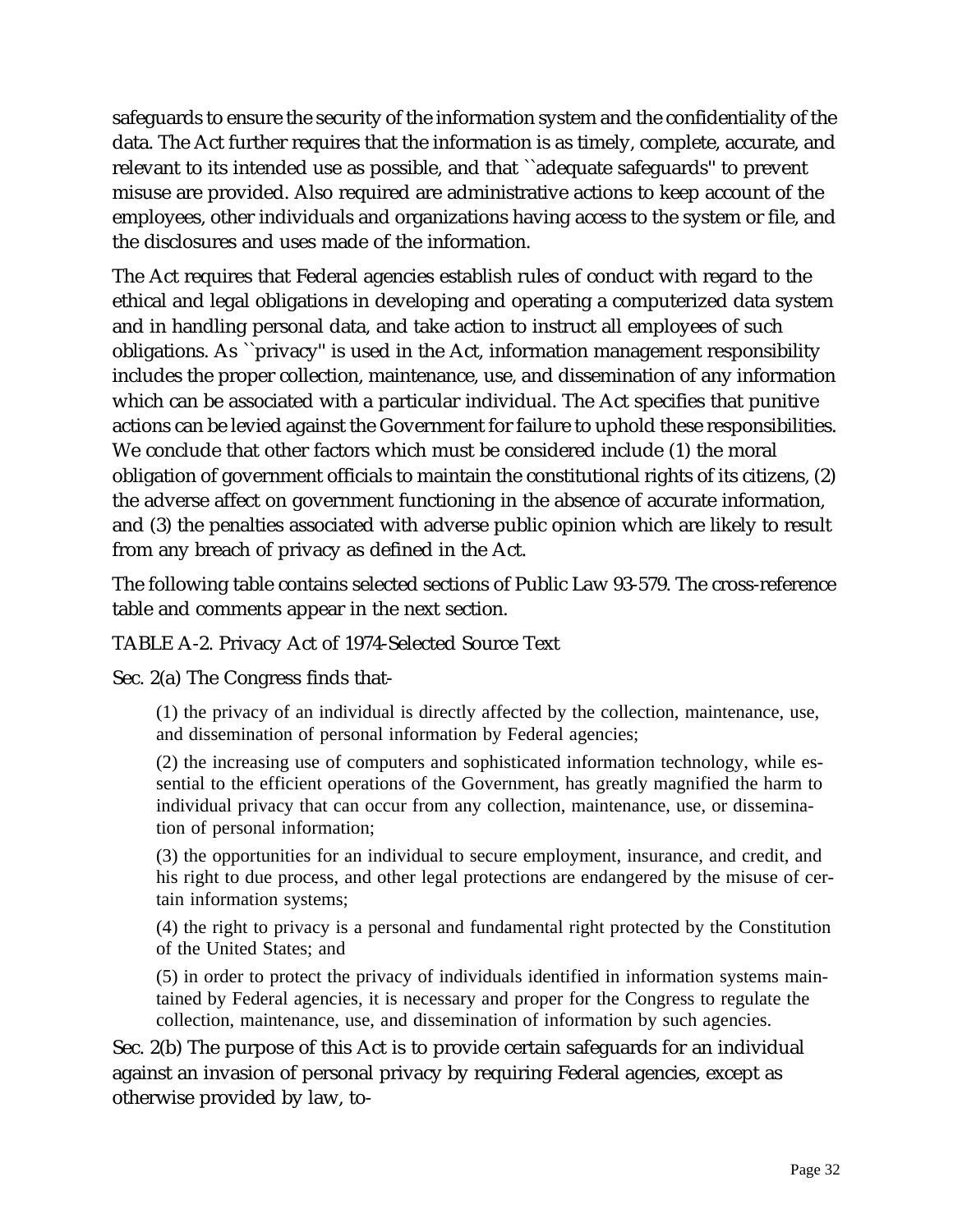(1) permit an individual to determine what records pertaining to him are collected, maintained, used, or disseminated by such agencies;

(2) permit an individual to prevent records pertaining to him obtained by such agencies for a particular purpose from being used or made available for another purpose without his consent;

(3) permit an individual to gain access to information pertaining to him in Federal agency records, to have a copy made of all or any portion thereof, and to correct or amend such records;

(4) collect, maintain, use, or disseminate any record of identifiable personal information in a manner that assures that such action is for a necessary and lawful purpose, that the information is current and accurate for its intended use, and that adequate safeguards are provided to prevent misuse of such information;

(5) permit exemptions from the requirements with respect to records provided in this Act only in those cases where there is an important public policy need for such exemption as has been determined by specific statutory authority; and

(6) be subject to civil suit for any damages which occur as a result of willful or intentional action which violates any individual's rights under this Act.

#### **A.1.1 Cross-References and Comments**

| <b>Section</b> | <b>Security Policy</b> | <b>MAC</b> | <b>DAC</b> | <b>Marking</b> | <b>Accountability</b> | <b>Assurance</b> | <b>Fault Tolerance</b> |
|----------------|------------------------|------------|------------|----------------|-----------------------|------------------|------------------------|
| Sec.2(b)(1)    | X                      |            |            |                | X                     |                  |                        |
| Sec.2(b)(2)    | Х                      |            |            |                | X                     |                  |                        |
| Sec.2(b)(3)    | X                      |            |            |                | X                     | X                |                        |
| Sec.2(b)(4)    | X                      | X          | X          | X              | X                     | X                |                        |
| Sec.2(b)(5)    | X                      |            |            |                | X                     |                  |                        |
| Sec.2(b)(6)    |                        |            |            |                | X                     |                  |                        |

**TABLE A-3. Privacy Act of 1974-Cross-References**

#### $Sec.2(b)(1)$

[Security Policy] The type(s) of information about a particular individual, represented as records which are stored and processed by an agency, must be releasable to that individual. [Accountability] An agency is accountable for the accurate and timely response to individuals requesting the types of privacy information collected, maintained, used, or disseminated by that agency.

#### $Sec.2(b)(2)$

[Security Policy] The capability for an individual to restrict subsequent, additional uses of personal information which was collected for a particular use is implied. [Accountability] An appropriate history of the actual uses of personal information must be maintained.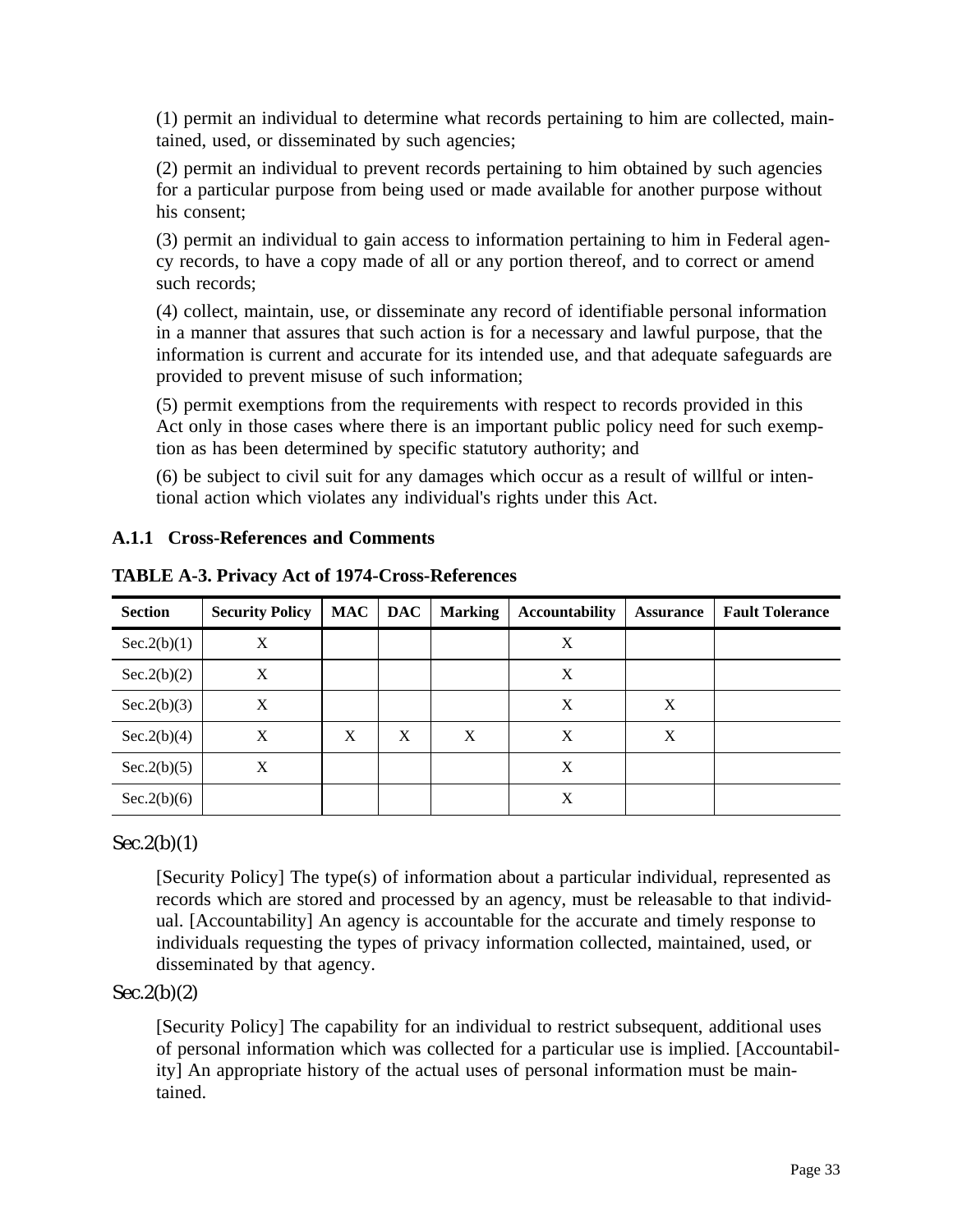#### $Sec.2(b)(3)$

[Security Policy] Individuals have to right to obtain copies of personal information held by an agency. A process to correct or amend personal information must exist. [Accountability] All corrections and amendments of individual records should be auditable. [Assurance] Appropriate controls on the correction and amendments process should exist. These controls should include the validation of source data used in modifying a record.

#### $Sec.2(b)(4)$

[Security Policy] Safeguards must exist to prevent misuse of information. Federal agencies are constrained to necessary and lawful purposes in collecting, maintaining, using, or disseminating personal information. In addition to disclosure, privacy concerns include the acquisition, storage, and manipulation of information relating to individuals. [MAC, DAC] Collection, maintenance, use, and dissemination of personal information are subject to mandatory controls. [Marking] Information associated with a particular individual must be appropriately marked. [Accountability] The actual use of information must be audited whenever such use does not comply with standing policies. [Assurance] Information must be current and accurate with respect to its intended use.

#### $Sec.2(b)(5)$

[Security Policy] The capability to permit exemptions via override of normal controls is required. Such exemptions may remain subject to other mandatory controls. For instance, certain records about individuals held by the Internal Revenue Service may not, under normal operating procedures, be accessed by the Federal Bureau of Investigation (FBI); these records may become releasable to the FBI during the course of an investigation, but only after a valid warrant has been issued. [Accountability] Exemptions to normal operating policies may require auditing. The exemption categories listed by this Act may each have unique auditing requirements.

#### $Sec.2(b)(6)$

[Accountability] An agency is held accountable for all its uses of personal information. Individuals having administrative control over personal information must be held accountable for their actions with respect to uses of that information.

### **A.2 Computer Matching and Privacy Protection Amendments of 1990- Public Law 101-508**

Public Law 101-508 provides protection against privacy violations due to information matching policies of the Federal government [Russell 1991, p. 288]. This Act amends 5 USC 552a, the codified version of the Privacy Act of 1974. It sets forth requirements for the independent verification of information about individuals produced by ``matching programs,'' i.e., through automated techniques. The Act requires that such information be verified before any adverse action-such as the denial of payment under a Federal benefit program-is carried out. The essence of this law with respect to integrity-related control objectives is to impose procedural controls on the modification of data. Also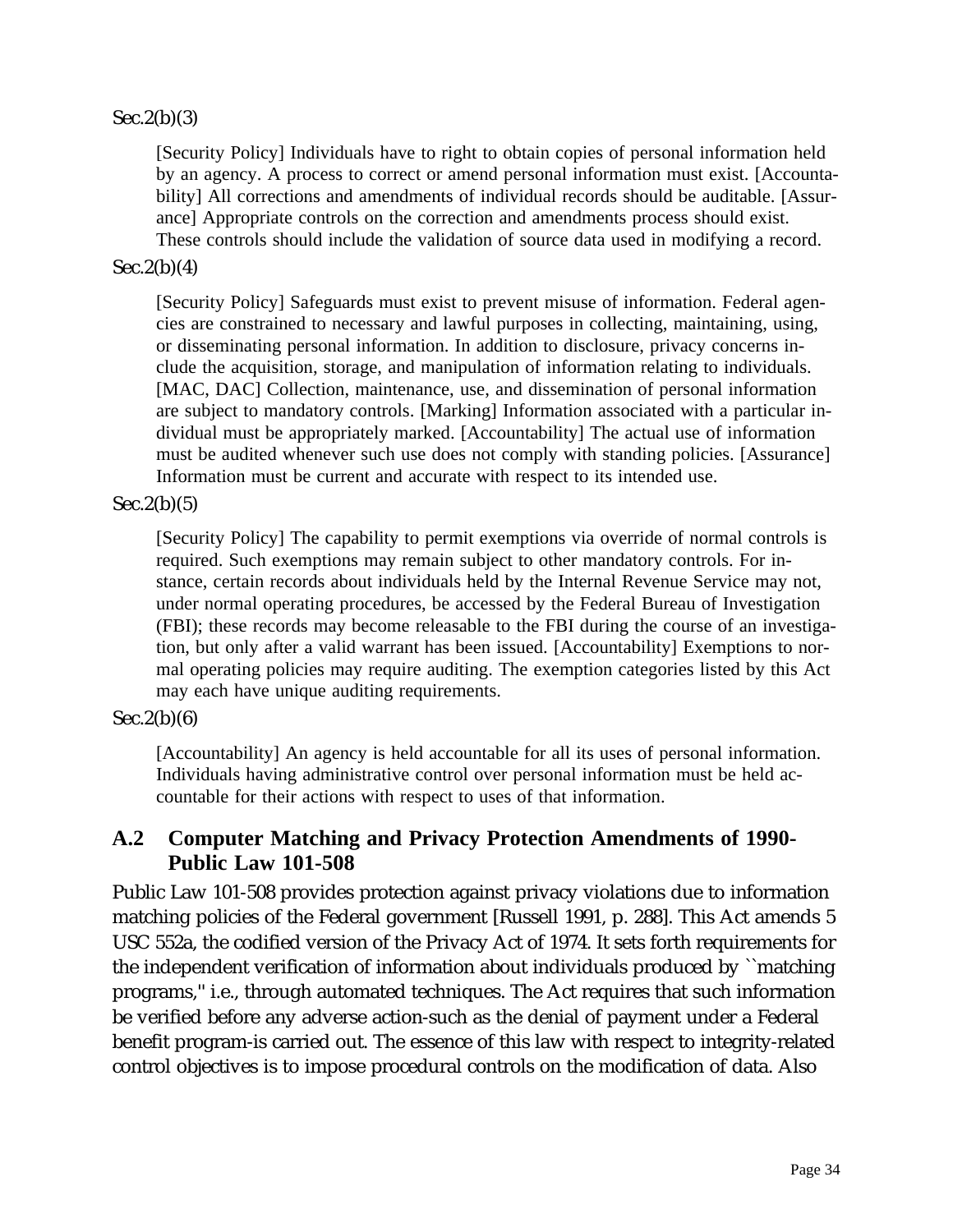specified in this Act are the notification requirements of an agency to an individual who is subject to adverse action.

The following table contains selected sections of Public Law 101-508. The cross-reference table and comments appear in the next section.

TABLE A-4. Computer Matching and Privacy Protection Amendments of 1990-Selected Source Text

Sec. 7201. Computer Matching of Federal Benefits Information and Privacy Protection.

(b) Verification Requirements Amendment.-- (1) Subsection (p) of section 552a of title 5, United States Code, is amended to read as follows:

(p) Verification and Opportunity to Contest Findings.--

(1) In order to protect any individual whose records are used in a matching program, no recipient agency, non-Federal agency, or source agency may suspend, terminate, reduce, or make a final denial of any financial assistance or payment under a Federal benefit program to such individual, or take other adverse action against such individual, as a result of information produced by such matching program, until--

(A) (i) the agency has independently verified the information; or (ii) the Data Integrity Board of the agency, or in the case of a non-Federal agency the Data Integrity Board of the source agency, determines in accordance with guidance issued by the Director of the Office of Management and Budget that-- (I) the information is limited to identification and amount of benefits paid by the source agency under a Federal benefit program; and (II) there is a high degree of confidence that the information provided to the recipient agency is accurate;

(B) the individual receives a notice from the agency containing a statement of its findings and informing the individual of the opportunity to contest such findings; and

(C) (i) the expiration of any time period established for the program by statute or regulation for the individual to respond to that notice; or...

(2) Independent verification referred to in paragraph (1) requires investigation and confirmation of specific information relating to an individual that is used as a basis for an adverse action against the individual, including where applicable investigation and confirmation of--

(A) the amount of any asset or income involved;

(B) whether such individual actually has or had access to such asset or income for such individual's own use; and

(C) the period or periods when the individual actually had such asset or income.

(3) Notwithstanding paragraph (1), an agency may take any appropriate action otherwise prohibited by such paragraph if the agency determines that the public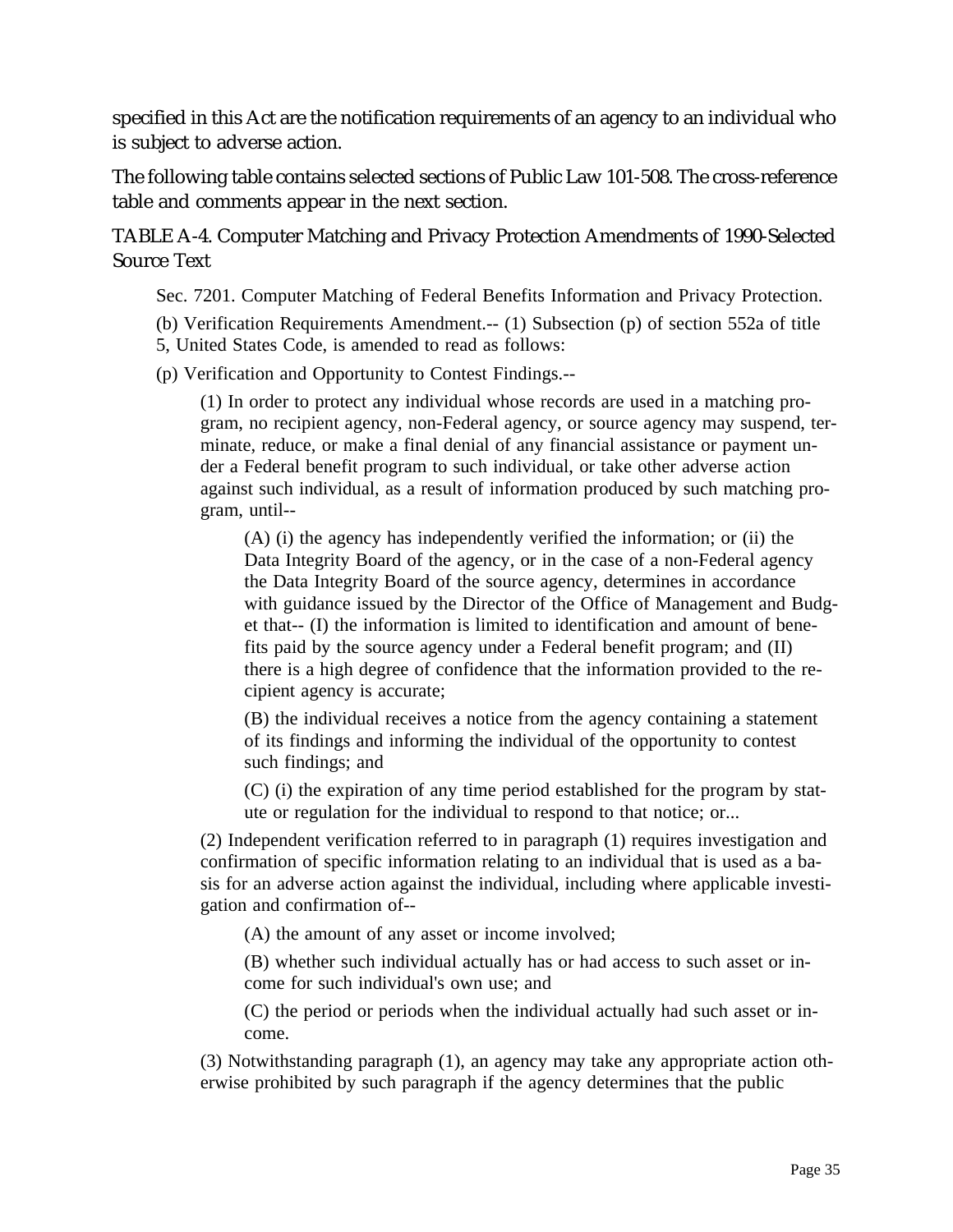health or public safety may be adversely affected or significantly threatened during any notice period required by such paragraph.

#### **A.2.1 Cross-References and Comments**

**TABLE A-5. Computer Matching and Privacy Protection Amendments of 1990-Cross-References**

| <b>Section</b> | <b>Security Policy</b> | MAC | <b>DAC</b> | <b>Marking</b> | <b>Accountability</b> | <b>Assurance</b> | <b>Fault Tolerance</b> |
|----------------|------------------------|-----|------------|----------------|-----------------------|------------------|------------------------|
| (p)(1)         | X                      |     |            |                |                       |                  |                        |
| (p)(1)(A)      |                        |     |            |                |                       | X                |                        |
| $(p)(1)(B-C)$  |                        |     |            | X              | X                     |                  |                        |
| $(p)(2)(A-C)$  |                        |     |            |                |                       | X                |                        |
| (p)(3)         | X                      |     |            |                |                       |                  |                        |

 $(p)(1)$ 

[Security Policy] One may not directly modify data based on the results of automated ``matching programs.'' Procedural controls and control information are required to verify information which forms the basis of an adverse action throughout the process of carrying out the adverse action against an individual. May apply to application-specific security policies, with some applications having unique requirements.

#### $(p)(1)(A)$

[Assurance] The information which forms the basis of an adverse action must either (i) be independently verified or (ii) be limited in scope, with a high degree of confidence in its accuracy.

#### $(p)(1)(B-C)$

[Marking] The capability to enable or disable transactions conferring benefits is implied. Transaction of adverse action requires marking to indicate expiration of a grace period and/or an individual's possible response (i.e., a pending challenge to decision). Transaction of adverse action requires marking that individual has received notice. [Accountability] Procedural controls must exist to ensure that no adverse action proceeds without first meeting verification and/or control information requirements. The system must be able to record and collate appropriate historical information related to benefits transactions. The system must keep account of the initiation, length, and expiration of the grace period.

#### $(p)(2)(A-C)$

[Assurance] Independent verification requires investigation and confirmation of specific information which forms the basis of an adverse action.

 $(p)(3)$ 

[Security Policy] Stated requirements are subject to exemption when considering additional policies (i.e., public health and public safety policies).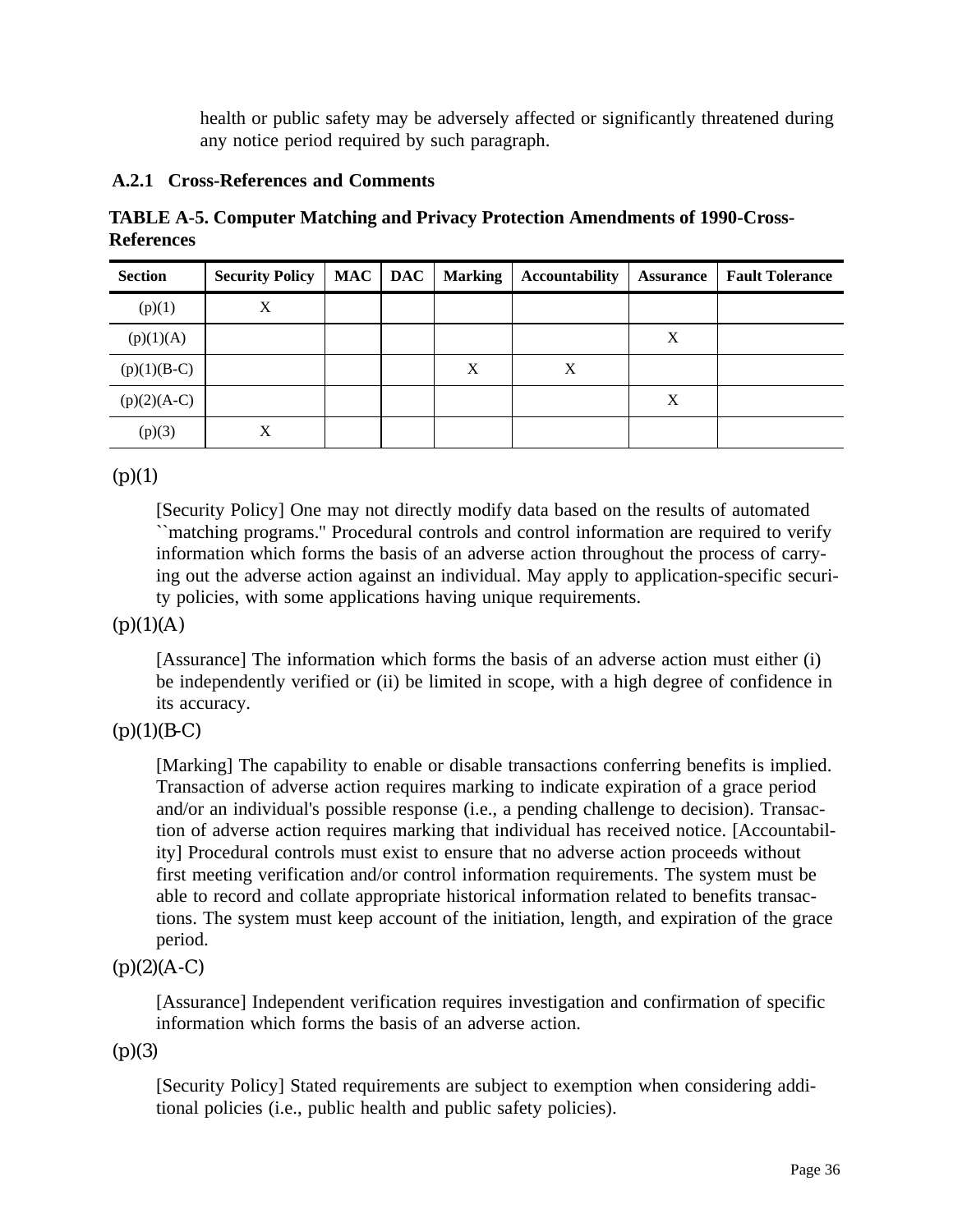# **A.3 Paperwork Reduction Act of 1980-Public Law 96-511**

Public Law 96-511 promotes the use of efficient office systems (e.g., electronic mail, document storage, and electronic imaging systems) under the management of OMB [Russell 1991, p. 279]. This Act simultaneously encourages the automation of information services and adds responsibilities for the use of automation. Under this Act, automation must be used to improve both services provided by, and management of, Federal Agencies. Additionally, such automation must be cost effective (maximizing usefulness of information while minimizing costs to collect, maintain, use, and disseminate information) and supportive of ``uniform'' Federal information policies.

The following table contains selected sections of Public Law 96-511. The cross-reference table and comments appear in the next section.

# TABLE A-6. Paperwork Reduction Act of 1980-Selected Source Text

Sec.2.(a) Chapter 35 of title 44, United States Code, is amended to read as follows:

3501. Purpose The purpose of this chapter is-

(1) to minimize the Federal paperwork burden for individuals, small business, State and local governments, and other persons;

(2) to minimize the cost to the Federal Government of collecting, maintaining, using, and disseminating information;

(3) to maximize the usefulness of information collected by the Federal Government;

(4) to coordinate, integrate and, to the extent practicable and appropriate, make uniform Federal information policies and practices;

(5) to ensure that automatic data processing and telecommunications technologies are acquired and used by the Federal Government in a manner which improves service delivery and program management, increases productivity, reduces waste and fraud, and, wherever practicable and appropriate, reduces the information processing burden for the Federal Government and for persons who provide information to the Federal Government; and

(6) to ensure that the collection, maintenance, use and dissemination of information by the Federal Government is consistent with applicable laws relating to confidentiality, including section 552a of title 5, United States Code, known as the Privacy Act.

3506. Federal agency responsibilities

(a) Each agency shall be responsible for carrying out its information management activities in an efficient, effective, and economical manner, and for complying with the information policies, principles, standards, and guidelines prescribed by the Director.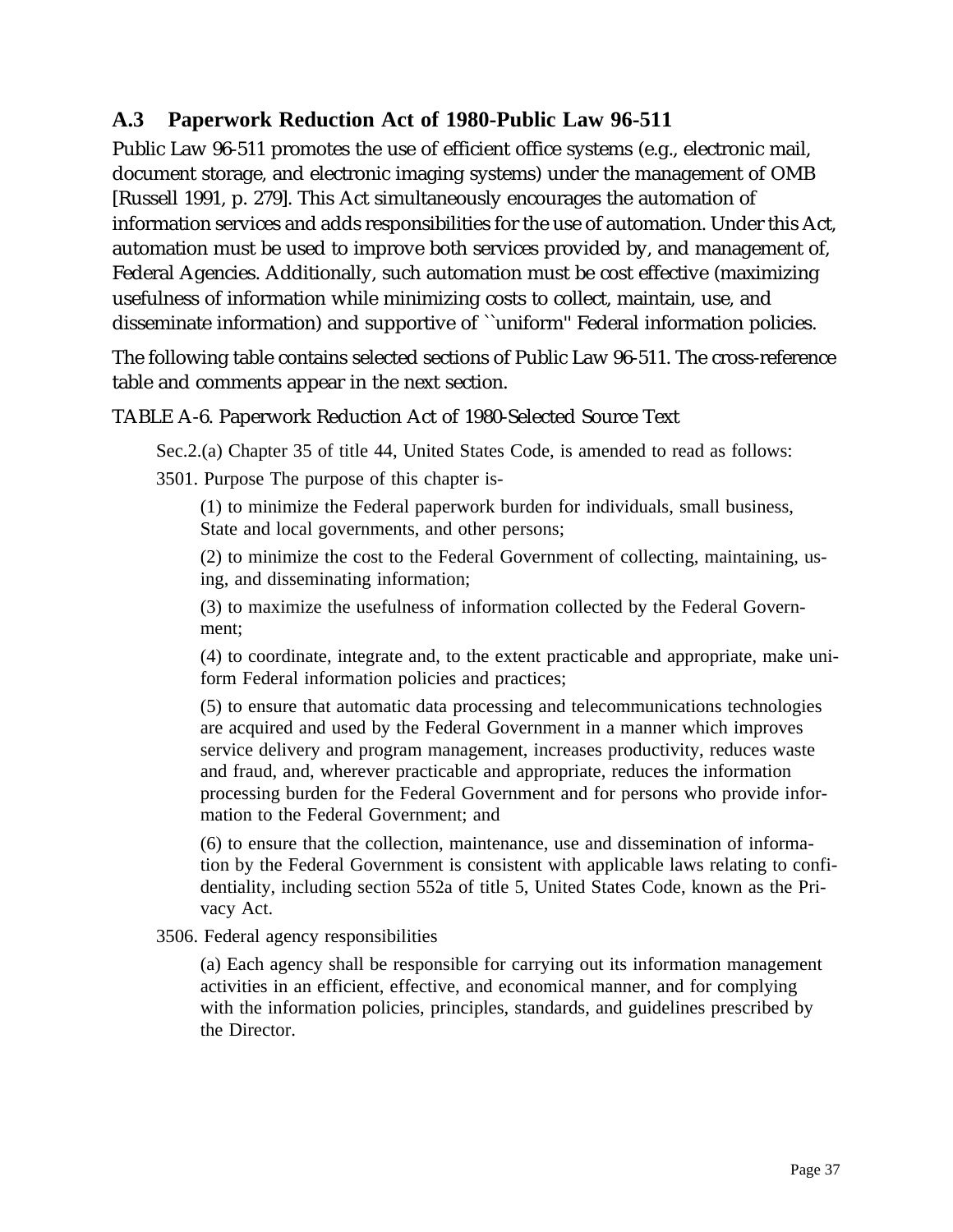#### **A.3.1 Cross-References and Comments**

| <b>Section</b> | <b>Security Policy</b> |  | MAC   DAC   Marking   Accountability | Assurance | Fault Tolerance |
|----------------|------------------------|--|--------------------------------------|-----------|-----------------|
| 3501(4)        |                        |  |                                      |           |                 |
| 3506(a)        |                        |  | Δ                                    |           |                 |

**TABLE A-7. Paperwork Reduction Act of 1980-Cross-References**

#### 3501(4)

[Security Policy] The essence of this law affects Security Policy in that its purpose is to coordinate, integrate, and make uniform Federal information policies and practices. One integration framework might include the information life cycle (e.g., origin or acquisition through final disposition). Factors to consider include cost effectiveness and risk reduction relating to information processing activities. Cost effectiveness is a function of the cost of controls versus the degree of acceptable risk.

### 3506(a)

[Security Policy] Information management must be efficient, effective, and economical. Minimizing the paperwork burden and associated costs of collecting, maintain, using, and disseminating information are required. Automated systems are required to improve service delivery, program management, productivity, and to reduce waste, fraud, and information processing burden. Confidentiality policies must also be enforced. Information which is not useful should not be collected. Maximizing the usefulness of collected information is required. Information that is no longer useful should not be maintained. Systems are required to enforce integrated policies. This implies a significant effort must be undertaken to address the overall system security policy, and in particular the issue where different component policies might produce conflicts. [Accountability] Compliance with multiple policies, standards, and guidelines is required.

# **A.4 Department of Defense Authorization Act of 1982-Public Law 97-86**

The Warner Amendment to Public Law 97-86 exempts certain types of DoD procurements from the Automatic Data Processing Equipment Act (Public Law 89-306, also know as the Brooks Act). The exempted procurements includes those in which the function, operation, or use of a particular piece of equipment or a service involves one or more categories related to national security or military interests [Russell 1991, p. 280].

The following table contains selected sections of Public Law 97-86. The cross-reference table and comments appear in the next section.

TABLE A-8. DoD Authorization Act of 1982-Selected Source Text

Sec. 908.(a)(1) Chapter 137 of title 10, United States Code, is amended by adding at the end thereof the following new section:

2315. Law inapplicable to the procurement of automatic data processing equipment and services for certain defense purposes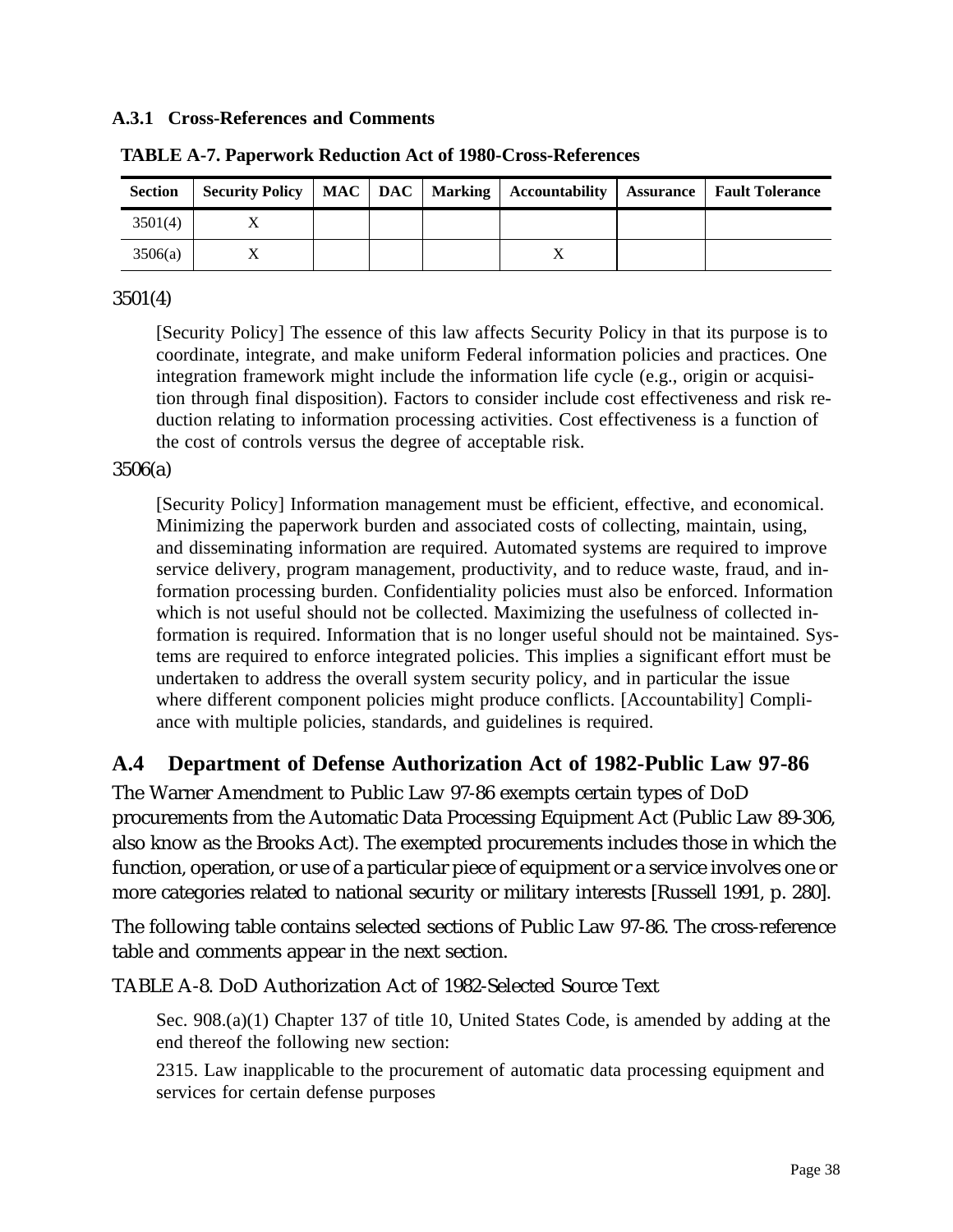(a) Section 111 of the Federal Property and Administrative Services Act of 1949 (40 U.S.C. 795) is not applicable to the procurement by the Department of Defense of automatic data processing equipment or services if the function, operation, or use of the equipment or services-

(1) involves intelligence activities;

(2) involves cryptologic activities related to national security;

(3) involves the command and control of military forces;

(4) involves equipment that is an integral part of a weapon or weapons system; or

(5) subject to subsection (b), is critical to the direct fulfillment of military or intelligence missions.

(b) Subsection (a)(5) does not include procurement of automatic data processing equipment or services to be used for routine administrative and business applications (including payroll, finance, logistics, and personnel management applications)...

# **A.4.1 Cross-References and Comments**

# **TABLE A-9. DoD Authorization Act of 1982-Cross-References**

| <b>Section</b> |  |  | Security Policy   MAC   DAC   Marking   Accountability | <b>Assurance</b>   Fault Tolerance |
|----------------|--|--|--------------------------------------------------------|------------------------------------|
| $2315(a)(1-5)$ |  |  |                                                        |                                    |
| 2315(b)        |  |  |                                                        |                                    |

# $2315(a)(1-5)$

[Security Policy] This Act excludes certain systems, during acquisition, from the application of specific aspects of Federal law. The exclusions named in this Act, relating to the procurement of automatic data processing (ADP) equipment or services, extend to most of all the other Acts applying to Federal systems. Most of these exclusion categories relate to systems requiring secrecy and integrity protection. Simply having authorization to be exempt does not make it a good practice to avoid a thorough analysis of a system's protection needs. Each acquisition should address its protection needs through the formulation and analysis of a systems security policy that will enable a more informed decision regarding invocation of this Act.

# 2315(b)

[Security Policy] Explicitly precludes from ``mission critical'' exemption many DoD auto mated systems relating to routine administrative and business applications. Therefore, many systems used within the DoD are subject to Federal laws.

# **A.5 Federal Managers' Financial Integrity Act of 1982-Public Law 97-255**

This Act extends security policies into the realm of internal controls. Systems of internal control are of interest when considering integrity in AISs because (a) primary applications, which are the focus of traditional internal controls, are being automated to greater degrees, and (b) internal control systems themselves are being automated to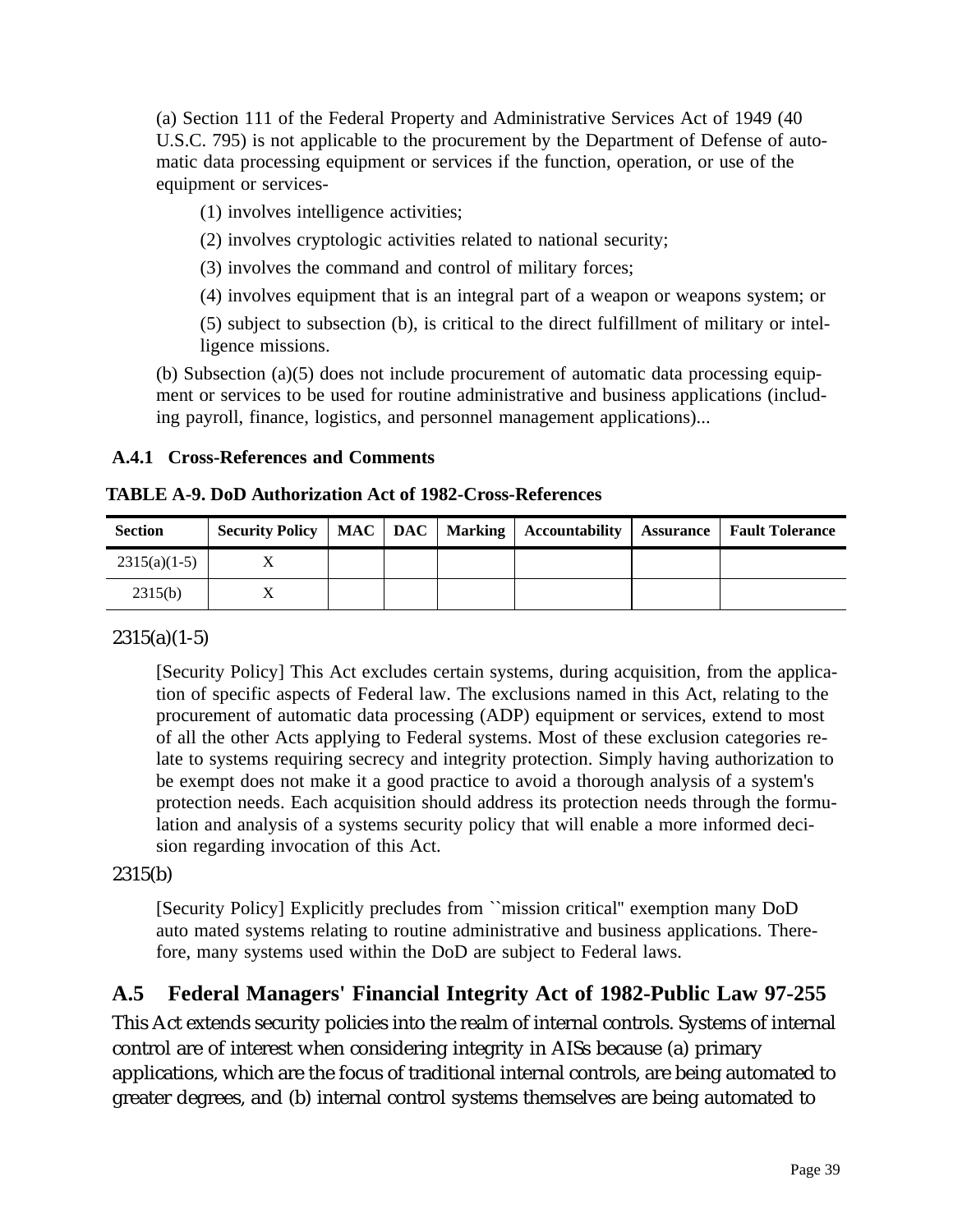greater degrees. Internal controls are usually associated with assets having ``value.'' Information within Federal AISs is readily termed a valuable asset according to [OMB A-130]. This Act requires adherence to the Comptroller General's (GAO) Standards for Internal Control in the Federal Government [GAO 1983], which are incorporated into [GAO Title 2, App.II].

The following table contains selected sections of Public Law 97-255. The cross-reference table and comments appear in the next section.

TABLE A-10. Federal Managers' Financial Integrity Act of 1982-Selected Source Text

Sec. 2. Section 113 of the Accounting and Auditing Act of 1950 (31 U.S.C. 66a) is amended by adding at the end thereof the following new subsection:

 $(d)(1)(A)$  To ensure compliance with the requirements of subsection (a)(3) of this section, internal accounting and administrative controls of each executive agency shall be established in accordance with standards prescribed by the Comptroller General, and shall provide reasonable assurance that-

(i) obligations and costs are in compliance with applicable law;

(ii) funds, property, and other assets are safeguarded against waste, loss, unauthorized use, or misappropriation; and

(iii) revenues and expenditures applicable to agency operations are properly recorded and accounted for to permit the preparation of accounts and reliable financial and statistical reports and to maintain accountability over the assets.

(B) The standards prescribed by the Comptroller General under this paragraph shall include standards to ensure the prompt resolution of all audit findings....

(3)... the head of each executive agency shall... prepare a statement-

(A) that the agency's systems of internal accounting and administrative control fully comply with the requirements of paragraph (1); or

(B) that such systems do not fully comply with such requirements.

(5) The statements and reports required by this subsection... shall also be made available to the public, except that, in the case of any such statement or report containing information which is-

(A) specifically prohibited from disclosure by any provision of law; or

(B) specifically required by Executive order to be kept secret in the interest of national defense or the conduct of foreign affairs, such information shall be deleted prior to the report or statement being made available to the public.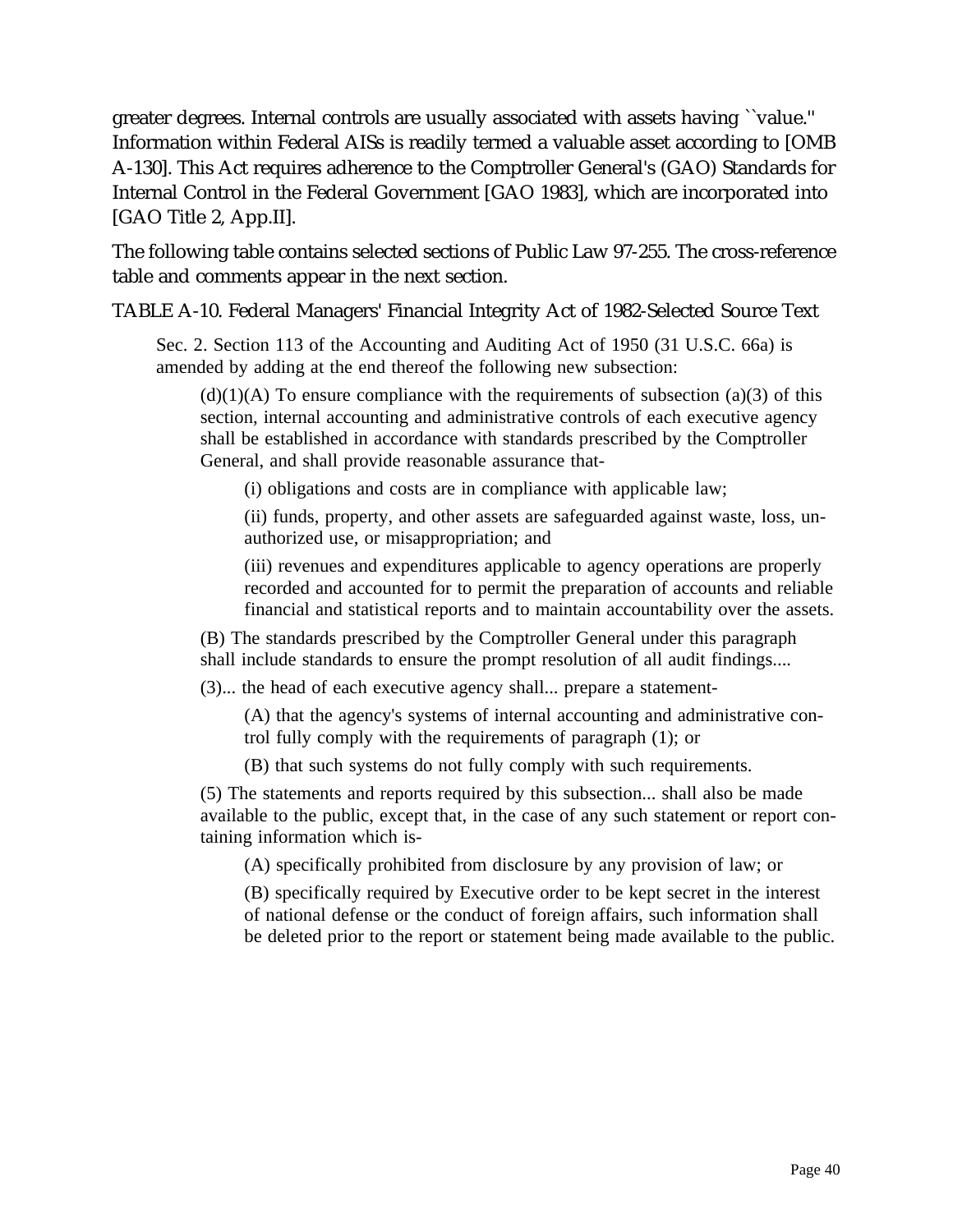#### **A.5.1 Cross-References and Comments**

| <b>Section</b>     | <b>Security Policy</b> |   | MAC   DAC | <b>Marking</b> | <b>Accountability</b> | <b>Assurance</b> | <b>Fault Tolerance</b> |
|--------------------|------------------------|---|-----------|----------------|-----------------------|------------------|------------------------|
| $(d)(1)(A)(i-iii)$ | Χ                      | X | X         | X              | X                     | X                |                        |
| (d)(1)(B)          |                        |   |           |                | X                     |                  |                        |
| (d)(3)             |                        |   |           |                |                       | X                |                        |
| (d)(5)             |                        | X | X         | X              |                       |                  |                        |

**TABLE A-11. Federal Managers' Financial Integrity Act of 1982-Cross-References**

# $(d)(1)(A)(i-iii)$

[Security Policy] Legal compliance related to organizational obligations and costs (e.g., contracts, logistics, funds transfer, services, etc.) must be considered in the formulation of Security Policy. Security policy must address waste, loss, unauthorized use, and misappropriation in terms of both AIS assets as well as other assets, whenever these non-AIS assets are either represented within or controlled via AISs. [MAC, DAC, Marking] Because the control of "unauthorized use" is explicitly called for, authorization features are required. [Accountability] Costs and obligations must be internally accounted for within an organization to the level of a responsible individual acting within the scope of his authority. [Assurance] Reasonable assurance is required.

### $(d)(1)(B)$

[Accountability] Prompt resolution of audit findings requires specific features for AIS systems. These may include audit reduction tools, real-time alerts, etc.

#### $(d)(3)$

[Assurance] The head of each executive agency is required to produce a report on the state of that agency's internal control system.

 $(d)(5)$ 

[Security Policy] Mandated disclosure of information is also subject to restrictions of national security and other (confidentiality) policies. [MAC, DAC, Marking] The overlapping of confidentiality and integrity policy coverage has implications for MAC policy with regard to information sanitation and downgrading of classified or sensitive information. There are also implications for DAC policy with regard to the designated individuals performing these types of operations. [Accountability] Auditing of all downgrading and sanitation activity shall be performed.

# **A.6 Computer Security Act of 1987-Public Law 100-235**

Public Law 100-235 expands the definition of computer security protection and clarifies the role of the (NBS now the National Institute of Standards and Technology) [Russell 1991, p. 283]. A primary function of this Act is to prescribe authority and assign responsibilities for developing security standards and guidelines for Federal computer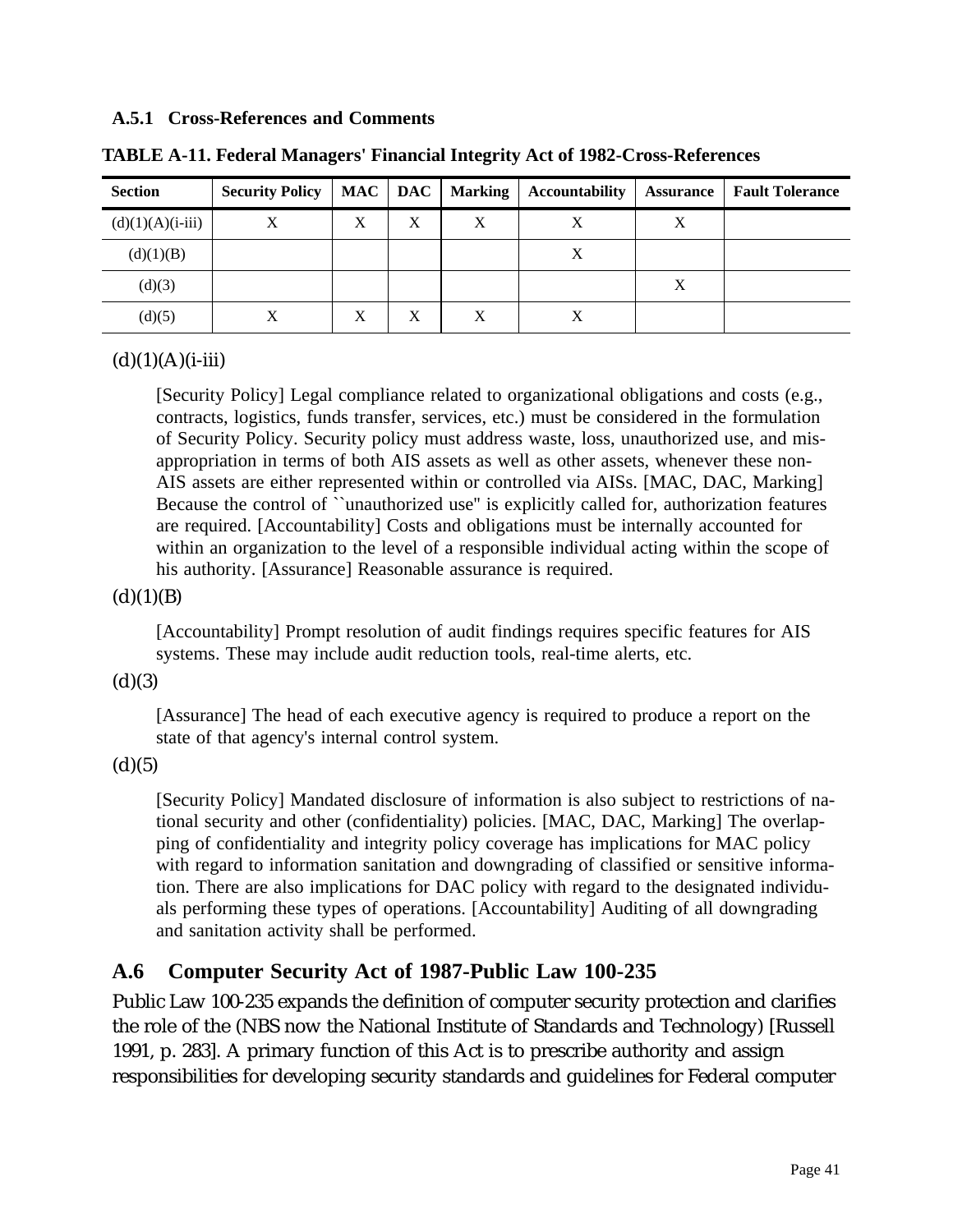systems. This Act has broadens the scope of applicability for security policies in three areas: the range of resources, the type(s) of information, and the types of systems.

Significantly, this Act also increases types of computers under consideration as well as the scope of information which must be protected. The Act defines computer systems broadly and includes support services as an area which must be considered. This can be interpreted to mean that effective controls must exist over AIS support systems and personnel, as well as those individuals who operate the primary applications. The traditional scope of information protection was increased as well. Previously, explicit protection policy applied only to ``classified'' and ``specifically categorized sensitive'' information. This Act applies to a more encompassing term, ``sensitive information,'' which is defined in detail below.

The following table contains selected sections of Public Law 100-235. The cross-reference table and comments appear in the next section.

TABLE A-12. Computer Security Act of 1987-Selected Source Text

Sec.2. Purpose.

(a) In General.-The Congress declares that improving the security and privacy of sensitive information in Federal computer systems is in the public interest, and hereby creates a means for establishing minimum acceptable security practices for such systems, without limiting the scope of security measures already planned or in use.

(b) Specific Purposes.-The purposes of this Act are-

(1) by amending the Act of March 3, 1901, to assign to the National Bureau of Standards responsibility for developing standards and guidelines for Federal computer systems, including responsibility for developing standards and guidelines needed to assure the cost-effective security and privacy of sensitive information in Federal computer systems, drawing on the technical advice and assistance (including work products) of the National Security Agency, where appropriate;

(2) to provide for promulgation of such standards and guidelines by amending section 111(d) of the Federal Property and Administrative Services Act of 1949;

(3) to require establishment of security plans by all operators of Federal computer

(4) to require mandatory periodic training for all persons involved in management, use, or operation of Federal computer systems that contain sensitive information.

Sec.3. Establishment of Computer Standards Program.

The Act of March 3, 1901 (15 U.S.C. 271-278h), is amended-

(2)... by inserting... ``Sec.20''

(d) As used in this section-

(1) the term ``computer system''-

(A) means any equipment or interconnected system or subsystems of equipment that is used in the automatic acquisition, storage, manipula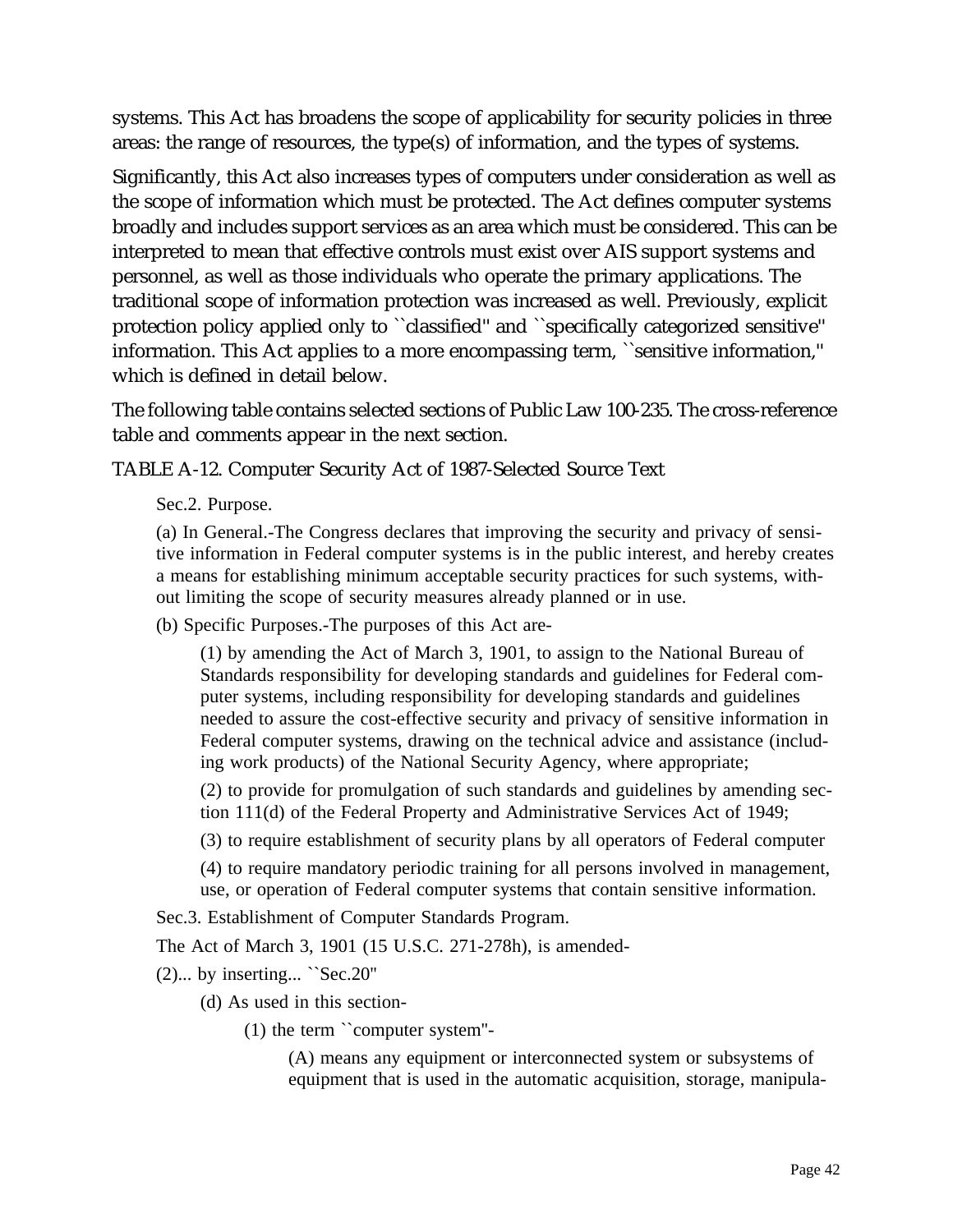tion, management, movement, control, display, switching, interchange, transmission, or reception, of data or information; and

(B) includes-

(i) computers;

(ii) ancillary equipment;

(iii) software, firmware, and similar procedures;

(iv) services, including support services; and

(iv) related resources as defined by regulations issued by the Administrator for General Services . . .

(4) the term `sensitive information' means any information, the loss, misuse, or unauthorized access to or modification of which could adversely affect the national interest or the conduct of Federal programs, or the privacy to which individuals are entitled . . . , but which has not been specifically authorized under criteria established by an Executive Order or an Act of Congress to be kept secret in the interest of national defense or foreign policy;

Legislative History [The Legislative History of the Computer Security Act of 1987 [H. Rept. 100-153(I), p. 24] gives examples of that which should be considered ``sensitive information:''

> . . . information which if modified, destroyed or disclosed in an unauthorized manner could cause:

Loss of life;

Loss of property or funds by unlawful means;

Violation of personal privacy or civil rights;

Gaining of an unfair commercial advantage;

Loss of advanced technology, useful to a competitor; or

Disclosure of proprietary information entrusted to the government.]

Sec.5. Amendment to Brooks Act.

Section 111(d) of the Federal Property and Administrative Services Act of 1949 (40 U.S.C. 759(d)) is amended to read as follows:

(d)(1) The Secretary of Commerce shall, on the basis of standards and guidelines developed by the [National Institute of Standards and Technology] . . . promulgate standards and guidelines pertaining to Federal computer systems, making such standards compulsory and binding to the extent to which the Secretary determines necessary to improve the efficiency of operation or security and privacy of Federal computer systems. . . .

(d)(2) The head of a Federal agency may employ standards for the cost-effective security and privacy of sensitive information in a Federal computer system within or under the supervision of that agency that are more stringent than the standards promulgated by the Secretary of Commerce, if such standards contain, at a minimum, the provisions of those applicable standards made compulsory and binding by the Secretary of Commerce.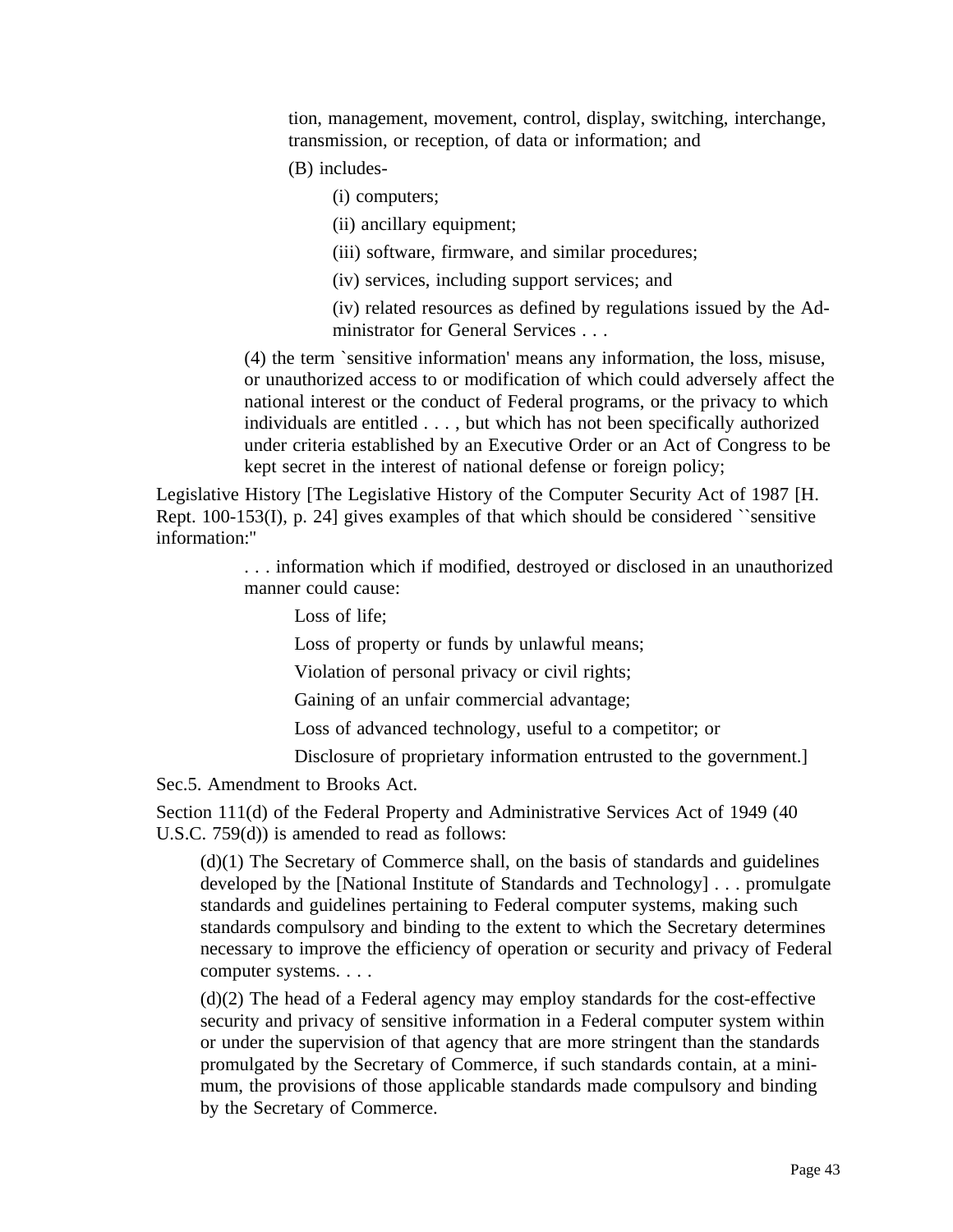(d)(4) The Administrator shall revise the Federal information resources management regulations . . . to be consistent with the standards and guidelines promulgated by the Secretary of Commerce.

Sec.6. Additional Responsibilities for Computer Systems Security and Privacy.

(a) Identification of Systems That Contain Sensitive Information.- . . . each Federal agency shall identify each Federal computer system, and system under development, which is within or under the supervision of that agency and which contains sensitive information.

(b) Security Plan.- . . . each agency shall, consistent with the standards, guidelines, policies, and regulations prescribed pursuant to section 111(d) of the Federal Property and Administrative Services Act of 1949, establish a plan for the security and privacy of each Federal computer system identified by that agency pursuant to subsection (a) that is commensurate with the risk and magnitude of the harm resulting from the loss, misuse, or unauthorized access to or modification of the information contained in such system. . . .

### **A.6.1 Cross-References and Comments**

| <b>Section</b>  | <b>Security Policy</b> | <b>MAC</b> | <b>DAC</b> | <b>Marking</b> | <b>Accountability</b> | <b>Assurance</b> | <b>Fault Tolerance</b> |
|-----------------|------------------------|------------|------------|----------------|-----------------------|------------------|------------------------|
| Sec.3(2)(d)(1)  | X                      |            |            |                |                       |                  |                        |
| Sec.3(2)(d)(4)  | Х                      | Χ          | X          | X              |                       |                  |                        |
| Sec.3(Leg.His.) | X                      |            |            |                |                       | X                | Χ                      |
| Sec.5(d)(1,2,4) | X                      |            |            |                |                       |                  |                        |
| $Sec.6(a-b)$    | Χ                      |            |            |                |                       |                  |                        |

**TABLE A-13. Computer Security Act of 1987-Cross-References**

 $Sec.3(2)(d)(1)$ 

[Security Policy] This Act applies to ``computer systems,'' a range of resources including equipment, software, services, and related resources. This implies an increased scope of system Security Policies with regard to the range of applicable resources.

# $Sec.3(2)(d)(4)$

[Security Policy] By defining the type of applicable information, this Act explicitly increases the scope of the Security Policy-in particular, the systems containing ``sensitive information'' must provide protection for that information. [MAC, DAC, Marking] Because the control of ``unauthorized use'' is explicitly called for, authorization features are required.

Sec.3(Leg.His.)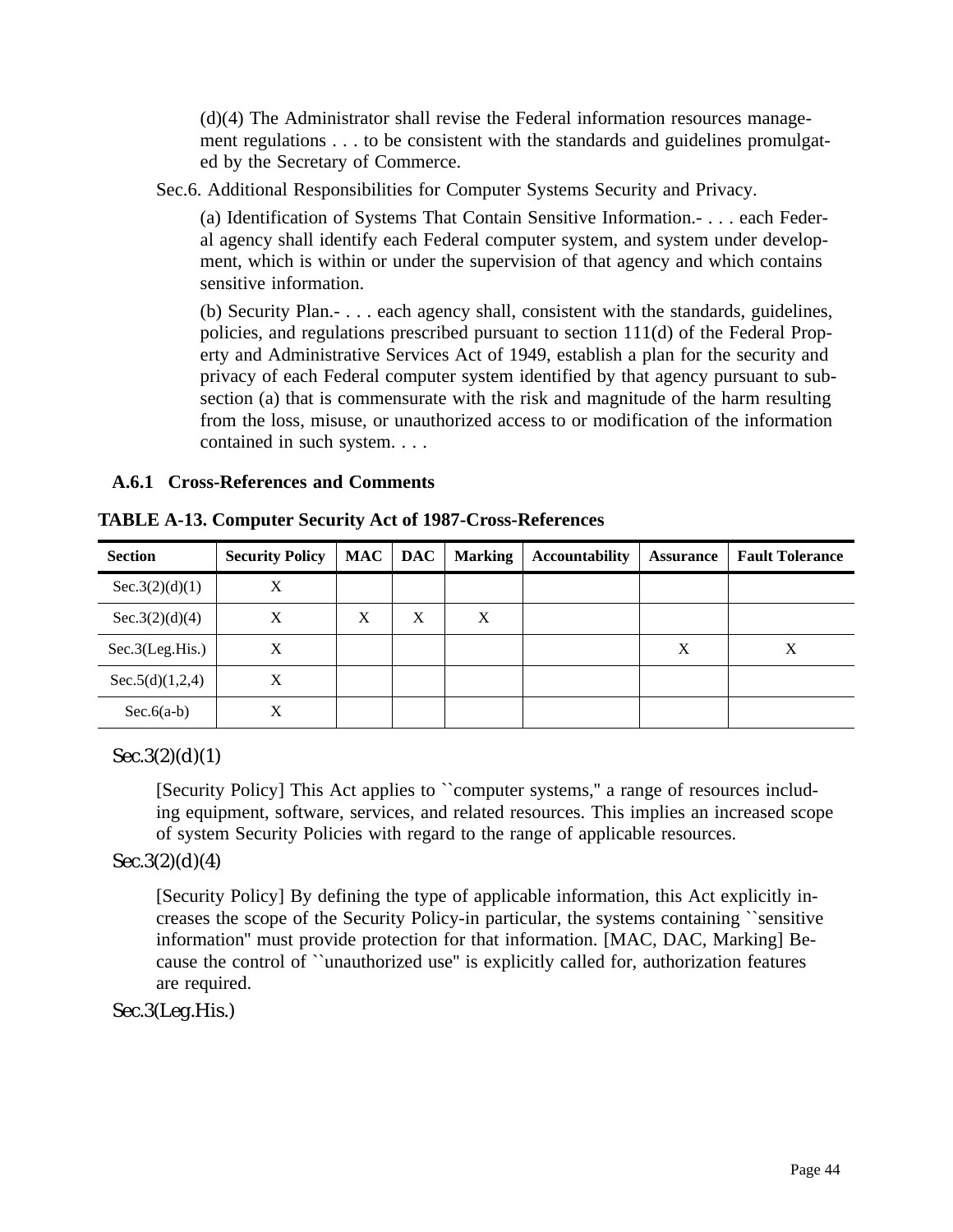[Security Policy, Assurance, Fault Tolerance] The considerations for ``loss of life'' greatly increases the scope of systems which are applicable under this Act. The inclusion of computer systems which control machinery or processes also has important implications for the scope of the Security Policy. In particular, the inclusion of safety-critical systems is implied, although there is currently a lack of explicit policy statements in this area.

## Sec.5(d)(1,2,4)

[Security Policy] The Act contains details relevant to the formulation of individual (agency) Security Policies. These show that the agencies involved might have to prescribe and integrate different security policies and standards to meet their unique needs.

### $Sec.6(a-b)$

[Security Policy] All systems identified as containing sensitive information are subject to Security Policy requirements. An organization (agency) must develop individual security plans for computer systems containing ``sensitive information.'' These plans may provide greater insight into Security Policy needs.

# **A.7 OMB Circular No. A-127-Financial Management Systems**

OMB Circular No. A-127 establishes a program to assure the integrity of Federal financial management systems (FMSs) by prescribing policies and procedures for executive departments and agencies. Financial management systems are of interest primarily because the control of revenue, expenditure, funds, property, and other assets are often-either partially or totally-implemented via AISs. Therefore, policy related to FMSs must be effectively enforced on these related AISs.

 There are five particular control areas for FMSs called for under this Circular [OMB A-127, p. 4]: FMS operations, FMS integrity, support for budgets, support for management, and full financial disclosure. Each of these areas has specific implications for integrity when considering (possible) automated features of an FMS.

The most demanding and significant implications for AIS integrity fall under the area of FMS operations. Specific objectives for FMS operations address the areas of usefulness, timeliness, reliability and completeness, comparability and consistency, and efficiency and economy. The use of automated systems to help achieve these objectives is explicitly called for [OMB A-127, p. 4].

Any particular executive department or agency may have unique requirements for one or more of the preceding control areas or FMS control objectives. The importance of this Circular is not in calling out specific, detailed requirements, but in recognizing specific areas in which controls must exist to enforce financial management policies. These areas must be addressed by AIS integrity policies on automated implementations of FMSs. This Circular has implications for both system and application-oriented security policies.

The following table contains selected sections of OMB Circular No. A-127. The crossreference table and comments appear in the next section.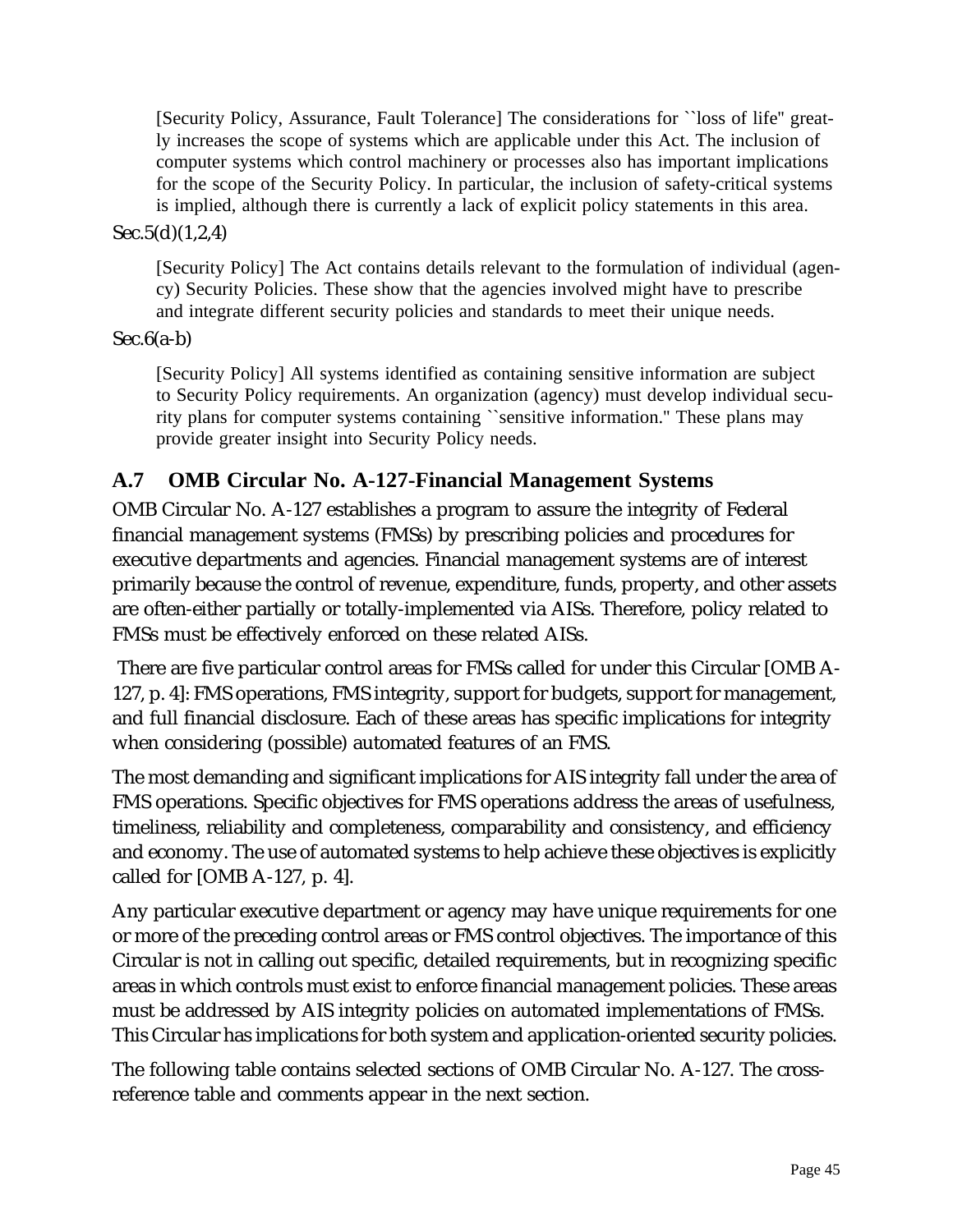## TABLE A-14. OMB Circular No. A-127-Selected Source Text

1. Purpose. This Circular prescribes policies and procedures to be followed by executive departments and agencies in developing, operating, evaluating, and reporting on financial management systems.

2. Background. The Budget and Accounting Procedures Act of 1950, the Federal Managers' Financial Integrity Act, and related legislation . . . provide that:

-- Establishing and maintaining systems of accounting and reporting is the responsibility of the executive branch.

-- Agency systems shall provide for:

- complete disclosure of the financial results of the activities of the agency,
- adequate financial information for agency management and for formulation and execution of the budget,
- effective control over revenue, expenditure, funds, property, and other assets.

3. Policy. The financial management system of each agency shall meet the objectives set forth in Section 6 of this Circular. These objectives are intended to establish a framework for complying with applicable law, appropriate budget and accounting principles and standards, Treasury reporting requirements, and the best contemporary financial practice. Systems developed and operated under this Circular shall be the source for financial information used in the budget, Treasury financial statements, financial reports to the Congress, and other financial reports.

Agencies shall establish and maintain a single, integrated financial management system, which may be supplemented by subsidiary systems. Data needed in this system and other agency systems shall be entered only once and transferred automatically to appropriate accounts or other parts of the system or systems. New or substantially revised systems shall be developed on an inter-agency basis and designed to meet the needs of all participating agencies. Funds shall be expended only for systems that meet the requirements of this Circular.

6. Financial Management System Objectives. The following objectives shall be met by the agency financial management system in complying with applicable law and appropriate guidance of GAO, Treasury, and OMB. . . .

a. Systems operations -- the agency financial management system shall use the best of acceptably priced, contemporary technology -- including automated data entry and edit, data management, data base dictionaries, electronic communications between systems, flexible report formats, and controlled access to data bases by personal computers and other means -- to achieve the following objectives.

(1) Usefulness -- financial management data shall be gathered and processed only where necessary to meet specific internal management needs or external requirements. Reports shall be tailored to specific user needs and if report usages does not justify cost, reports shall be terminated. Usefulness shall be determined in part through consultation with users as part of the reviews required by Section 7b of this Circular. (2) Timeliness -- financial management data shall be recorded as soon as practicable after the occurrence of the event, and relevant preliminary data shall be made available to managers by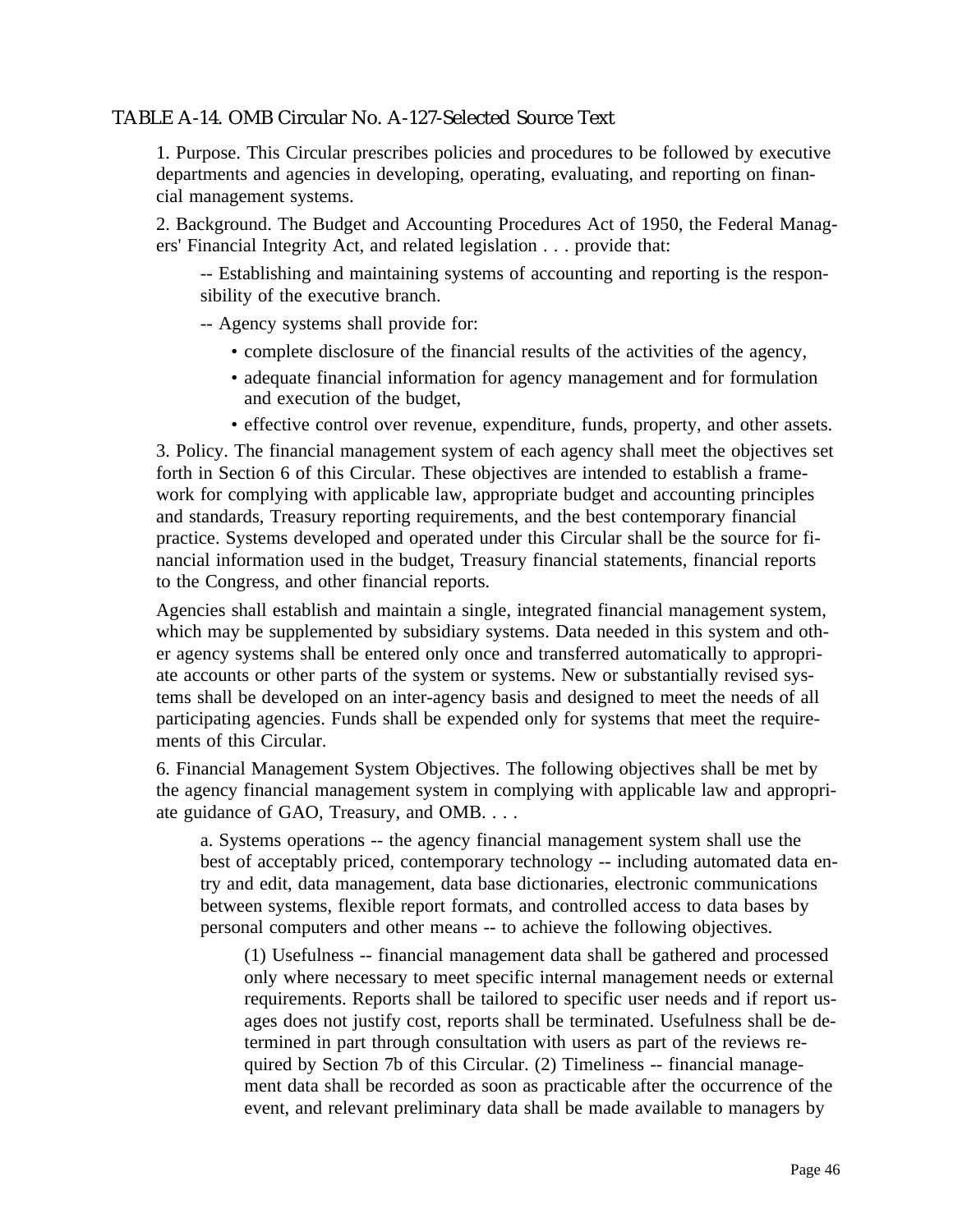the fifth working day following the end of the reporting period. Other standards of timeliness may be established where the agency has inventoried reports and set specific standards, with user participation. Final, corrected data shall be available in time to meet external reporting requirements.

(3) Reliability and completeness -- financial management information shall be reasonably complete and accurate, shall be verifiable and ordinarily be drawn from the official records and systems, and shall be no more detailed than necessary to meet the needs of management and external requirements.

(4) Comparability and consistency -- financial management data shall be recorded and reported in the same manner throughout the agency, using uniform definitions. Accounting shall be synchronized with budgeting. Consistency over time shall be maintained. New and revised systems shall adopt common, existing definitions and classifications.

(5) Efficiency and economy -- the agency financial management system shall be designed and operated with reasonable total costs and transaction costs, in accordance with OMB guidelines. Financial systems which are excessively costly shall be identified and phased out. This shall be accomplished through installation of effective systems of planning and evaluation, sharing of data, elimination of overlap and duplication, and use of the best contemporary technology, including commercially available packages with proven success in other agencies or the private sector.

b. Systems integrity -- the agency financial management system shall feature reasonable controls designed, operated, and evaluated in accordance with OMB Circular A-123, Internal Control Systems, and A-71 [rescinded by A-130], Responsibilities for the Administration and Management of Automatic Data Processing Facilities.

c. Support for budgets -- financial management data shall be recorded, stored, and reported to facilitate budget preparation, analysis, and execution. Data shall be classified uniformly and that classification, at a minimum, shall be at a level of detail that directly supports execution of enacted budgets and formulation of proposed budgets, without excessive aggregation or disaggregation. . . .

d. Support for management -- data shall be recorded and reported in a manner to facilitate carrying out the responsibilities of both program and administrative managers. The agency financial management system shall provide for a coherent, timely, and accurate financial management data base. It should be supplemented as necessary to meet agency management and Executive Office requirements for administrative data, such as the Financial and Administrative Management Information System 1. . . .

e. Full financial disclosure -- financial management data shall be recorded, and reported as specifically required by OMB or Treasury, to provide for full financial disclosure and accountability in accordance with appropriate budget and accounting principles and standards. . . .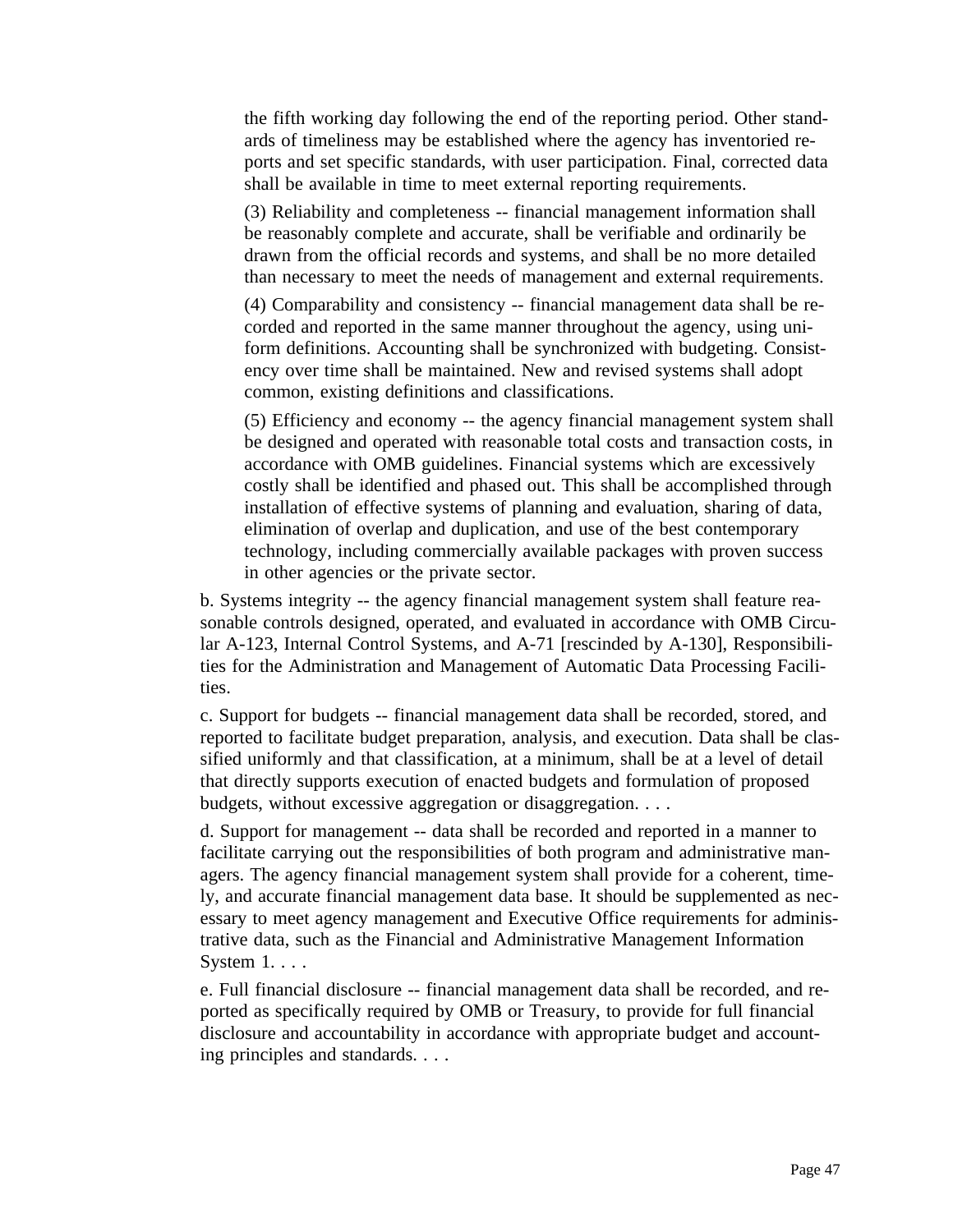#### **A.7.1 Cross-References and Comments**

| <b>Section</b> | <b>Security Policy</b>    | <b>MAC</b> | <b>DAC</b> | <b>Marking</b> | Accountability            | <b>Assurance</b> | <b>Fault Tolerance</b> |
|----------------|---------------------------|------------|------------|----------------|---------------------------|------------------|------------------------|
| 3              | X                         |            |            |                | $\boldsymbol{\mathrm{X}}$ | X                | X                      |
| 6(a)           | $\mathbf X$               | X          | X          | $\mathbf X$    | $\boldsymbol{\mathrm{X}}$ | $\mathbf X$      |                        |
| 6(a)(1)        | $\boldsymbol{\mathrm{X}}$ |            |            |                | $\boldsymbol{\mathrm{X}}$ |                  |                        |
| 6(a)(2)        | $\mathbf X$               |            |            |                | $\mathbf X$               | X                |                        |
| 6(a)(3)        | X                         |            |            |                | $\mathbf X$               | X                |                        |
| 6(a)(4)        | X                         |            |            |                |                           |                  |                        |
| 6(a)(5)        | X                         |            |            |                |                           | X                |                        |
| 6(b)           | X                         |            |            |                |                           | X                |                        |
| 6(c)           | X                         |            |            |                |                           |                  |                        |
| 6(d)           | X                         |            |            |                | X                         | X                |                        |
| 6(e)           | $\mathbf X$               |            |            |                | $\mathbf X$               | X                |                        |

**TABLE A-15. OMB Circular No. A-127-Cross-References**

3

[Security Policy, Accountability] AIS portions of financial management systems must comply with applicable law, budget and accounting principles and standards, Treasury reporting requirements, and the best contemporary financial practice. A specific administrative policy is cited in regard to data handling and security controls. [Assurance, Fault Tolerance] The single point-of-entry requirement for input of data to the system, specifying automatic transfer of data to required locations, implies rigorous administrative and reliability features.

 $6(a)$ 

[Security Policy] The use of AISs to implement financial management systems is explicitly called for. Controlled access to data bases is required. [MAC, DAC, Marking] Providing controlled access implies that these control objectives will be affected. [Accountability] This is implied when access control is required. [Assurance] Particular automated features called for implies the need for assurance measures with rigor defined by acceptable risk and reasonable cost as well as the need for a thorough risk analysis.

#### $6(a)(1)$

[Security Policy] Financial management data shall be gathered and processed only where necessary to meet specific internal management needs or external requirements. [Accountability] Reports are tailored to specific user needs.

 $6(a)(2)$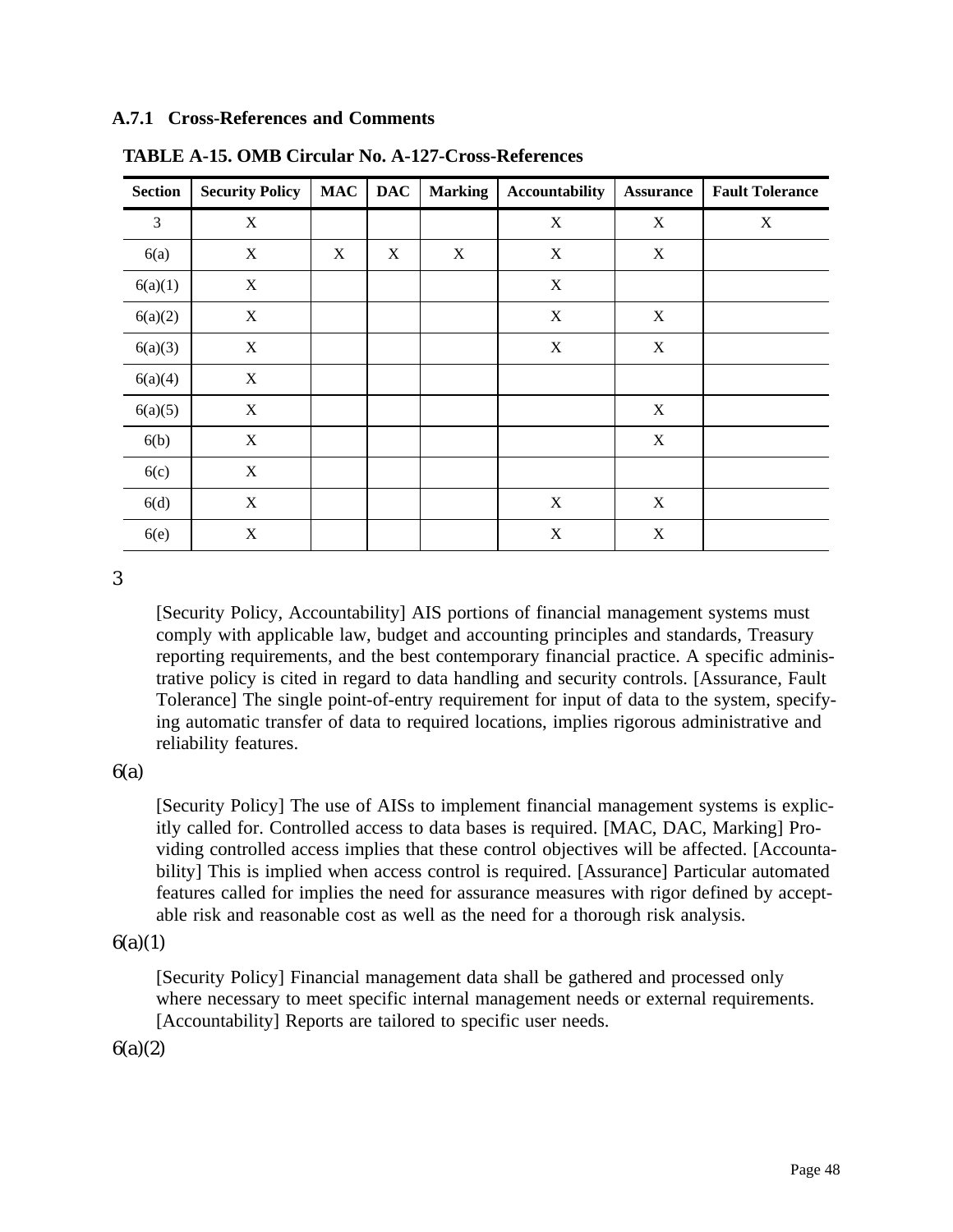[Security Policy, Accountability] Financial management data shall be recorded as soon as possible and made available in a timely manner. Specific standards of timeliness may be established. This implies the need for internal timing attributes and control policies related to timing. [Assurance] Corrected data shall be available in time to meet external reporting requirements.

#### 6(a)(3)

[Security Policy] Financial management information shall be reasonably complete and accurate. This implies specifications for completeness and accuracy that can be monitored and reacted to when the specified attributes or attribute values do not meet specified thresholds. [Accountability] Further, it implies identified responsibility for all actions taken on the specified information. Accountability is also implied by the verification requirement. [Assurance] That information should be verifiable implies reconciling transactions with starting and ending totals, dual-entry accounting, or external ``safety paper'' (e.g., checks, withdrawal slips, and/or deposit slips).

#### $6(a)(4)$

[Security Policy] Uniform system definitions (process and data) for related systems are required. Consistency of financial management data over time is required. Synchronized functions (e.g., accounting and budgeting) are required.

#### $6(a)(5)$

[Security Policy, Assurance] Operational costs must be reasonable and in accordance with OMB guidelines. Effective planning and evaluation, sharing of data, elimination of duplication, and the use of the best contemporary technology is required. This implies that a thorough risk analysis must be performed to ascertain protection requirements.

# 6(b)

[Security Policy, Assurance] AIS portions of financial management systems must feature reasonable controls designed, operated, and evaluated in accordance with OMB policy. Again, the implication for a thorough risk analysis for protection controls is established by the use of the term ``reasonable.''

#### $6(c)$

[Security Policy] Uniform system of data categorization is required. The budget process shall be supported. Excessive aggregation or disaggregation is not acceptable. This is an application-specific security policy issue.

#### 6(d)

[Security Policy, Accountability, Assurance] Data shall be recorded and reported in a manner to facilitate carrying out the responsibilities of managers. The financial management system shall be coherent, timely, and accurate.

#### 6(e)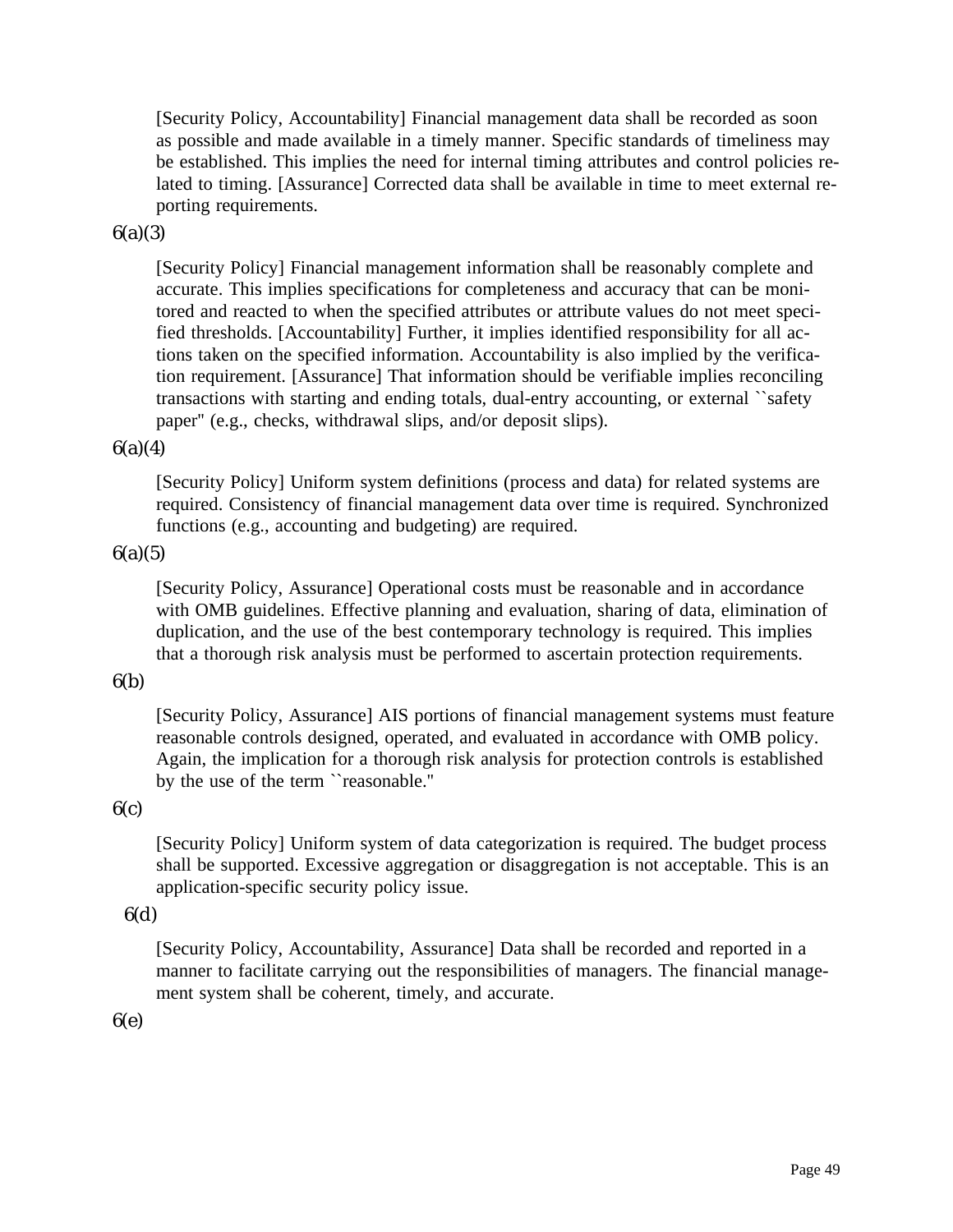[Security Policy, Accountability] Financial management data shall be recorded. Reports shall provide full financial disclosure and accountability in accordance with appropriate budget and accounting principles and standards. [Assurance] Accuracy and completeness of data being disclosed has implications for assurance.

# **A.8 OMB Circular No. A-130-Management of Federal Information Resources**

OMB Circular No. A-130 establishes requirements for effective and efficient management of federal information resources. This Circular requires all agency information systems to provide a level of security commensurate with the sensitivity of the information, the risk of its unauthorized access, and the harm that could result from improper access. It also requires all agencies to establish security programs to safeguard the sensitive information that they process [Russell 1991, p. 282]. As such, it sets forth policy regarding information management within Federal agencies that bear directly on the protection issues of confidentiality, integrity, and availability. That these issues are intended to be within the scope of this Circular is explicitly stated in Appendix IV [p. 52749]:

Security of information systems means both the protection of information while it is within the systems and also the assurance that the systems do exactly what they are supposed to do and nothing more. Information system security entails management controls to ensure the integrity of operations including such matters as proper access to the information in the systems and proper handling of input and output. In this sense, security of information is first and foremost a management issue and only secondly a technical problem of computer security. . . . Protecting personal, proprietary, and other sensitive data from unauthorized access or misuse; detecting and preventing computer related fraud and abuse; and assuring continuity of operations of major information systems in the event of emergency related disruptions are increasingly serious policy issues. . . .

The Paperwork Reduction Act of 1980 establishes a broad mandate for efficient, effective, and economical performance of information activities by agencies. Circular No. A-130 implements OMB authority under the 1980 Act with respect to general information policy, records management, privacy, and Federal automatic data processing and telecommunications. In addition, it also implements sections of the Privacy Act of 1974 as well as other Federal Laws and Executive policy statements.

Circular No. A-130 revises and consolidates policy and procedures in five previous OMB directives, which were rescinded through this Circular. One reason for issuing this Circular was OMB's determination that it was important to distinguish the statement of policies from the procedures for implementing those policies. As a result, the main body of the Circular is a statement of basic considerations and assumptions, policies, and responsibility assignments. Appendices I, II, and III to the Circular consist of procedures for implementing various policies. These Appendices have the same prescriptive force as the Circular itself, and hence, were included in the extraction of Selected Source Text,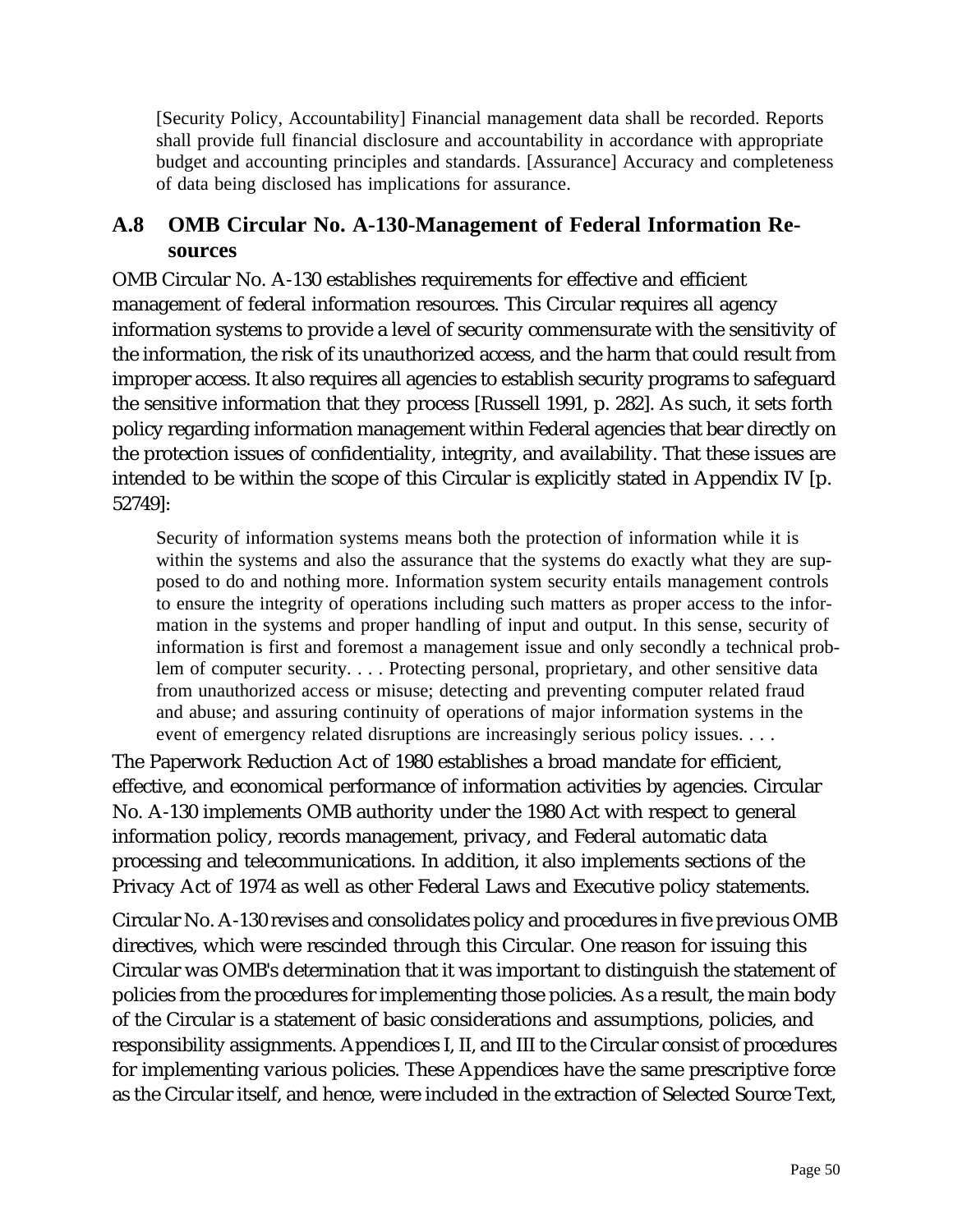below. Appendix IV to the Circular is an explanatory document, and was used in our analysis of the Source Text.

Appendix III of this Circular, together with OMB Circular No. A-123 (Internal Control Systems), provide the evaluation and reporting requirements for the systems integrity objective contained in OMB Circular No. A-127 (Financial Management Systems).

Due to a similar treatment of the subject, this Circular [App.III, Sec.(2)(c)] appears to be the source of the definition of ``sensitive information'' used in The Computer Security Act of 1987. Significantly, the Circular [App.III, manner which has particular significance for policy related to safety-critical systems.

This Circular is undergoing revision with a version available for public comment expected in the near future. Although the exact changes to be incorporated in revision have not been determined, the available information indicates that the major focus of change will be on policy regarding public access to agency information holdings and the dissemination of electronic information products to Federal depository libraries. Also incorporated will be changes called for by legislation passed since the 1985 publication of this Circular. OMB plans call for work on the revised Circular to continue through 1992 [OMB 1991, p. 9026].

The following table contains selected sections of OMB Circular No. A-130. The crossreference table and comments appear in the next section.

# TABLE A-16. OMB Circular No. A-130-Selected Source Text

7. Basic Considerations and Assumptions:

b. Government information is a valuable national resource. It provides citizens with knowledge of their government, society, and economy-past, present, and future; is a means to ensure the accountability of government; is vital to the healthy performance of the economy; is an essential tool for managing the government's operations; and is itself a commodity often with economic value in the marketplace.

c. The free flow of information from the government to its citizens and vice versa is essential to a democratic society. It is also essential that the government minimize the Federal paperwork burden on the public, minimize the cost of its information activities, and maximize the usefulness of government information.

d. In order to minimize the cost and maximize the usefulness of government information activities, the expected public and private benefits derived from government information, insofar as they are calculable, should exceed the public and private costs of the information.

f. The use of up-to-date information technology offers opportunities to improve the management of government programs, and access to, and dissemination of, government information. . . .

# 8. Policies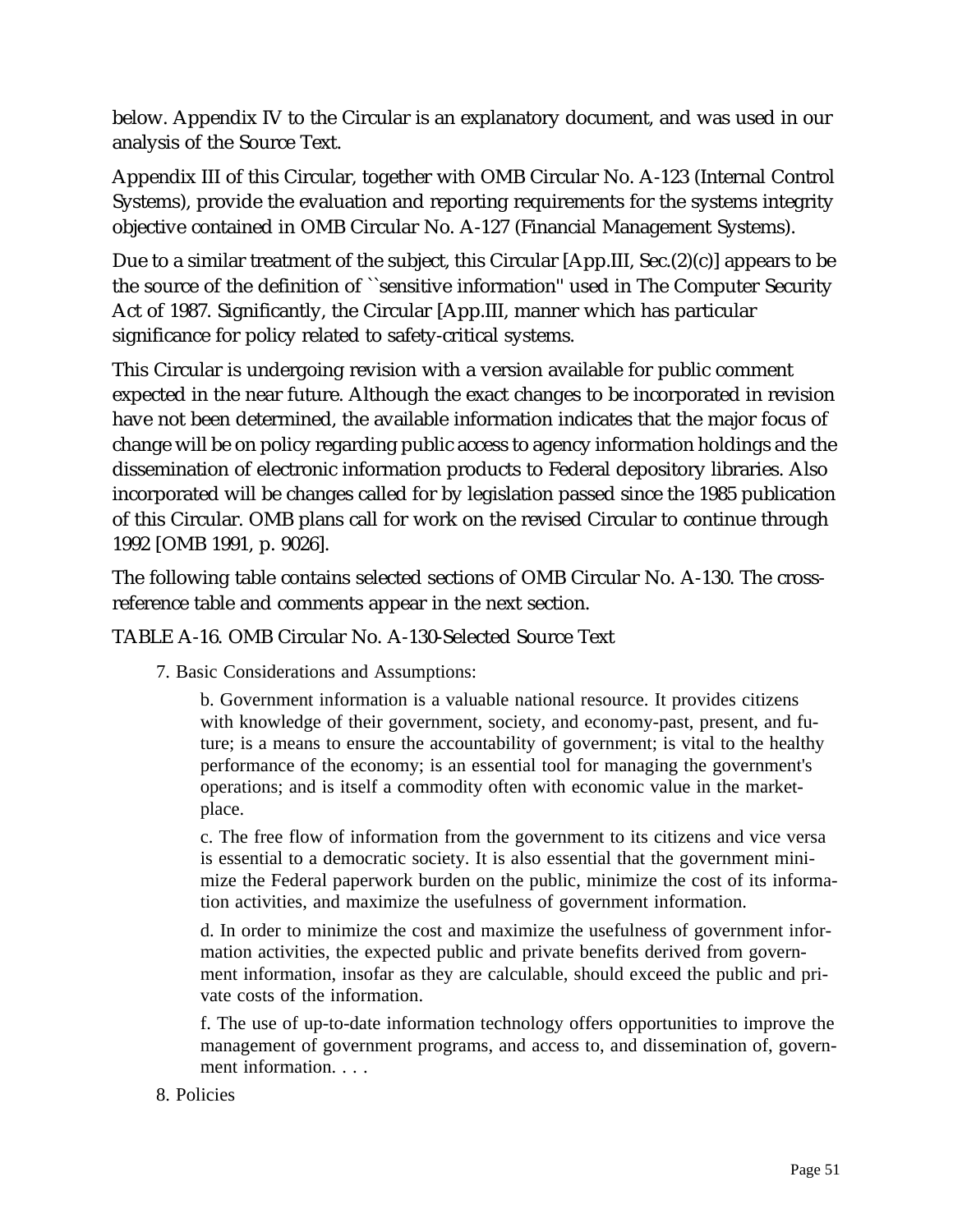a. Information Management. Agencies shall:

(1) Create or collect only that information necessary for the proper performance of agency functions and that has practical utility, and only after planning for its processing, transmission, dissemination, use, storage, and disposition; (2) Seek to satisfy new information needs through legally authorized inter-agency or intergovernmental sharing of information, or through commercial sources, where appropriate, before creating or collecting new information;

(3) Limit the collection of individually identifiable information and proprietary information to that which is legally authorized and necessary for the proper performance of agency functions;

(4) Maintain and protect individually identifiable information and proprietary information in a manner that precludes:

(a) Unwarranted intrusion upon personal privacy (see Appendix I); and

(b) Violation of confidentiality;

(5) Provide individuals with access to, and the ability to amend errors in, systems of records, consistent with the Privacy Act;

(6) Provide public access to government information, consistent with the Freedom of Information Act.

(7) Ensure that agency personnel are trained to safeguard information resources.

(8) Disseminate information, as required by law, describing agency organization, activities, programs, meetings, systems of records, and other information holdings, and how the public may gain access to agency information resources;

(9) Disseminate such information products and services as are:

(a) Specifically required by law; or

(b) Necessary for the proper performance of agency functions, . . .

(10) Disseminate significant new, or terminate significant existing, information products and services only after providing adequate notice to the public;

(11) Disseminate such government information products and services:

(a) In a manner that ensures . . . the public . . . have a reasonable ability to acquire the information;

(b) In a manner most cost effective for the government, . . .

(c) So as to recover costs of disseminating the products or services . . .

(12) Establish procedures for:

(a) Reviewing periodically the continued need for and manner of dissemination of the agency's information products or services; and

(b) Ensuring that government publications are made available to depository libraries as required by law.

b. Information Systems and Information Technology Management. Agencies shall: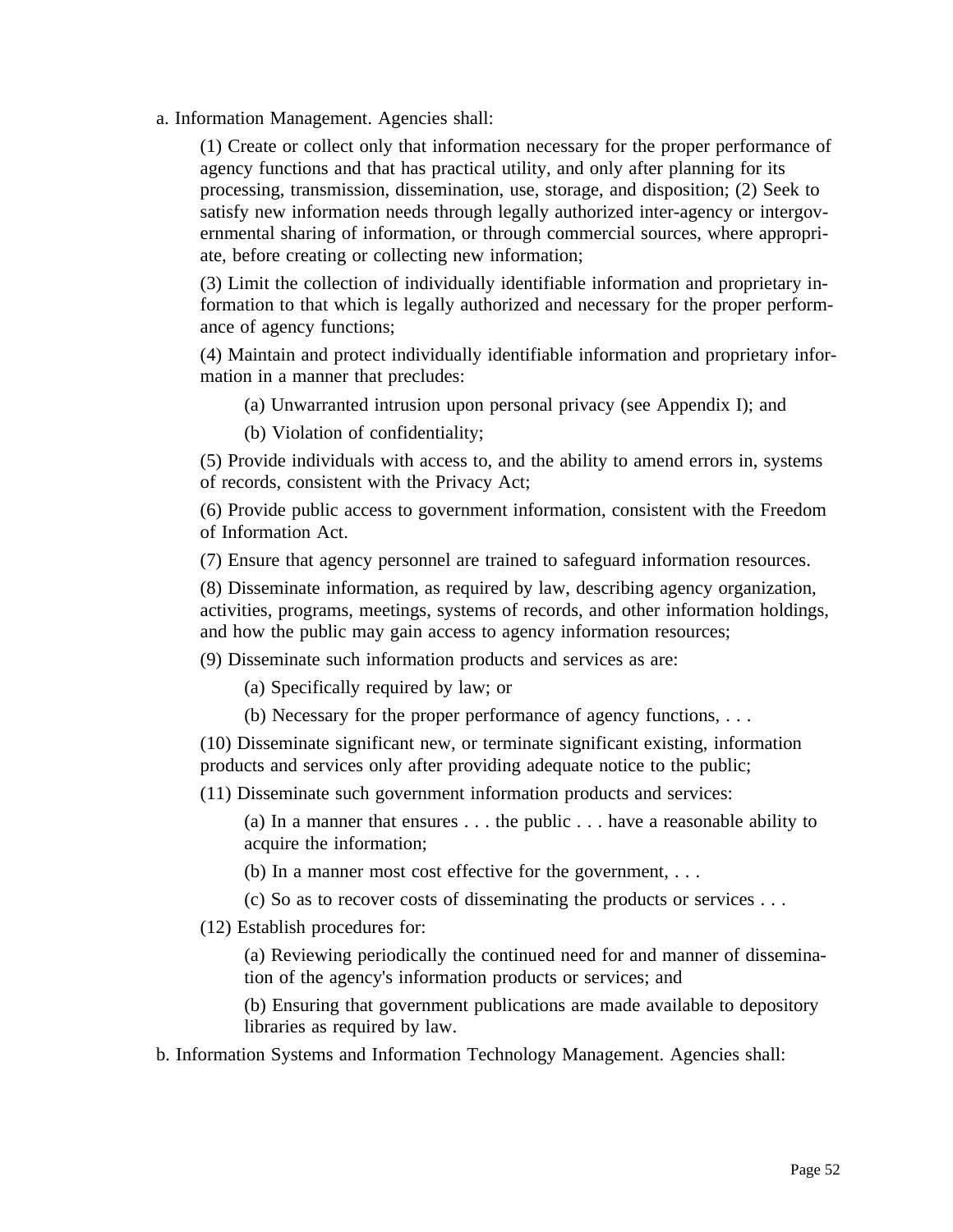(1) Establish multi-year strategic planning processes for acquiring and operating information technology that meet program and mission needs, reflect budget constraints, and form the bases for their budget requests;

(2) Establish systems of management control that document the requirements that each major information system is intended to serve; and provide for periodic review of those requirements over the life of the system . . .

(3) Make the official whose program an information system supports responsible and accountable for the products of that system;

(4) Meet information processing needs through inter-agency sharing and from commercial sources, when it is cost effective, before acquiring new information processing capacity;

(5) Share available information processing capacity with other agencies to the extent practicable and legally permissible;

(6) Acquire information technology in a competitive manner that minimizes total life cycle costs;

(7) Ensure that existing and planned major information systems do not unnecessarily duplicate information systems . . .

(8) Acquire off-the-shelf software . . . unless the cost effectiveness of developing custom software is clear and has been documented;

(9) Acquire or develop information systems in a manner that facilitates necessary compatibility;

(10) Assure that information systems operate effectively and accurately;

(11) Establish a level of security for all agency information systems commensurate with the sensitivity of the information and the risk and magnitude of loss or harm that could result from improper operation of the information systems (See Appendix III);

(12) Assure that only authorized personnel have access to information systems;

(13) Plan to provide information systems with reasonable continuity of support should their normal operations be disrupted in an emergency;

(14) Use Federal Information Processing and Telecommunications Standards except where it can be demonstrated that the costs of using a standard exceed the benefits or the standard will impede the agency in accomplishing its mission;

(15) Not require program managers to use specific information technology facilities or services unless it is clear and convincingly documented, subject to periodic review, that such use is the most cost effective method for meeting program requirements.

(16) Account for the full costs of operating information technology facilities and recover such costs from government users . . .

(17) Not prescribe Federal information system requirements that unduly restrict the prerogatives of heads of State and local government units;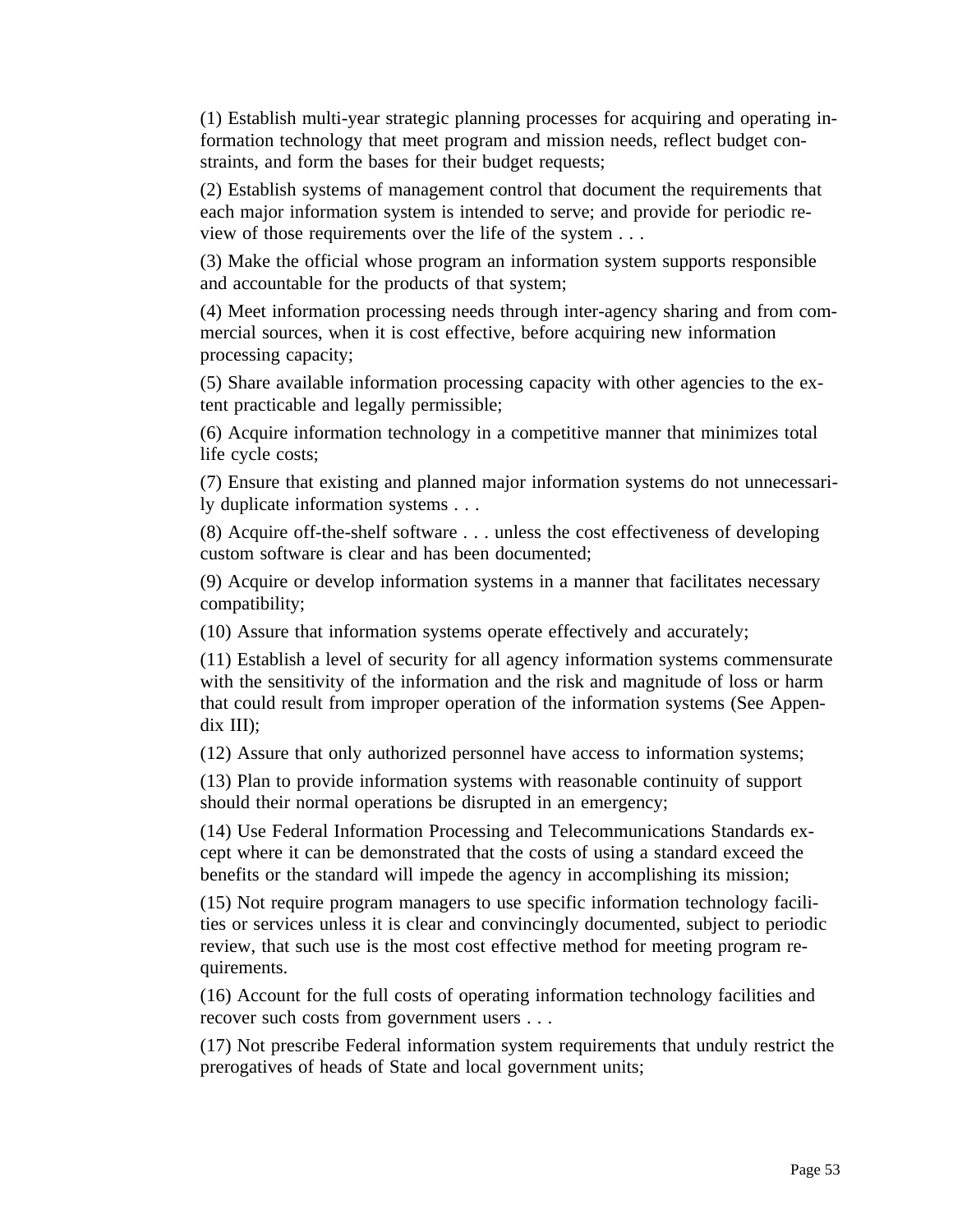(18) Seek opportunities to improve the operation of government programs or to realize savings for the government and the public through the application of up-todate information technology to government information activities.

Appendix I to OMB Circular No. A-130-Federal Agency Responsibilities for Maintaining Records About Individuals

4. Reporting Requirements.

b. New and Altered System Reports. . . .

(1) Altered System of Records. . . . The following changes are those for which a report is required:

(b) A change that expands the types or categories of information maintained. For example, a personnel file that has been expanded to include medical records would require a report.

(c) A change that alters the purpose for which the information is used.

Appendix II to OMB Circular No. A-130-Cost Accounting, Cost Recovery, and Interagency Sharing of Information Technology Facilities)

Supplemental Information.

Several commentators believed that requiring full costs to be recovered from all users within an agency would not be cost effective. OMB disagreed with this viewpoint and retained the draft Circular's formulation. Viable management of a large information technological facility requires that managers know the amount of resources devoted to each user when providing services. Furthermore, effective management of the use of information technology requires that the user have responsibility for and control over the resources consumed by use of the facility. . . .

Appendix III to OMB Circular No. A-130-Security of Federal

Automated Information Systems

1. Purpose. This Appendix establishes a minimum set of controls to be included in Federal automated information systems security programs; assigns responsibilities for the security of agency automated information systems; and clarifies the relationship between such agency security programs and internal control systems established in accordance with OMB Circular A-123, Internal Control Systems. The Appendix revises procedures formerly contained in Transmittal Memorandum No. 1 to OMB Circular No. A-71, now rescinded, and incorporates responsibilities from applicable national security directives.

2. Definitions.

c. The term ``sensitive data'' means data that require protection due to the risk and magnitude of loss or harm that could result from inadvertent or deliberate disclosure, alteration, or destruction of the data. The term includes data whose improper use or disclosure could adversely affect the ability of an agency to accomplish its mission, proprietary data, records about individuals requiring protection under the Privacy Act, and data not releasable under the Freedom of Information Act.

d. The term ``sensitive application'' means an application of information technology that requires protection because it processes sensitive data, or because of the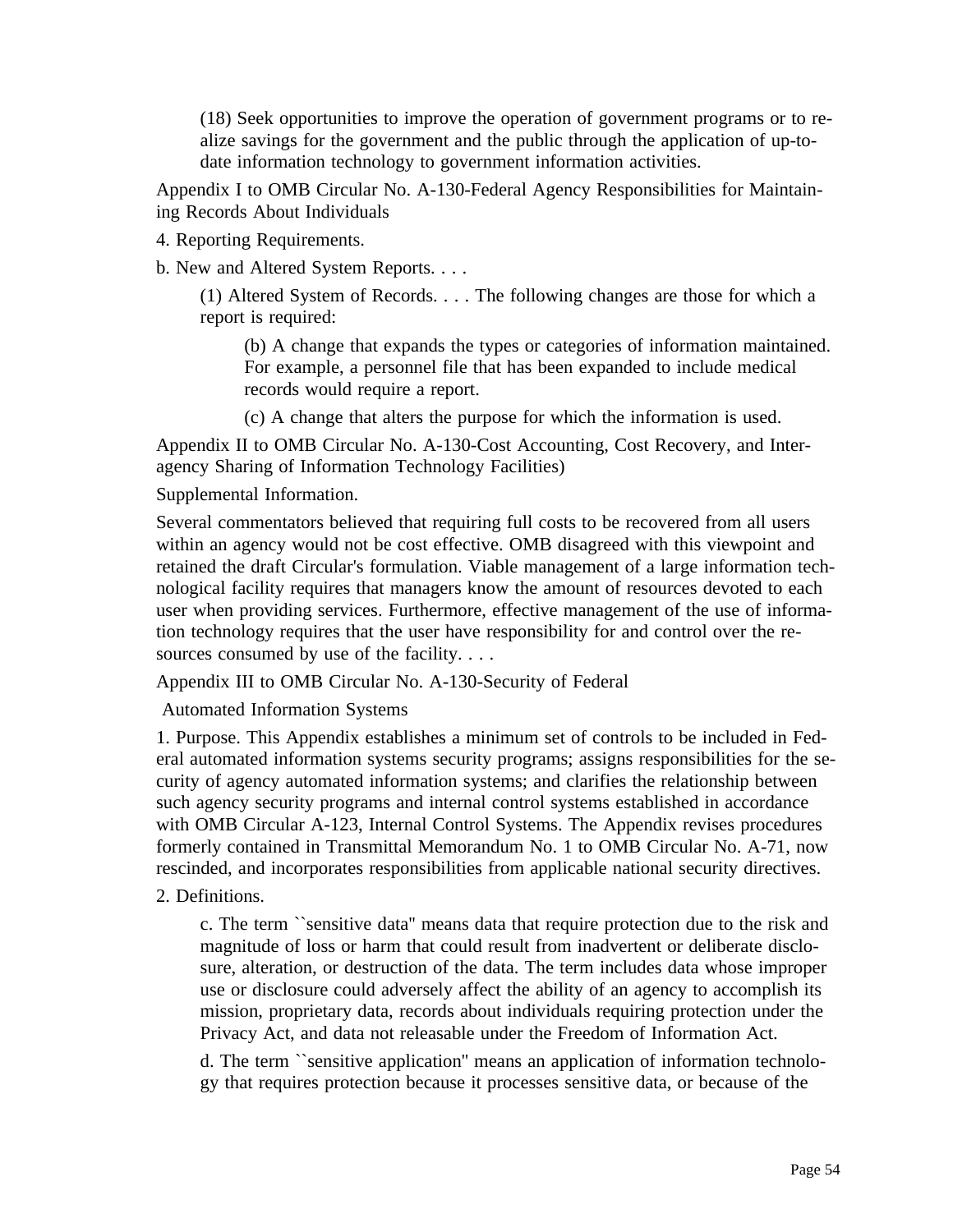risk and magnitude of loss or harm that could result from improper operation or deliberate manipulation of the application.

3. Automated Information Systems Security Programs. Agencies

shall assure an adequate level of security for all agency automated information systems, whether maintained in-house or commercially. Specifically, agencies shall:

- Assure that automated information systems operate effectively and accurately;

- Assure that there are appropriate technical, personnel, administrative, environmental, and telecommunications safeguards in automated information systems; and

- Assure the continuity of operation of automated information systems that support critical agency functions.

Agencies shall implement and maintain an automated information systems security program, including the preparation of policies, standards, and procedures. This program will be consistent with government-wide policies, procedures, and standards issued by the Office of Management and Budget, the Department of Commerce, the Department of Defense, the General Services Administration, and the Office of Personnel Management. Agency programs shall incorporate additional requirements for securing national security information in accordance with appropriate national security directives. Agency programs shall, at a minimum, include four primary elements: applications security, personnel security, information technology installation security, and security awareness and training.

a. Applications Security.

(1) Management Control Process and Sensitivity Evaluation. Agencies shall establish a management control process to assure that appropriate administrative, physical, and technical safeguards are incorporated into all new applications, and into significant modifications to existing applications. Management officials who are the primary users of applications should evaluate the sensitivity of new or existing applications being substantially modified. For those applications considered sensitive, the management control process shall, at a minimum, include security specifications and design reviews and systems tests. . . .

(2) Periodic Review and Re-certification. . . . Audits or reviews shall evaluate the adequacy of implemented safeguards, assure they are functioning properly, identify vulnerabilities that could heighten threats to sensitive data or valuable resources, and assist with the implementation of new safeguards where required. . . .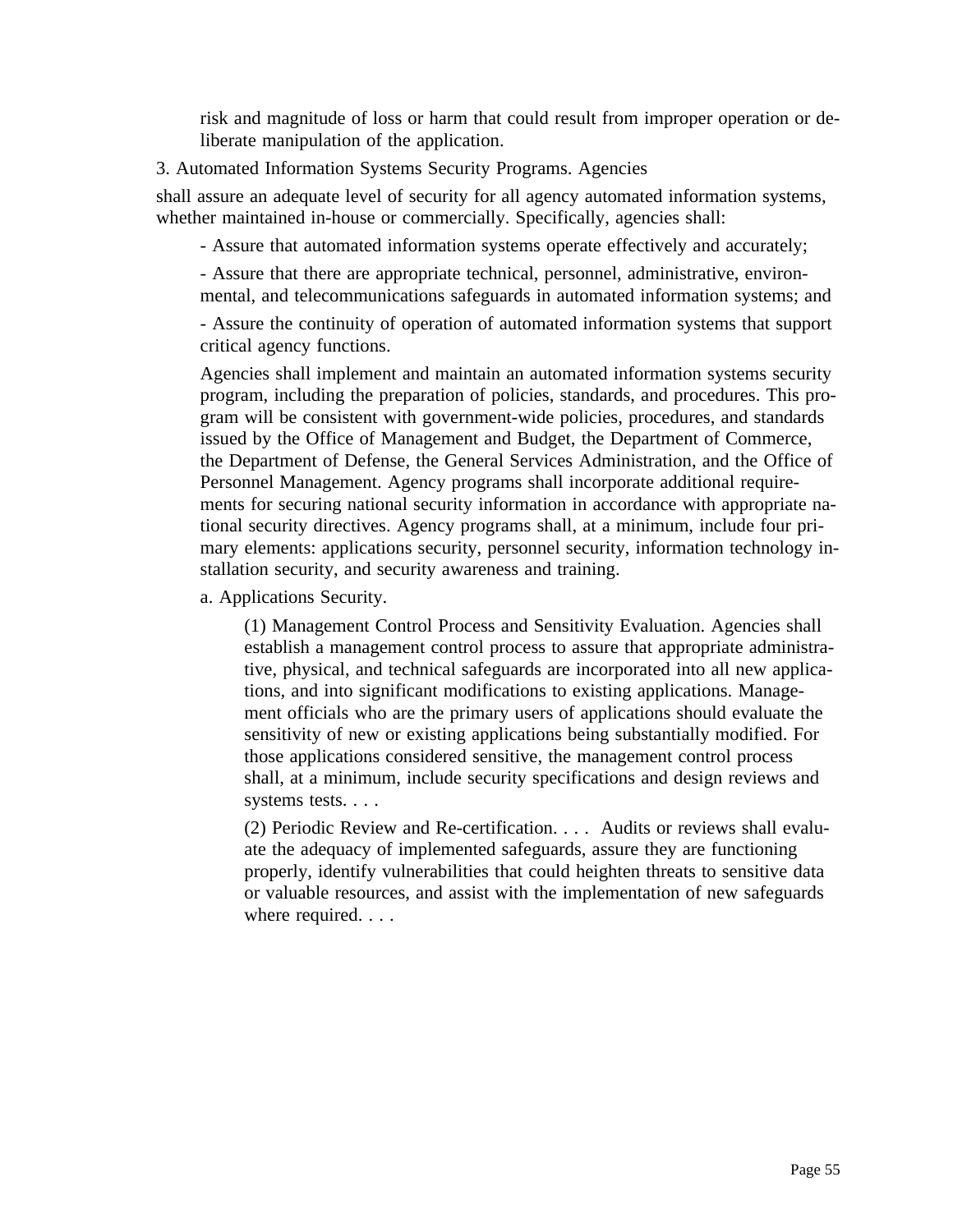# **A.8.1 Cross-References and Comments**

| <b>Section</b>       | <b>Security Policy</b> | $\mathbf{MAC}$ | <b>DAC</b>  | <b>Marking</b> | <b>Accountability</b> | <b>Assurance</b>          | <b>Fault Tolerance</b> |
|----------------------|------------------------|----------------|-------------|----------------|-----------------------|---------------------------|------------------------|
| 8(a)(1)              | $\mathbf X$            |                |             |                | $\mathbf X$           | $\mathbf X$               |                        |
| 8(a)(2)              | $\mathbf X$            | $\mathbf X$    | $\mathbf X$ | $\mathbf X$    | $\mathbf X$           |                           |                        |
| 8(a)(3)              | $\mathbf X$            |                |             |                |                       |                           |                        |
| 8(a)(4)              | $\mathbf X$            |                |             |                |                       |                           |                        |
| 8(a)(5)              | $\mathbf X$            |                |             |                | $\mathbf X$           | $\mathbf X$               |                        |
| 8(a)(6)              | $\mathbf X$            |                |             |                |                       |                           |                        |
| 8(a)(7)              |                        |                |             |                | $\mathbf X$           | $\mathbf X$               |                        |
| $8(a)(8-11)$         | $\mathbf X$            |                |             |                |                       |                           |                        |
| 8(a)(12)             |                        |                |             |                | $\mathbf X$           | $\mathbf X$               |                        |
| 8(b)(1)              |                        |                |             |                | $\mathbf X$           |                           |                        |
| 8(b)(2)              |                        |                |             |                |                       | $\mathbf X$               |                        |
| 8(b)(3)              |                        |                |             |                | $\mathbf X$           |                           |                        |
| $8(b)(4-5)$          | $\mathbf X$            |                |             |                |                       |                           |                        |
| 8(b)(6)              |                        |                |             |                |                       | $\mathbf X$               |                        |
| 8(b)(8)              | $\mathbf X$            |                |             |                |                       | $\mathbf X$               |                        |
| 8(b)(9)              |                        |                |             |                |                       | $\mathbf X$               |                        |
| 8(b)(11)             | $\mathbf X$            |                |             |                |                       | $\mathbf X$               |                        |
| 8(b)(12)             | $\mathbf X$            | $\mathbf X$    | $\mathbf X$ | $\mathbf X$    | $\mathbf X$           | $\mathbf X$               |                        |
| 8(b)(13)             | $\mathbf X$            |                |             |                |                       | $\mathbf X$               | $\mathbf X$            |
| 8(b)(15)             | $\mathbf X$            |                |             |                |                       | $\mathbf X$               |                        |
| App.I(4)             |                        |                |             |                | $\mathbf X$           |                           |                        |
| App.II(Sup.Info.)    | $\mathbf X$            |                |             |                | $\mathbf X$           |                           |                        |
| App.III(2)(c)        | $\mathbf X$            | $\mathbf X$    | $\mathbf X$ | $\mathbf X$    | $\mathbf X$           |                           |                        |
| App.III(2)(d)        | $\mathbf X$            | $\mathbf X$    | $\mathbf X$ | $\mathbf X$    | $\mathbf X$           |                           |                        |
| App.III(3)           | $\mathbf X$            |                |             |                |                       |                           |                        |
| $App.III(3)(a)(1-2)$ |                        |                |             |                |                       | $\boldsymbol{\mathrm{X}}$ |                        |

**TABLE A-17. OMB Circular No. A-130-Cross-References**

 $8(a)(1)$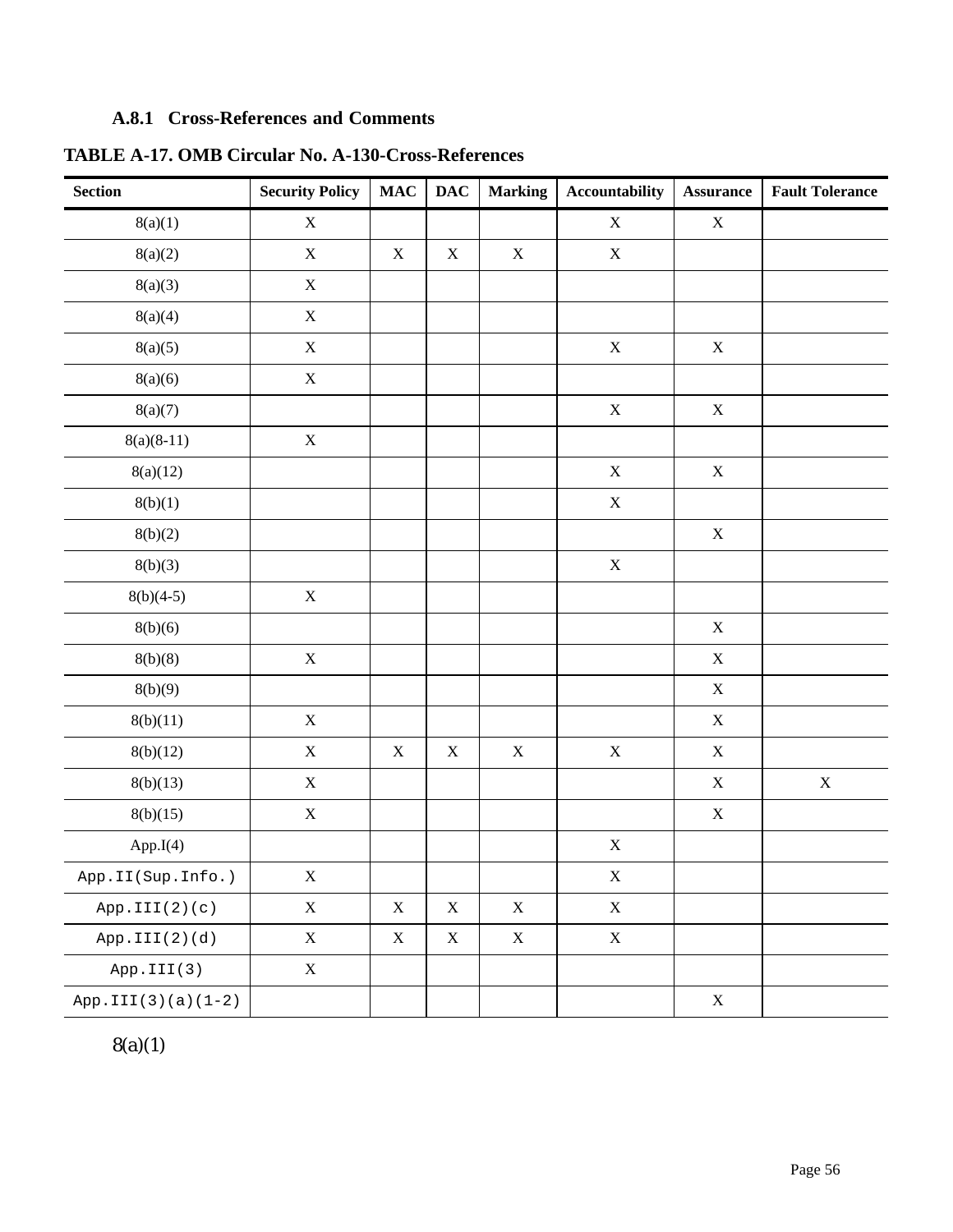[Security Policy] Each phase of the information life cycle (e.g., origin or acquisition through final disposition). should be considered in formulating the Security Policy. Only information necessary for proper performance of agency functions, and that has practical utility shall be created or collected. Practical utility includes characteristics ``pertaining to the quality of information such as accuracy, adequacy, and reliability.'' In the case of general purpose statistics or record keeping, practical utility means that ``actual uses can be demonstrated . . .'' [OMB A-130, p. 52746]. Execution authority is derived from the required, approved plans for the processing, transmission, dissemination, use, storage, and disposition of necessary information. The delegation of authority and allocation of resource responsibilities shall be performed for each aspect of the information life cycle. [Accountability] This implies that individuals should be held accountable to performing within the scope of their authority. [Assurance] The documentation of required planning may be used as an assurance measure.

#### 8(a)(2)

[Security Policy] This implies that the Security Policy must address the protection of shared information. Sharing should be done under the concept of ``due care'' (i.e., protection commensurate with the risk and magnitude of loss). [MAC, DAC, Marking] The establishment of information sharing agreements must include confirmation that the receiving Agency can mark and protect the shared information as required by the providing Agency. If such protection is not possible, then the providing Agency must determine the need to desensitize the information to the degree commensurate with the maximum protection capabilities of the receiving Agency prior to actual sharing. [Accountability] The receiving Agency should be accountable for the protection of any shared information it receives. The providing Agency is accountable for the sharing of sensitive information for which the receiving Agency does not have the capabilities to protect.

#### 8(a)(3)

[Security Policy] The collection of individually identifiable and proprietary information must be limited to that which is legally authorized and necessary for agency functions.

#### 8(a)(4)

[Security Policy] Confidentiality requirements must be addressed in the Security Policy.

# 8(a)(5)

[Security Policy] Providing a process for individuals to gain access to personal information is required. [Accountability, Assurance] An amendment and error correcting process for private information must exist.

#### 8(a)(6)

[Security Policy] Providing a process for public access may be required. This process shall be consistent with Freedom of Information Act requirements and exemptions.

#### 8(a)(7)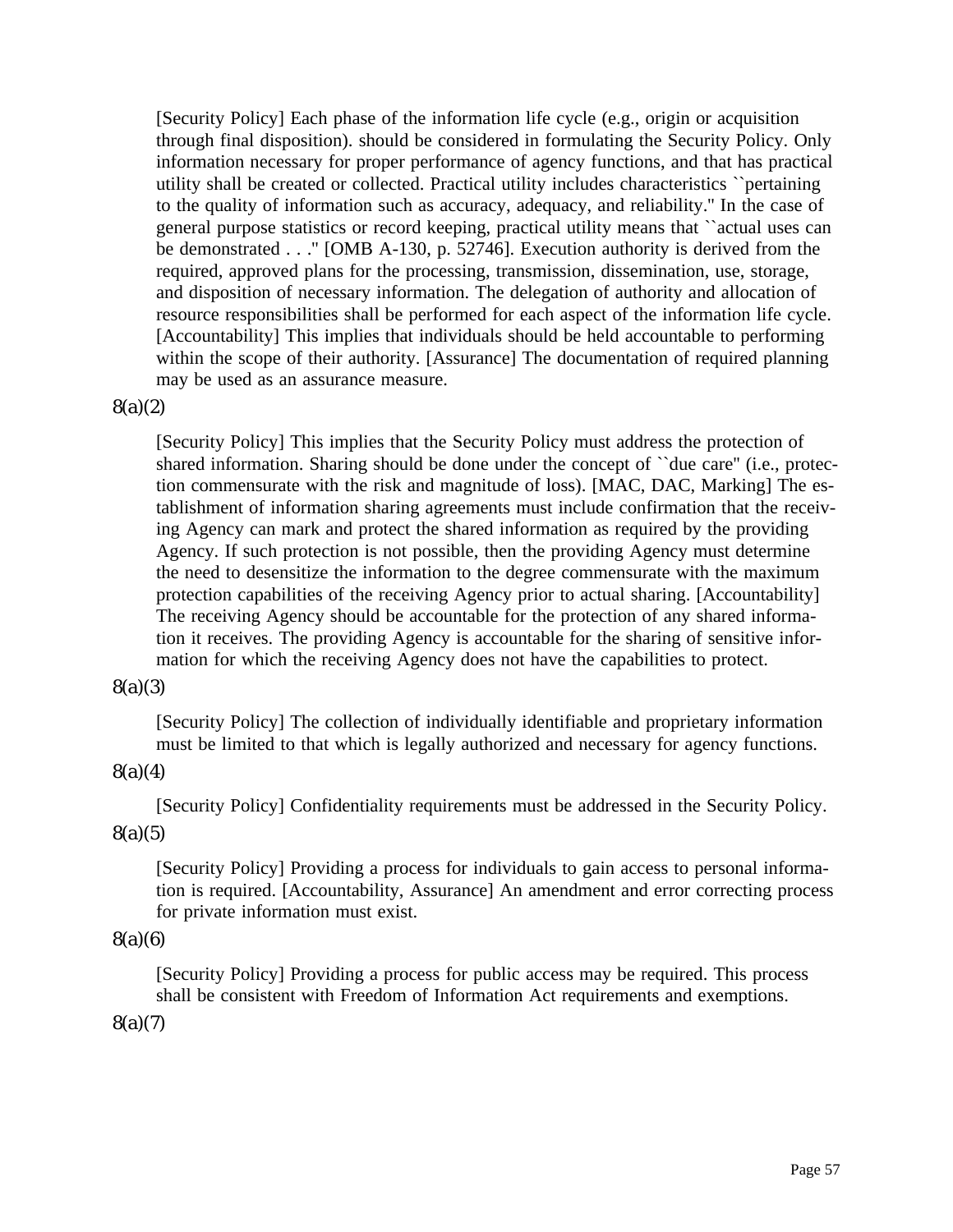[Accountability] This implies that individuals shall be held accountable for adhering to doctrine and procedures in which they have been trained. [Assurance] Security training and documentation in support of security training is required. Such documentation should cover the information life cycle processes, safeguards employed, and individual responsibilities.

#### 8(a)(8-11)

[Security Policy] Dissemination of information on Agency information life cycle processes is required, as required under applicable laws or other relevant policies.

### 8(a)(12)

[Accountability] Procedures for periodic reviews of information life cycle processes are required. [Assurance] Assurance of compliance to laws for dissemination is required.

#### $8(b)(1)$

[Accountability] Technical protection of information as a part of program and mission needs must be planned for, taking into account budget constraints. The Paperwork Reduction Act requires that OMB: ``promote the use of the technology to improve governmental efficiency and effectiveness. . . .''

### 8(b)(2)

[Assurance] Information systems requirements documentation is necessary. Periodic reviews are required.

#### 8(b)(3)

[Accountability] Overall information product accountability is user based. Specific accountability for information products is established at the supported program official.

#### $8(b)(4-5)$

[Security Policy] Requirements for the sharing of information are outlined. Specific Agency policies regarding information sharing should be established.

#### 8(b)(6)

[Assurance] Total life cycle costs must be considered in protection technology acquisition. This should be coupled to the Agency risk assessment.

#### 8(b)(8)

[Security Policy] The use (in terms of trustedness) of commercial, off-the-shelf software must be reflected in the Security Policy. [Assurance] ``Trustedness'' implies that process for evaluation of the vulnerabilities of commercial, off-the-shelf software should be established. The evaluated software must be placed under configuration management once it is accepted.

#### 8(b)(9)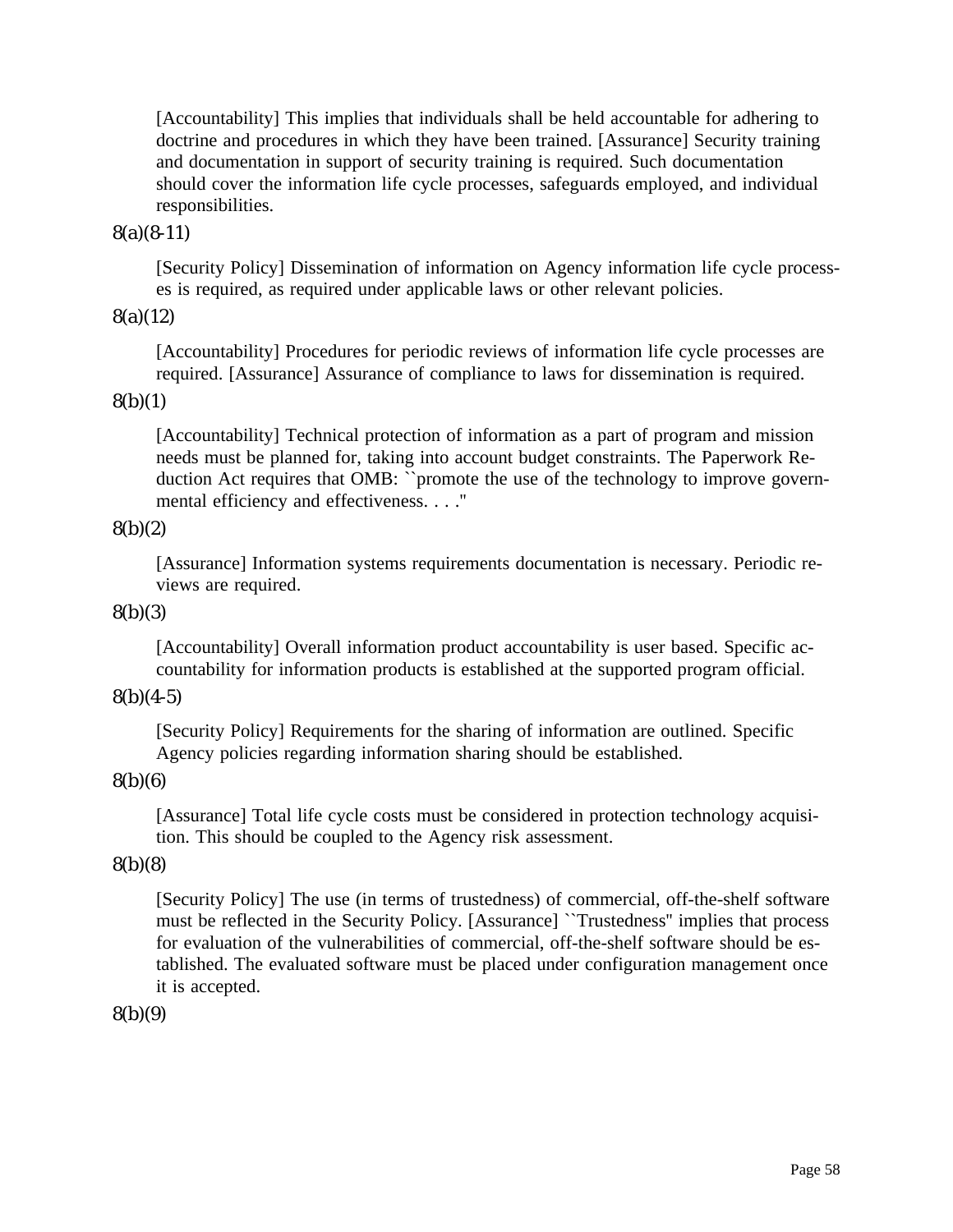[Assurance] Necessary compatibility is considered because ``compatibility among information systems has . . . emerged as a significant information resources management problem . . .'' [OMB A-130, p. 52749]. Necessary compatibility for integrity protection is required.

#### 8(b)(11)

[Security Policy, Assurance] Security features must be adequate for protection with regards to the sensitivity of the information and/or application as determined by the Agency risk assessment.

#### 8(b)(12)

[Security Policy, MAC, DAC, Marking, Accountability, Assurance] Authorized access to information systems must be assured. This implies an extension of authorized access to specific information.

#### 8(b)(13)

[Security Policy, Fault Tolerance] Reasonable continuity of support shall be provided for information systems. [Assurance] Contingencies should not only be planned for but also routinely exercised whenever practicable.

#### 8(b)(15)

[Security Policy] This implies a thorough risk assessment has been conducted and that specific protection policy enforcement needs have been identified as being both required and cost effective. [Assurance] Periodic reviews are required.

## $App.I(4)$

[Accountability] Changes to types or categories of information being maintained, or the purposes to which information is being put to use, must be reported.

# App.II Sup.Info.

[Security Policy] A user has control over assigned resources. [Accountability] A manager must know the amount of resources consumed by each user. A user is responsible for assigned resources.

#### $App.III(2)(c)$

[Security Policy] Defines the type of information applicable under this Circular. Indicates an increased scope of Security Policy-in particular, the systems containing ``sensitive information'' must be protected. [MAC, DAC] Because the control of ``unauthorized use'' is explicitly called for, authorization features are required. [Marking] ``Sensitive information'' must be identifiable. [Accountability] Authorization implies the requirement for accountability for acting within the scope of authority.

## $App.III(2)(d)$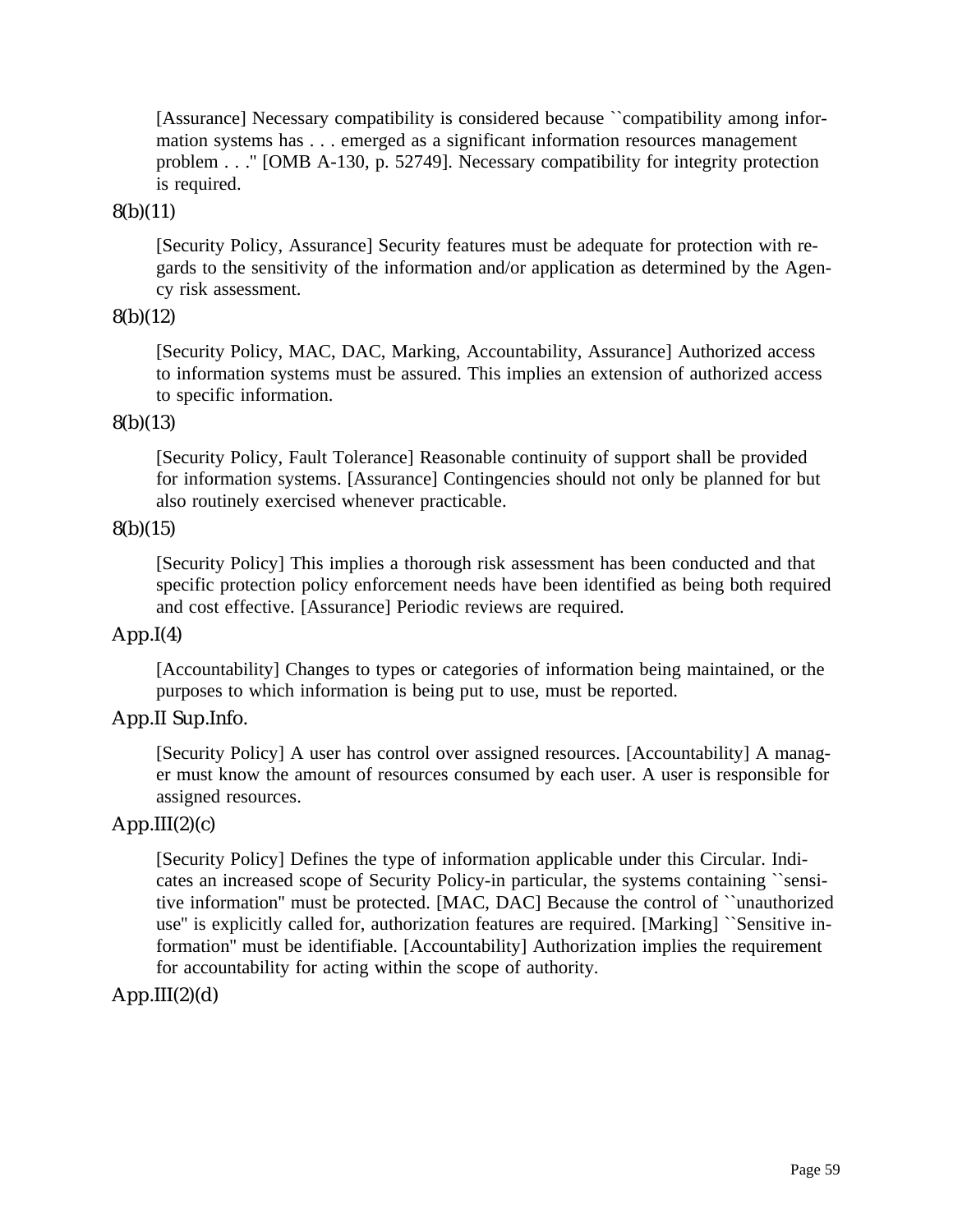[Security Policy] Defines the type of application applicable under this Circular. The assessment of risk, loss, or harm resulting from improper operation or deliberate manipulation of an application should be applied to all applications, including embedded application or control systems, in order to determine their ``sensitivity.'' [MAC, DAC] Because the control of ``improper operation'' or ``deliberate manipulation'' is explicitly called for, authorization features are required. [Marking] ``Sensitive applications'' must be identifiable. [Accountability] Authorization implies the requirement for accountability for acting within the scope of authority.

# App.III(3)

[Security Policy] Requires the preparation and maintenance of security policies, standards, and procedures. Outlines basic considerations and the sources of policy for security programs.

# App.III  $(3)(a)(1-2)$

[Assurance] Agencies shall assure that appropriate safeguards are incorporated into all new or modified applications. The adequacy of implemented safeguards shall be evaluated and vulnerabilities identified. Periodic reviews are required.

# **A.9 OMB Circular No. A-123-Internal Control Systems**

OMB Circular No. A-123 directs agency heads and managers to set up management plans and to take responsibility for eliminating fraud, waste, and abuse in government programs. The aim of this program is to establish confidence and accountability in the protection of Federal operations [Russell 1991, p. 279].

Internal controls are of significance primarily because of the increasing use of automation for both the major applications and the internal control systems of government programs. The Budget and Accounting Act of 1950 sets forth the requirement for each department and agency to establish and maintain adequate systems of internal control. The Federal Managers' Financial Integrity Act amended this earlier Act, adding requirements for (a) the development of internal accounting and administrative control standards by the General Accounting Office, (b) annual evaluations of internal accounting and administrative control systems in accordance with guidelines established by OMB, and (c) annual statements on the status of the agency's system of internal controls. AISs which are integral to internal control systems must adhere to the standards and guidelines prescribed in this Circular.

The following table contains selected sections of OMB Circular No. A-123. The crossreference table and comments appear in the next section.

TABLE A-18. OMB Circular No. A-123-Selected Source Text

1. Purpose. This circular prescribes policies and procedures to be followed by executive departments and agencies in establishing, maintaining, evaluating, improving, and reporting on internal controls in their program and administrative activities.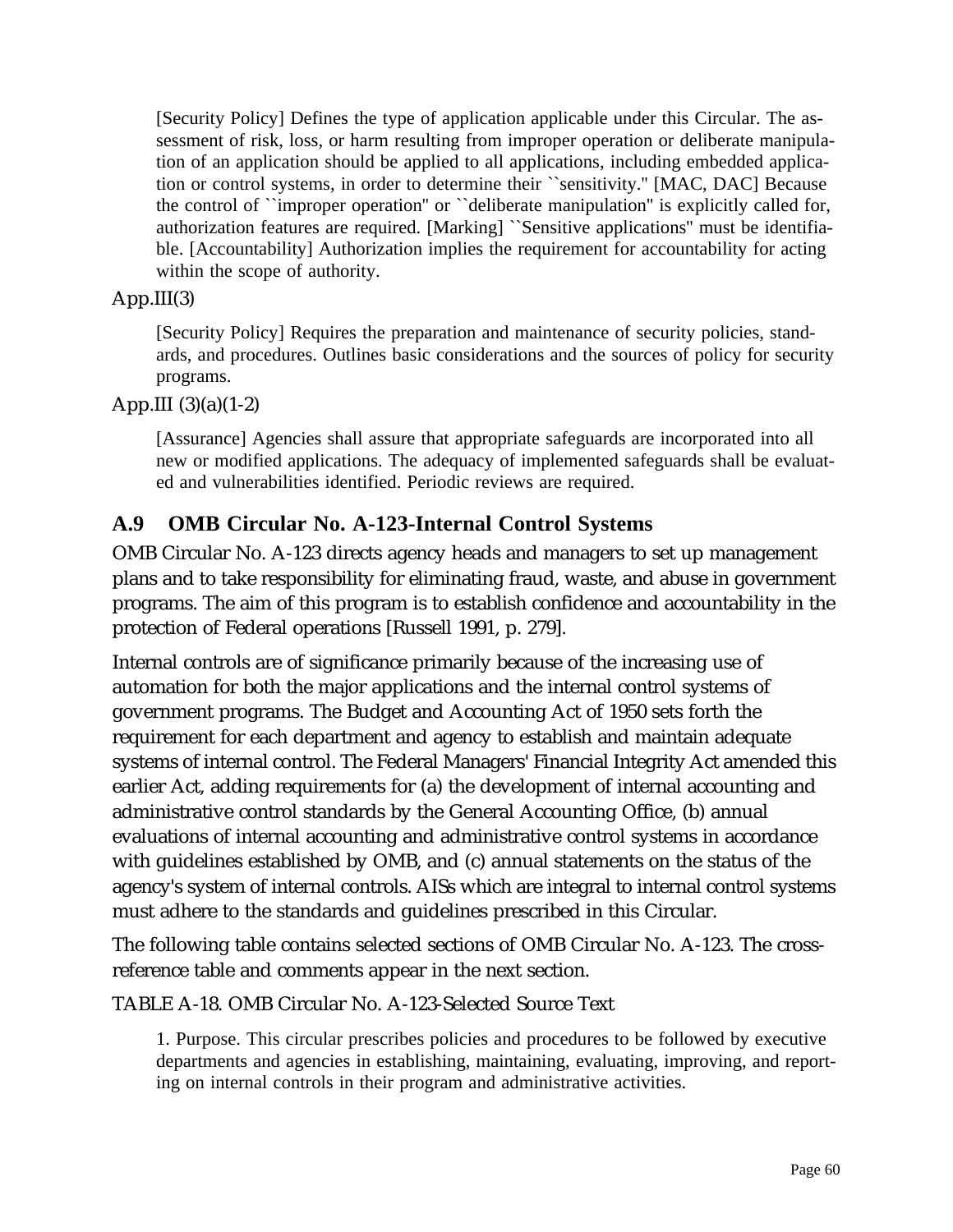4. Policy. Agencies shall establish and maintain a cost effective system of internal controls to provide reasonable assurance that Government resources are protected against fraud, waste, mismanagement or misappropriation and that both existing and new program and administrative activities are effectively and efficiently managed to achieve the goals of the agency. The system shall comply with the Integrity Act and the internal control standards developed by the General Accounting Office and implemented by this circular. All levels of management shall be involved in ensuring the adequacy of controls. Internal control does not encompass such matters as statutory development or interpretation, determination of program need, resource allocation, rule-making, or other discretionary policy-making processes in an agency.

7. Objectives of Internal Control. The objectives of internal control apply to all program and administrative activities. Internal control systems are to provide management with reasonable assurance that:

a. Obligations and costs comply with applicable law.

b. Assets are safeguarded against waste, loss, unauthorized use, and misappropriation.

c. Revenues and expenditures applicable to agency operations are recorded and accounted for properly so that accounts and reliable financial and statistical reports may be prepared and accountability of the assets may be maintained.

d. Programs are efficiently and effectively carried out in accordance with applicable law and management policy.

8. Required Agency Actions. Each agency shall meet the following requirements in a cost-effective manner.

a. Maintain a current internal control directive assigning management responsibility for internal controls in accordance with this circular and the [OMB] Internal Control Guidelines with the following provisions. Provide for coordination on internal control matters among the designated internal control official, heads of agency components, program managers and staffs, and the IG [Inspector General] office or its equivalent. Establish administrative procedures to enforce the intended functioning of internal controls. . . .

b. Develop a Management Control Plan (MCP) or plans to be updated annually. The primary purpose of an MCP is to identify component inventory, to show risk rating of component (high, medium, low), and to provide for necessary evaluations over a five-year period. Material weaknesses and other areas of management concern may also be monitored through the plan. High risk components and material weaknesses must be acted upon during the first year of the plan. The plan should be based upon the schedule of actions in each major component, and identify the senior managers responsible. Management should utilize the plan for monitoring progress and ensuring that planned actions are in fact taken. MCP's are intended to be part of each agency's overall planning process and at a minimum should be linked to activities under [OMB Circulars] A-127 and A-130. . . .

c. Make risk assessments to identify potential risks in agency operations which require corrective action or further investigation through internal control evaluations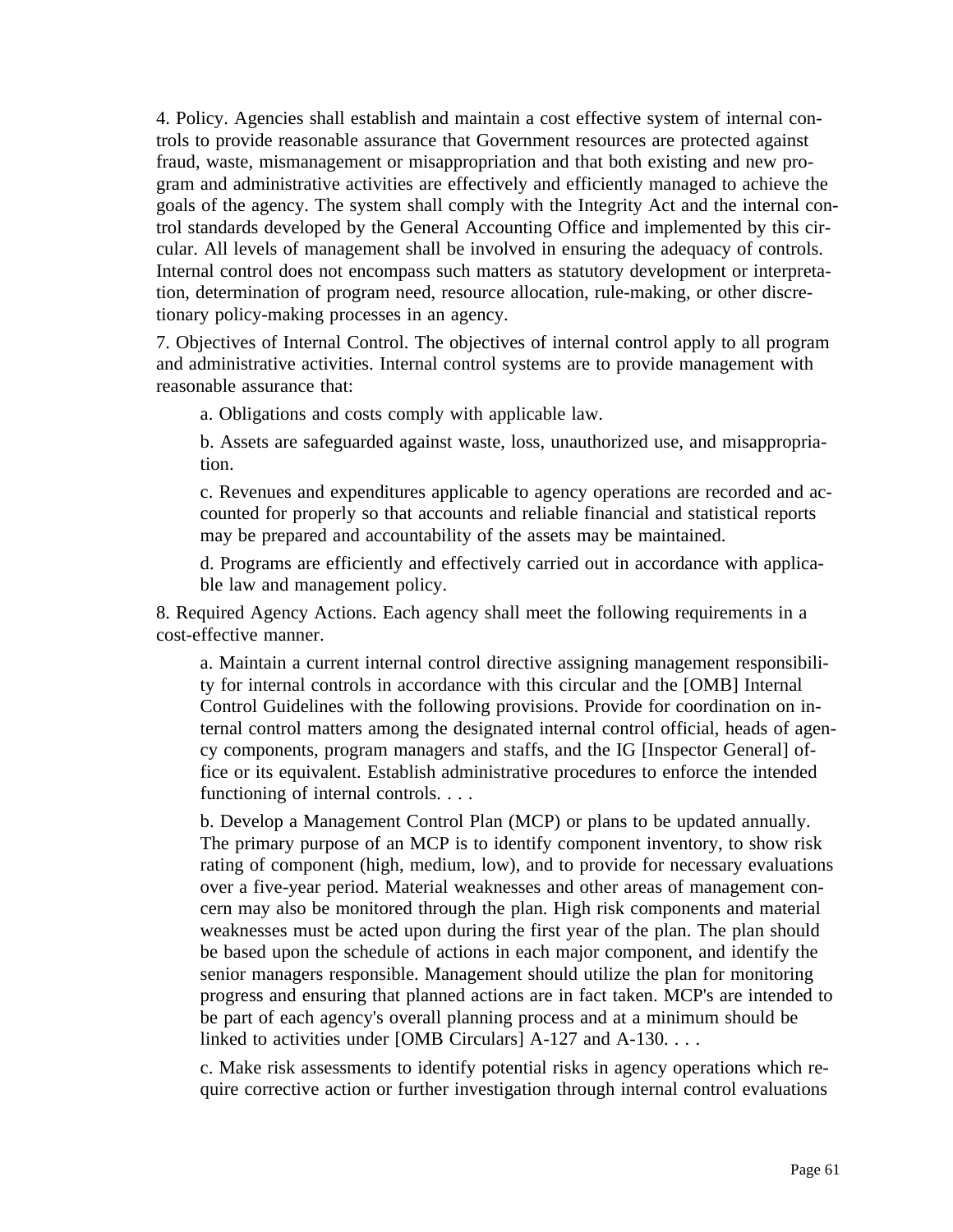or other actions. These may follow the vulnerability assessment procedures in the [OMB] Internal Control Guidelines or may be based on a systematic review building on management's knowledge, information obtained from management reporting systems, previous risk assessments, audits, etc. . . . Risk assessment on new or substantially revised programs should occur as part of planning for implementation and the results reflected in the MCP. Risk assessments are to be considered as part of developing the MCP.

d. Make internal control evaluations using the procedures in the [OMB] Internal Control Guidelines or alternative reviews to determine whether the internal control system is effective and is operating in compliance with the Integrity Act and this circular. These reviews should identify internal controls that need to be strengthened or streamlined. The composite of all information that management relies upon to judge their systems effectiveness must include information on the results of tests of their operating internal control systems

e. Implement corrective actions identified by agency internal control evaluation efforts on a timely basis. A formal follow-up system should be established that records and tracks recommendations and projected action dates, and monitors whether the changes are made as scheduled. The tracking systems should be made part of broader agency management reporting systems whenever feasible.

| <b>Section</b>           | <b>Security Policy</b> | <b>MAC</b> | <b>DAC</b> | <b>Marking</b> | <b>Accountability</b> | <b>Assurance</b> | <b>Fault Tolerance</b> |
|--------------------------|------------------------|------------|------------|----------------|-----------------------|------------------|------------------------|
| $\overline{\mathcal{A}}$ | X                      | X          | X          | X              | X                     | X                |                        |
| 7(a)                     | X                      |            |            |                | X                     |                  |                        |
| 7(b)                     | X                      |            |            |                |                       |                  |                        |
| 7(c)                     |                        |            |            |                | X                     |                  |                        |
| 8(a)                     | X                      |            |            |                | X                     | X                |                        |
| 8(b)                     | $\mathbf X$            |            |            |                | X                     | X                |                        |
| 8(c)                     |                        |            |            |                | X                     | X                |                        |
| 8(d)                     |                        |            |            |                | $\mathbf X$           | X                |                        |
| 8(e)                     |                        |            |            |                | X                     | $\boldsymbol{X}$ |                        |

# **A.9.1 Cross-References and Comments**

**TABLE A-19. OMB Circular No. A-123-Cross-References**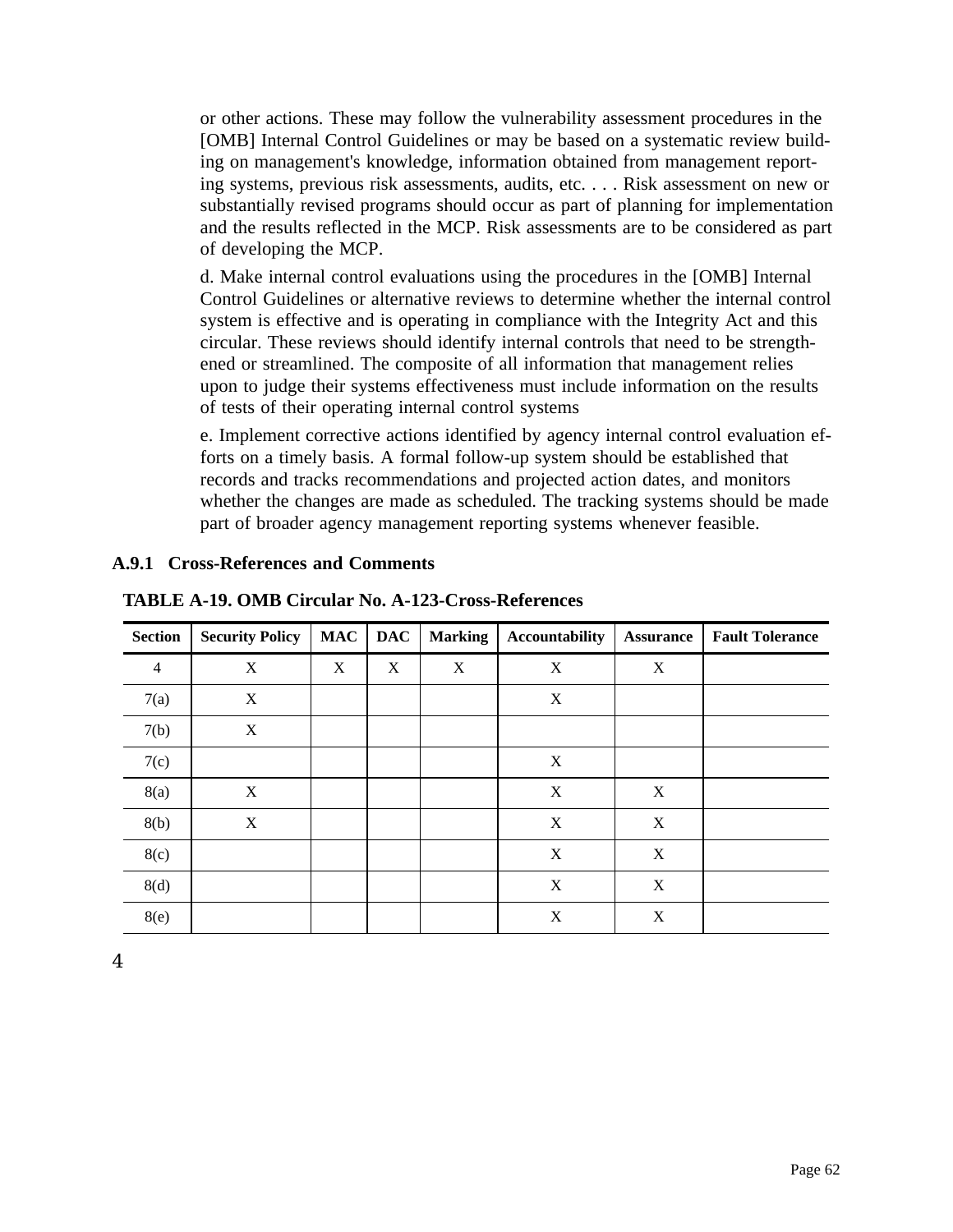[Security Policy, MAC, DAC, Marking] An internal control system shall protect against fraud, waste, mismanagement, and misappropriation. Implementation of internal control systems must be in accordance with GAO standards. Efficient and effective management of program activities implies the implementation of abstractions to bind users with actions (roles) and actions with appropriate object types (duties). This implies both systems and application-specific security policies. [Accountability, Assurance] Program and administrative activities must be effective and efficient. Reasonable assurance is required.

#### 7(a)

[Security Policy] Applicable laws related to obligations and costs must be addressed. [Accountability] Obligations and costs must be adequately recorded and reported.

#### 7(b)

[Security Policy] AIS resources which represent program assets must be safeguarded against waste, loss, unauthorized use, and misappropriation.

# 7(c)

[Accountability] Operational revenue and expenditures must be recorded and reported.

# 8(a)

[Security Policy] Each agency shall maintain a current directive which implements internal control policy in accordance with this Circular and OMB guidelines. [Accountability] Coordination with other entities is required. [Assurance] Administrative procedures to enforce internal controls must be established. The implication that some of these procedures may be implemented (either partially or totally) within AISs requires that all procedures should be well-documented and that agency personnel must be trained properly to carry them out.

# 8(b)

[Security Policy, Accountability] Development and maintenance of a Management Control Plan is required. Component inventories must be established. Monitoring of weaknesses implies features for tracking and reporting. [Assurance] Evaluation and risk rating of internal controls is required.

# 8(c)

[Accountability, Assurance] Risk assessments for agency operations is required. Risk assessments may require follow-on, corrective actions.

#### 8(d)

[Accountability] This implies that responsibilities for internal control systems have been established and that the responsible individuals shall be held accountable for the proper functioning of those systems. [Assurance] Internal control evaluations are required. Identification of weaknesses is required. Results of tests must be relied upon for management to judge systems' effectiveness.

# 8(e)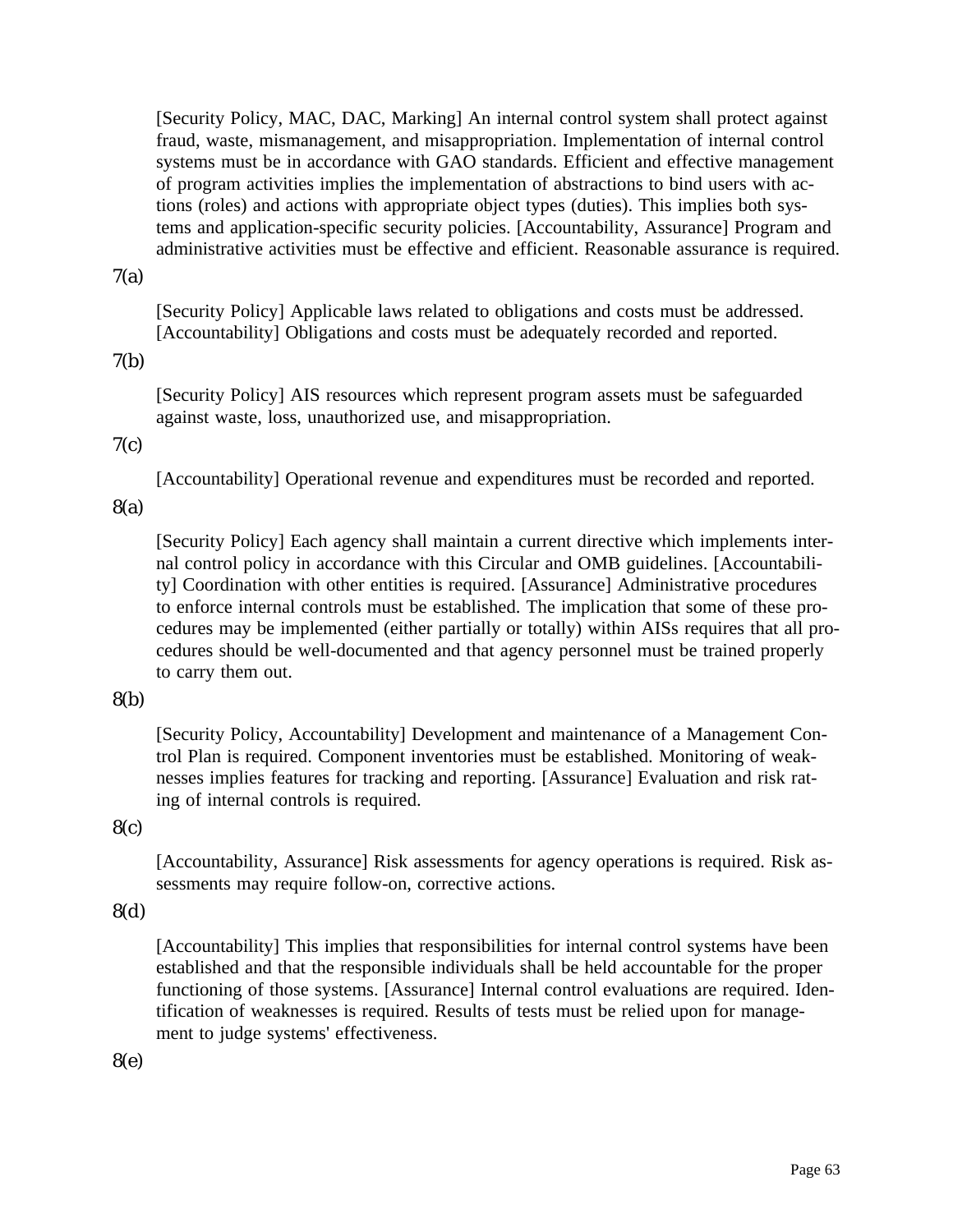[Accountability, Assurance] Corrective actions must be implemented on a timely basis. Recording and monitoring of identified corrective actions is required.

# **A.10 OMB Bulletin No. 90-08-Guidance for Preparation of Security Plans for Federal Computer Systems that Contain Sensitive Information**

This Bulletin provides guidance for computer security planning activities required under the Computer Security Act of 1987. The Bulletin does not apply to systems that contain classified information, systems involving intelligence activities, cryptologic activities related to national security, or direct command and control of military forces. The Bulletin also does not apply to equipment that (a) is integral to a weapons system, (b) is used in the direct fulfillment of military or intelligence missions, or (c) to mixed classified and unclassified systems, if such systems are always operated under rules for protecting classified information.

Computer security planning is intended to improve protection of information and other information processing resources. In order to be adequate for the protection of resources, computer security plans must address the areas of loss, misuse, unauthorized access or modification, unavailability, and undetected activities. The controls to be addressed by computer security planning described in this Bulletin address both major applications and general support systems. These controls are derived from requirements and guidance in the Computer Security Act of 1987, OMB Circular No. A-130, and applicable Federal Information Processing Standards (FIPS) and Special Publications produced by NIST.

The following table contains selected sections of OMB Bulletin No. 90-08. The crossreference table and comments appear in the next section.

TABLE A-20. OMB Bulletin No. 90-08-Selected Source Text

1. Purpose. The purpose of this Bulletin is to provide guidance to Federal agencies on computer security planning activities required by the Computer Security Act of 1987. This Bulletin supersedes OMB Bulletin No. 88-18, Guidance for Preparation and Submission of Security Plans for Federal Computer Systems Containing Sensitive Information (July 6, 1988).

3. Objectives of the Security Planning Process. The security planning process is designed to reduce the risk and magnitude of harm that could result from the loss, misuses or unauthorized access to or modification of information in Federal computer systems. .

. .

6. Action Required.

a. Every agency must implement security plans for systems which contain sensitive information, incorporating appropriate advice and comment from NIST/NSA.

b. Every agency must prepare a new computer security plan for each system that contains sensitive information, if:

(1) the system is new or significantly modified; or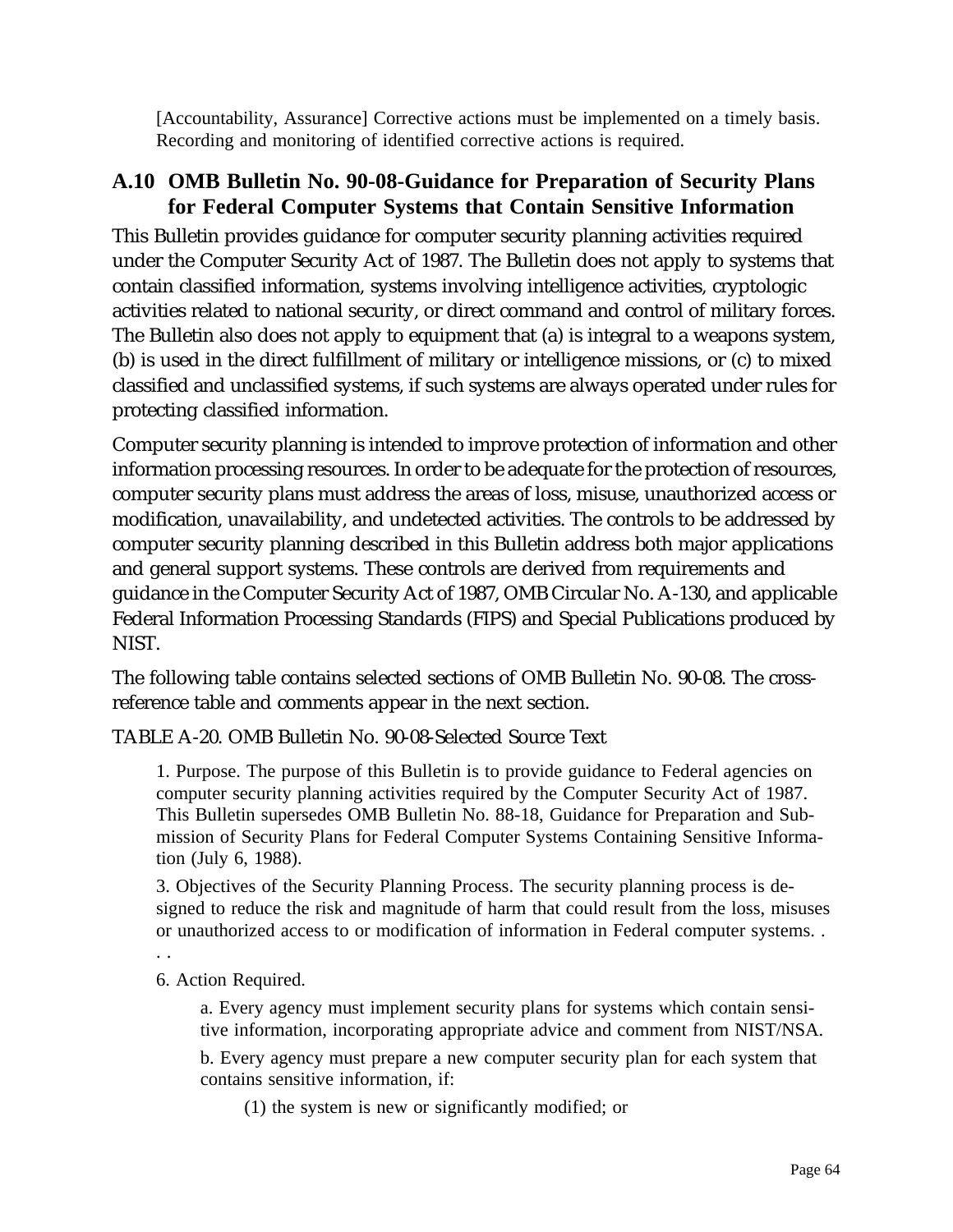(2) a plan for the system was not previously sent to NIST/NSA for advice and comment (particular emphasis should be on contractor, State, and local systems operated on behalf of the agency to perform a Federal function); or

(3) staff members of NIST/NSA advised the agency they were unable to provide advice and comment on the previous plan for the system.

c. Every agency must establish a process to ensure that independent advice and comment on each plan developed in accordance with Section 6.b, above, is provided. Such advice and comment should be provided prior to developing a new system or significantly modifying an existing system.

d. Every agency must ensure that security plans incorporate appropriate internal control corrective actions identified pursuant to OMB Circular No. A-123.

e. Every agency must prepare materials as described in Section 8, meet with OMB, NIST, and NSA staff as described in Section 7, and work with NIST and NSA to improve agency computer security.

7. Assistance Visits.

a. Agencies will be scheduled for visits by OMB, NIST, and NSA staff.

b. Among the items to be discussed will be:

(1) The completeness of identification of sensitive computer systems;

(2) The quality, scope, and thoroughness of security plans;

(3) Any internal control weaknesses identified pursuant to OMB Circular No. A-123 related to computer systems, and plans for addressing those weaknesses;

(4) For agencies subject to OMB Bulletin No. 89-17, ``Federal Information Systems and Technology Planning'' their response to that Bulletin;

(5) Material available in accordance with Section 8, below.

c. Agencies should also be prepared to discuss the approach that is being taken to ensure that computer security plans for new or modified computer systems are prepared and reviewed.

8. Material for Meetings. Agencies should, at a minimum, have the following information available:

a. agency-wide computer security policies and a summary of agency computer security procedures, standards, and requirements;

b. agency assignment of responsibilities for implementation and operation of the security program;

c. the agency management plan for ensuring implementation of system computer security plans that includes a description of:

(1) the involvement of agency management,

(2) how computer security plans are being integrated into information resources management plans,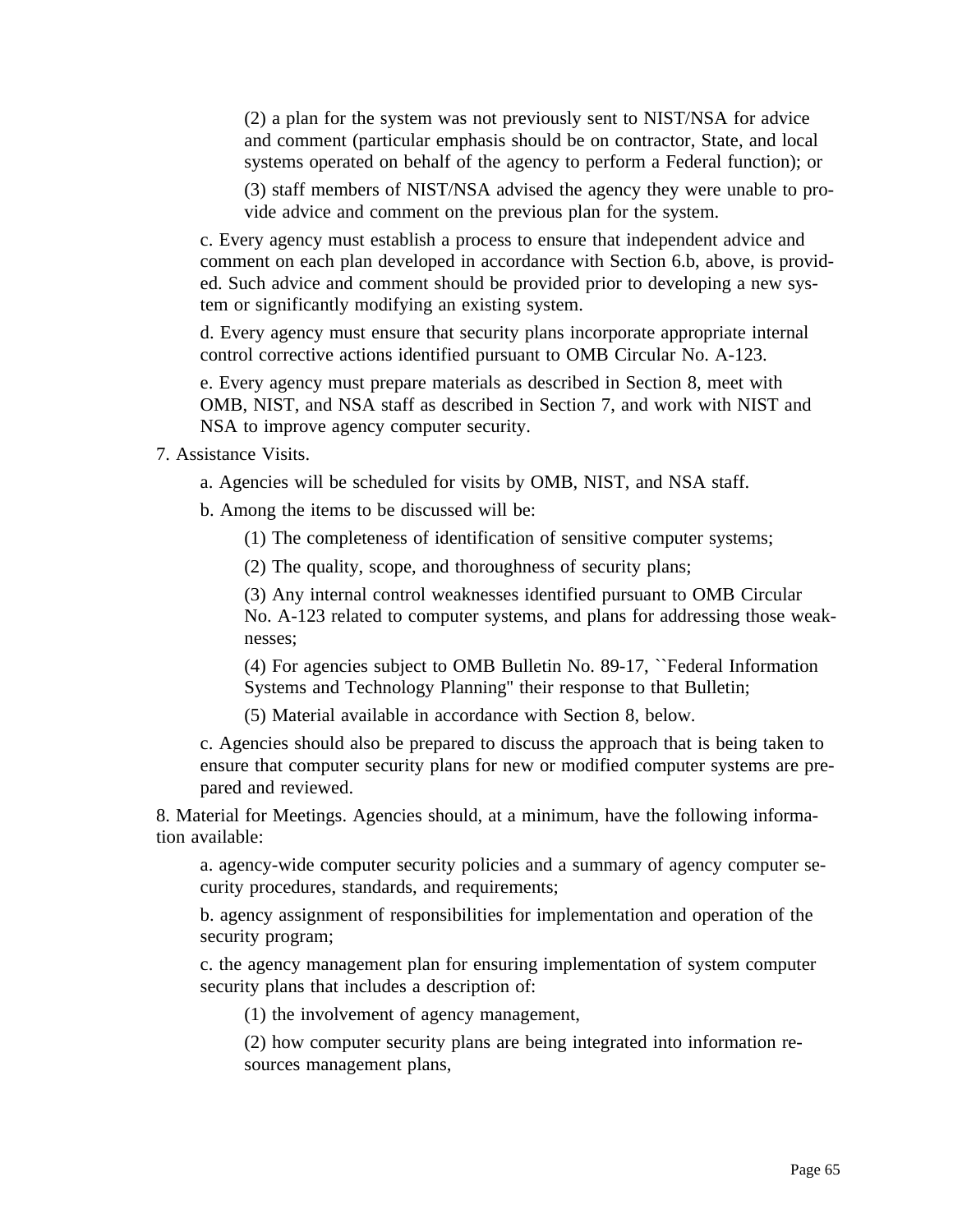(3) the approach for ensuring that funds, personnel and equipment are planned for and budgeted, and

(4) the implementation schedule;

- d. the method used to identify the agency's sensitive systems;
- e. any know agency needs for guidance or assistance.

Appendix A-Instructions for Preparing System Security Plans

I. System Identification

This section of the plan contains basic identifying information about the system.

C. System Category - Categorize each system as either a major application, or as a general support system, in line with the primary management responsibility for the system.

Major application. These are systems that perform clearly defined functions for which there are readily identifiable security considerations and needs. Such a system might actually comprise many individual application programs and hardware, software, and telecommunications components.

General support system. These consist of hardware and software that provide general ADP or network support for a variety of users and applications. Individual applications may be less easily distinguishable than in the previous category, but such applications may contain sensitive information. Even if none of the individual applications are sensitive, however, the support system itself may be considered sensitive if overall, the aggregate of applications and support provided are critical to the mission of the agency.

II. Sensitivity of Information Handled

This section should provide a description of the types of information handled by the system and thus provide the basis for the system's security requirements. It should contain the following information:

A. Applicable Laws or Regulations Affecting the System . . .

B. General Description of Information Sensitivity - The purpose of this section is to indicate the type and relative importance of protection needed for the identified system. A system may need protection for one or more of the following reasons:

Confidentiality - The system contains information that requires protection from unauthorized disclosure. Examples: timed dissemination (e.g., crop report data), personal data (covered by Privacy Act), proprietary business information.

Integrity - The system contains information which must be protected from authorized, unanticipated or unintentional modification, including the detection of such activities. Examples: systems critical to safety or life support, financial transaction systems.

Availability - The system contains information or provides services which must be available on a timely basis to meet mission requirements or to avoid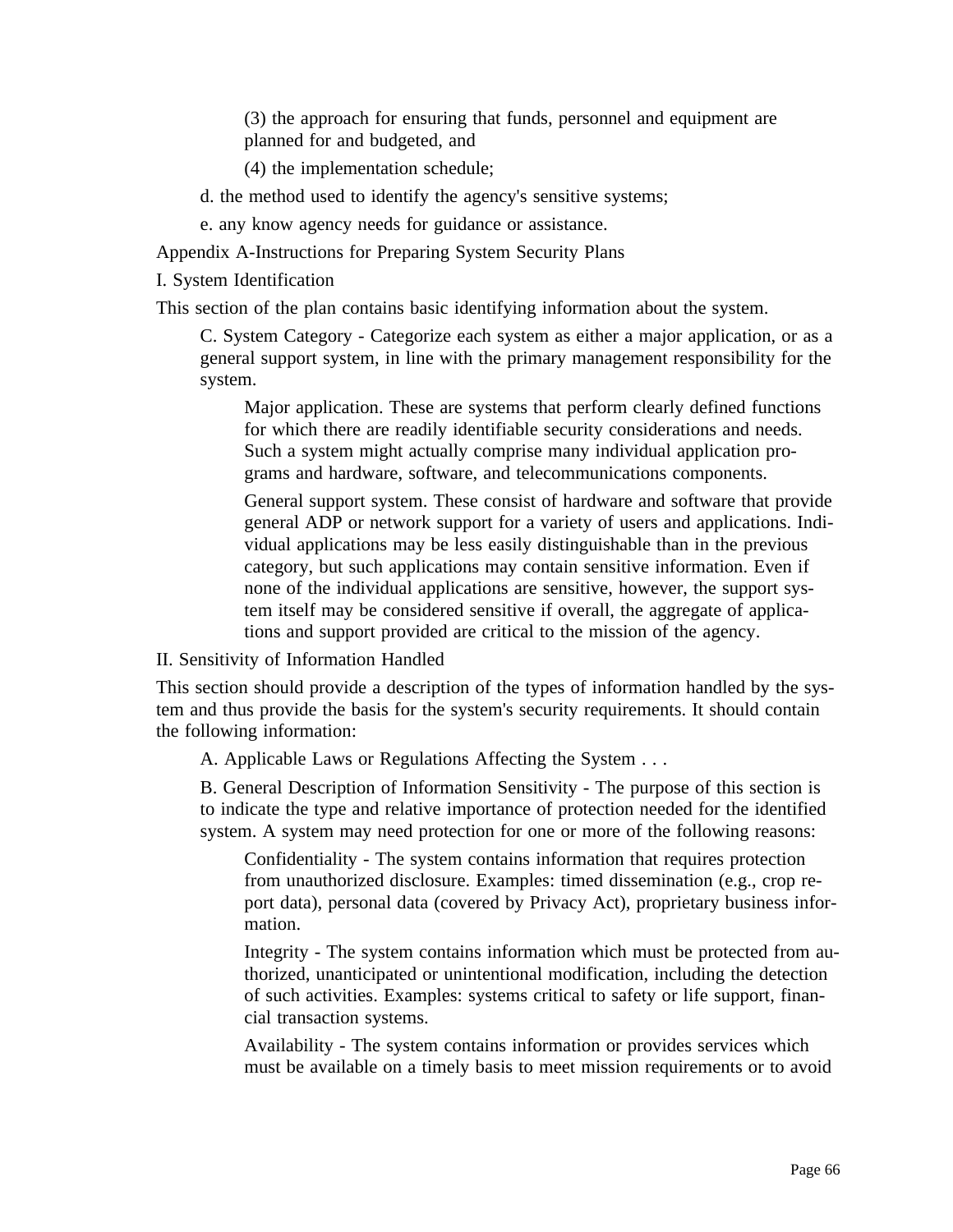substantial losses. Examples: air traffic control, economic indicators, or hurricane forecasting.

III. System Security Measures

C. Security Control Measures - Two sets of controls are discussed on subsequent pages - one for Major Applications and the other for General Support Systems . . .

E. Security Controls Measures for Major Applications

1. Management Controls - overall management controls of the application system.

a. Assignment of Security Responsibility - Responsibility for the security of the application should be assigned.

b. Personnel Screening - Personnel security policies and procedures should be in place and working to limit access to and processing within the application system to those with a need for such access. Where appropriate, the duties of those with access should be separated. Additionally, requirements such as screening individuals with access to the application as well as those participating in the design, development, operation, or maintenance of it may be used.

2. Development/Implementation Controls - procedures to assure protection is built into the system, especially during system development.

a. Security Specification - Appropriate technical, administrative, physical, and personnel security requirements should be specified for the application. . . .

b. Design Review and Testing . . .

c. Certification - Prior to the application being put into operation, and agency official should certify that the application meets all applicable Federal policies, regulations, and standards, and that the protection measures appear adequate. . . .

3. Operational Controls - day-to-day procedures and mechanisms to protect operational application systems (or planned applications when they become operational). . . .

a. Physical & Environmental Protection . . .

b. Production, I/O Controls - Controls over the proper handling, processing, storage, and disposal of input and output data and media, as well as access controls (such as labeling and distribution procedures) on the data and media. . . .

c. Emergency, Backup, and Contingency Planning . . .

d. Audit and Variance Detection - Controls which allow management to conduct an independent review or records and activities to test the adequacy of controls, and to detect and react to departures from established policies, rules, and procedures. Variance detection for an application checks for anomalies in such things as the numbers and types of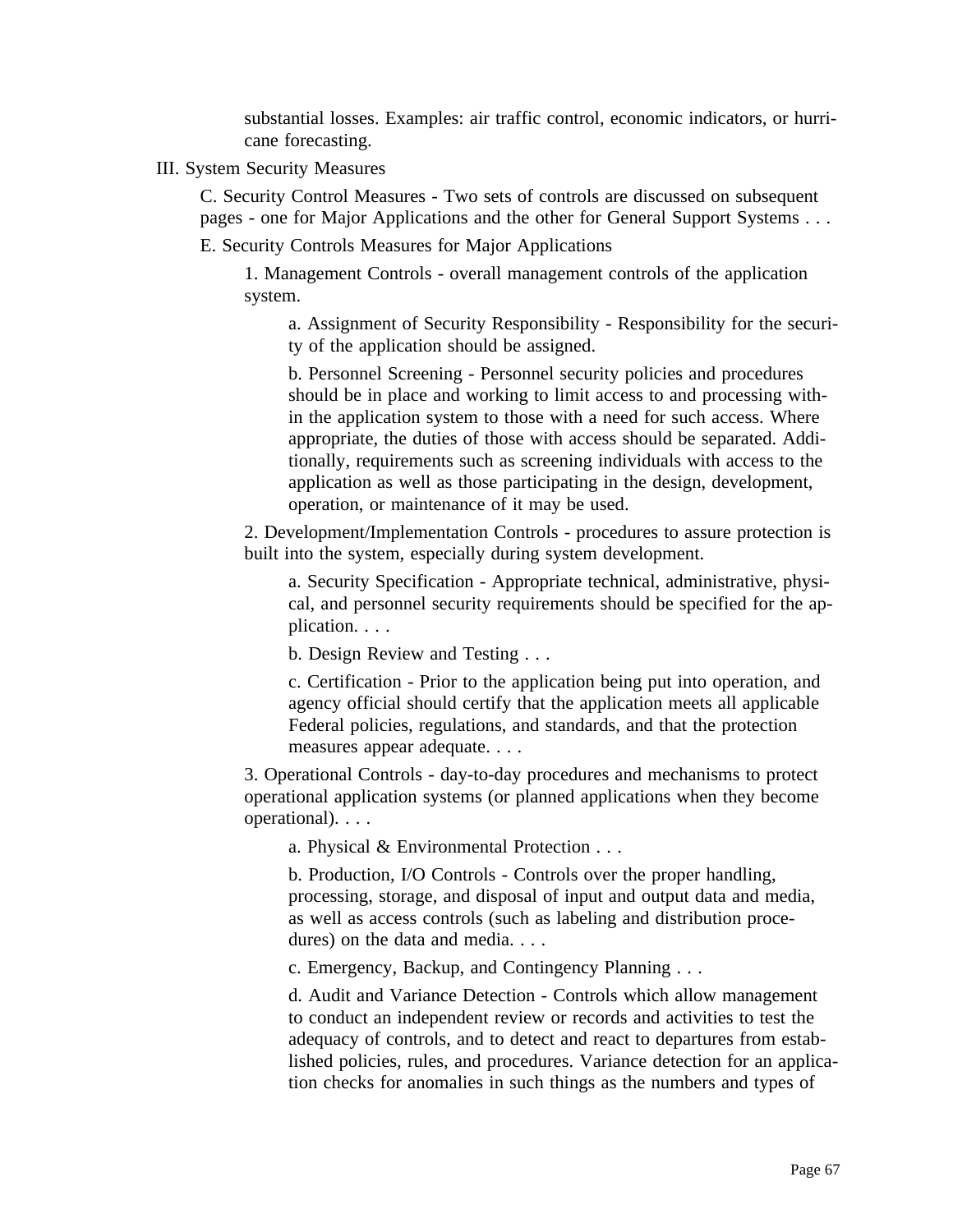transactions, volume and dollar thresholds, and other deviations from standard activity profiles.

e. Application Software Maintenance Controls - Controls used to monitor the installation of the updates to application software to ensure that the software functions as expected and that an historical record is maintained of application system changes. Such controls also help to ensure that only authorized software is allowed on the systems. These controls may include software configuration policy that grants managerial approval to modifications, then documents the changes. They may also include some products used for ``virus'' protection.

f. Documentation . . .

4. Security Awareness and Training . . .

5. Technical Controls - hardware and software controls used to provide automated and/or facilitate manual protection. Normally these types of controls are coordinated with the network and/or data center manager.

a. User Identification and Authentication - Controls used to identify or verify the eligibility of a station, originator, or individual to access specific categories of information, to perform an activity, or to verify the integrity of data that have been stored, transmitted, or otherwise exposed to possible unauthorized modification. Such controls include the use of passwords, tokens, biometrics or other personal mechanisms to authenticate identity.

b. Authorization/Access Controls - Hardware or software features that are designed to permit only authorized access to or within the application, to restrict users to authorized transactions and functions, and/or to detect unauthorized activities (e.g., access control lists).

c. Data Integrity/Validation Controls - Controls used to protect data from accidental or malicious alteration or destruction, and provide assurance to the user that the data meets an expectation about its quality (e.g., [electronic funds transfer] EFT message authentication). Validation controls refer to tests and evaluations used to determine compliance with security specification and requirements.

d. Audit Trails and Journaling - Controls that provide a transaction monitoring capability with a chronological record of application activities. This enables reconstruction of a transaction from its inception to final results-including any modification of files.

F. Security Controls Measures for General Support Systems

1. Management Controls - overall management controls of the general support system.

a. Assignment of Security Responsibility . . .

b. Risk analysis . . .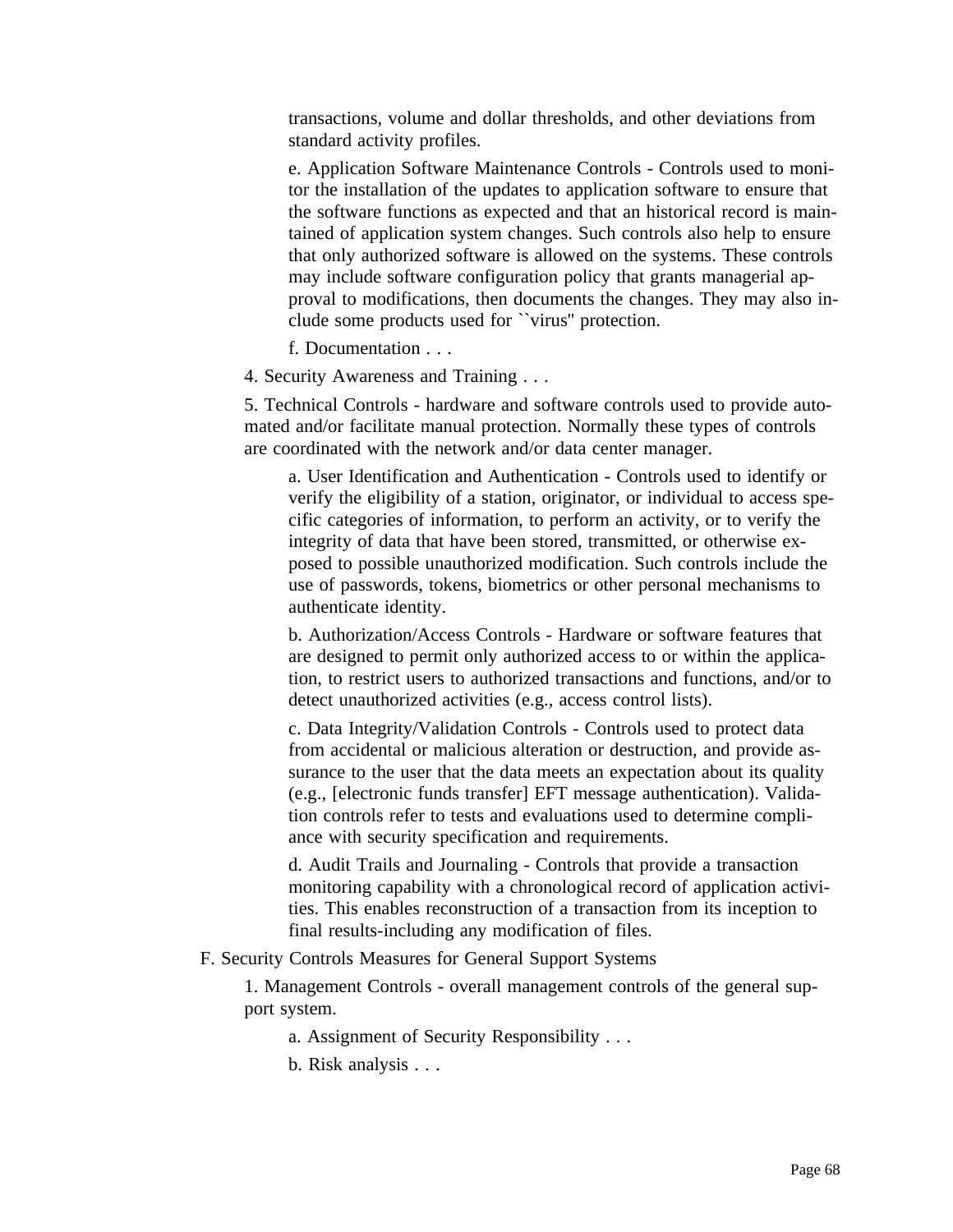c. Personnel Screening - Personnel security policies and procedures should be in place and working to control access to and within the support system to assure that only those with a need for access have it. Such policies and procedures may include requirements for screening individuals involved in the operation, management, security, design, programming, or maintenance of the system.

2. Acquisition/Development/Installation Controls - procedures to assure that protection is built into the system.

a. Acquisition Specifications - Appropriate technical, administrative, physical, and personnel security requirements are to be included in specifications for the acquisition or operation of information technology installations, equipment, software, and related services.

b. Accreditation/Certification . . .

3. Operational Controls - day-to-day procedures and mechanisms to protect operational systems.

a. Physical & Environmental Protection . . .

b. Production, I/O Controls - Controls over the handling, processing, storage, and disposal of input and output from the support system (e.g., controlled or locked output boxes, tape or data screening, etc.).

c. Emergency, Backup, and Contingency Planning . . .

d. Audit and Variance Detection . . .

e. Hardware and System Software Maintenance Controls . . .

f. Documentation . . .

4. Security Awareness and Training . . .

5. Technical Controls - hardware and software controls to protect the general support systems from unauthorized access or misuse, to facilitate detection of security violations, and to support security requirements for associated applications.

a. User Identification and Authentication - Controls used to verify the identity of a station, originator, or individual prior to allowing access to the system, or specific categories of information within the system. . . .

b. Authorization/Access Controls - Hardware or software features used to detect and/or permit only authorized access to or within the system (e.g., the use of access lists). Includes controls to restrict access to the operating system, limits on access to programming resources, and controls to support security policies of associated applications.

c. Integrity Controls - Controls used to protect the operating system, applications and information in the system from accidental or malicious alteration or destruction, and provide assurance to users that data has not been altered (e.g., message authentication). . . .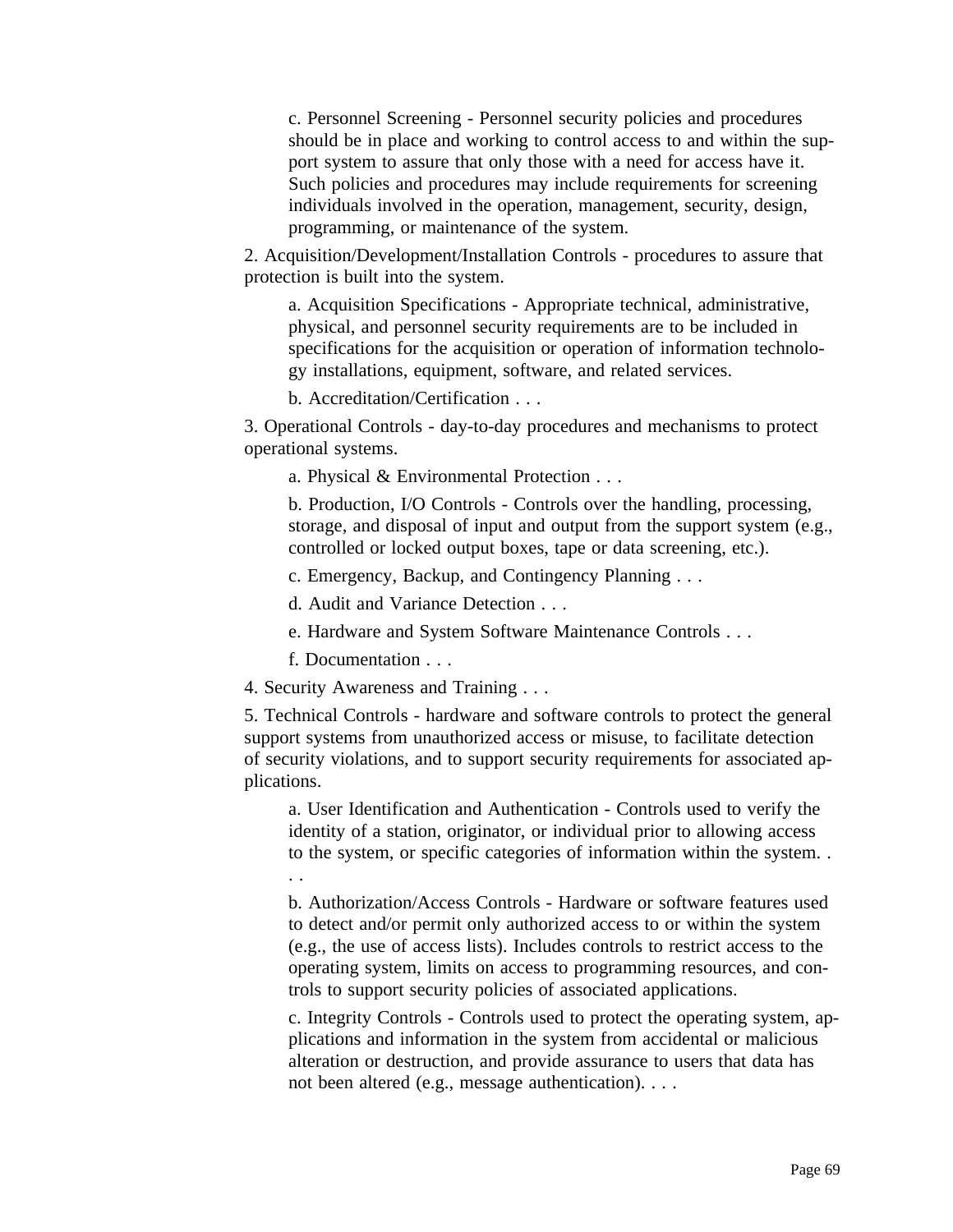- d. Audit Trail Mechanisms . . .
- e. Confidentiality Controls . . .

#### **A.10.1 Cross-References and Comments**

**TABLE A-21. OMB Bulletin No. 90-08-Cross-References**

| <b>Section</b>       | <b>Security Policy</b> | MAC | <b>DAC</b> | <b>Marking</b> | <b>Accountability</b> | <b>Assurance</b> | <b>Fault Tolerance</b> |
|----------------------|------------------------|-----|------------|----------------|-----------------------|------------------|------------------------|
| App.A(I)(C)          |                        |     |            |                |                       |                  |                        |
| $App.A(II)(A-B)$     | X                      |     |            |                |                       |                  |                        |
| $App.A(III)(E)(1-5)$ | Χ                      | X   | X          |                | Χ                     | X                |                        |
| $App.A(III)(F)(1-5)$ | Х                      | X   | X          | X              | Χ                     | X                |                        |

# $App.A(I)(C)$

[Security Policy] In general, any particular AIS may provide (partial or total) automation of a major application while at the same time serving as a general support system. For example, a logistics DBMS [data base management system] might be considered to be a major application, and hence represents the automation of a major service provided by a component. At the same time, the AIS(s) on which the DBMS resides may provide various applications which support the functioning of that component itself, such as a payroll or other management system. At a minimum, the operation system of AIS can be considered as providing general support. Thus, such an AIS would be called upon to support (possibly) diverse protection policies. The Security Policy must represent an integration of protection policies associated with both the major applications and the general support systems provided by the AIS.

# App.A

# $(II)(A-B)$

[Security Policy] The general scope of the type of information to be protected under system security policies is defined. The availability are explicitly included. Other control objectives are affected by these concerns. Notably, fault tolerance and assurance for safetycritical systems are implied.

# App.A

# $(III)(E)(1-5)$

[Security Policy, MAC, DAC, Marking, Accountability, Assurance, Fault Tolerance] This section outlines a variety of computer security controls (e.g., management, development, operational, and technical) which apply to major application subsystems. In general, control systems extend beyond the boundaries of automated systems. However, in many cases, support for or enforcement of necessary controls can be generalized and in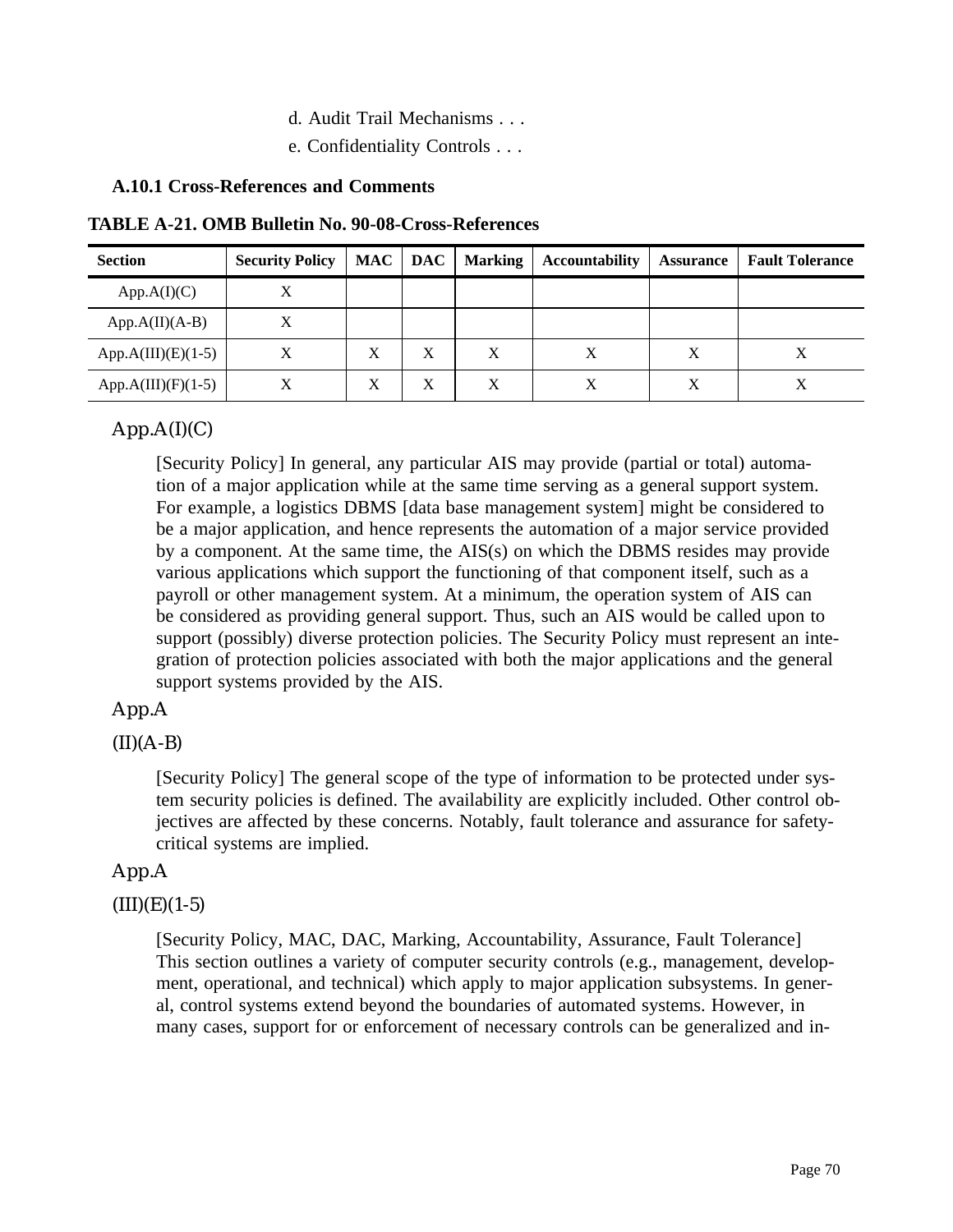tegrated into an AIS via automated mechanisms. Significantly, these controls are analogous to those traditionally associated with, and provided by, operating systems-yet control requirements may be unique on an application-by-application basis. This may imply an increased functionality over current AIS security kernel designs to allow for the enforcement of multiple, independent security policies. All control objectives are affected.

# App.A

# $(III)(F)(1-5)$

[Security Policy, MAC, DAC, Marking, Accountability, Assurance, Fault Tolerance] This section outlines a variety of computer security controls which are associated with the traditional notion of a system. These controls essentially apply to the enforcement of a system-wide security policy. However, under the Computer Security Act of 1987, sensitive information must now be taken into account. Also, the requirements associated with major applications must also be incorporated. Hence, all control objectives are affected.

# **A.11 [OMB] Internal Control Guidelines**

The Federal Managers' Financial Integrity Act requires sets forth requirements for internal accounting and administrative controls within Executive agencies, and requires that OMB establish-in consultation with the Comptroller General of the United Statesguidelines for the evaluation of these controls. This document embodies the guidelines required to be developed by OMB under this Act.

The following table contains selected sections of the Guidelines. The cross-reference table and comments appear in the next section. Some of the numbering below does not occur in the original source text-it is included to aid in the clarity of cross-referenced comments. Because of the comprehensive nature of these guidelines, only brief examples related to AIS security will be highlighted and commented upon. The Guidelines should be consulted for required details.

TABLE A-22. [OMB] Internal Control Guidelines-Selected Source Text

Chapter IV - Vulnerability Assessments

Analysis of General Control Environment

Several factors determine the general control environment, including the following . . . :

• ADP [Automated Data Processing] Consideration - When utilized, an awareness of the strengths and exposures inherent in a system that uses ADP and the existence of appropriate controls. . . .

Chapter V - Internal Control Reviews

Identification of the Event Cycles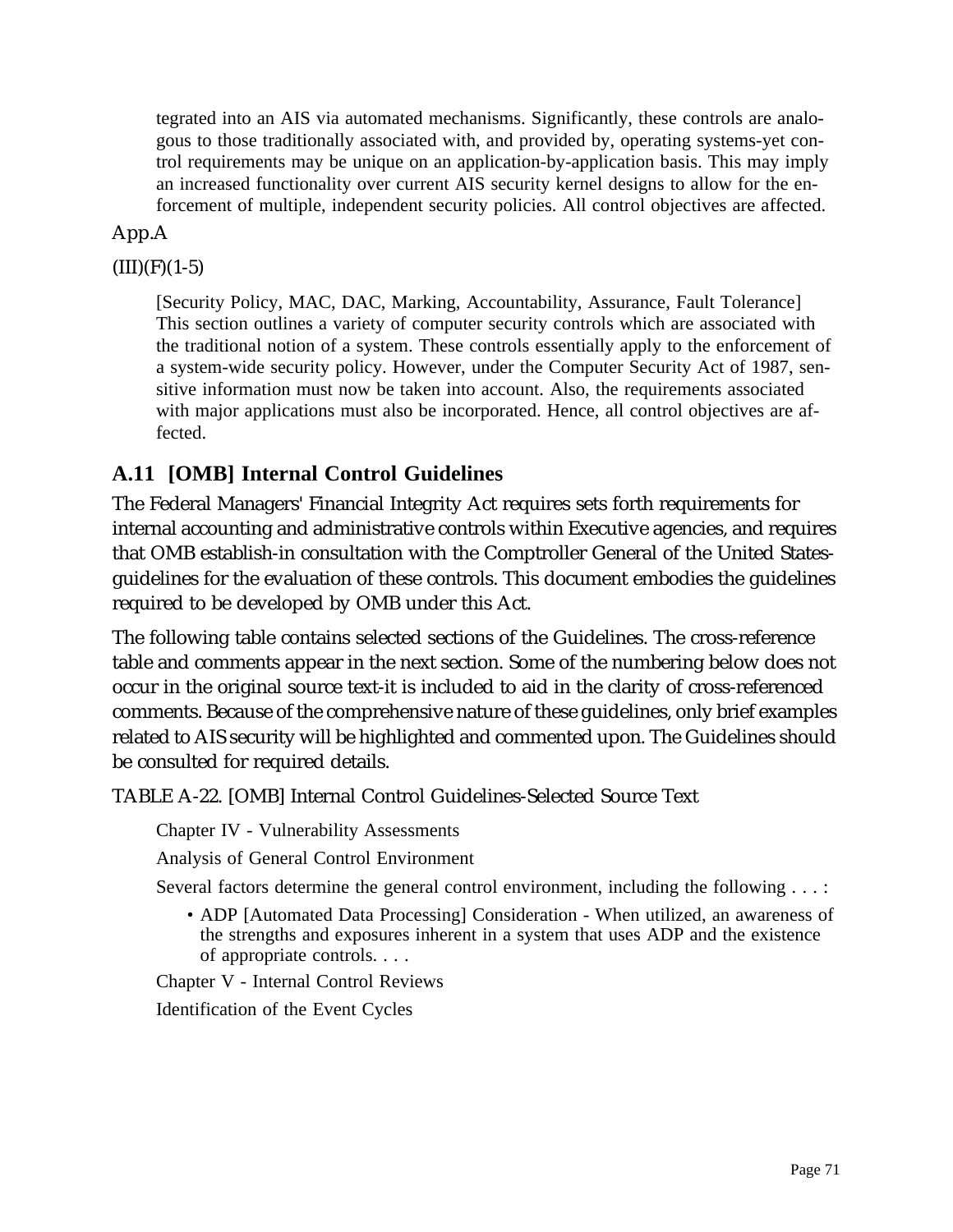Event cycles are the processes used to initiate and perform related activities, create the necessary documentation, and gather and report related data. In other words, an event cycle is a series of steps taken to get something done. Each program and administrative function performed within an agency or agency component contains one or more event cycles. For example, an entitlement program could contain the following event cycles: information gathering and verification, eligibility determination, information processing and record keeping, payment, and monitoring. The event cycles for an administrative function could include payroll, procurement of supplies and materials, correspondence handling, etc. (Appendices B and B-1 present event cycles commonly found in Federal Government agencies. The General Accounting Office, professional associations, and private organizations also publish lists of common event cycles). . . .

Evaluation of the Internal Controls within the Event Cycle

. . . The manner in which this is done is to:

- Ascertain the control objective for the event cycle. . .
- Examine the documentation and ascertain whether appropriate internal control techniques are in place to enable the control objective to be met in an efficient and effective manner. Internal control techniques are the processes or documents that enable the control objective to be achieved. . . .
- Identify whether there are any internal control techniques that are excessive, ...

Glossary

Assessable Unit - A program or administrative function or subdivision thereof which is to be the subject of a vulnerability assessment.

Control Objective - A desired goal or condition for a specific event cycle that reflects the application of the overall objectives of internal control to that specific cycle.

Event Cycle - The processes used to initiate and perform related activities, create the necessary documentation, and gather and report related data.

Inherent Risk - The inherent potential for waste, loss, unauthorized use, or misappropriation due to the nature of an activity itself.

Internal Control - The steps that an agency takes to provide reasonable assurance that obligations and costs are in compliance with applicable law; funds, property, and other assets are safeguarded against waste, loss, unauthorized use, or misappropriation; and revenues and expenditures applicable to agency operations are properly recorded and accounted for to permit the preparation of accounts and reliable financial and statistical reports and to maintain accountability over the assets.

Internal Control System - The sum of the organization's methods and measures used to achieve the objectives of internal control.

Internal Control Technique - A process or document that is being relied on to efficiently and effectively accomplish a control objective and thus help safeguard an activity from waste, loss, unauthorized use, or misappropriation.

Appendix B - Common Event Cycles and Suggested Control Objectives in Federal Agencies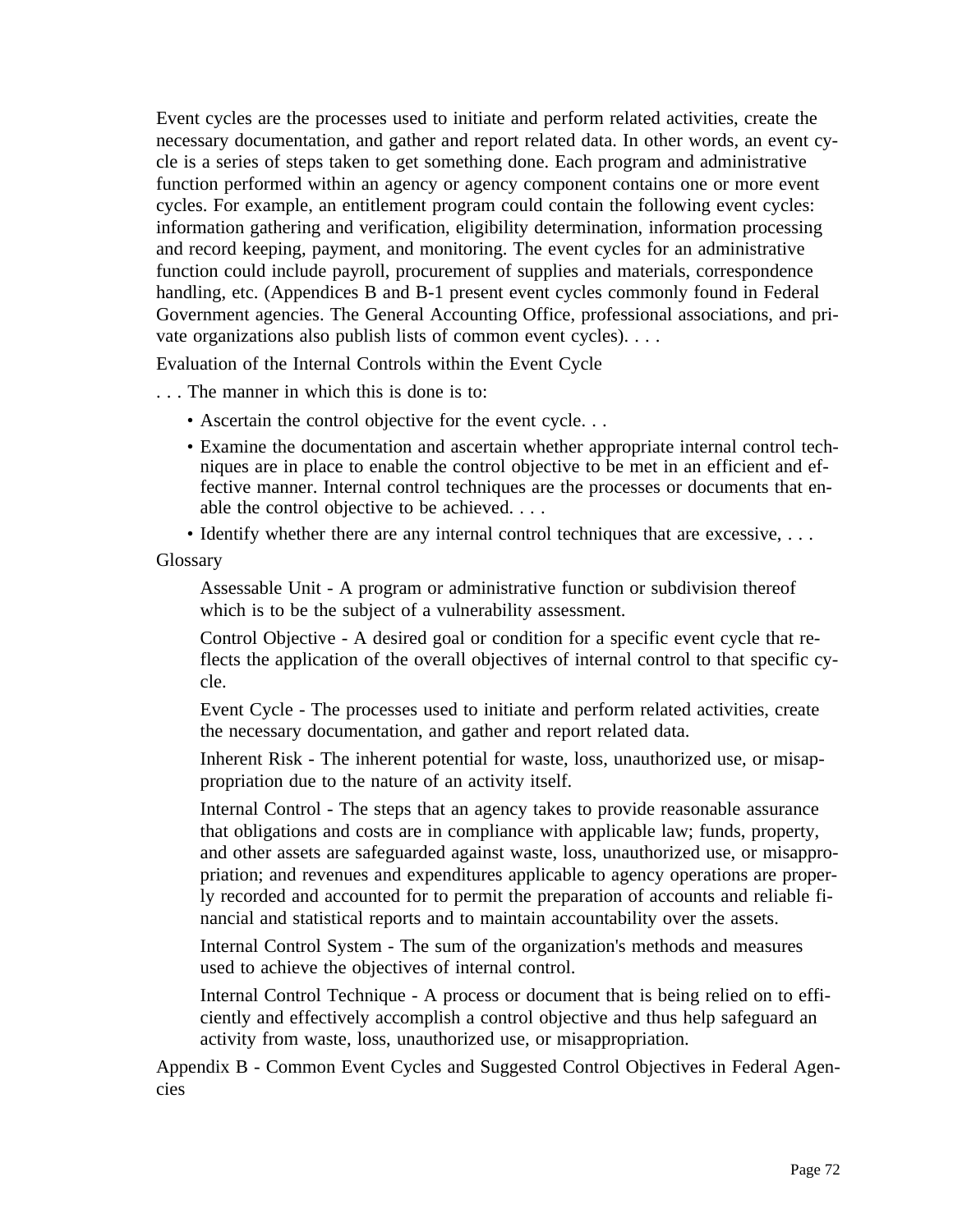This appendix presents a list of event cycles commonly found in Federal agencies and agency components. Also included are certain types of assets that are highly susceptible to loss and for which controls are vital, e.g., cash, materials and supplies. Finally, the list provides suggested control objectives for each event cycle/type of asset. . . .

[In addition to the AIS-specific event cycle examples listed below, other common event cycles address such areas as Operations, Internal Management and Administration, and Assets and Liabilities. We have included source text dealing with Information Processing and Reporting because these event cycles are directly related to all aspects of automated processing. However, in general, many of the other common event cycles and suggested control objectives cited in this section will need to be considered in formulating AIS Security Policy.]

#### III. Information Processing and Reporting Cycles

A. Information Collection

The primary internal control objectives normally associated with information collection are the following:

- (1) Information collected is meaningful and useful.
- (2) Information collected is reliable.
- (3) Information is arranged in an orderly fashion.
- (4) Information is maintained on a current basis.
- B. Records Maintenance

The primary internal control objectives normally associated with records maintenance are the following:

- (1) Records are readily available.
- (2) Records are adequately protected.
- (3) Only necessary records are retained.
- C. Automatic Data Processing

The primary internal control objectives normally associated with automatic data processing are the following:

(1) Proper authorization of transaction inputs, adequate edit checks, and necessary safeguards of sensitive input forms to insure accurate, proper, complete and timely entry of information.

(2) Data is safeguarded to prevent unauthorized access, improper changes, or loss.

(3) Appropriate controls exist to detect unauthorized use of the system.

(4) Outputs produced accurately, completely and timely.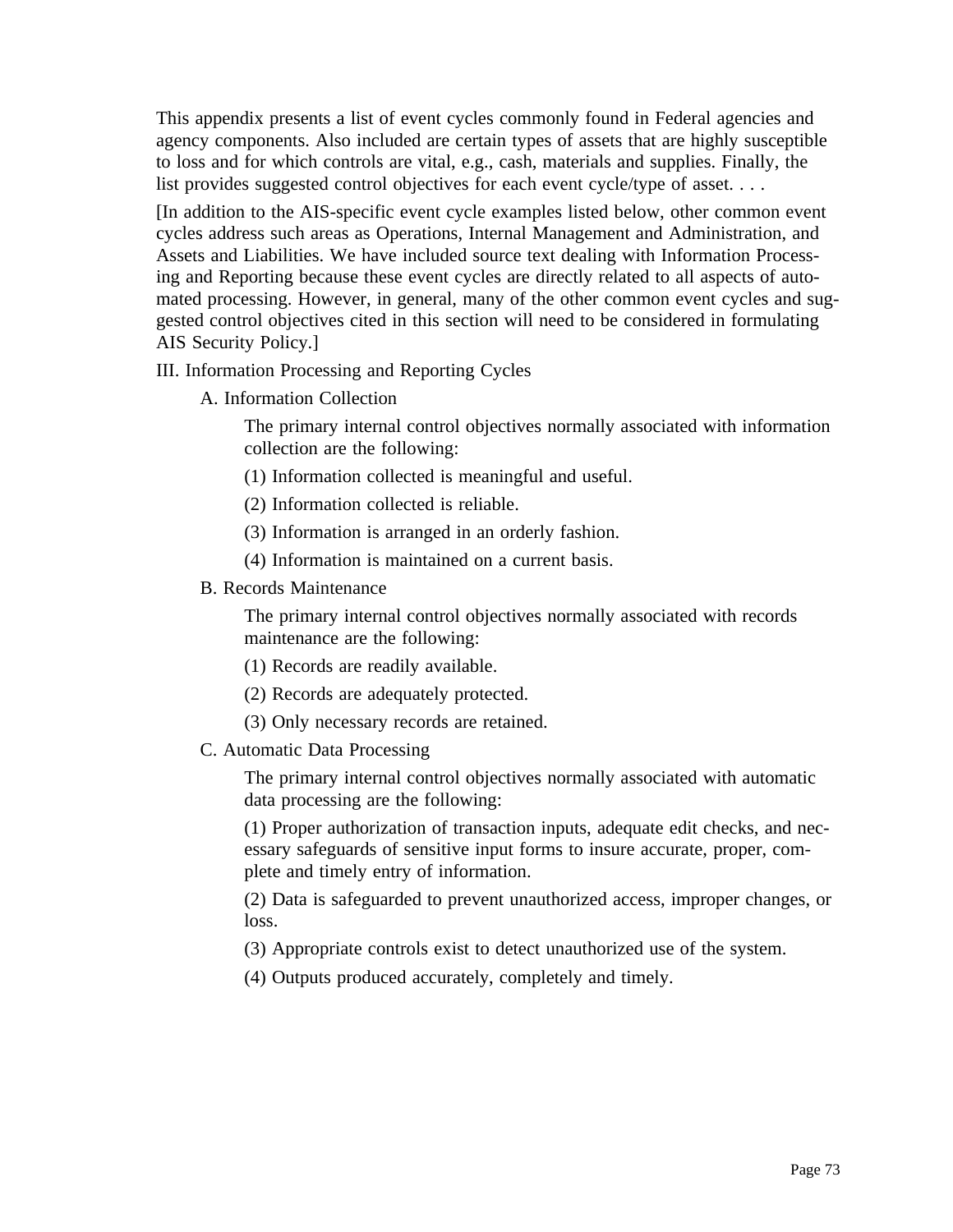#### **A.11.1 Cross-References and Comments**

| <b>Section</b>       | <b>Security</b><br><b>Policy</b> | <b>MAC</b> | <b>DAC</b> | <b>Marking</b> | <b>Accountability</b> | <b>Assurance</b> | Fault<br><b>Tolerance</b> |
|----------------------|----------------------------------|------------|------------|----------------|-----------------------|------------------|---------------------------|
| Chapter V            | Χ                                |            |            |                |                       |                  |                           |
| $App.B(III)(A)(1-4)$ |                                  |            |            |                | X                     | X                |                           |
| $App.B(III)(B)(1-3)$ | X                                |            |            |                | X                     | Χ                |                           |
| $App.B(III)(C)(1-4)$ | Х                                |            |            |                |                       |                  |                           |

**TABLE A-23. [OMB] Internal Control Guidelines-Cross-References**

# Chapter V

[Security Policy] The protection requirements of each event cycle in the internal control environment shall be specified, and such specifications shall be generally reflected in the overall Security Policy.

# App.B

 $(III)(A)(1-4)$ 

[Accountability] Collected information must be maintained on a current basis and arranged in an orderly fashion. [Assurance] Collected information must be meaningful, useful, and reliable.

# App.B

# $(III)(B)(1-3)$

[Security Policy] Only necessary records can be retained. Records must be available and adequately protected. [Accountability] Each Agency shall establish responsibilities for record administration. The accountable individuals shall ensure that records acquisition, maintenance, and disposition conform to applicable laws and policy. [Assurance] Periodic review of records administration shall be conducted.

# $App.B(III)(C)$

[Security Policy] An outline of internal control objectives normally associated with automated systems is presented. These internal control objectives should be reflected in each Agency and should be enforceable through Security Policy implementation mechanisms.

# **A.12 GAO Policy and Procedures Manual for Guidance of Federal Agencies-Title 2 - Accounting**

The Federal Managers' Financial Integrity Act requires sets forth requirements for internal accounting and administrative controls within Executive agencies, and requires that OMB establish-in consultation with the Comptroller General of the GAO-guidelines for the evaluation of these controls. This document embodies the GAO guidelines and standards required under this Act.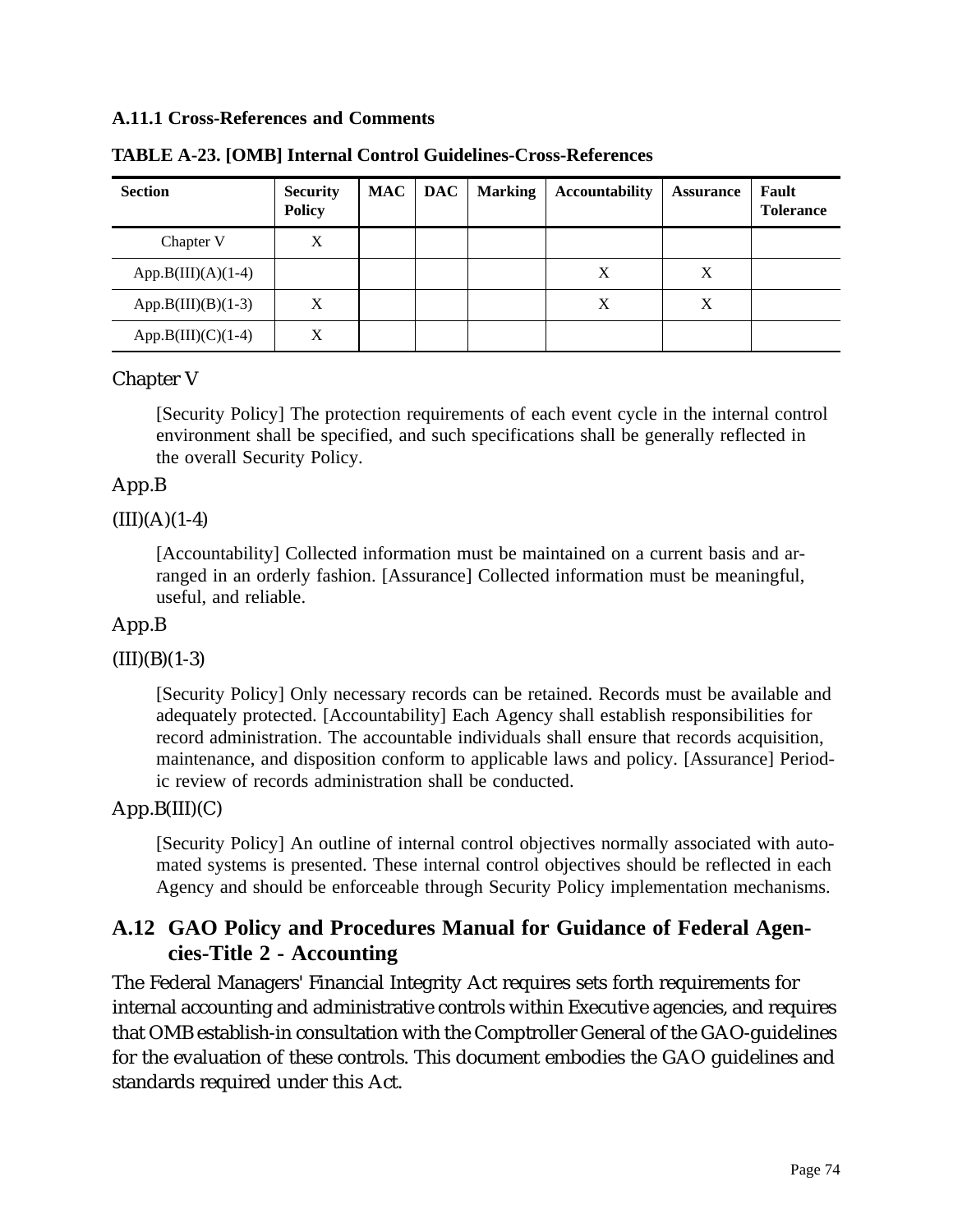The following table contains selected sections of the Manual. The cross-reference table and comments appear in the next section. Some of the numbering below does not occur in the original source text-it is included to aid in the clarity of cross-referenced comments. Because of the comprehensive nature of these guidelines, only brief examples related to AIS security will be highlighted and commented upon. The Manual should be consulted for required details.

TABLE A-24. GAO Policy and Procedures Manual, Title 2 - Accounting-Selected Source Text

Appendix II-[Comptroller General's] Standards for Internal Control in the Federal Government

The internal control standards define the minimum level of quality acceptable for internal control systems in operation and constitute the criteria against which systems are to be evaluated. These internal control standards apply to all operations and administrative functions but are not intended to limit or interfere with duly granted authority related to development of legislation, rule-making, or other discretionary policy-making in an agency.

A. General Standards

1. Reasonable Assurance. Internal control systems are to provide reasonable assurance that the objectives of the systems will be accomplished.

2. Supportive Attitude. Managers and employees are to maintain and demonstrate a positive and supportive attitude toward internal controls at all times.

3. Competent Personnel. Managers and employees are to have personal and professional integrity and are to maintain a level of competence that allows them to accomplish their assigned duties, as well as understand the importance of developing and implementing good internal controls.

4. Control Objectives. Internal controls objectives are to be identified or developed for each agency activity and are to be logical, applicable, and reasonably complete.

5. Control Techniques.

Internal control techniques are to be effective and efficient in accomplishing their internal control objectives.

B. Specific Standards

1. Documentation. Internal control systems and all transactions and other significant events are to be clearly documented, and the documentation is to be readily available for examination.

2. Recording of Transactions and Events. Transactions and other significant events are to be promptly recorded and properly classified.

3. Execution of Transactions and Events. Transactions and other significant events are to be authorized and executed only by persons acting within the scope of their authority.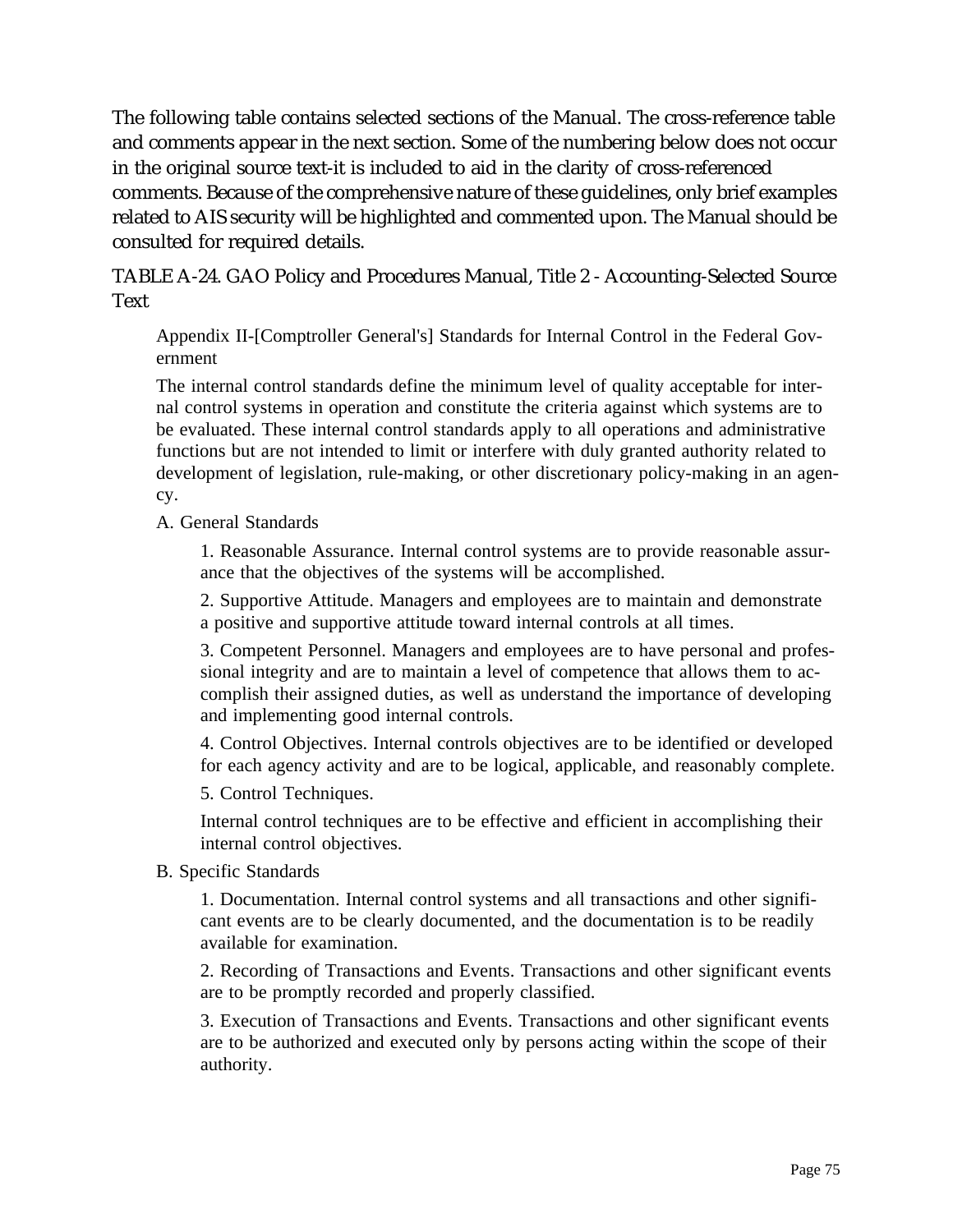4. Separation of Duties. Key duties and responsibilities in authorizing, processing, recording, and reviewing transactions should be separated among individuals.

5. Supervision. Qualified and continuous supervision is to be provided to ensure that internal control objectives are achieved.

6. Access to and Accountability for Resources. Access to resources and records is to be limited to authorized individuals, and accountability for the custody and use of resources is to be assigned and maintained. Periodic comparison shall be made of the resources with the recorded accountability to determine whether the two agree. The frequency of the comparison shall be a function of the vulnerability of the asset.

C. Audit Resolution Standard

Prompt Resolution of Audit Findings.

Managers are to (1) promptly evaluate findings and recommendations reported by auditors, (2) determine proper actions in response to audit findings and recommendations, and (3) complete, within established time frames, all actions that correct or otherwise resolve the matters brought to management's attention.

- D. Explanation of General Standards
	- 4. Control Objectives

This standard requires that objectives be tailored to an agency's operations. All operations of an agency can generally be grouped into one or more categories called cycles. Cycles comprise all specific activities (such as identifying, classifying, recording, and reporting information) required to process a particular transaction or event. . . . Agency management cycles cover the overall policy and planning, organization, data processing, and audit functions. . . .

5. Control Techniques

Internal control techniques are the mechanisms by which control objectives are achieved. Techniques include, but are not limited to, such things as specific policies, procedures, plans of organization (including separation of duties), and physical arrangements (such as locks and fire alarms). This standard requires that internal control techniques continually provide a high degree of assurance that the internal control objectives are being achieved. . . .

- E. Explanation of Specific Standards
	- 1. Documentation

This standard requires written evidence of (1) an agency's internal control objectives and techniques and accountability systems and (2) all pertinent aspects of transactions and other significant events of an agency. Also, the documentation must be available as well as easily accessible for examination. . .

2. Recording of Transactions and Events

Transactions must be promptly recorded if pertinent information is to maintain its relevance and value to management in controlling operations and making decisions. This standard applies to (1) the entire process or life cycle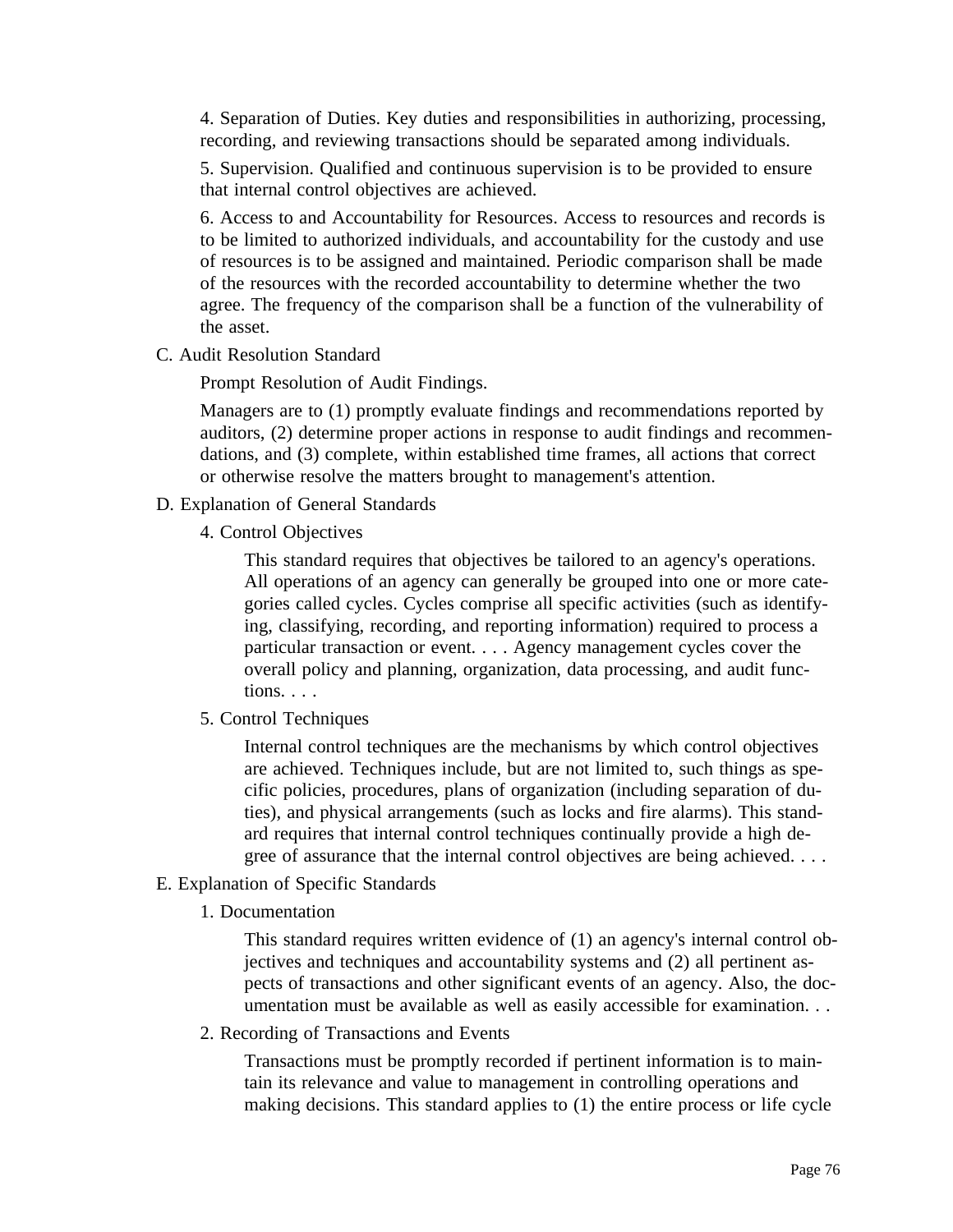of a transaction or event and includes the initiation and authorization, (2) all aspects of the transaction while in process, and (3) its final classification in summary records. Proper classification of transactions and events is the organization and format of information on summary records from which reports are statements are prepared.

3. Execution of Transactions and Events

This standard deals with management's decision to exchange, transfer, use, or commit resources for specified purpose under specific conditions. It is the principal means of assuring that only valid transactions and other events are entered into. Authorization should be clearly communicated to managers and employees and should include the specific conditions and terms under which authorizations are to be made. Conforming to the terms of an authorization means that employees are carrying out their assigned duties in accordance with directives and within the limitations established by management.

4. Separation of Duties

To reduce the risk of error, waste, or wrongful acts or to reduce the risk of them going undetected, no one individual should control all key aspects of a transaction or event. Rather, duties and responsibilities should be assigned systematically to a number of individuals to ensure that effective checks and balances exits. Key duties include authorizing, approving, and recording transactions; issuing and receiving assets; making payments; and reviewing or auditing transactions. Collusion, however, can reduce or destroy the effectiveness of this internal control standard.

5. Supervision

This standard requires supervisors to continuously review and approve the assigned work of their staff....

6. Access To and Accountability For Resources The basic concept behind restricting access to resources is to help reduce the risk of unauthorized use, loss to the Government, and to help achieve the directives of management. However, restricting access to resources depends upon the vulnerability of the resource and the perceived risk of loss, both of which should be periodically assessed. . . .

Appendix III-Accounting System Standards

A. Introduction

. . . The standards contained in this appendix apply to all manual and/or automated systems of accounting and related internal controls that are operating or are under development or major revision, in all departments, agencies, or instrumentalities in the executive branch . . .

#### B. Accounting System Structure and Operation

. . . Within each department or agency, the account structure (general ledger and subsidiary accounts), definitions, and data elements must be standardized to ensure consistency, uniformity, and efficiency in accounting treatment, classification, and reporting. Furthermore, the procedures for capturing, classifying, communicating, processing, and storing data and transactions must be uniform (or translatable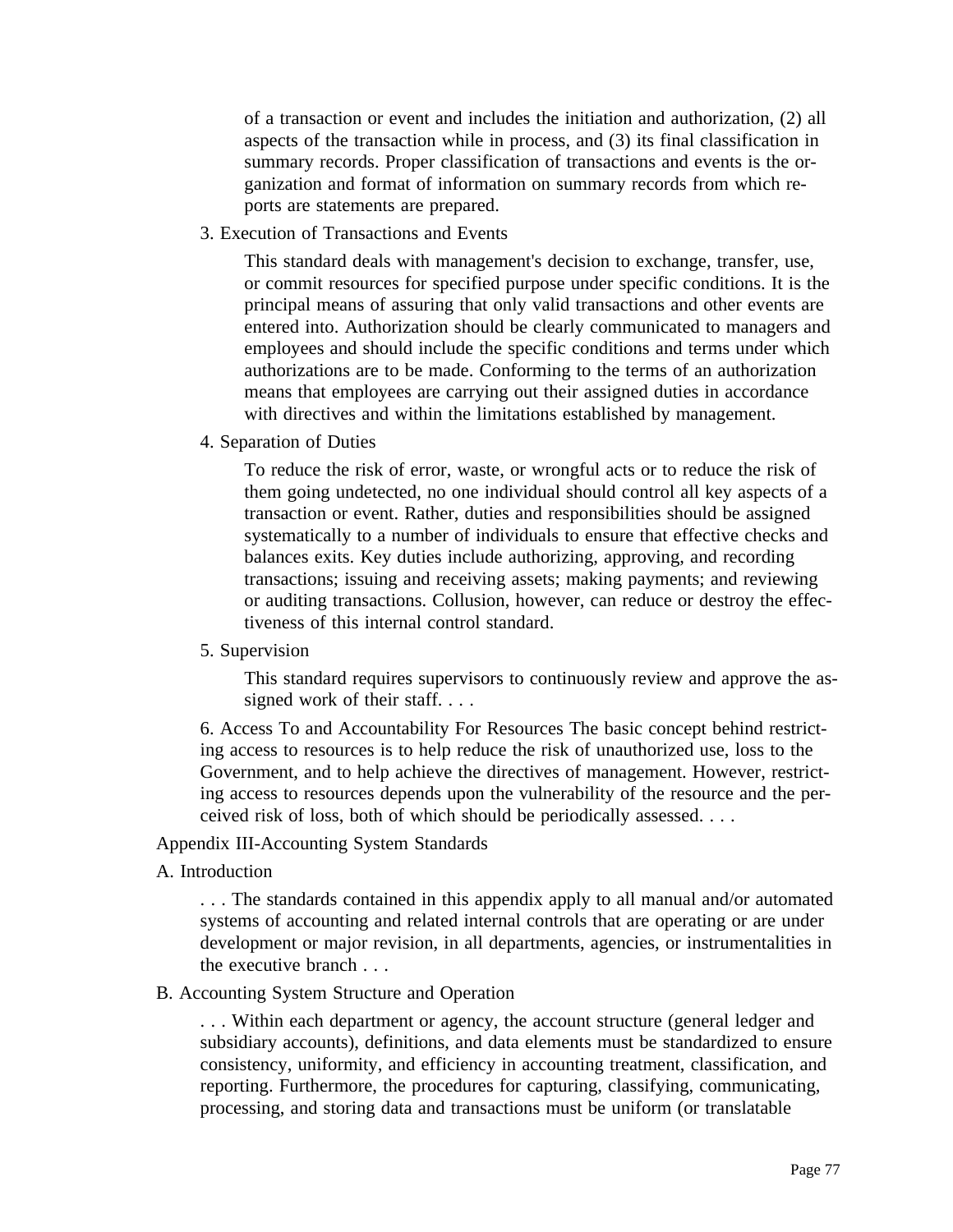among the various subsystems or segments of the system, as necessary). . . . Department or agency accounting systems must include reasonable safeguards and controls to ensure data integrity and to protect against the loss of the system's ability to function. . . . Agencies must periodically review their accounting systems to ensure that the system, along with its controls and security features, continues to perform as intended, meet user needs, and conform to applicable laws and accounting standards. . . .

1. Structure of the Accounting System.

. . . the systems must be structured in a way that ensures the proper gathering, recording, storing, processing, communicating, and consistent reporting [of information] . . .

Accounting information is most useful when organized by project or program, responsibility center, activity, object class of expenditure, organizational unit, appropriation, etc. Systems should be capable of responding to requirements for information along these various dimensions. . . .

- 2. Accounting Processing and Procedures
	- a. Support for Transactions

A fundamental requirement for any viable accounting system is that the financial transactions for which the system must account be adequately supported with pertinent documents and source records. These transactions, and any subsequent adjustments, should be authorized and executed in accordance with management criteria by personnel acting within the scope of their authority. . . . These transactions should be recorded in the accounts promptly and accurately . . . Thus, information should be captured in the accounting records simultaneously with or immediately following the event that gave rise to the transaction.

All transactions, including those which are computer-generated and computer-processed, must be referenced to individual source records. Referencing must be done in a manner that enables tracing or replicating a transaction from its source to the resulting record or report, and from the resulting record or report to the source, or by tracing indirect- $\lg \ldots$ 

In the case of computer-generated transactions, verification of amounts recorded or reported requires (a) reviews of systems documentation, such as edit routines and decision criteria in program listings, to gain an understanding of the events which generate transactions, and (b) reference to master files, data base records, detailed listings of computer media work files, or input transactions which trigger the computer-generated transactions.

b. Reconciliation

General ledger balances must be reconciled with subsidiary accounts and records, either manually or by the computer, in a timely manner.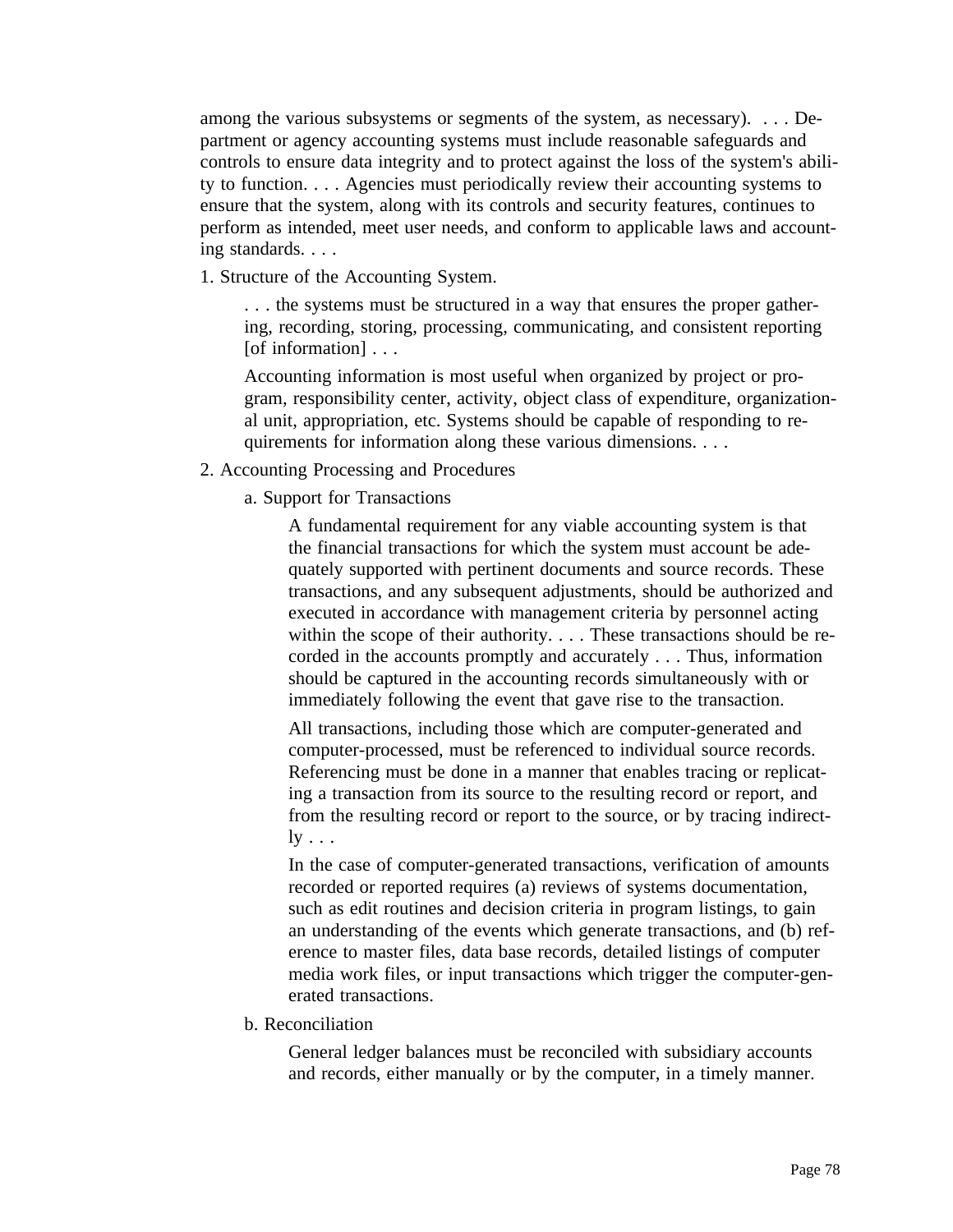Regularly scheduled reconciliation . . . helps to substantiate and maintain the accuracy of account postings and balances . . .

c. Transaction Processing/Production Control

Agency accounting systems, whether automated or manual, must contain internal controls which operate to prevent, detect, and correct errors and irregularities which may occur anywhere in the chain of events from transaction authorization to issuance of reports. The controls can be generally thought of as covering the functions of transaction authorization and approval, data preparation and validation, input, communications, processing, storage, output, error resolution and re-entry of data, and file or data base quality maintenance. . . .

In automated systems, controls are usually classified as ``general'' or ``application-specific'' controls. General controls are those that affect the agency's data processing operations across-the-board . . . Application-specific controls are those related to a particular activity or subsystem, such as requirements that payroll transactions can be entered only at certain terminals. Typically, application controls are considered in terms of input, processing, and output.

 Input controls should detect unauthorized, incomplete, duplicate, or otherwise erroneous transactions and ensure they are controlled until corrected. Processing controls should provide reasonable assurance that all transactions have been processed and that the application processing was correct, using correct file data, operator procedures, and processing logic. Output controls provide reasonable assurance that the output is complete, correct, and distributed only to authorized users.

Closely related to controls over input, processing, and output are controls over data communication and data storage and retrieval. Data communication controls help ensure that the integrity and confidentiality of messages (data) transmitted by communication lines . . . are maintained. In addition, data storage and retrieval controls help to ensure that the files are protected from loss, destruction, and unauthorized changes, and that only the correct and latest version of data and program files are used during processing. . . .

While the particular procedures and records used to effect these controls are left to each agency, agency systems (whether automated or manual) should include internal controls, where appropriate, that prevent or detect the following kinds of situation:

- -- failure to record a transaction,
- -- incorrect or incomplete recording of a transaction,
- -- duplicate recording of a transaction,
- -- loss of a transaction document in handling,
- -- incorrect entry of data at a terminal,
- -- processing of unauthorized or incorrect data,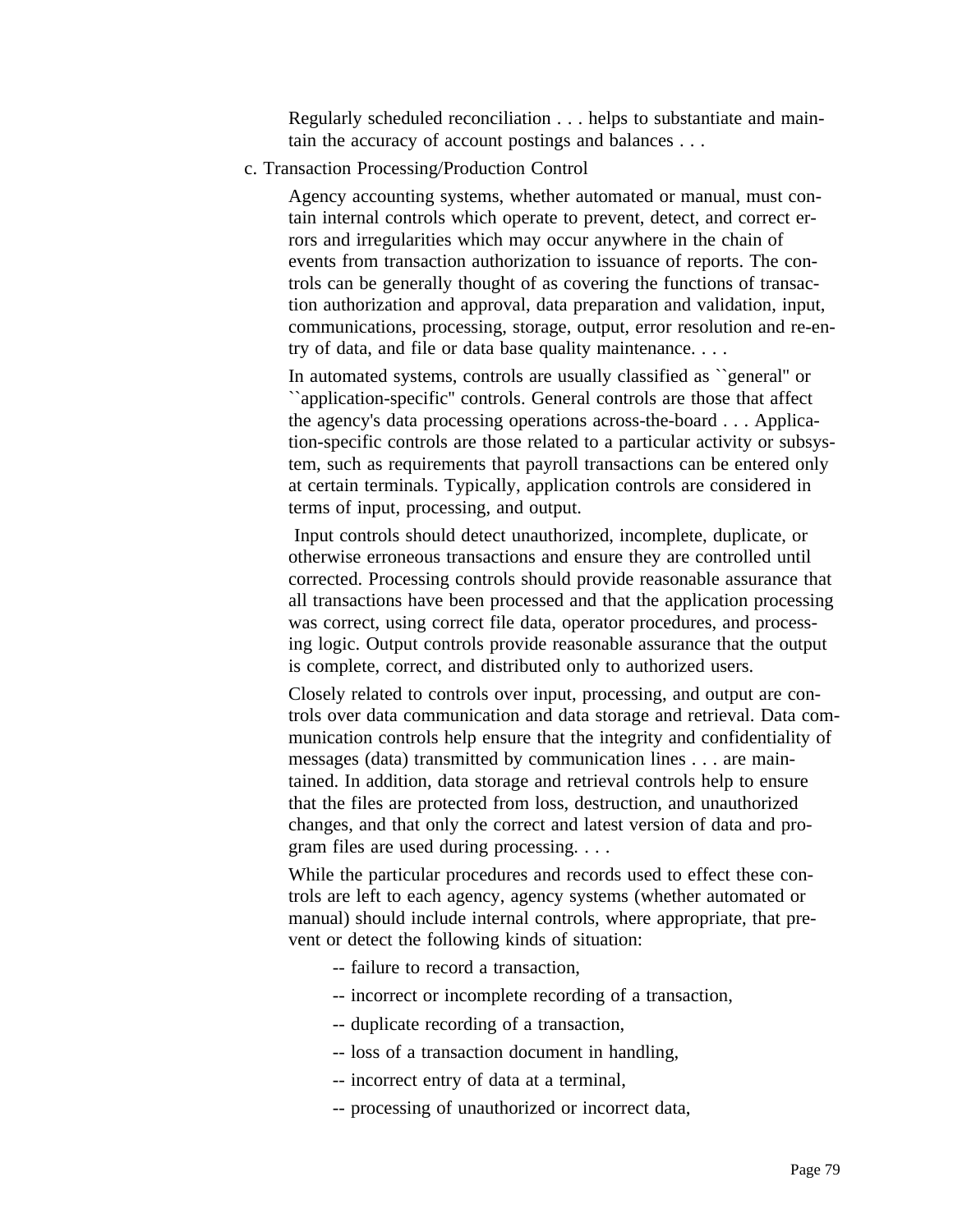-- directly changing account/master file/data base records without an authorized transaction,

-- use of a superseded or test version of a program rather that the current production version,

-- use of a wrong file or record in processing,

-- unauthorized file maintenance transactions (which have a financial impact),

-- use of an incorrect value in internal tables,

-- incorrect default value,

-- input of incorrect program parameters,

-- unauthorized use of programs which bypass normal program controls and edits,

-- incorrect or incomplete processing logic,

-- abnormal interruption of the application processing run,

-- destruction of part or all of a file during processing,

-- data base errors,

-- out-of-balance conditions, and

-- data errors caused during data transfer between interfacing systems.

Since most transactions . . . can be heavily automated . . . initial and periodic testing of the adequacy and accuracy of the transaction processing software is necessary . . .

#### d. Error Handling

Systems must provide procedures for control over errors to ensure that, once errors are detected, (1) corrections are made in a timely manner and re-entered into the appropriate processing cycle, (2) corrections are made only once, and (3) the correction itself is validated.

The disposition of erroneous transactions depends on the type of transaction, the data item in error, or other control considerations. The possibilities include (1) the entire transaction is rejected and returned to its originator for correction and re-submission, or (2) the transaction is held in a suspense file . . . Procedures should be established for periodically analyzing reasons for errors and rejected transactions by type and source so that management may ensure that appropriate corrective action is taken.

e. Control Over Output

Output distribution should be controlled to ensure that only properly authorized personnel receive reports or other output. Prior to distribution, output should be checked for such things as completeness, agreement of control totals, proper labeling, and appropriate number of copies. If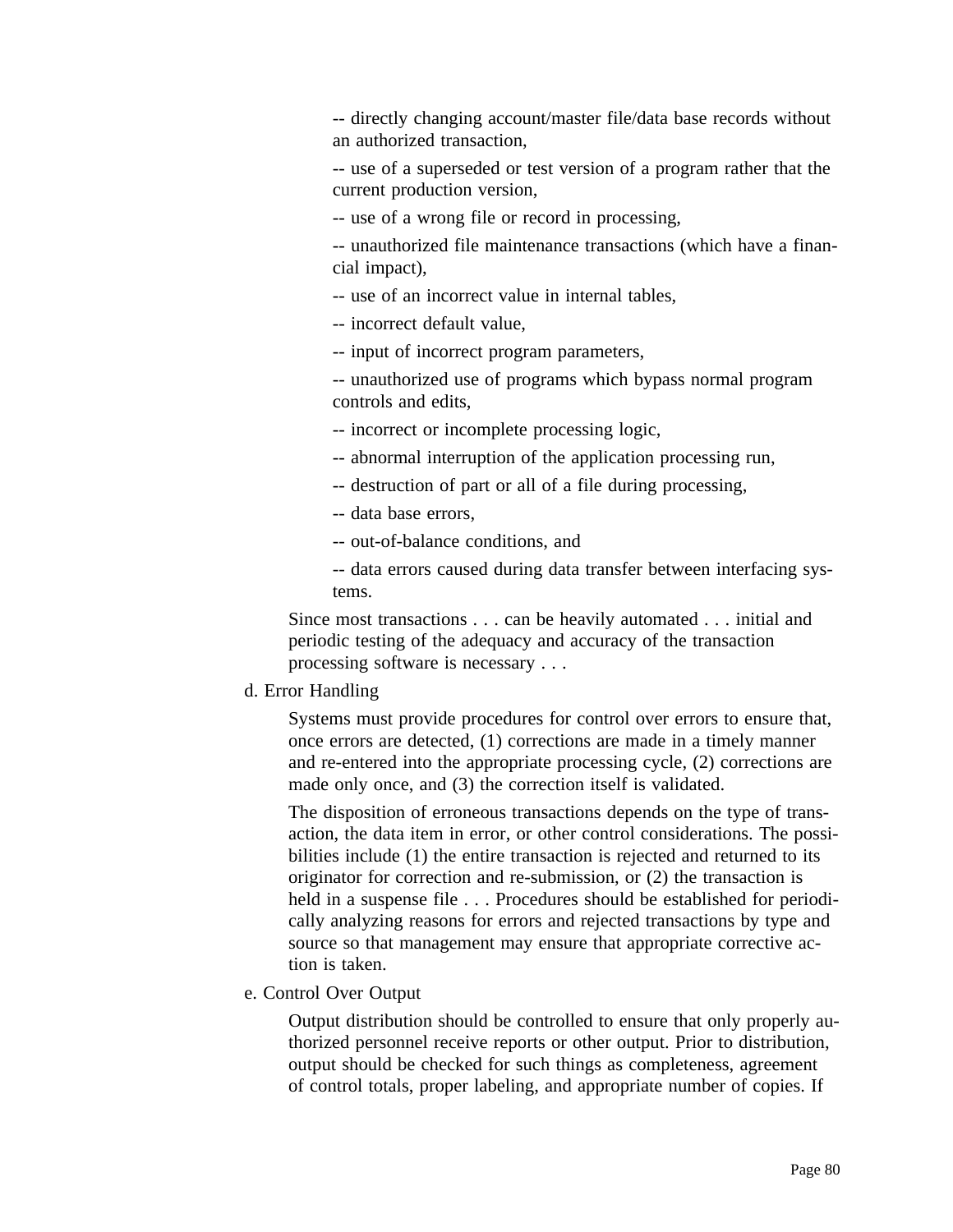feasible, a cross-check with output from related programs should be done. . . . .

f. Verifying File Data

The correctness or integrity of file data depends on the quality of the original file and the quality of subsequent processing affecting that file. Since data quality can deteriorate over time, systems should provide maintenance procedures to help ensure the continuing quality of files. Methods for maintaining file quality include the scanning of file contents by a computer program which reviews data items against criteria similar to those used during validation of input data....

g. System Security and Integrity

To help ensure continued and authorized processing and protection of information, systems must include procedures and controls which protect hardware, software, data, and documentation from physical damage . . . and from unauthorized access whether inadvertent or deliberate. . . .

The integrity and confidentiality of the system's data and software must also be protected from accidental or malicious modification, destruction, or unauthorized disclosure. . . . Therefore, controls over personnel selection, placement, job rotation, and vacation requirements for critical or sensitive positions are important. In addition, the agency must ensure continuing availability of information processing by providing backup, recovery, and retention procedures encompassing hardware, personnel, supplies, software, data, and vital documentation. . . .

3. Accounting System Maintenance

Agency accounting systems are dynamic. They are subject to changing requirements throughout their useful lives due to changes in related technology, agency programs, funding, personnel, etc. Reaction to changing requirements as well as the activities which carry out day-to-day operations can be termed system maintenance. Management should have sufficient involvement to ensure that despite such changes, the system's stability is maintained. Stability of the system, in one context, exists when the computer software has been debugged and performs as intended. In a second context, it is maintained when successful application of management policies and procedures for control of changes in application software, improved compilers, changes in hardware, and training . . . operate to protect against communication problems, data entry failures, and user negligence. . . .

Procedures for controlling changes should require rigorous analysis of requested changes. Formally approved and documented change procedures help to protect against fraudulent or otherwise unauthorized changes . . .

4. Accounting System Reviews and Evaluations

Another consequence of the dynamic nature of accounting systems is the need for periodic reviews and tests of their operations. These are critical to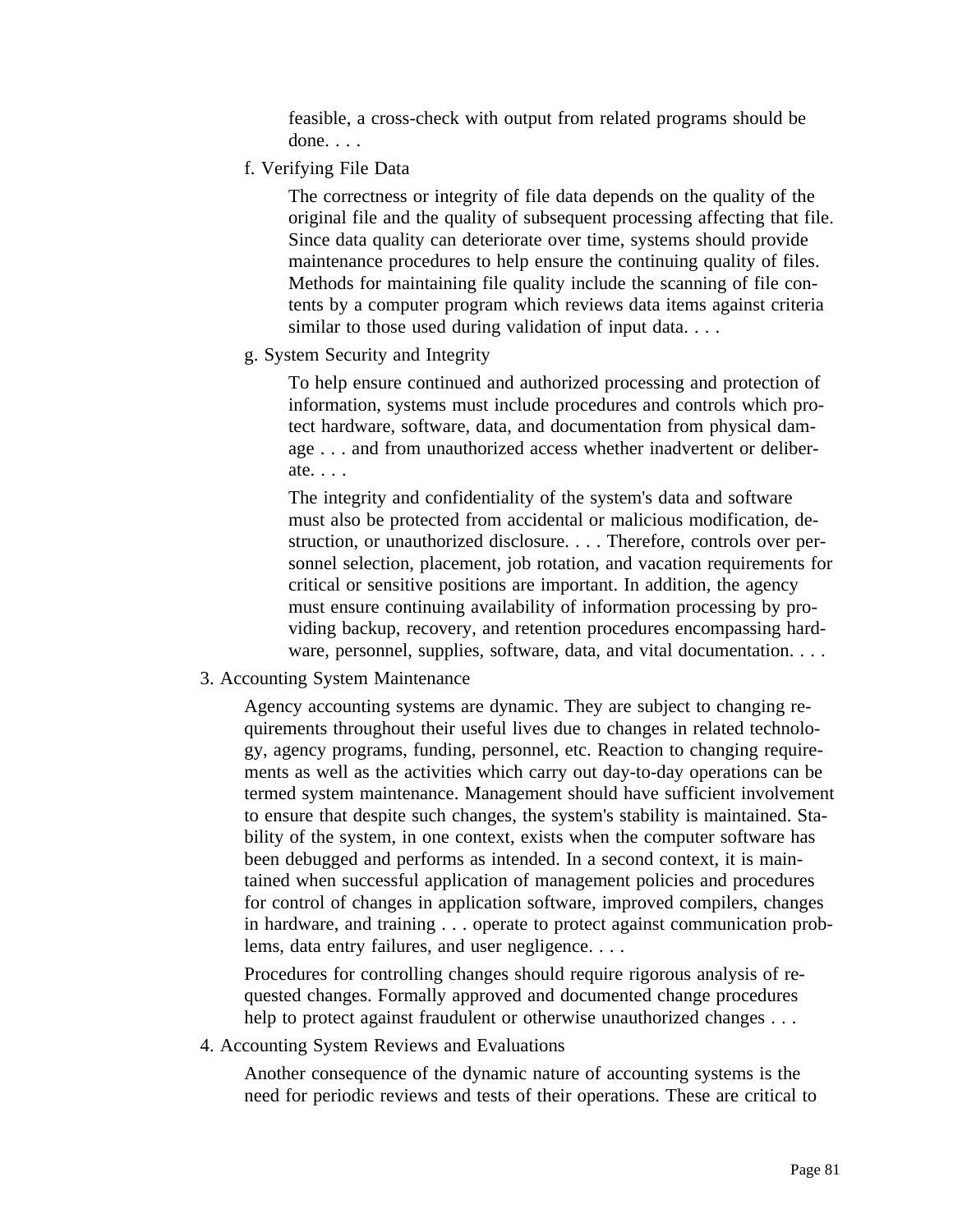ensure that the system and its controls and security features continue to meet user needs, perform as intended, and conform with applicable accounting standards. . . .

Tests should be designed to disclose whether valid transactions are processed properly and whether the system rejects invalid transactions. The tests should cover the entire flow of transactions from initial authorization through processing, posting to the accounts, and reporting. . . .

Agencies will need to exercise judgment in determining which tests would be appropriate for their systems. Also, agencies may adopt evaluation policies which provide for more comprehensive evaluations on some cyclical ba $sis. \ldots$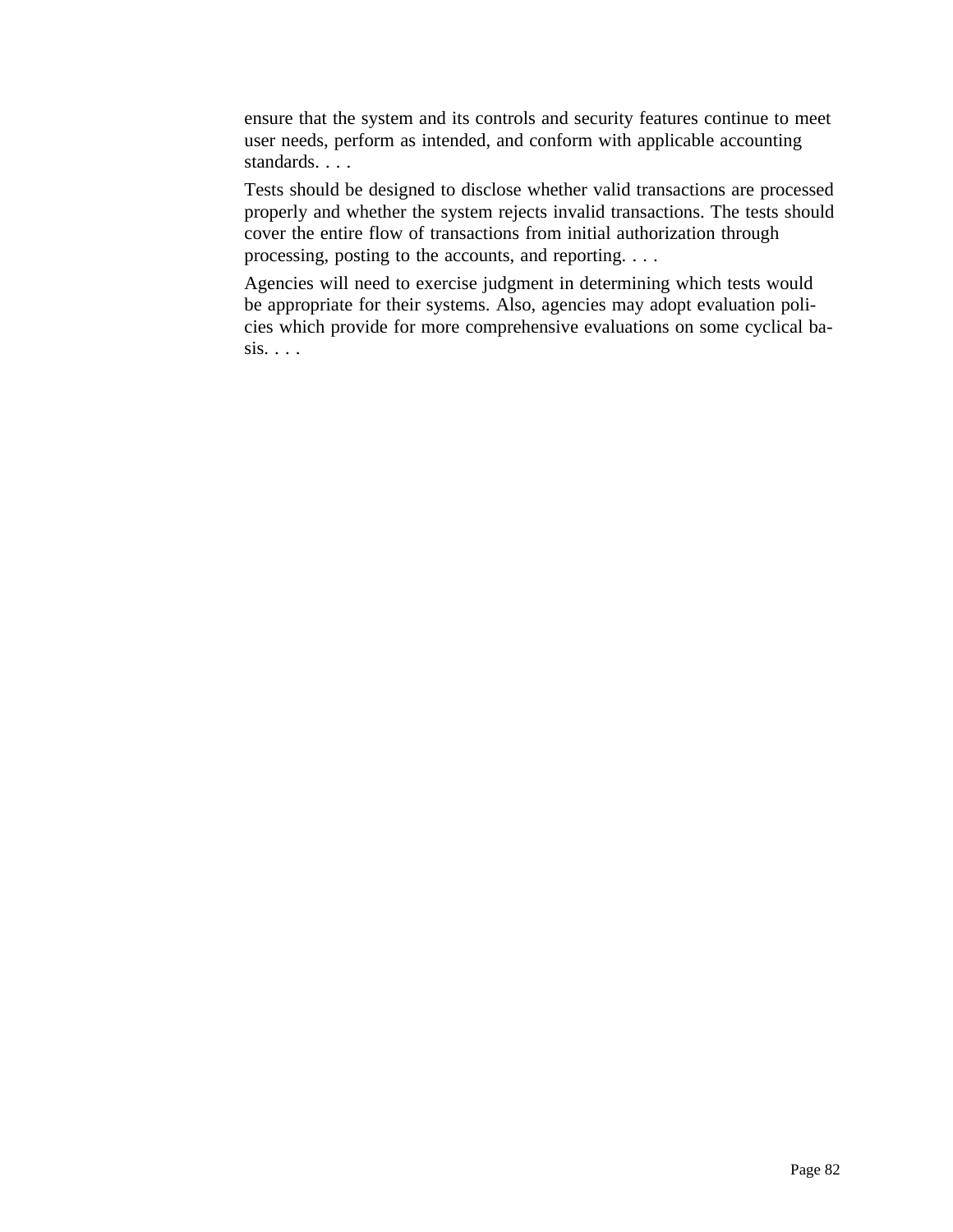#### **A.12.1 Cross-References and Comments**

| <b>Section</b> | <b>Security Policy</b> | MAC         | <b>DAC</b>  | <b>Marking</b> | <b>Accountability</b> | <b>Assurance</b> | <b>Fault Tolerance</b> |
|----------------|------------------------|-------------|-------------|----------------|-----------------------|------------------|------------------------|
| $II-A(1-5)$    | $\mathbf X$            | $\mathbf X$ | $\mathbf X$ | $\mathbf X$    |                       | $\mathbf X$      |                        |
| $II-B(1-6)$    | $\mathbf X$            | $\mathbf X$ | $\mathbf X$ | $\mathbf X$    | $\mathbf X$           | $\mathbf X$      |                        |
| $II-C$         |                        |             |             |                | $\mathbf X$           |                  |                        |
| $II-D(4-5)$    | $\mathbf X$            | $\mathbf X$ | $\mathbf X$ | $\mathbf X$    |                       | $\mathbf X$      |                        |
| $II-E(1)$      |                        |             |             |                |                       | $\mathbf X$      |                        |
| $II-E(2)$      |                        |             |             |                | $\mathbf X$           |                  |                        |
| $IL-E(3)$      | $\mathbf X$            | $\mathbf X$ | $\mathbf X$ | $\mathbf X$    |                       |                  |                        |
| $II-E(4)$      | $\mathbf X$            | $\mathbf X$ | $\mathbf X$ | $\mathbf X$    |                       |                  |                        |
| $IL-E(5)$      |                        |             |             |                |                       | $\mathbf X$      |                        |
| $II-E(6)$      | $\mathbf X$            | $\mathbf X$ | $\mathbf X$ | $\mathbf X$    | $\mathbf X$           | $\mathbf X$      |                        |
| $III-B$        | $\mathbf X$            | $\mathbf X$ | $\mathbf X$ | $\mathbf X$    |                       | $\mathbf X$      |                        |
| $III-B(1)$     |                        |             |             |                |                       | $\mathbf X$      |                        |
| $III-B(2)(a)$  | $\mathbf X$            |             |             |                | $\mathbf X$           | $\mathbf X$      |                        |
| $III-B(2)(b)$  |                        |             |             |                | $\mathbf X$           | $\mathbf X$      |                        |
| $III-B(2)(c)$  | $\mathbf X$            |             |             |                |                       | $\mathbf X$      | $\mathbf X$            |
| $III-B(2)(d)$  | $\mathbf X$            |             |             |                |                       | $\mathbf X$      | $\mathbf X$            |
| $III-B(2)(e)$  | $\mathbf X$            |             |             | $\mathbf X$    |                       | $\mathbf X$      |                        |
| $III-B(2)(f)$  | $\mathbf X$            |             |             | $\mathbf X$    |                       | $\mathbf X$      |                        |
| $III-B(2)(g)$  | $\mathbf X$            | $\mathbf X$ | $\mathbf X$ | $\mathbf X$    |                       |                  |                        |
| $III-B(3)$     |                        |             |             |                |                       | $\mathbf X$      |                        |
| $III-B(4)$     |                        |             |             |                |                       | $\mathbf X$      |                        |

**TABLE A-25. GAO Policy and Procedures Manual, Title 2 - Accounting-Cross-References**

#### $II-A(1-5)$

[Security Policy] These general standards for internal control should be reflected in the security policy. In particular, specific control objectives are to be identified and enforcing control techniques are to be applied. Logical, applicable, and reasonably complete control objectives must be identified or developed. Internal control techniques are to be effective and efficient. [MAC, DAC, Marking] A key aspect of these standards is the requirement for competence in performing assigned duties. Personnel should be identified with levels of competence that reflect the expectations one has for their performance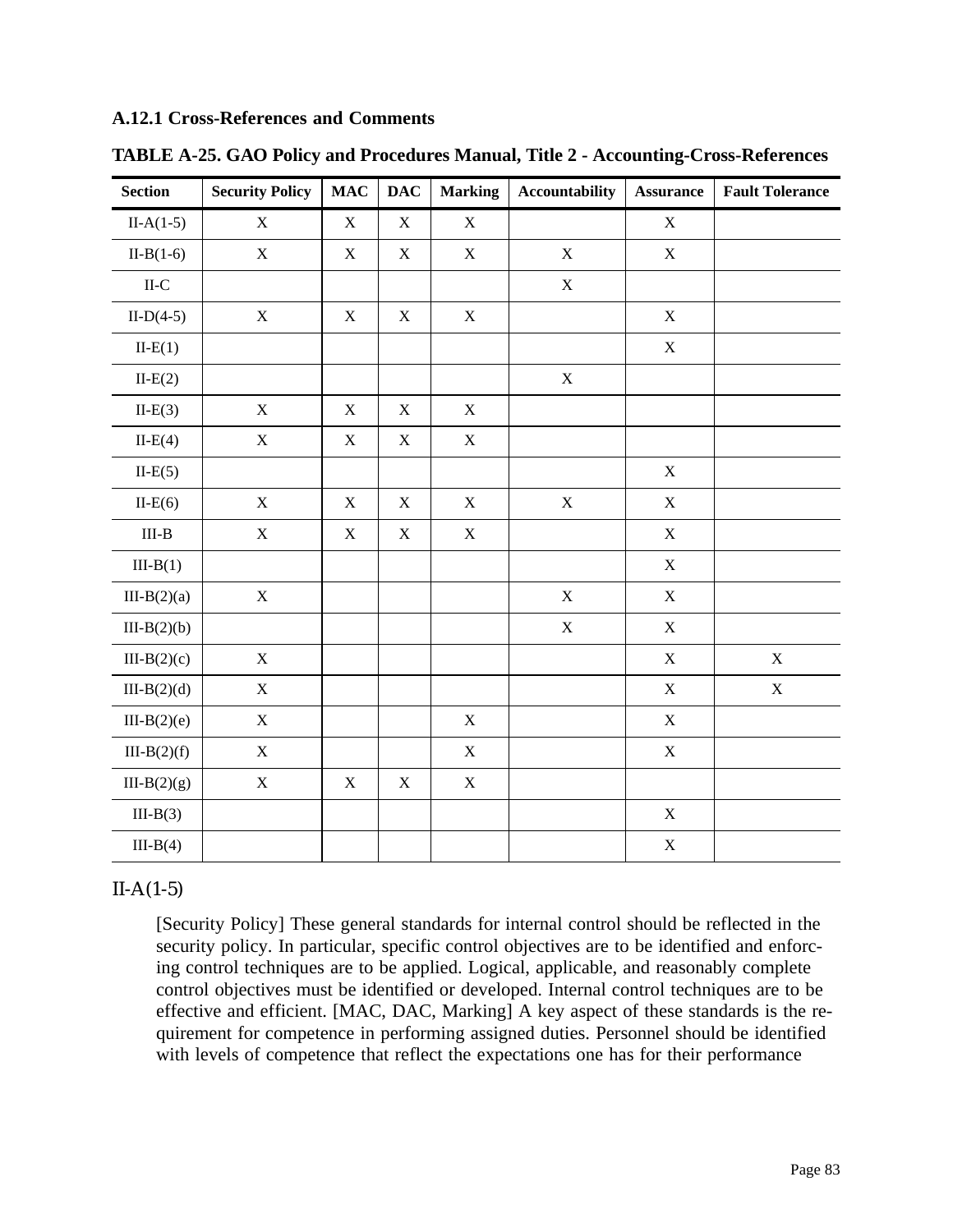and accountability. This implies that system support must exist to provide separation of levels of competency. Implementation of the abstractions of ``roles'' and ``duties'' may suffice in providing such support. [Assurance] Internal controls are designed to provide assurance for the proper operations of the system. Reasonable assurance should be defined in terms of cost effectiveness.

# $II-B(1-6)$

[Security Policy] These specific standards for internal control should be reflected in the security policy. In particular (a) the requirements for transaction or event-execution authorization, (b) controls to ensure that individuals are only acting within the scope of their authority, (c) separation of duties and responsibilities among individuals, and (d) the requirement for qualified and continuous supervision-should be incorporated into the security policy. [MAC, DAC, Marking] In order to separate the key duties and responsibilities of individuals, those duties must be identified and bound to objects upon which transactions can be authorized, processed, recorded, or reviewed. These identifying markings should be sufficient to ensure the intent of separation is enforced. The implementation of ``roles'' and ``duties'' via typing mechanisms may suffice in providing such support. [Accountability] The recording of specified actions for which individuals are to be held accountable should be accomplished on a continuous basis. The recorded account shall be periodically reconciled and shall be compared to the external entities that the account represents. The periodicity of such comparison shall be a function of the vulnerability of the external entities. [Assurance] Documentation of sensitive events is required to provide assurance that all such events have been identified, and to assure that proper controls exist and can be properly applied before, during, and/or after the execution of such events.

# II-C

[Accountability] The need to evaluate audit data and act on the evaluation findings promptly is specified and the requirement to set time bounds on resolving audit issues is established.

II-D(4-5) [Security Policy, MAC, DAC, Marking] An agency must be able to (a) identify and group related activities into specific categories, and (b) specify control objectives for the (event) cycles characterized by those categories. Control techniques must be implemented to realize the control objectives. Implementation of the abstractions of ``roles'' and ``duties'' enable a system to group related activities and resources, and also provide support for policy enforcement. [Assurance] A high degree of assurance that control objectives are being met is required.

# $II-E(1)$

[Assurance] The existence of sensitive information or sensitive applications must be determined and documented. Documentation is to be readily available.

# $II-E(2)$

[Accountability] Transactions and other significant events must be promptly recorded and classified.

# $II-E(3)$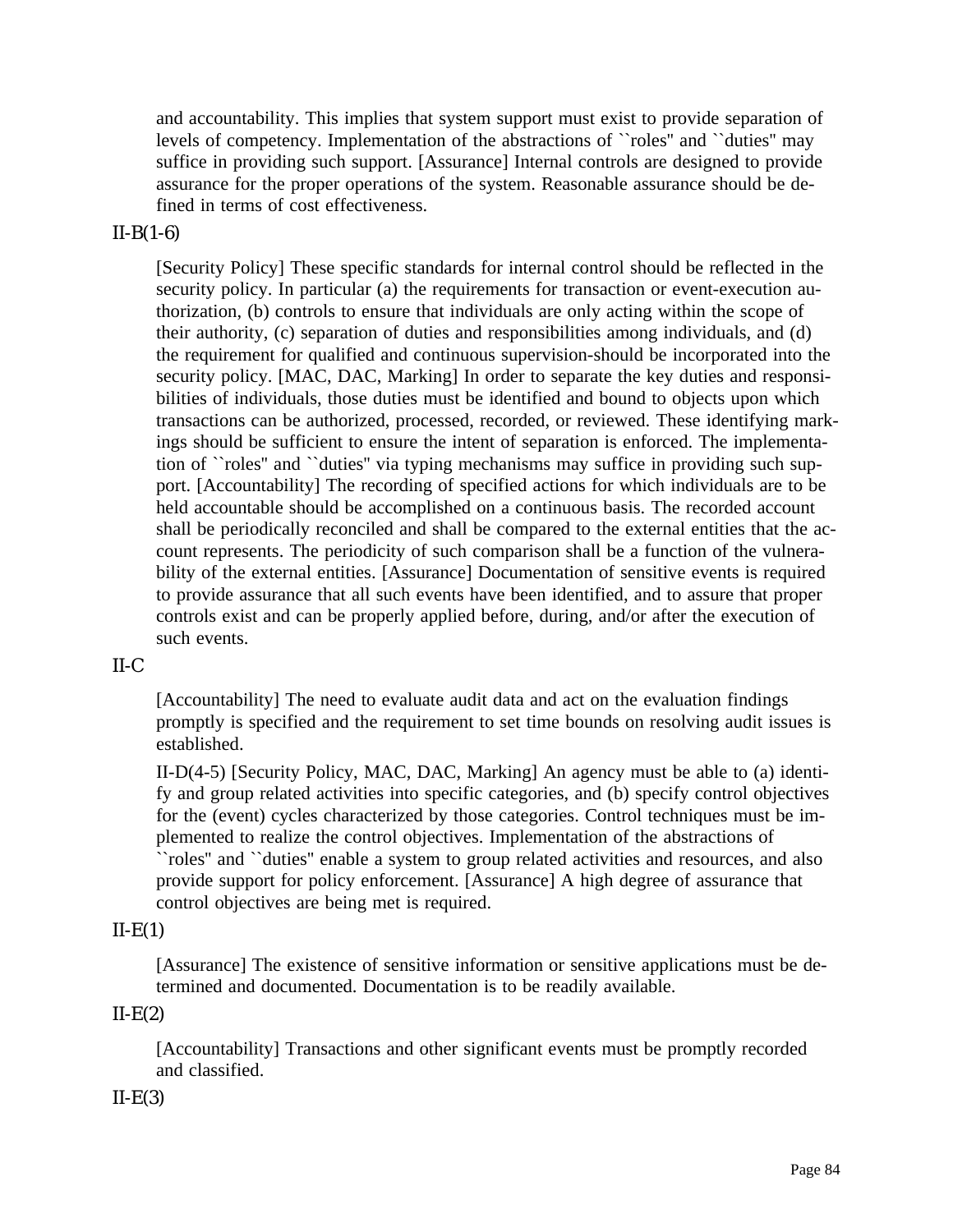[Security Policy, MAC, DAC, Marking] It is implied that system support must exist to provide separation of areas of authority. Implementation of the abstractions of ``roles'' and ``duties'' provides such support.

#### $II-E(4)$

[Security Policy, MAC, DAC, Marking] Key duties and responsibilities must be separated among individuals. The systematic assignment of duties and responsibilities is required. The implementation of the abstractions of ``roles'' and ``duties'' provides support for separating mechanisms for authorizing, processing, recording, and reviewing of transactions in a systematic manner.

#### $II-E(5)$

[Assurance] Qualified and continuous supervision is to be provided.

#### $II-E(6)$

[Security Policy, MAC, DAC, Marking] Access to resources is to be limited to authorized individuals. Implementation of the abstractions of ``roles'' and ``duties'' provides support for constraining authorization as well as constraining access. [Accountability] Accountability for the custody and use of resources is to be assigned and maintained. [Assurance] Periodic verification of recorded accountability with reality must be made.

#### III-B

[Security Policy, MAC, DAC, Marking] Standardization of definitions and data elements is required. Implementation of the abstractions of ``roles'' and ``duties'' provides standardization capabilities. Control procedures must be uniform. [Assurance] Reasonable safeguards and periodic reviews are required.

#### $III-B(1)$

[Assurance] Structure of the system must ensure proper and consistent controls are possible. Implementation of the abstractions of "roles" and "duties" provides one approach to such structuring.

#### $III-B(2)(a)$

[Security Policy] Transactions should be authorized and executed in accordance with management criteria. Transactions should be recorded promptly and accurately. [Accountability, Assurance] Referencing and tracing requirements are outlined. These requirements imply that where automated transactions replace the source documents or ``safety paper,'' concepts such as digital signatures, non-repudiation, assured service, fault tolerance, error control, etc., must be considered. Verification of recorded values is required.

#### $III-B(2)(b)$

[Accountability, Assurance] Balances must be reconciled with subsidiary accounts and records. Accuracy must be substantiated and maintained.

#### $III-B(2)(c)$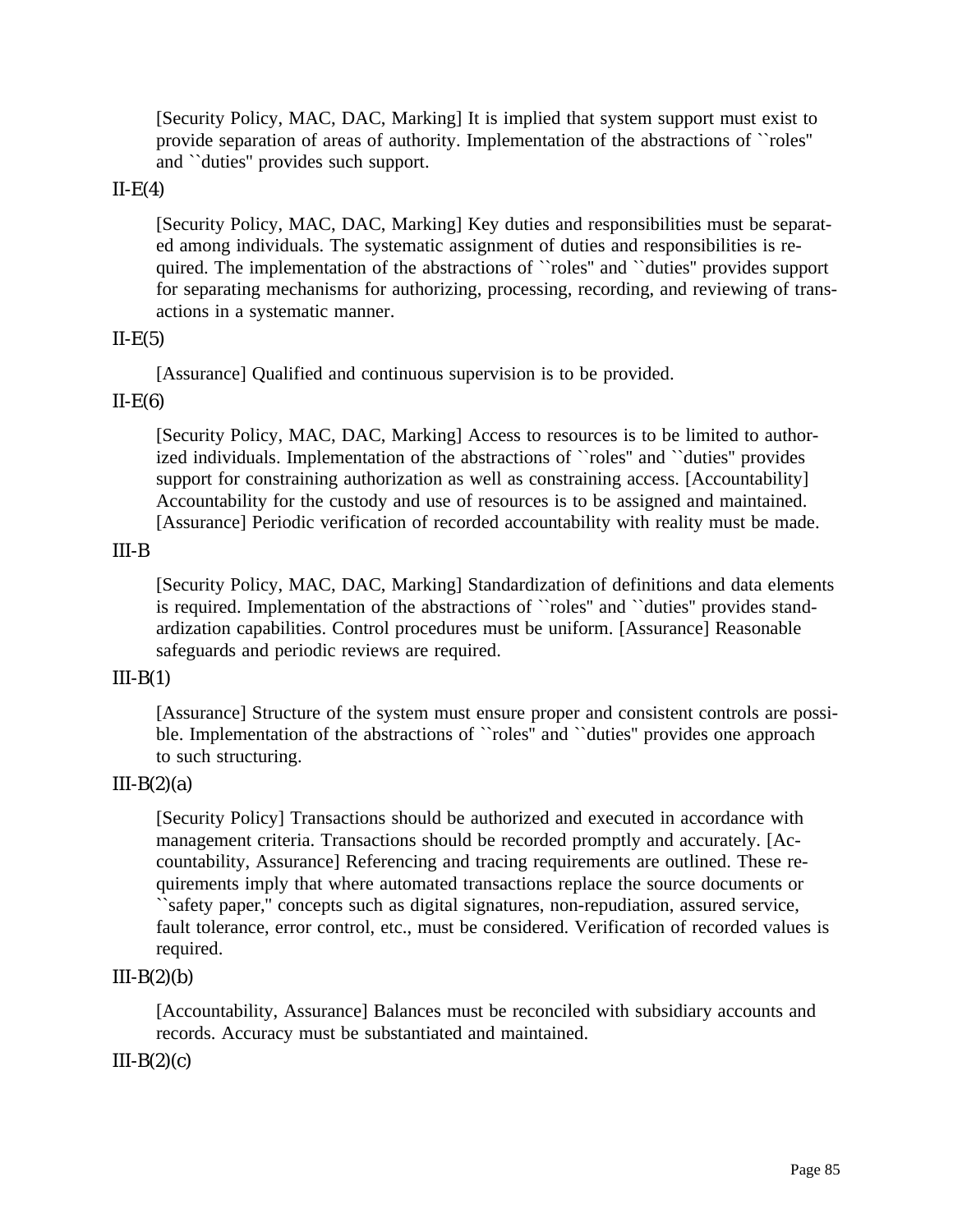[Security Policy] The requirement to address application-specific security policy concerns is cited. A large number of representative situations in which controls are required are cited. Preventive and/or detective controls are required for these situations. [Assurance, Fault Tolerance] Controls to ensure fault detection and/or fault tolerant input, processing, and output are required. Reasonable assurance that input, processing, and output events are adequately controlled is required. Reliable communication and reliable file storage are required.

## $III-B(2)(d)$

[Security Policy] The security policy must address how transaction errors are to be handled. In particular, it must address whether errors abort the transaction completely or whether fault detective and/or fault tolerant mechanisms can or should be employed. Errors should be detected as close as possible or practicable to their injection into the system, and must be resolved in a timely manner. [Assurance, Fault Tolerance] Error correction must take place only once and the correction itself must be validated.

## $III-B(2)(e)$

[Security Policy] Output should be distributed only to authorized personnel. [Marking] Output media should be properly labeled to reflect sensitivity, distribution restrictions, copy numbers, etc. [Assurance] Verification of output is required, if feasible.

#### $III-B(2)(f)$

[Security Policy] Appropriate standards of quality must be specified against which quality attributes of data can be assessed. Timing aspects with respect to data quality must be addressed in the security policy. For example, the frequency of updates, allowable lag time from input to processing, and the serialization of data and events must be addressed. [Marking] Time sensitivities must be represented in the system as an attribute of data objects. [Assurance] Maintenance procedures to help ensure the continuing quality of files is required. Conformance to quality standards must be ensured. This implies verification of internal values and attributes with external facts via periodic reviews and reconciliation.

# $III-B(2)(g)$

[Security Policy, MAC, DAC, Marking] A system's data and software must be protected from accidental or malicious modification, destruction, and unauthorized disclosure. Controls over personnel and job assignment are required. Issues such as rotation of duties, authorization overrides, and temporary authorization must be considered. Implementation of the abstractions of ``roles'' and ``duties'' provides support for such features.

#### $III-B(3)$

[Assurance] A well-disciplined configuration management and version control system is required. Procedures for controlling changes to systems require rigorous analysis and documented and formally-approved change procedures.

#### $III-B(4)$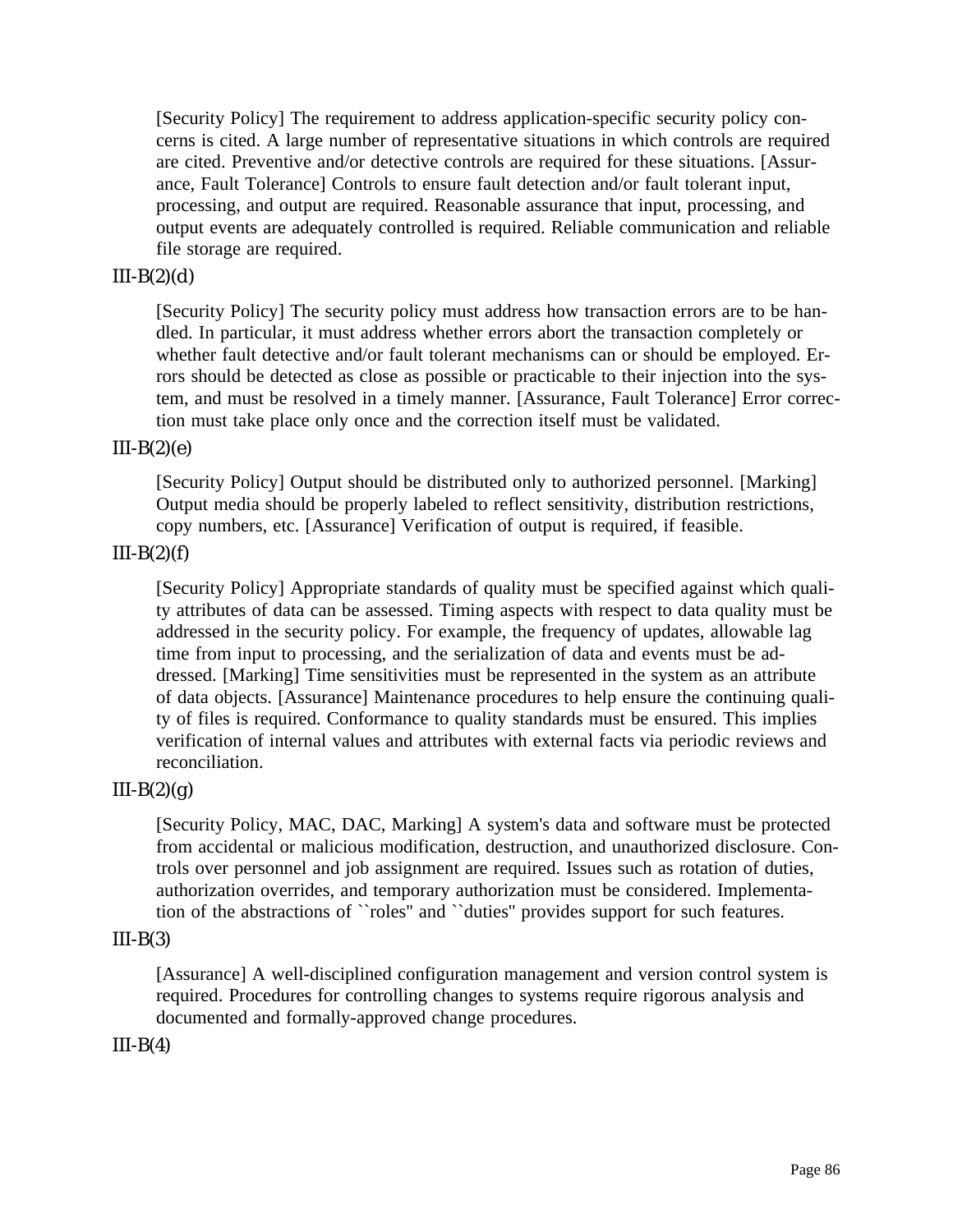[Assurance] Periodic reviews are required. These reviews are directed towards determining whether a system and its controls and security features meet user needs, perform as intended, and conforms to standards. Functional testing of control features must extend to application subsystems. Control objective testability is implied.

# **A.13 DoD Directive 5010.38-Internal Management Control Program**

This directive establishes the DoD program for Internal Management Control (IMC), incorporating guidance under 31 U.S.C. 3512 (also referred to as PL 97-255, Federal Managers' Financial Integrity Act of 1982); OMB Circular A-123 (Internal Control System); OMB Guidelines for the Evaluation and Improvement of and Reporting on Internal Control Systems in the Federal Government; and GAO Standards for Internal Control in the Federal Government. This Directive provides policy, prescribes procedures, and assigns responsibilities.

DoD internal management control (IMC) is ``the plan of organization, methods, and procedures adopted by management to provide reasonable assurance that the objectives of [FMFIA 1982] are met'' [DoD 5010.38-D, Encl.2(7)]. IMC is intended to safeguard resources, assure the accuracy and reliability of information, assure adherence to applicable laws, regulations, and policies, and promote operational economy and efficiency. IMC systems are not separate from, but are integral to, systems used to operate programs and functions. As such, IMC within the DoD is equivalent to the more prevalent term ``internal controls.''

The following table contains selected sections of DoD Directive 5010.38. The crossreference table and comments appear in the next section.

TABLE A-26. DoD Directive 5010.38-Selected Source Text

A. Re-issuance and Purpose

- 1. This Directive reissues [DoD 5010.38-D of July 16, 1984] to:
	- a. Establish the DoD program for Internal Management Control (IMC).
	- b. Incorporate guidance under references [FMFIA 1982], [OMB A-123], . . . , and [GAO 1983].
	- c. Provide policy, prescribe procedures, and assign responsibilities.
- D. Policy

1. Each DoD Component shall implement a comprehensive system for IMC that provides reasonable assurance that:

a. Obligations and costs comply with applicable law.

b. Assets are safeguarded against waste, loss, unauthorized use, and misappropriation.

c. Revenues and expenditures applicable to DoD operations are recorded and accounted for properly to permit the preparation of accounts and reliable financial and statistical reports, and to maintain accountability over the assets.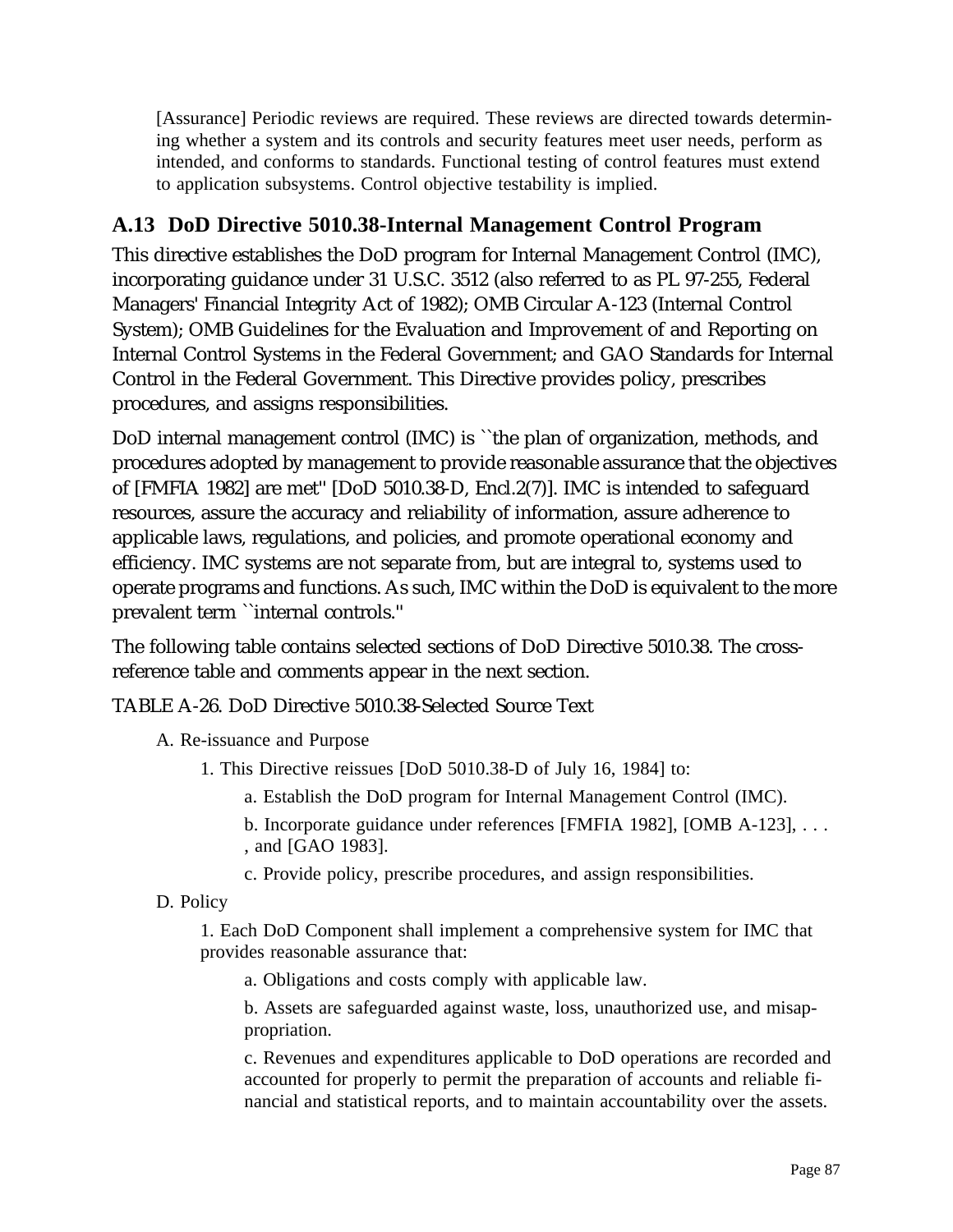d. Programs and administrative functions are efficiently and effectively carried out in accordance with applicable law and management policy.

e. IMC systems emphasize prevention of waste, fraud mismanagement, and timely correction of specific weakness.

Enclosure 2. Definitions

5. Event Cycle. A series of steps taken to get something done. Any program or function performed within an organization contains such processes used to start and perform related activities, create necessary documentation, and gather and report related data.

15. Material Weakness. Specific instances of noncompliance with the FMFIA of sufficient importance to be reported to the next higher level of management. Such weakness significantly impairs the fulfillment of a DoD Component's mission; deprives the public of needed services; violates statutory of regulatory requirements; significantly weakens safeguards against fraud, waste, or mismanagement of funds, property. or other assets; or results in a conflict or interest. (See enclosure 4 for further information.)

Enclosure 4. Guidance in Applying the Definition of Material Weakness

B. Discussion of Material Weakness Definition . . .

1. A material weakness in DoD's system of internal management controls may be due to lack of an applicable control, or more frequently, inadequate compliance with existing controls. These controls deal with all program and administrative functions; they are not limited to financial or accounting matters. . . .

2. In addition to the basic characteristics of a material weakness described in sections A. and B., above, the final determination to categorize an internal control weakness as material results from management judgment about the relative impact of the weakness. For example, scoring each of the following considerations as ``significant'' or ``insignificant'' might help a manager in determining whether the absence of or noncompliance with a control is a material weakness.

a. Actual or potential loss or resources.

b. Sensitivity of the resources involved.

c. Magnitude of funds, property, or other resources involved.

d. Frequency of actual and/or potential loss.

e. Current or probable media interest (adverse publicity).

f. Current or probable Congressional interest (adverse publicity).

g. Unreliable information causing unsound management decisions.

h. Diminished credibility or reputation of management.

i. Impaired fulfillment of essential mission.

j. Violation of statutory or regulatory requirements.

k. Impact on information security.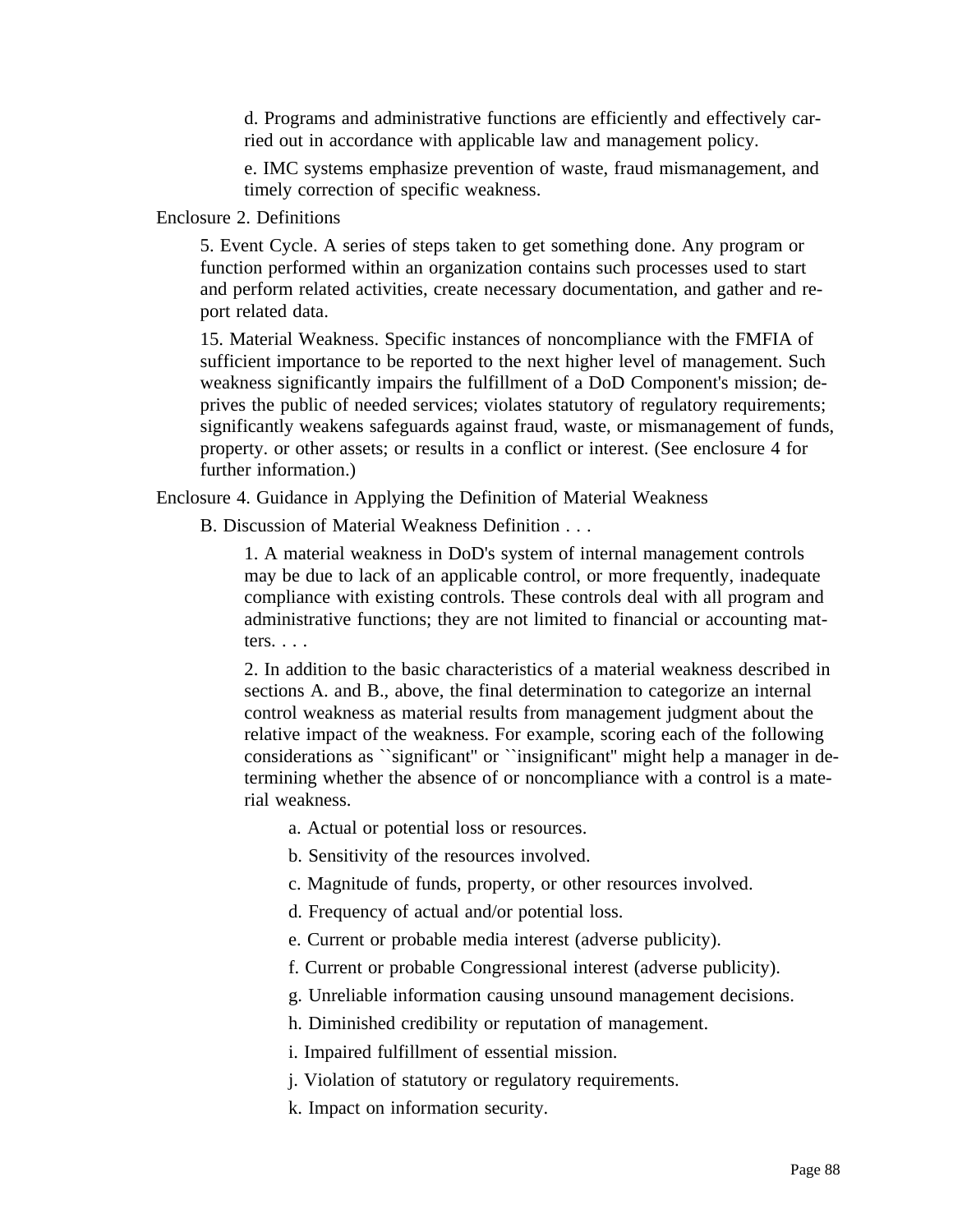l. Deprived the public of needed Government services.

#### **A.13.1 Cross-References and Comments**

|  |  | <b>TABLE A-27. DoD Directive 5010.38-Cross-References</b> |
|--|--|-----------------------------------------------------------|
|--|--|-----------------------------------------------------------|

| <b>Section</b>        | <b>Security Policy</b> |  | $MAC \mid DAC \mid Markup$ | <b>Accountability</b> | <b>Assurance</b> | <b>Fault Tolerance</b> |
|-----------------------|------------------------|--|----------------------------|-----------------------|------------------|------------------------|
| $D(1)(a-e)$           | △                      |  |                            |                       |                  |                        |
| $\text{Encl.4(B)}(1)$ |                        |  |                            |                       |                  |                        |
| Encl.4(B)(2)(a-l)     |                        |  |                            |                       |                  |                        |

#### $D(1)(a-e)$

[Security Policy] Policies and guidance stipulated under [FMFIA 1982], [OMB A-123], and [GAO 1983, GAO Title 2, App.II] are promulgated to DoD components.

## $\text{Encl.4(B)}(1)$

[Security Policy] This broadens the scope of controls to include all programs and administrative functions.

## $Encl.4(B)(2)(a-l)$

[Security Policy] All of these categories have some effect on the degree of integrity which needs to be provided by information systems which are directly involved with primary functions, or support those functions. Some of these include ways in which the ``value'' of information can be determined in non-monetary ways. Material weakness, such as those cited, provide specific effects of system failure or non-compliance with policy. The controls implementing a policy should be examined for specific weaknesses that might be presented should a control failure occur in an event cycle. ``Material weakness'' was previously defined in Encl.2(15) of the Selected Source Text.

# **A.14 DoD Directive 5200.28-Security Requirements for Automated Information Systems**

This Directive establishes uniform policy for protecting classified data that is stored, processed, used, communicated, displayed, or disseminated via AISs. In addition, this Directive provides for the application of access and distribution controls for classified data beyond those required by security classification. A stated objective of this Directive is to establish that the reliability, integrity, and operation of AISs are enhanced by the imposition of controls which satisfy classification requirements. Significantly, this Directive states that increased AIS reliability and integrity features are necessary for (a) the dependable enforcement of confidentiality policy for classified information, and (b) the prevention of unauthorized manipulation of computers and peripherals.

The following table contains selected sections of DoD Directive 5200.28. The crossreference table and comments appear in the next section.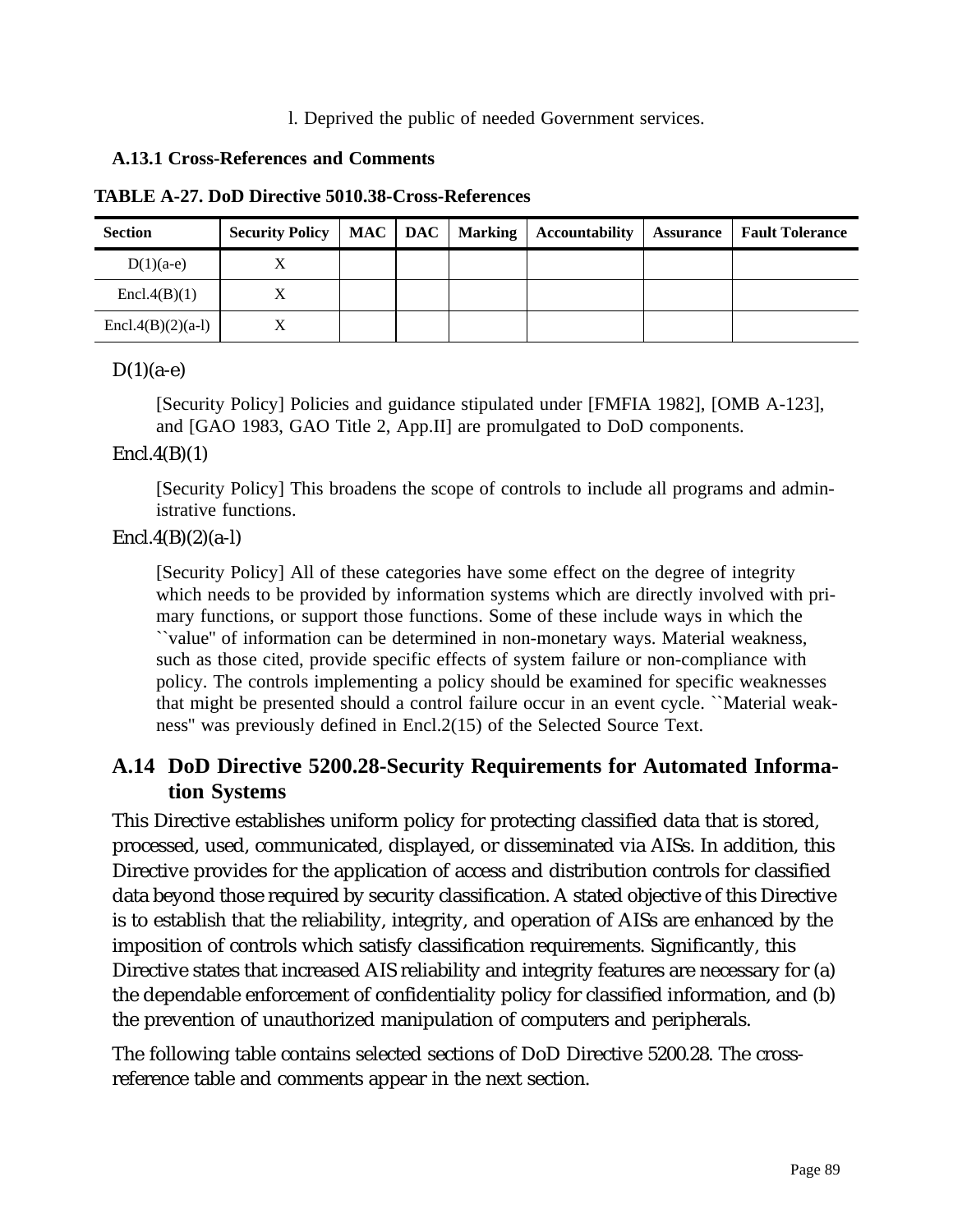# TABLE A-28. DoD Directive 5200.28-Selected Source Text

D. Policy

It is DoD policy that:

1. Classified information and sensitive unclassified information shall be safeguarded at all times while in AISs. Safeguards shall be applied so that such information is accessed only by authorized persons, is used only for its intended purpose, retains its content integrity, and is marked properly as required. When classified information is involved, the information security requirements in [DoD 5200.1-R] shall be met.

2. Unclassified information while in AISs shall be safeguarded against tampering, loss, and destruction and shall be available when needed. . . . Suggested safeguards for unclassified information are in OMB Circular No. A-130, and include applicable . . . controls.

3. The safeguarding of information and AIS resources (against sabotage, tampering, denial of service, espionage, fraud, misappropriation, misuse, or release to unauthorized persons) shall be accomplished through the continuous employment of safeguards . . . .

4. The mix of safeguards selected . . . shall ensure the AIS meets the minimum requirements as set forth in enclosure 3 [see below]. . . .

5. Computer security features of commercially produced products and Governmentdeveloped or -derived products shall be evaluated (as requested) for designation as trusted computer products for inclusion on the Evaluated Products List (EPL). Evaluated products shall be designated as meeting security criteria maintained by the National Computer Security Center (NCSC) . . . described in DoD 5200.28- STD [TCSEC 1985].

Enclosure 3. Minimum Security Requirements

A. Minimum Security Requirements. The following minimum requirements shall be met through automated or manual means in a cost-effective manner and integrated fashion:

1. Accountability.There shall be in place safeguards to ensure each person having access to an AIS may be held accountable for his or her actions on the AIS. There shall be an audit trail providing a documented history of AIS use. The audit trail shall be of sufficient detail to reconstruct events in determining the cause or magnitude of compromise should a security violation or malfunction occur. To fulfill this requirement, the manual and/or automated audit trail shall document the following:

a. The identity of each person and device having access to the AIS.

b. The time of the access.

c. User activity sufficient to ensure user actions are controlled and open to scrutiny.

d. Activities that might modify, bypass, or negate safeguards controlled by the AIS.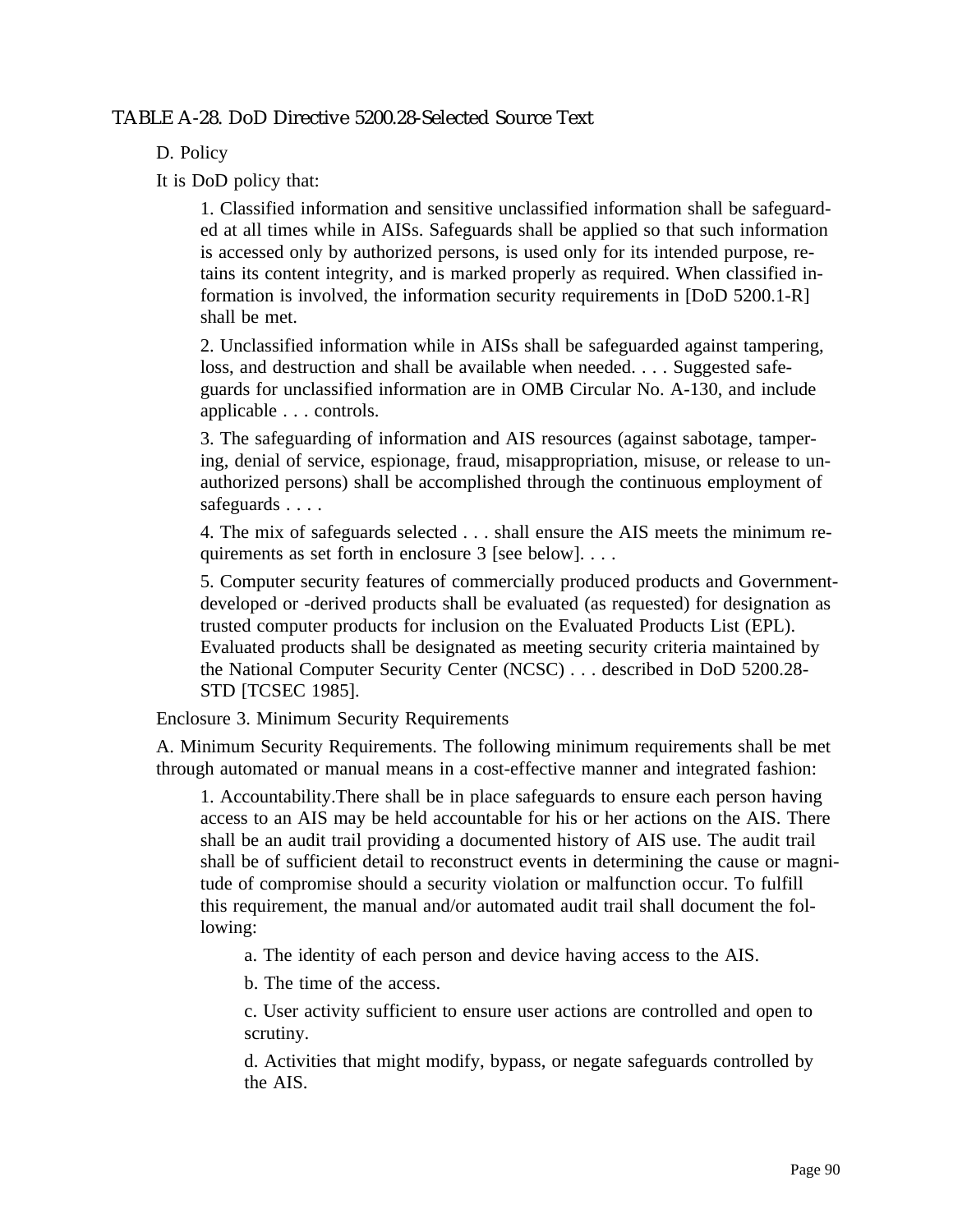e. Security relevant actions associated with periods processing or the changing of security levels or categories of information.

DAAs [Designated Approval Authorities] shall cause a review to be made of audit trails associated with the AIS(s) over which the DAAs have cognizance to determine an adequate retention period for the audit information. The decision to require an audit trail of user access to a stand-alone, single-user AIS (e.g., personal computer (PC), memory typewriter, drafting machine) should be left to the discretion of the DAA.

2. Access. There shall be in place and access control policy for each AIS. It shall include features and/or procedures to enforce the access control policy of the information within the AIS. The identity of each user authorized access to the AIS shall be established positively before authorizing access.

3. Security Awareness and Training. There shall be in place a security training and awareness program with training for the security needs of all persons accessing the AIS. The program shall ensure that all persons responsible for the AIS and/or information, therein, and all persons who access the AIS are aware of proper operational and security-related procedures and risks.

4. Physical Controls. AIS hardware, software, and documentation, and all classified and sensitive unclassified data handled by the AIS shall be protected to prevent unauthorized (intentional or unintentional) disclosure, destruction, or modification (i.e., data integrity shall be maintained). The level of control and protection shall be commensurate with the maximum sensitivity of the information and shall provide the most restrictive control measures required by the data to be handled. This includes having personnel, physical, administrative, and configuration controls. Additionally, protection against denial of service of AIS resources (e.g., hardware, software, firmware, and information) shall be consistent with the sensitivity of the information handled by the AIS. Unclassified hardware, software, or documentation of an AIS shall be protected if access to such hardware, software, or documentation reveals classified information, or access provides information that may be used to eliminate, circumvent, or otherwise render ineffective the security safeguards for classified information. Software development and related activities (e.g., systems analysis) shall be controlled by physical controls (e.g., two-person control) and protected when it is determined that the software shall be used for handling classified or sensitive unclassified data.

5. Marking. Classified and sensitive unclassified output shall be marked to accurately reflect the sensitivity of the information. Requirements for security classification and applicable marking for classified information are set forth in [DoD 5200.1- R]. The marking may be automated (i.e., the AIS has a feature that produces the markings) or may be done manually. Automated markings on output must not be relied on to be accurate, unless the security features and assurances of the AIS meet the requirements for a minimum security class B1 as specified in DoD 5200.28-STD [TCSEC 1985]. If B1 is not met, but automated controls are used, all output shall be protected at the highest classification level of the information handled by the AIS until manually reviewed by an authorized person to ensure that the output was marked accurately with the classification and caveats. All me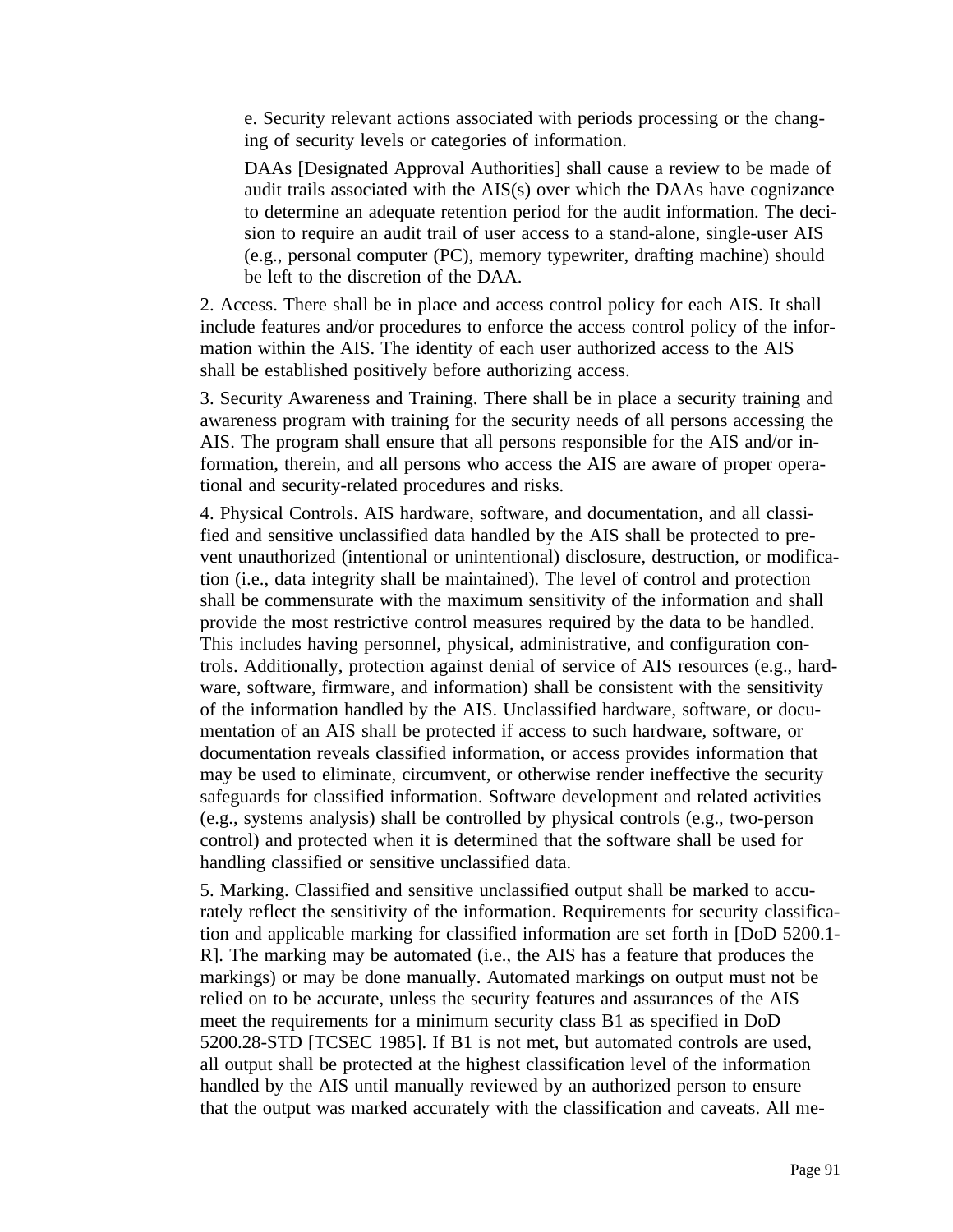dia (and containers) shall be marked and protected commensurate with the requirements for the highest security classification level and most restrictive category of the information ever stored until the media are declassified (e.g., degaussed or erased) using a DoD-approved methodology set forth in the DoD AIS Security Manual [DoD 5200.28-M], on unless the information is declassified or downgraded in accordance with [DoD 5200.1-R].

6. Least Privilege. The AIS shall function so that each user has access to all of the information to which the user is entitled (by virtue of clearance, formal access approval), but to no more. In the case of ``need-to-know'' for classified information, access must be essential for accomplishment of lawful and authorized Government purposes.

7. Data Continuity. Each file or data collection in the AIS shall have an identifiable source throughout its life cycle. Its accessibility, maintenance, movement, and disposition shall be governed by security clearance, formal access approval, and need-to-know.

8. Data Integrity. There shall be safeguards in place to detect and minimize inadvertent modification or destruction of data, and detect and prevent malicious destruction or modification of data.

9. Contingency Planning. Contingency plans shall be developed and tested in accordance with OMB Circular No. A-130 [OMB A-130] to ensure that AIS security controls function reliably and, if not, that adequate backup functions are in place to ensure that security functions are maintained continuously during interrupted service. If data is modified or destroyed, procedures must be in place to recover.

10. Accreditation. Each AIS shall be accredited to operate in accordance with a DAA-approved set of security safeguards.

11. Risk Management. There should be in place a risk management program to determine how much protection is required, how much exists, and the most economical way of providing the needed protection.

# **A.14.1 Cross-References and Comments**

| <b>Section</b>    | <b>Security Policy</b> |   | MAC   DAC | <b>Marking</b> | <b>Accountability</b> | <b>Assurance</b> | <b>Fault Tolerance</b> |
|-------------------|------------------------|---|-----------|----------------|-----------------------|------------------|------------------------|
| D(1)              | X                      |   |           | X              |                       |                  |                        |
| D(2)              | X                      |   |           |                |                       | X                | X                      |
| D(3)              | X                      |   |           |                |                       | X                | X                      |
| D(4)              | X                      | X | X         | X              | X                     |                  |                        |
| D(5)              |                        |   |           |                |                       | X                |                        |
| $Encl.3(A)(1-11)$ | X                      |   |           |                |                       |                  |                        |

**TABLE A-29. DoD Directive 5200.28-Cross-References**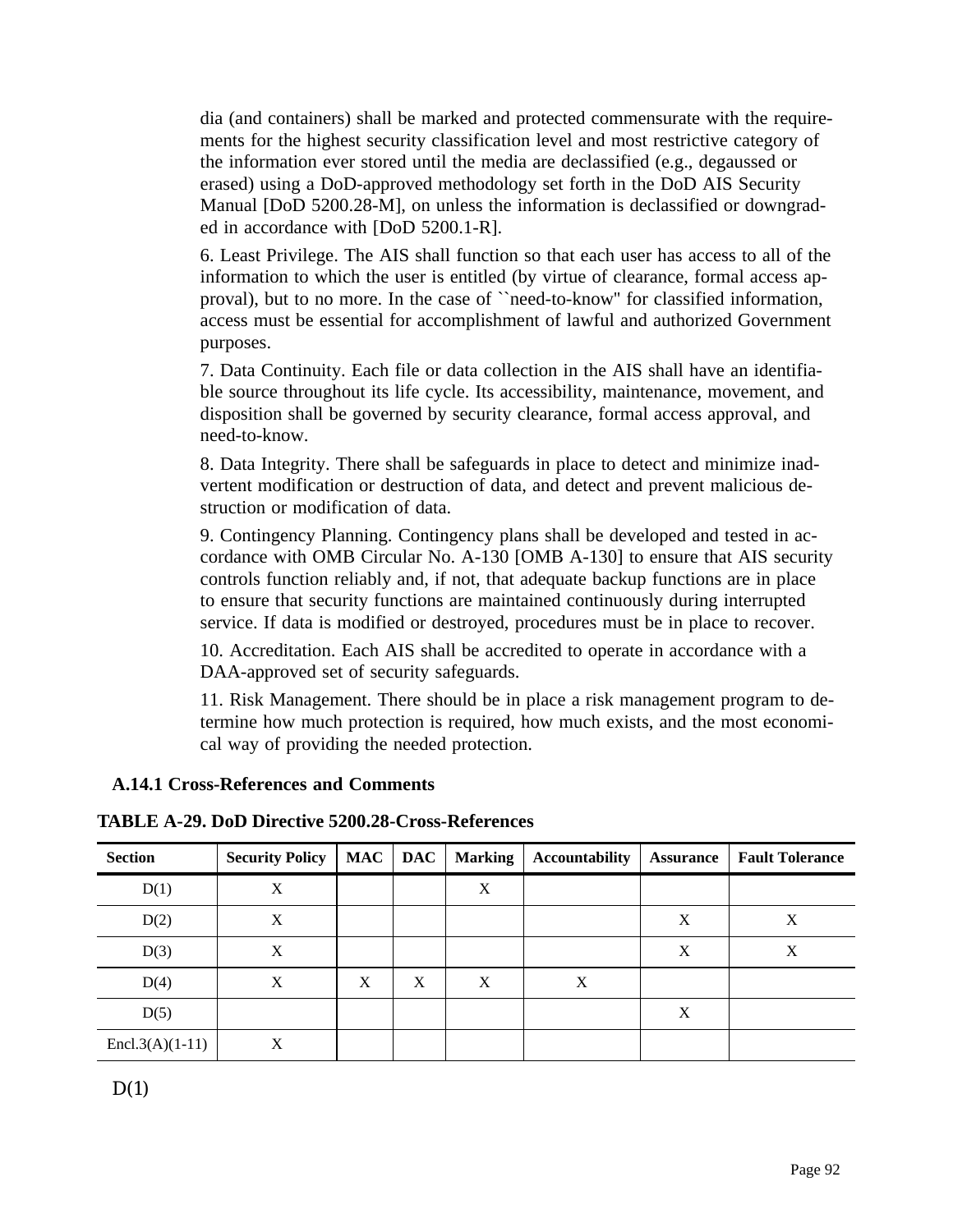[Security Policy] Classified information must only be used for its intended purpose and must retain its content integrity. Hence, arbitrary operations outside the scope of an individual's authority on instances of classified data should not be allowed. [Marking] This further implies that the information must be identified in terms of state attributes which allow judgement to be made as to the retention of content integrity.

#### $D(2)$

[Security Policy] In general, unclassified information is to be considered an asset and should be protected from tampering, loss, and destruction. [Assurance, Fault Tolerance] Information shall be available when needed.

#### $D(3)$

[Security Policy] AIS resources, including classified and unclassified systems and information, must be protected from unauthorized modifications. The prevention of fraud implies that controls shall exist to limit actions of authorized users. [Assurance, Fault Tolerance] Protection of systems and information must be continuous.

#### $D(4)$

[Security Policy] The minimum requirements for data integrity includes safeguards to detect and minimize erroneous modifications, and to detect and prevent malicious modifications. A risk reduction policy is called for in minimizing possible damage. [MAC, DAC, Marking] Prevention of malicious modifications implies controls on authorization. [Accountability] The detection of erroneous and malicious modifications is called for.

#### $D(5)$

[Assurance] Trusted systems shall be used in the protection of information.

# Encl.3(A)(1-11)

[Security Policy] The minimum security requirements for AISs are specified.

# **A.15 DoD Directive 7740.1-DoD Information Resources Management Program**

This Directive implements the policies stated in Public Law 96-511, Paperwork Reduction Act of 1980 and establishes the DoD Information Resources Management (IRM) Program. IRM is defined as ``the policy, action, or procedure concerning information (both automated and non-automated) that management establishes to serve the overall current and future needs of the organization. IRM policy and procedures address such areas as availability, timeliness, accuracy, integrity, privacy, security, auditability, ownership, use, and cost-effectiveness of information'' [DoD 7740.1-D, Encl.2(3)]. A list of DoD policy issuances related to these functions is included in DoD Directive 7740.1 [Encl.1]. However, because this Directive was issued in 1983, some of these policy issuances are either dated or have been superseded. This Directive applies to DoD information management activities including such areas as information technology, data elements, information collection, privacy of records, information security, statistical activities, forms, reports, and records.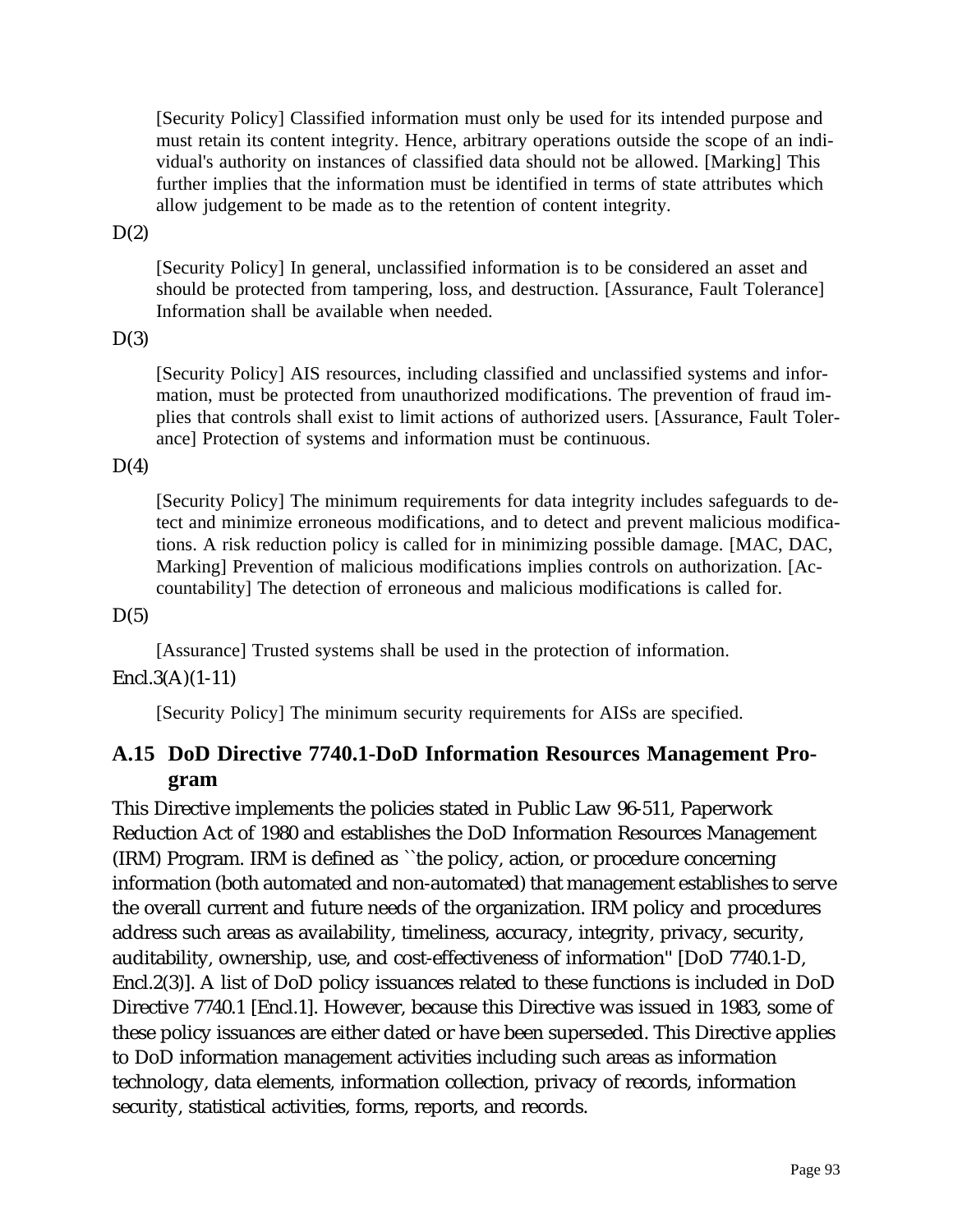The following table contains selected sections of DoD Directive 7740.1, used for crossreferencing the source material and the affected control objectives. The cross-reference table and comments appear in the next section.

TABLE A-30. DoD Directive 7740.1-Selected Source Text

A. Purpose

This Directive:

1. Establishes the DoD Information Resources Management (IRM) Program to promote coordinated and integrated information management functions and implements [PRA 1980].

B. Applicability and Scope

2. Its provisions cover the information management activities of information technology, data elements, information collection, privacy of records, information security, statistical activities, forms, reports, and records. . . .

3. Its provisions cover the management of information within the Department of Defense, as well as information provided to and received from government agencies and information received from the public.

D. Policy

It is the policy of the Department of Defense to implement IRM aggressively in ways that enhance mission performance through the effective, economic acquisition and use of information.

E. Procedures

In achieving the above policy, it is necessary that efforts be directed toward procedures that are designed to:

1. Support DoD operations and decision making with information that sufficiently meets the need in terms of availability, accuracy, timeliness, and general quality.

2. Provide for the economic and effective acquisition of information resources emphasizing maximum practicable competition and lowest total overall cost consistent with mission requirements.

3. Structure information systems in ways that encourage horizontal, as well as vertical, sharing of information within the Department of Defense, with other government agencies, and with allied nations, consistent with security and privacy requirements.

4. Ensure that information planning becomes an integral part of the management process at all levels.

5. Require user responsibility and accountability in the development of effective information systems.

6. Manage information, information technology, and information systems using a disciplined approach from inception through acquisition and use until discontinuance.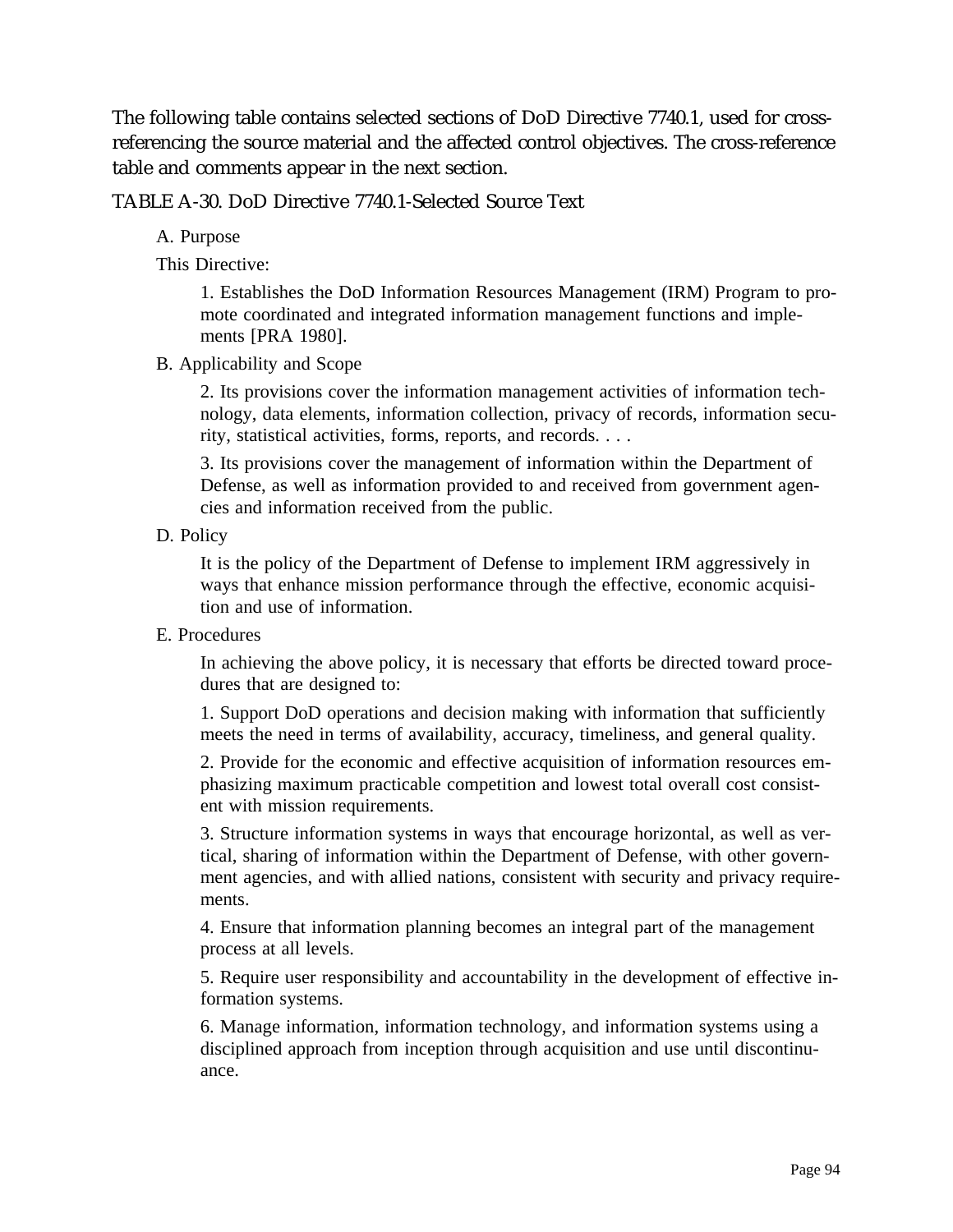7. Use regular reviews and evaluations to identify opportunities for improvement, to increase the usefulness of information, to reduce the cost of information activities, and, in general, to further DoD IRM Program goals and objectives.

8. Create a broad awareness of IRM concepts and practices and provide necessary training.

9. Organize and integrate information management functions to accomplish mission goals.

10. Collect information that is non-duplicative and that supports essential needs in a cost-effective manner.

11. Establish and maintain effective working relationships within the Department of Defense and with Congress and the federal central management agencies, such as the Office of Management and Budget (OMB), the General Services Administration (GSA), and the General Accounting Office, with respect to IRM matters.

12. Encourage users and information managers to plan effectively for the sustainability and readiness of information resources in both peacetime and wartime conditions.

## **A.15.1 Cross-References and Comments**

| <b>Section</b> | <b>Security Policy</b> | <b>MAC</b> | <b>DAC</b> | <b>Marking</b> | Accountability | <b>Assurance</b> | <b>Fault Tolerance</b> |
|----------------|------------------------|------------|------------|----------------|----------------|------------------|------------------------|
| D              | $\mathbf X$            |            |            |                |                |                  |                        |
| E(1)           | X                      |            |            | X              |                | X                | X                      |
| E(3)           | X                      | X          | X          | X              | X              |                  |                        |
| E(5)           | X                      |            |            |                | $\mathbf X$    |                  |                        |
| E(6)           | X                      |            |            |                |                | X                |                        |
| E(7)           | X                      |            |            |                |                | X                |                        |
| E(8)           | X                      |            |            |                |                | X                |                        |
| E(10)          | X                      |            |            |                |                | X                |                        |
| E(12)          | $\mathbf X$            |            |            |                |                | $\boldsymbol{X}$ |                        |

**TABLE A-31. DoD Directive 7740.1-Cross-References**

# D

[Security Policy] Information acquisition and use must be effective, economic, and must serve to enhance mission performance.

 $E(1)$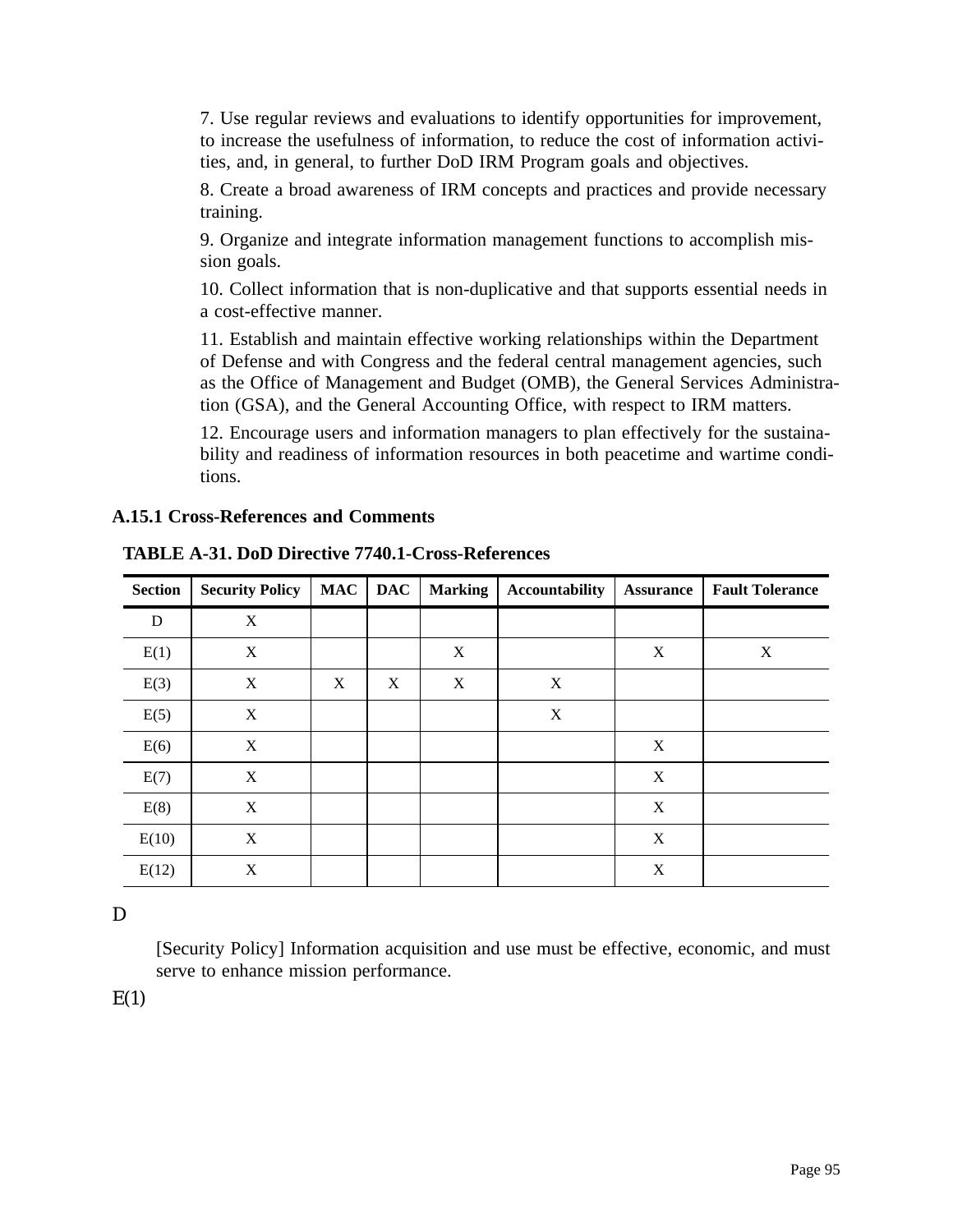[Security Policy] Operations and decision making must be supported by information systems. Requirements for information accuracy, timeliness, and quality imply the need to implement system features that control these attributes in accordance with specified policy. [Marking] The control of these attributes may require marking of data objects to support implementation. [Assurance] The effectiveness of the control features in maintaining these attributes within specifications shall be assessed. [Fault Tolerance] The requirement for information availability implies fault tolerant features.

#### $E(3)$

[Security Policy] The Security Policy must address the horizontal and vertical sharing of information. [MAC, DAC] The requirement for both vertical and horizontal sharing of information implies the need for access control features. The simultaneous sharing of information between vertical and horizontal DoD components may require a more rigorous specification of authorization, as is represented by the abstractions of ``roles'' and ``duties.'' [Marking] The establishment of information sharing agreements must include confirmation that the receiving DoD component can mark and protect the shared information as required by the providing component. If such protection is not possible, then the providing component must determine the need to desensitize the information to the degree commensurate with the maximum protection capabilities of the receiving component prior to actual sharing. [Accountability] The receiving component should be accountable for the protection of any shared information it receives. The providing component is accountable for the sharing of sensitive information for which the receiving component does not have the capabilities to protect.

#### $E(5)$

[Security Policy] Information systems which are developed by DoD components must be effective relative to specific mission requirements. [Accountability] Individuals involved in the development (and maintenance) of information systems are to be held accountable for the effectiveness of those systems.

# $E(6)$

[Security Policy] Systems, information technology, and information must be managed with discipline throughout their respective life cycles. [Assurance] Measures must be implemented to assure that proper controls exist throughout the life cycle of all information resources.

# $E(7)$

[Security Policy, Assurance] Continuous improvement in information life cycle management is required. Review and evaluation processes must be integrated into life cycle management to enable the identification of improvement opportunities. Review and evaluation processes are essential to ensure that overall goals and objectives associated with information systems are being met.

# $E(8)$

[Security Policy] Security training must be integrated into information life cycle management. [Assurance] Training is an essential assurance measure.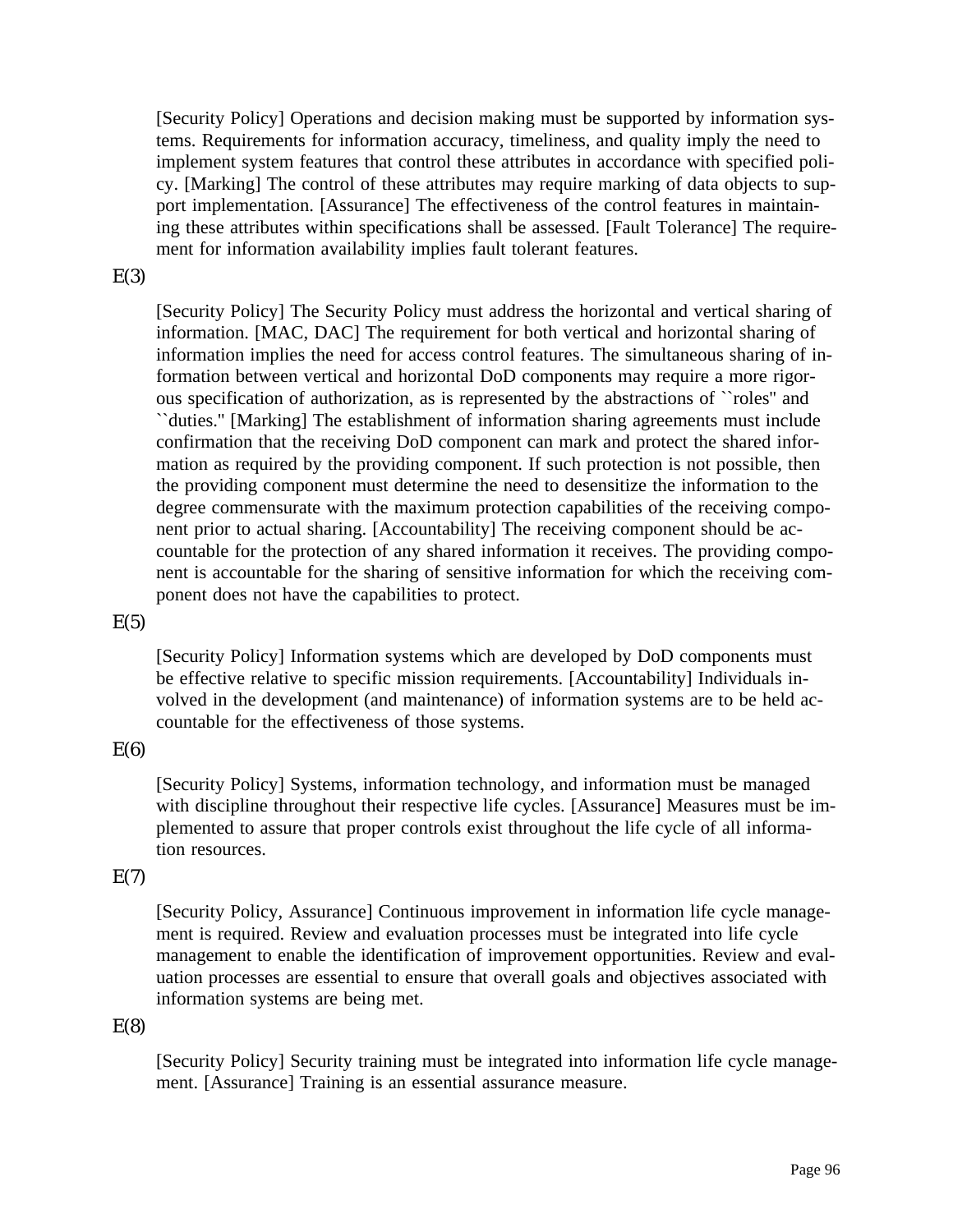# $E(10)$

[Security Policy] Specific component policies regarding information sharing and elimination of duplication should be established. [Assurance] Cost effectiveness can only be determined by weighing the benefits of sharing data against the associated risks and the costs incurred in countering those risks. This implies that a thorough risk analysis must be performed.

 $E(12)$ 

[Security Policy] Plans for the sustainability and readiness of information resources are required. [Assurance] Contingencies should not only be planned for but also routinely exercised whenever practicable.

# **A.16 DoD 7740.1-G-DoD ADP Internal Control Guideline**

This Guideline incorporates the provisions of the Federal Managers' Financial Integrity Act and OMB Circulars A-123, A-127, and A-130, and provides guidance on implementing DoD Directives 5010.38, 7740.1, and 5200.28. It incorporates the ``Model Framework for Management Control over Automated Information Systems,'' developed by the President's Council on Management Improvement and the President's Council on Integrity and Efficiency. This document provides guidance for implementing an AIS internal control program and is issued under the authority of DoD Directive 7740.1, DoD Information Resources Management Program. The Guideline [DoD 7740.1-G, p. 1-4] provides the following definition of AIS internal control for the Department of Defense:

The steps taken within each DoD program and administrative function consisting of the plan of organization and all of the methods and techniques used to safeguard AIS resources and provide reasonable assurance of the accuracy and reliability of computerbased input, processing and output; ensure the adherence to applicable laws, regulations and policies; and promote the effectiveness, efficiency and economy of AIS operations and systems.

The Guideline provides general guidance which can be tailored to meet the specific requirements under the Internal Management Control Program, a mandatory program for all DoD Components. However, compliance to the program under this Guideline must be comprehensive, addressing all relevant sections. This document is intended to (1) assist managers, users, and developers in conducting risk assessments, (2) provide a framework for management control efforts, and (3) serve as a reference for AIS control techniques. Table 3.1 of the Guideline contains a set of 55 system control requirements cross-referenced with the most important of the policy documents. This table is reproduced in Appendix B of this document.

The following table contains selected sections of the Guideline. Because of its comprehensive nature, only a small portion of the Guideline is included. The Guideline should be consulted for required details. The cross-reference table and comments appear in the next section.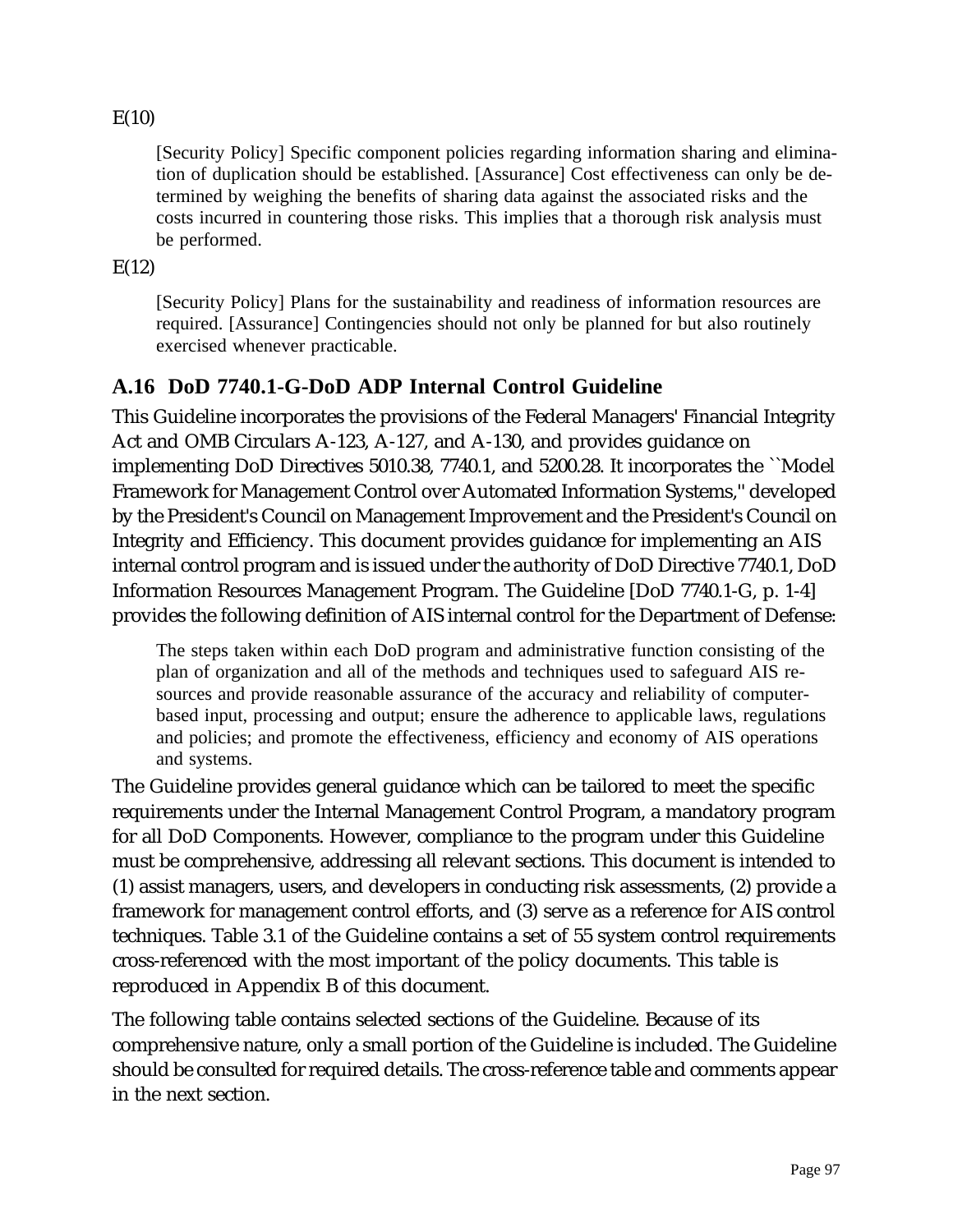# TABLE A-32. DoD Guideline 7740.1-G-Selected Source Text

Chapter 1 Introduction

A. Background

1. The Department of Defense (DoD) depends increasingly on automated information systems (AISs). . . . These systems are vulnerable to fraud, waste, and abuse. A few examples include:

- unauthorized access and disclosure of classified, privacy, and proprietary records and/or data,
- diversion of payments to unauthorized parties,
- use of computers for personal matters, and
- disruption and loss of computerized records and/or transactions.

D. Objectives of the Guideline

There are six (6) basic objectives:

1. Assist AIS managers and users in understanding their responsibilities and requirements to develop AIS internal management controls as required by OMB Circular A-123 and by the current DoD Directive 5010.38, DoD Directive 7740.1, and DoD Directive 5200.28 . . .

2. Provide a vehicle for the education and training of managers so they may have a working understanding of AIS internal management controls.

3. Notify components of a requirement for a 5-year Management Control Plan (MCP) to be developed annually.

4. Delineate responsibilities for managers in either monitoring large AIS systems and assets or conducting internal control reviews and alternative review, such as internal audits, inspections, investigations, studies, and computer security reviews.

5. Help to ensure that internal controls receive appropriate attention, emphasis, and resources in the automated information system life cycle, to include development, modification, operation and records management concerns.

6. Show managers how to protect their operations by providing AIS internal control techniques and procedures for conducting risk assessments.

Chapter 2 - System Controls Conceptual Framework

A. Introduction

1. This chapter presents a conceptual framework for instituting and maintaining information system controls. The control framework consists of three elements:

a. Control requirements - the terms used to explain why controls are needed and/or what their implementation is expected to achieve.

b. Selection and use of control techniques - the definition, selection, and use of control techniques to satisfy the requirements specified.

c. Areas of control - the terms used to describe how and where control techniques are applied to satisfy basic control requirements.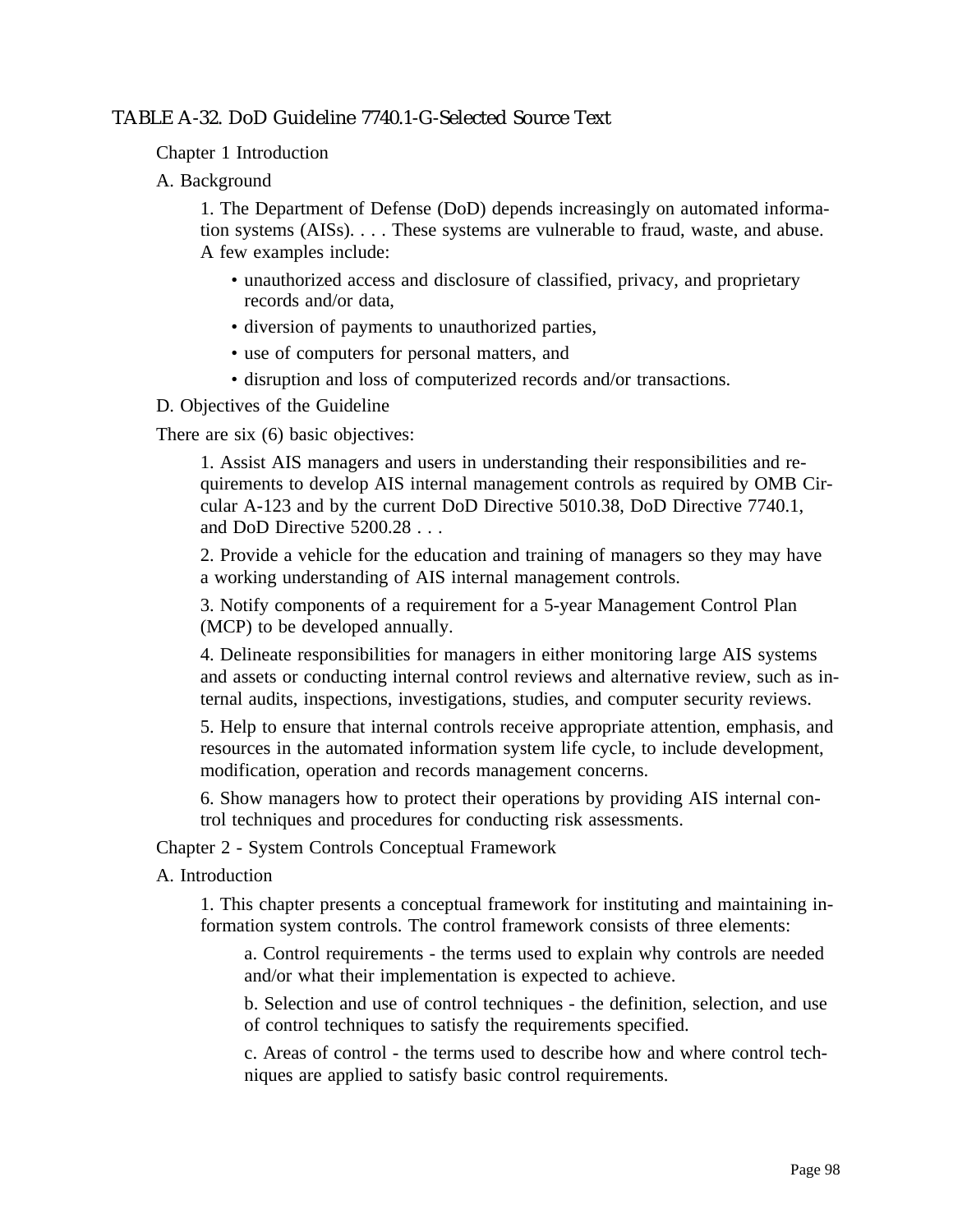3. Most control-related activities have traditionally centered on internal control reviews, risk assessments, and audits of existing automated systems and processes. While these types of review are needed, they do not necessarily ensure that adequate management controls are built into current and future systems. . . .

4. Fundamentally, automated information systems are developed to support managers to effectively fulfill their responsibilities. In the Federal Government, automated information systems perform a wide range of functions that include: making benefit payments; collecting receivables; and recording and accounting for obligations, costs, revenues, and expenses. In many cases, these kinds of functions are almost completely dependent on automated information systems, thereby creating many new concerns and risks for management. . . .

5. To address these concerns, managers who operate or use ADP systems should take actions to eliminate or at least reduce the risks to acceptable levels. All such actions taken to reduce risks are referred to as ``control techniques'' or, more commonly, "controls." The underlying requirement of control over an automated information system is to provide reasonable assurance that the information processed by the system is reliable and properly safeguarded.

6. Management oversees and effects the development, implementation, and use of automated information systems through a variety of mechanisms, including standards, budget and procurement review and authorization, and personnel hiring practices. While existing mechanisms have worked with varying success to ensure that systems support an organization's mission, they have not always provided reasonable assurance that a system is safe. Systems may improve accuracy, increase productivity, or speed service but at the same time be subject to fraud, waste, and abuse.

#### B. System Control Requirements

1. Control requirements are established to address a known vulnerability or promote reliability or security of a system. They can be based on management experience, vulnerability assessments, other reviews, and/or common sense. Regardless of why established, control requirements should be as specific as possible and stated in clear, understandable terms.

2. Four categories of control requirements surfaced in an analysis of the provisions of the system control directives . . . These are application controls, general controls, administrative controls, and required system functions. While the ongoing discussion deals with these four categories of control requirements, it should be recognized here that the operational implementation of a controls program will involve a refining of these requirements into sub-requirements or control objectives. [See Appendix B of this document].

3. The first category, application controls, are those that help assure that information processed is authorized, valid, complete, accurate, and timely. It also contains requirements that ensure that the system is secure and that an audit trail exists.

4. Compliance with the requirements for application controls has proved the most elusive for management to meet. Requirement terminology varies among the many directives, but the intent is the same in all.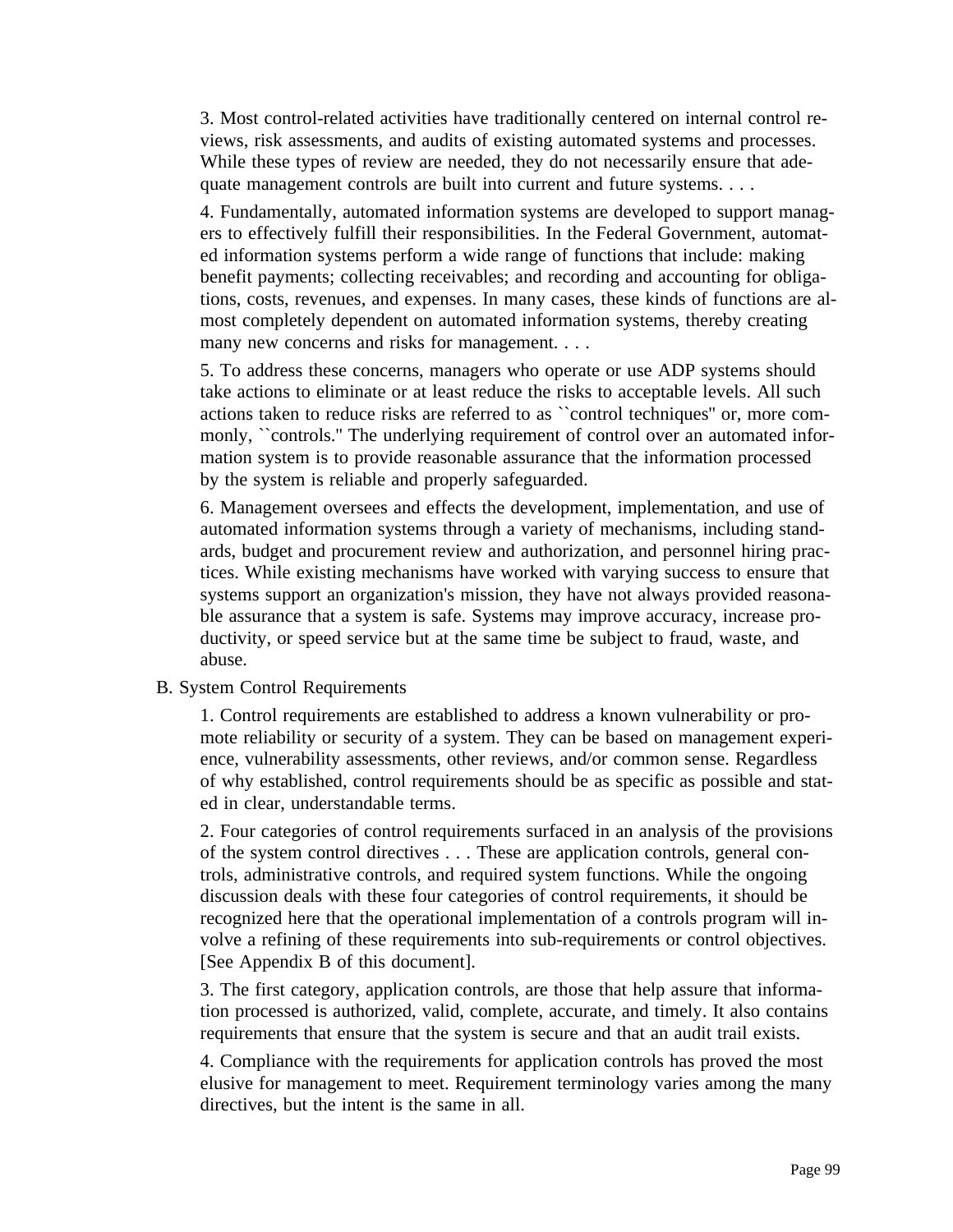5. Three principles are important to note:

a. How information should be handled, once its sensitivity and/or classification has been determined, is fairly well established by the regulating agency.

b. The determination of the classification levels for systems and data is a management responsibility of the sponsoring agency.

c. Once the classification levels are determined by management, the determinations should be systematically applied, and management should be aware of any exceptions.

6. What the third principle means is that sensitive data in a computer data base should have the same classification as they are given in a hard copy publication. Most processes (accounting or otherwise) consist of both manual and automated portions. Reviews of the process should assess the totality of the process components affected, not just a portion of the affected components. Further, management must be aware that increases in security are almost always accompanied by increases in cost, although some security measures can be implemented with little effort. Management must be aware of situations when resources are insufficient to provide the level of protection required, because it is management that must accept the risk of loss and/or disclosure. Because of the terminology and technical complexities of automated processes, the evidence suggests that managers often delegate these critical decisions to their program and/or technical staff. It is of paramount importance that managers fully understand the need for controls, the resource implications of controls, and the risks associated with inadequate controls. These are management's responsibilities and cannot be delegated.

7. The second category, general controls such as cost-benefit analysis and certification, are quantifiable and require a product to be created for management review and/or acceptance. These tools are essential to good management in the development and operation of systems by facility managers, users, systems analysts, and computer programmers. Another essential tool which should be applied by all managers and users is agency record and disposition schedules.

8. The third category, administrative controls such as supportive attitudes or competent personnel, are generally difficult to quantify and have not resulted in the past in tangible work products within automated information systems.

9. Many of the requirements have become standard operation procedures in some Federal Agencies, with considerable guidance provided on how they should be met.

10. The last category of control requirements, required systems functions, consists of mandated features that must be designed and built into a system, such as a particular access capability.

#### C. Selection and Use of Control Techniques

1. Control techniques are procedures used to meet control requirements. Control techniques employed might be preventive, detective, corrective, or a combination of the three . . .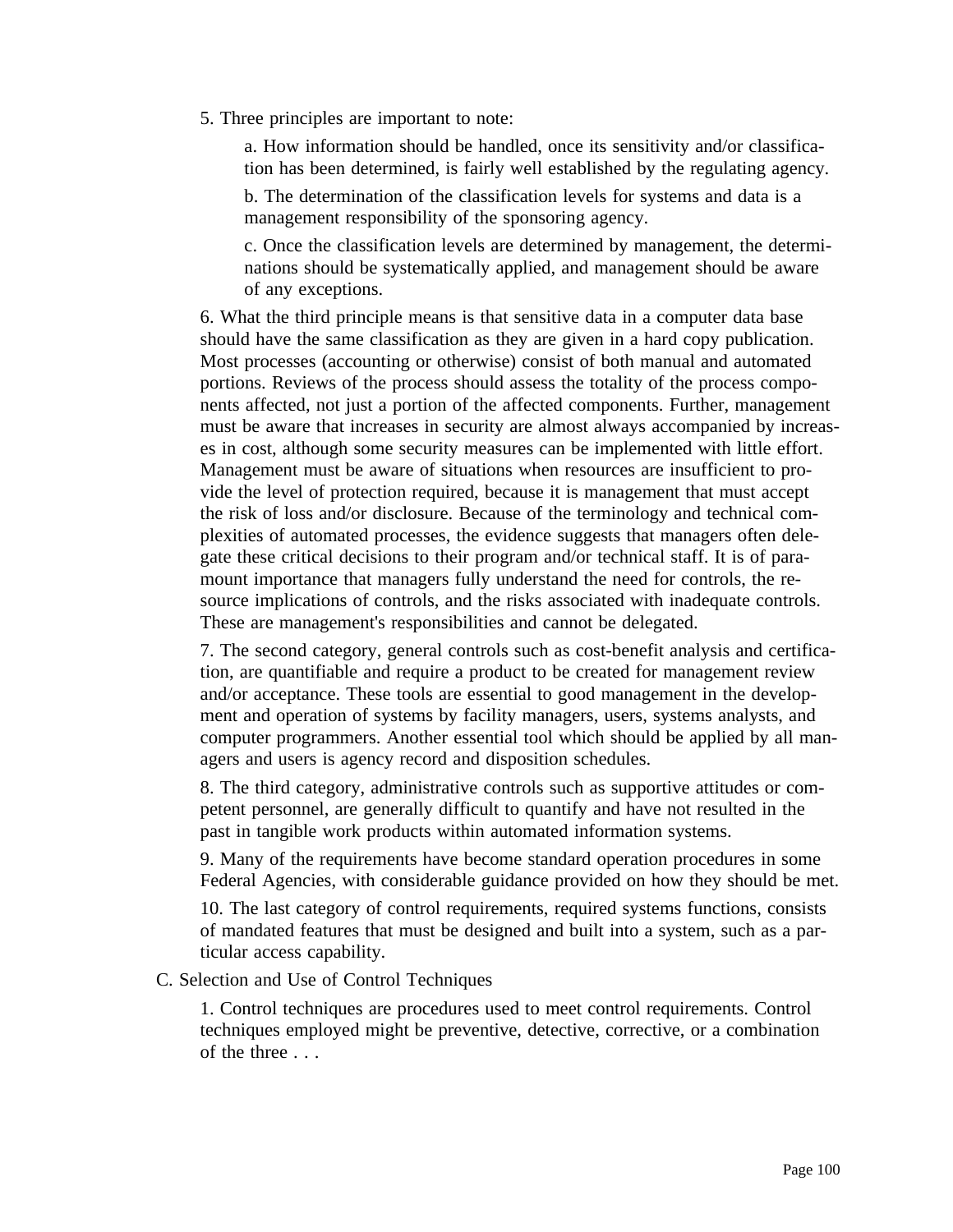2. The selection of a control technique should, in most cases, be a group decision to ensure that it is feasible for the entire system, is understood by all affected, and comprehensively meets the organization's control requirements. . . .

3. Further, the control selected must be cost-effective. . . . Controls that require manpower, such as integrity reviews of transactions, can be costly and require a cost-benefits analysis. This analysis becomes part of the controls documentation. Decisions on some controls may also require detailed knowledge of controls already in place. This is especially true of routine controls, such as access controls. The composition of current access controls may greatly affect the design of any additional access controls being contemplated for a particular system.

4. The installation of controls must be accompanied by an effort to provide assurance that the control operates as initially intended. Testing is needed before the control is implemented, as well as later, to be sure it still fulfills the control requirement. Ongoing reviews might be a part of a management initiative. . . .

5. The controls selected and implemented must have certain characteristics to ensure that they are effective. They must be:

a. Clear in purpose - If not understood, controls may not be used and if they do not have a clear purpose or address a known vulnerability, they are of little or no value.

b. Coordinated - Developed in partnership by personnel knowledgeable about the application, process, computer systems, and control techniques. It is unlikely that effective, feasible controls can be selected and implemented unilaterally by, for example, a user, a system analyst, a programmer, or an auditor.

c. Cost-effective - The cost of the control should not, in general, exceed the expected benefits. Stated another way, there should be reasonable assurance that the system is protected from a known risk. If total assurance of control were possible, it would probably be prohibitively expensive. . . .

d. Documented - The documentation process should be simple, understandable, clearly link risks to controls, and provide management with assurance that all reasonable controls are in place. Without some form of documentation, there is no assurance that all known vulnerabilities are addressed or that controls are in place.

e. Tested and reviewed - There must be assurance that the controls function as originally intended. This assurance is needed when the systems first becomes operational and also during ongoing operation. Initial controls testing should normally be done when all other aspects of the system are tested. Ongoing testing and review might be done as part of a general system review, and internal control review, an audit, or other management initiative.

f. Manageable - Management must have the means to change, delete, evaluate cost, upgrade, or review the system of controls under its purview.

D. Areas of Control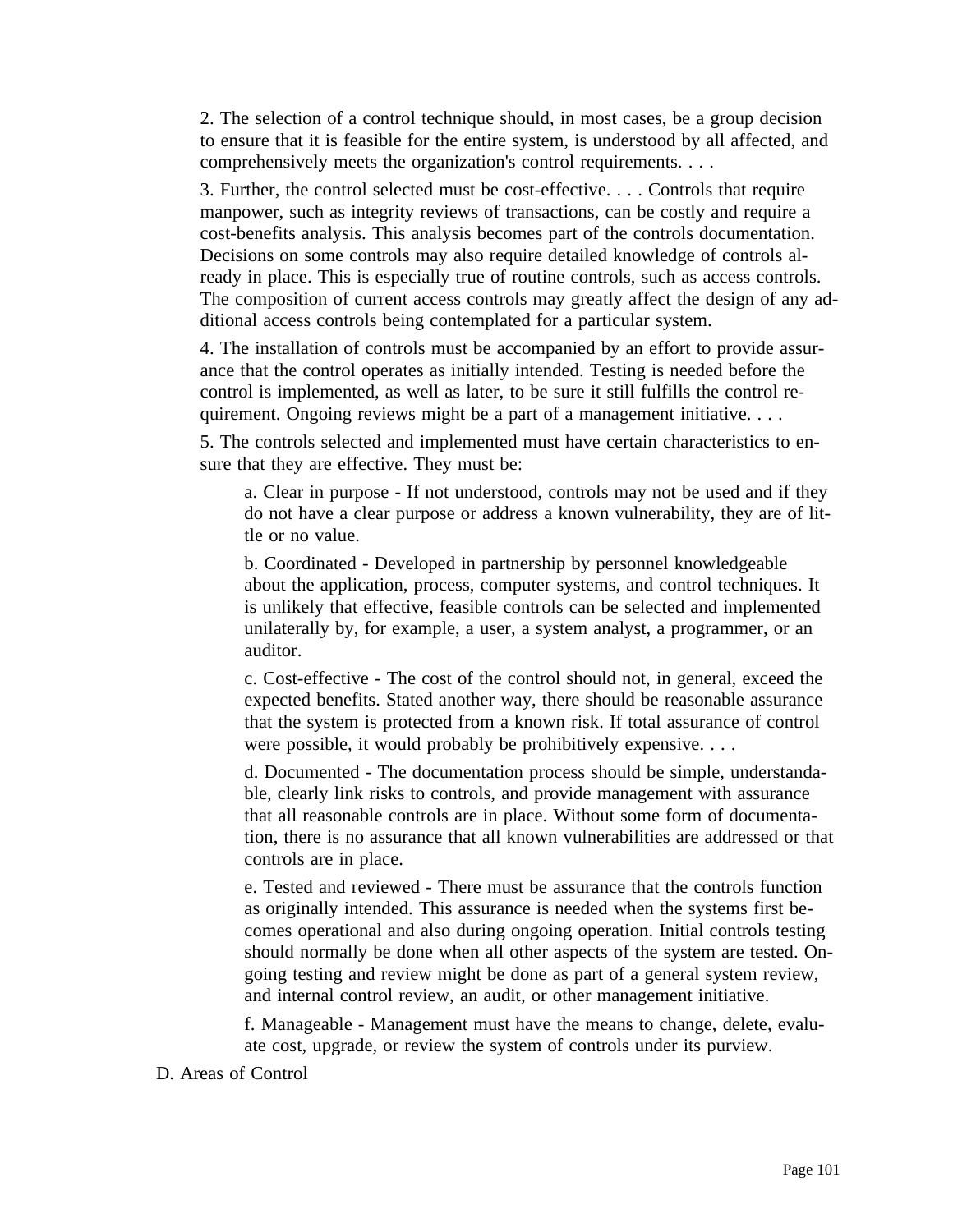1. Automated information systems typically encompass data files, computer programs, and equipment, all of which may affect controls in some way. Part of the problem in dealing with controls is the wide variability in how systems are defined. If there was uniformity in definitions, then control techniques could be applied, evaluated, and cataloged more easily.

2. The five control areas listed below are the basic control requirements. . . .

a. Input - includes the records (also referred to as either manual data or transactions) to be processed by the system, and the associated processes from origination to the computer.

b. Output - includes the records and reports produced by the system, and the associated manual processes from the computer to the user.

c. Processing - includes all computer processing to receive the input and store and/or otherwise manipulate the input to produce output.

d. Storage - includes all computer program code and/or instructions and data files.

e. Communications - includes the transmission of data and/or information either between sites or between peripherals at a site.

3. Viewing a system in its pieces makes it easier to set specific control requirements and select control techniques. It is important to retain a system's perspective, to avoid over-control, and to deal with system-wide issues. The following system-wide control issues need to be considered:

a. Control techniques in one control area may lessen the need for controls in another control area; for instance, tight controls over data files may negate the need for some communication controls.

b. Some aspects of a system may require special system-wide attention; e.g., a highly sensitive sub-file may require tight controls during inputting, storage, or outputting.

4. This perspective should be the responsibility of individuals or a group that is involved in all aspects of the system. A user group or a controls specialist assigned to the project might be assigned controls responsibility.

5. In general, the framework proposes that control techniques be applied to defined control areas to fulfill control requirements . . .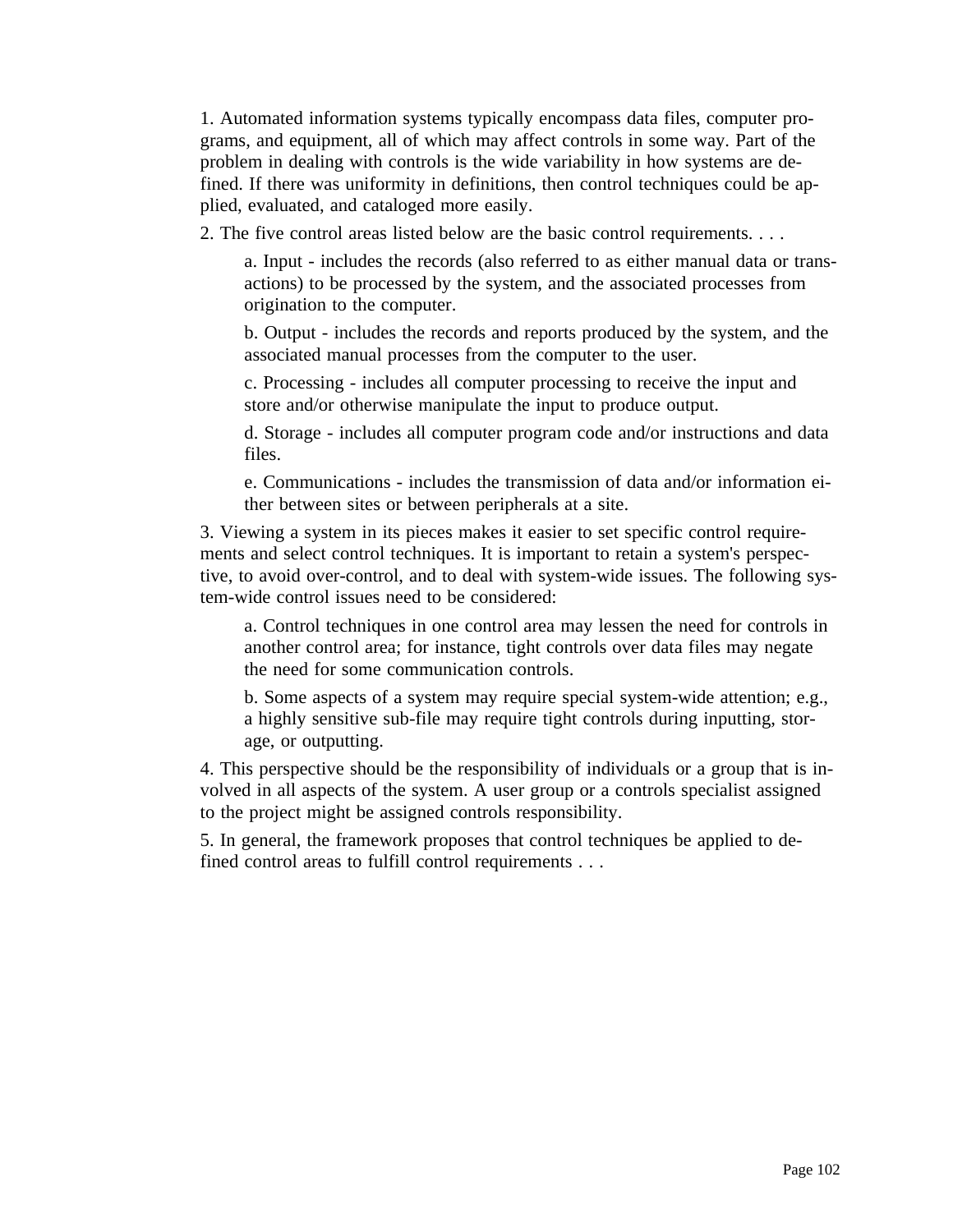## **A.16.1 Cross-References and Comments**

| <b>Section</b>       | <b>Security Policy</b> | $\mathbf{MAC}$ | <b>DAC</b>  | <b>Marking</b> | <b>Accountability</b> | <b>Assurance</b> | <b>Fault Tolerance</b> |
|----------------------|------------------------|----------------|-------------|----------------|-----------------------|------------------|------------------------|
| Chap. $2(B)(1)$      | $\mathbf X$            |                |             |                |                       |                  |                        |
| Chap.2 $(B)(2)$      | $\mathbf X$            |                |             |                |                       |                  |                        |
| Chap. $2(B)(3)$      | $\mathbf X$            | $\mathbf X$    | $\mathbf X$ | $\mathbf X$    | $\mathbf X$           |                  |                        |
| Chap. $2(B)(5)$      | $\mathbf X$            | $\mathbf X$    |             |                |                       |                  |                        |
| Chap.2 $(B)(5)(c)$   |                        |                |             |                | $\mathbf X$           | $\mathbf X$      |                        |
| Chap. $2(B)(6)$      | $\mathbf X$            |                |             | $\mathbf X$    |                       | $\mathbf X$      |                        |
| Chap. $2(B)(8)$      | $\mathbf X$            | X              | $\mathbf X$ | $\mathbf X$    |                       |                  |                        |
| Chap. $2(B)(9)$      | $\mathbf X$            |                |             |                |                       |                  |                        |
| Chap. $2(B)(10)$     | $\mathbf X$            |                |             |                |                       | $\mathbf X$      | $\mathbf X$            |
| Chap. $2(C)(1)$      | $\mathbf X$            |                |             |                |                       |                  |                        |
| Chap.2 $(C)(2)$      |                        |                |             |                |                       | $\mathbf X$      |                        |
| Chap.2 $(C)(3)$      |                        |                |             |                |                       | $\mathbf X$      |                        |
| Chap.2 $(C)(4)$      |                        |                |             |                |                       | $\mathbf X$      |                        |
| Chap.2 $(C)(5)(a-f)$ |                        |                |             |                |                       | $\mathbf X$      |                        |
| Chap. $2(D)(1)$      | $\mathbf X$            |                |             |                |                       |                  |                        |
| Chap.2(D)(2)(a-e)    | $\mathbf X$            |                |             |                |                       |                  |                        |
| Chap.2(D)(3)(a-b)    |                        |                |             |                |                       | $\mathbf X$      |                        |
| Chap.2(D)(4)         |                        |                |             |                |                       | $\mathbf X$      |                        |

**TABLE A-33. DoD Guideline 7740.1-G-Cross-References**

# $Chap.2(B)(1)$

[Security Policy] A security policy serves as the set of basic requirement statements which must address vulnerabilities and promote security, reliability, and safety. Specific control requirements must be developed for each appropriate facet (i.e., security, reliability, safety, and known vulnerabilities) and must be clearly stated.

# $Chap.2(B)(2)$

[Security Policy] Control requirements must address each of the four cited categories. Of these, application controls and required systems functions are of paramount concern in terms of (a) specification of intent, (b) specification of explicit constraints, and (c) specification of control area.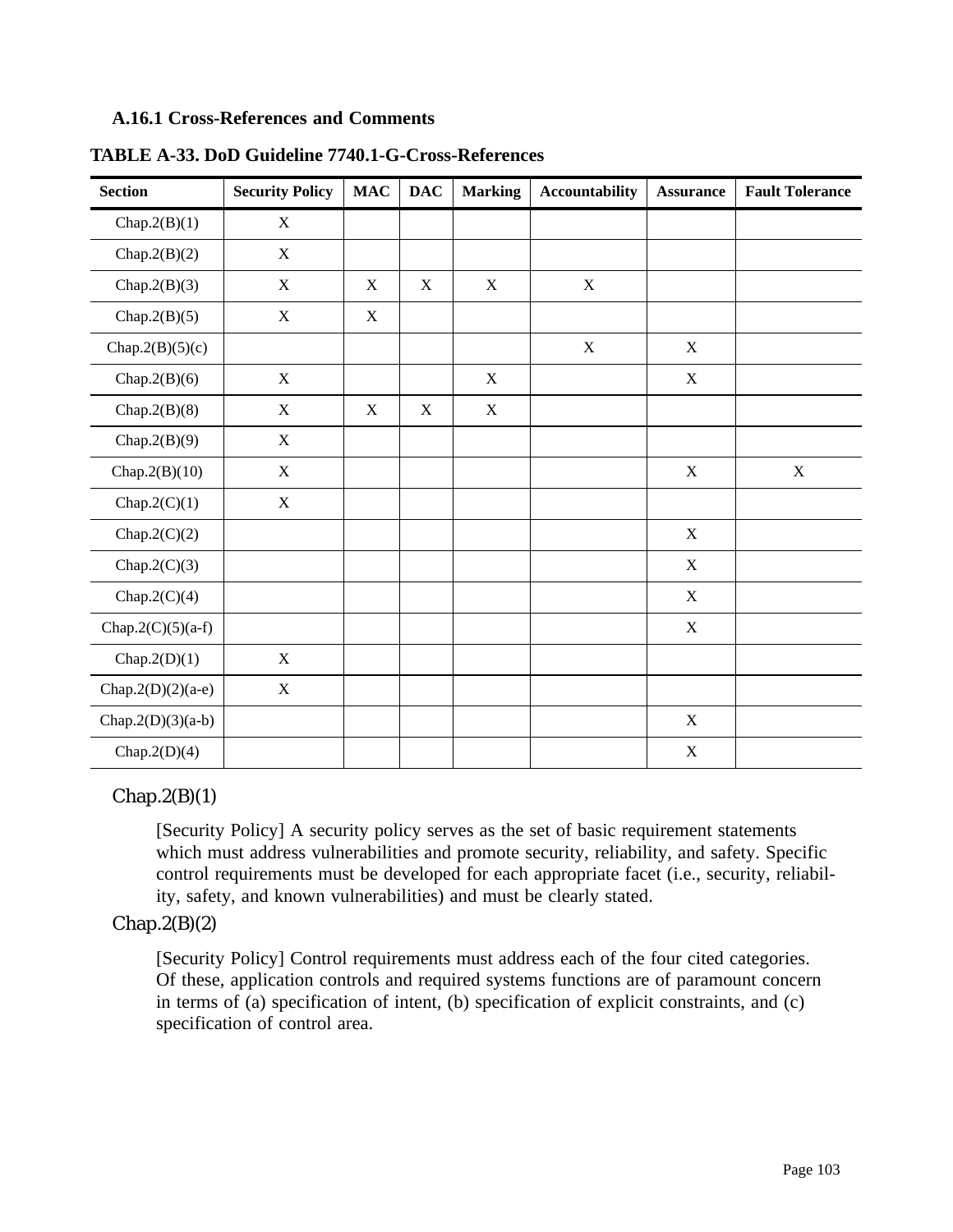Chap.2(B)(3) [Security Policy] Application-specific control requirements must address the authorization, validity, completeness, accuracy, and timeliness of information processing. [MAC, DAC, Marking] Requirements for authorization imply access control features. [Accountability] Auditing of access controls for accountability is required by authorization requirements.

## $Chap.2(B)(5)$

[Security Policy] The protection of information may have mandatory control components imposed by law, an external regulatory agency, and/or a higher authority within an organization. The security policy must reflect this imposed requirement. [MAC] The application of the security policy must ensure that the mandatory access control component is consistent with the specification in the policy requirement.

## $Chap.2(B)(5)(c)$

[Accountability] Audit and/or other accountability features are required to keep management aware of exceptions to established policies. [Assurance] Systematic application of controls implies that the totality of controls, including those resident in AISs, must be considered in determining the scope of protection. Assurance techniques can be used to make management aware of any exceptions in the systematic application of controls.

## $Chap.2(B)(6)$

[Security Policy] Management must be aware of the cost-benefit tradeoffs in providing protection and control features. This implies a thorough and comprehensive risk assessment process. [Marking] Information within AISs must be marked with attributes which reflect the same categorization (and implying the same controls) as those associated with external hard copies of that information. [Assurance] Reviews must consider the totality of process components.

#### $Chap.2(B)(8)$

[Security Policy] The issue of identifying competency of personnel, albeit difficult, is one that is significant for integrity. In identifying competency levels, the initial procedure should be to objectively separate specific duties into roles, to which individuals can be assigned. Thus, role and duty specifications form an objective basis of competency, while actual assignment of roles can be based on management's subjective opinion. [MAC, DAC] The mandatory and discretionary aspects of the use of roles and duties, coupled with data object attributes, serve as a basis for object access or process execution, enabling enforcement of competency-related policies. [Marking] Attributes of both subjects and objects must be available either through system-enforced marking or as an inherent part of a subject or object to enable such controls.

#### $Chap.2(B)(9)$

[Security Policy] Many standard operating procedures that contain acceptable controls in manual environments will not necessarily be acceptable in an automated environment. As more functionality becomes integrated into computer systems, new controls for standard automated operating procedures will be required. This will result in a much richer set of security policy and ensuing controls the those conceived for confidentiality.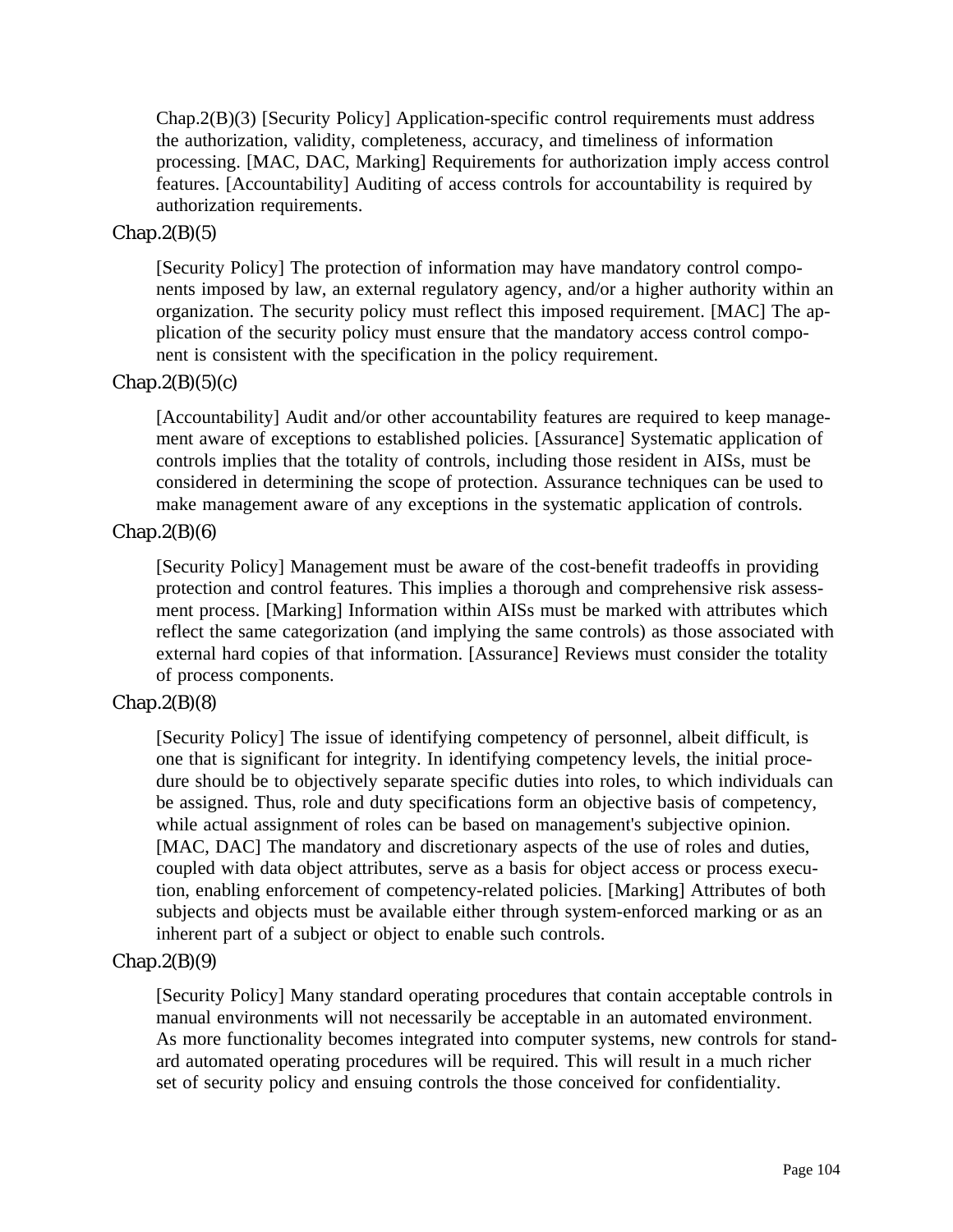# $Chap.2(B)(10)$

[Security Policy, Assurance, Fault Tolerance] Required systems functions must be considered in formulating the security policy. This implies assurance and fault tolerance features for some applications. The mandatory aspects of a security policy which must be enforced by system-provided mechanisms must be identified and determined to be a consistent (i.e., non-conflicting) set of requirements. Where conflicts arise, alternatives to system-provided mechanisms must be employed until the conflicts are resolved. In employing these alternative controls, the intent of the initial requirements set must be met.

# $Chap.2(C)(1)$

[Security Policy] Prevention, detection, and correction are all valid techniques for addressing threats to protected resources. An appropriate choice of mechanisms employing a particular type of technique, or a combination of techniques, must be made for protected resources.

## $Chap.2(C)(2)$

[Assurance] The feasibility, understandability, and comprehensiveness of selected control techniques must be considered. This implies ``economy of mechanism'' to enforce overlapping aspects of controls.

## $Chap.2(C)(3)$

[Assurance] Risk assessments, the notion of ``due care,'' the notion of ``economy of mechanism,'' and engineering trade-offs are implied by the requirement for cost-effectiveness.

# $Chap.2(C)(4)$

[Assurance] An effort (e.g., testing) must be made to ensure selected control techniques operate as intended. The degree of effort should reflect the sensitivity of the information or application in which the controls are intended to protect. Facility management procedures for installing and maintaining controls will be required.

# Chap.2

# $(C)(5)(a-f)$

[Assurance] A variety of Assurance features are listed to ensure the effectiveness of selected control techniques.

#### $Chap.2(D)(1)$

[Security Policy] The security policy must address, in clear and precise terms, the scope of resources which are applicable. Uniform terms should be used where possible.

#### Chap.2

 $(D)(2)(a-e)$ 

[Security Policy] The Security Policy must address each of the five control areas which are applicable (input, output, processing, storage, and communications).

#### Chap.2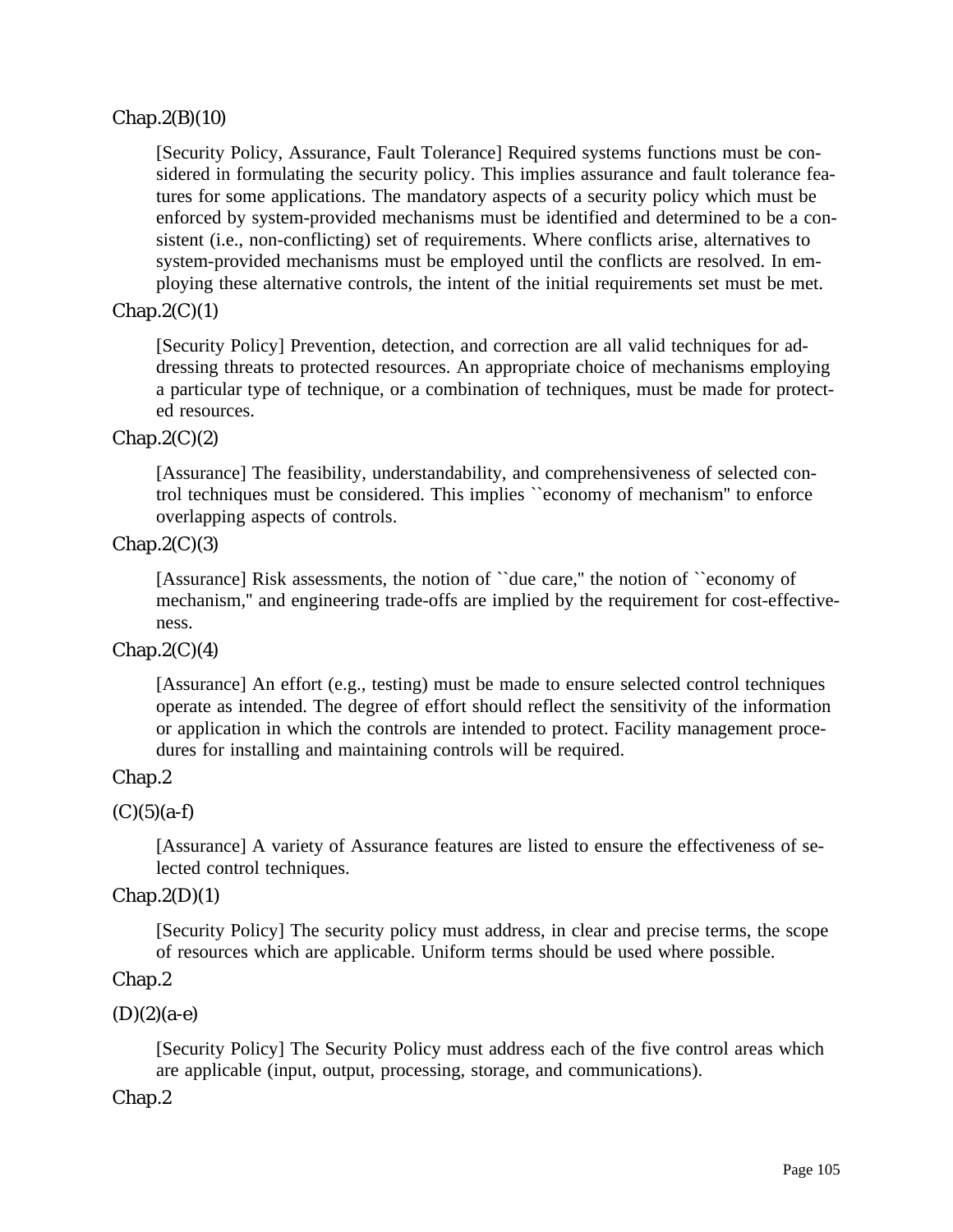$(D)(3)(a-b)$ 

[Assurance] Assurance issues are raised by the integration of different controls and the dependence of controls upon other controls. System design should address these issues.  $Chap.2(D)(4)$ 

[Assurance] Responsibility should be assigned to address system-wide controls.

# **A.17 DoD Directive 7750.5-Management and Control of Information Requirements**

This Directive implements the policies stated in DoD Directive 7740.1, DOD Information Resources Management Program and Public Law 96-511, Paperwork Reduction Act of 1980. Specifically, this Directive specifies administrative policies related to information requirements. This Directive applies to all internal, interagency, and public reporting DoD information requirements. All information systems and techniques for collecting, recording, maintaining, and disseminating information are included under its provision unless exempted under Public Law 96-511.

The following table contains selected sections of DoD Directive 7750.5. The crossreference table and comments appear in the next section.

# TABLE A-34. DoD Directive 7750.5-Selected Source Text

A. Purpose

1. This Directive prescribes policies for the management and control of information requirements. It also implements those policies in [DoD 7740.1-D] and [PRA 1980] concerning the licensing of reporting requirements internal and external to the Department of Defense and the development of an Information Collection Budget. . . .

D. Policy

1. Ensuring that sufficient information is available to achieve military effectiveness and management efficiency is a basic command and management responsibility. As a fundamental policy, however, the burden associated with the collection and reporting of this information must be controlled and minimized. The management of reports internally prescribed by the DoD component must include provisions for setting annual goals, consistent with critical mission needs, to reduce the number or frequency or reports.

2. The central ingredient in information management is the user's responsibility and accountability for assuring that information requirements are valid, accurate, and essential to the mission of the user's organization.

a. These requirements should be examined to avoid both duplication and unnecessary generation of data. Because the creation or collection of information requires the allocation of scarce resources, the user must first ascertain that the required data are not already available from other sources.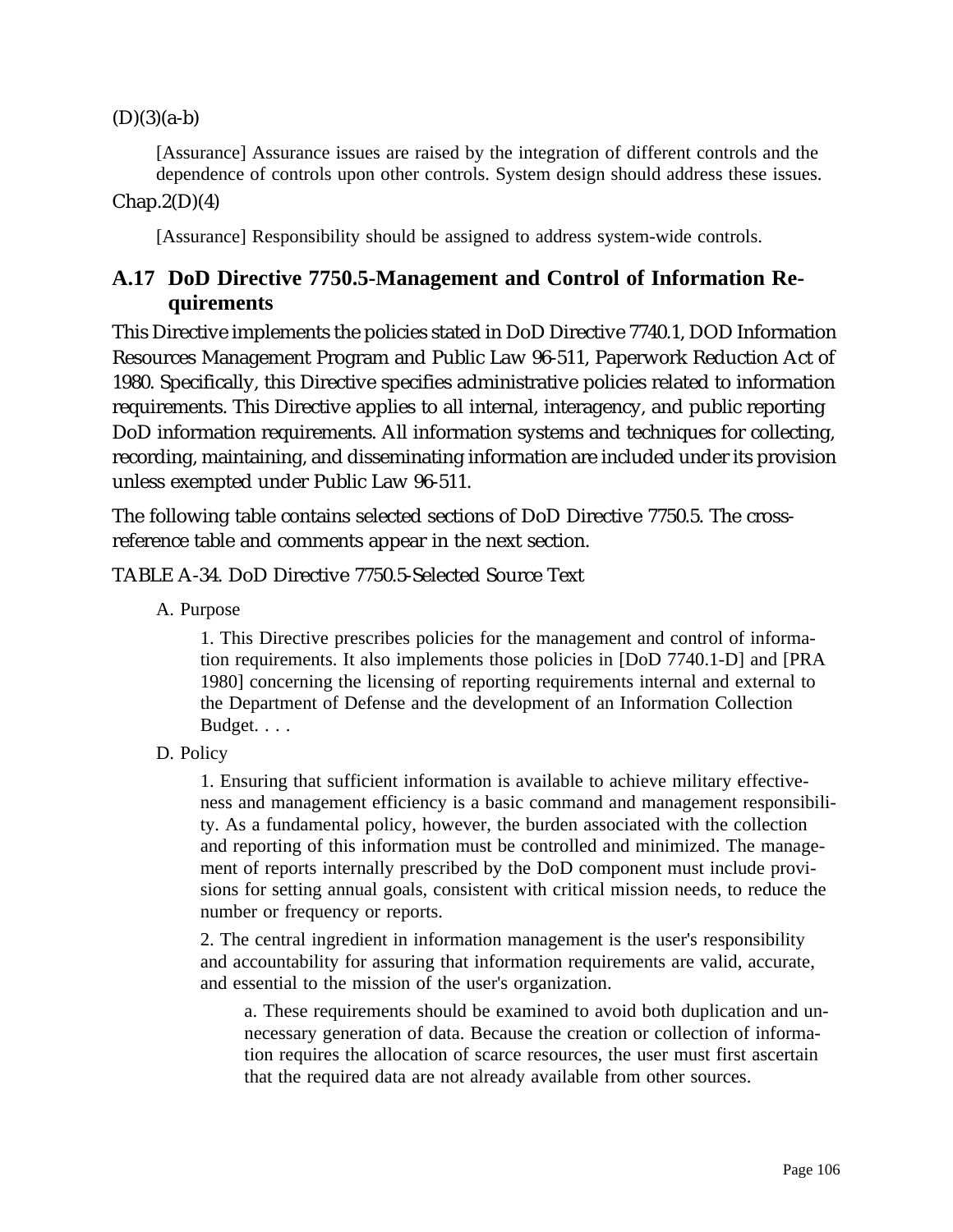b. Statistical sampling techniques and information technology should be emphasized as approaches for minimizing reporting workloads.

c. In the development and operational life cycle of an automated information system, care shall be taken to assure that information needs are clearly identified and that reports to be generated by the automated system represent cost effective use of resources, as required by DoD Directive 7920.1 [Life Cycle Management of Automated Information Systems]

#### **A.17.1 Cross-References and Comments**

| <b>Section</b> | <b>Security Policy</b> | <b>MAC</b> | <b>DAC</b> | <b>Marking</b> | <b>Accountability</b> | <b>Assurance</b> | <b>Fault Tolerance</b> |
|----------------|------------------------|------------|------------|----------------|-----------------------|------------------|------------------------|
| D(1)           | X                      |            |            |                |                       |                  |                        |
| D(2)           | X                      |            |            |                | X                     |                  |                        |
| D(2)(a)        | X                      |            |            |                | X                     |                  |                        |
| D(2)(b)        |                        |            |            |                | X                     |                  |                        |
| D(2)(c)        | X                      |            |            |                | X                     |                  |                        |

**TABLE A-35. DoD Directive 7750.5-Cross-References**

# $D(1)$

[Security Policy] The sufficiency of information resources to achieve military effectiveness and management efficiency must be addressed. In addition to the concept of sufficiency, the burden associated with collecting and reporting information must be controlled and minimized.

# $D(2)$

[Security Policy, Accountability] This policy statement supports the position that individuals are ultimately responsible for the information processing resources under their administration. Information processing resources and activities must be valid, accurate, and essential to the mission needs of the DoD component. This implies similar quality attributes for the operational aspects (e.g., data and processing properties) of the information resources which are used to fulfill component information requirements.

# $D(2)(a)$

[Security Policy] The control of duplication and unnecessary generation of data is required. [Accountability] The user must ascertain that required information is not available by other means.

# $D(2)(b)$

[Accountability] The minimization of reporting workload is required. The use of information technology to achieve this goal is explicitly mentioned.

# $D(2)(c)$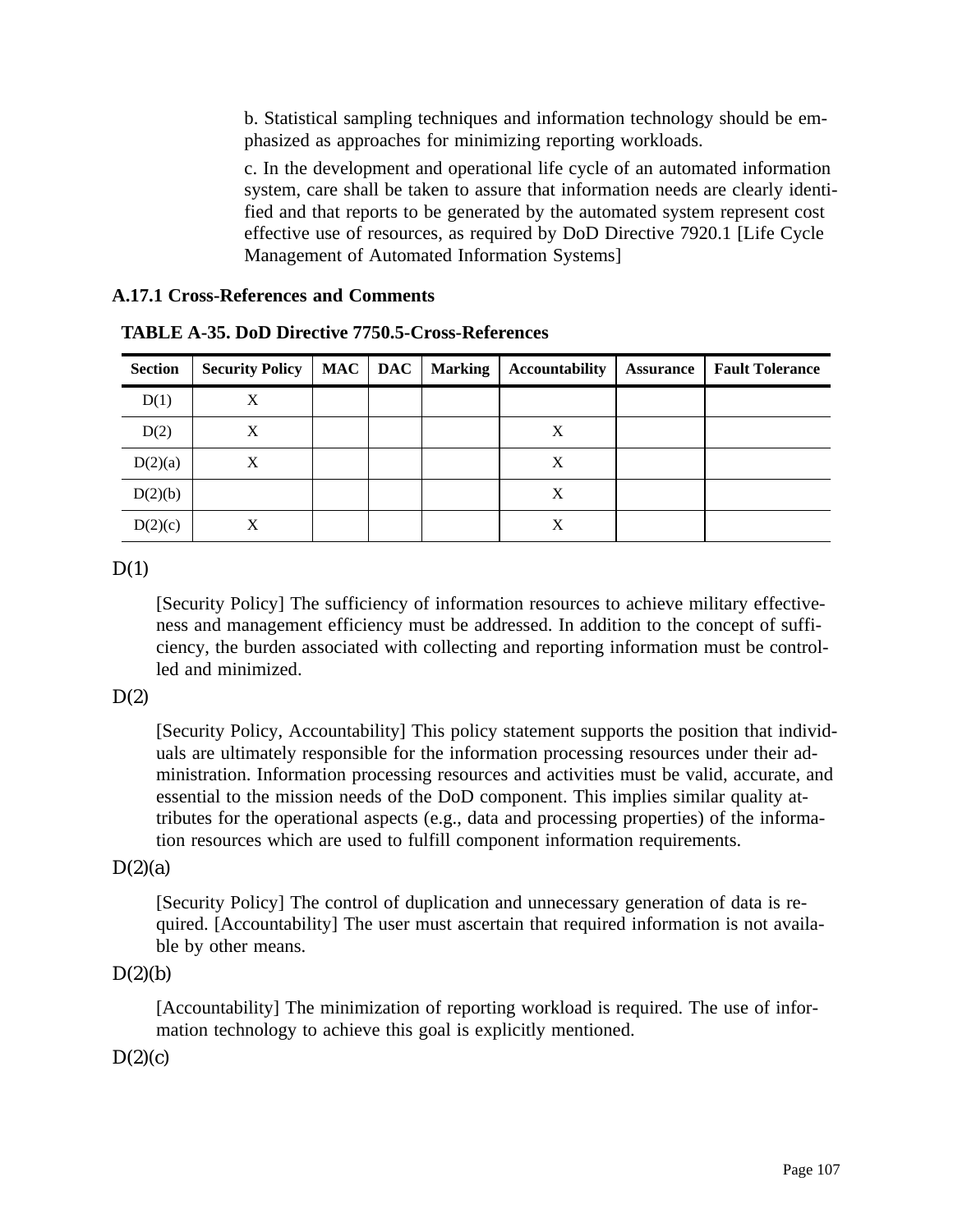[Security Policy, Accountability] The information needs of the DoD component must be identified and supporting AISs must be capable of meeting those needs. Reports generated by AISs must be cost effective.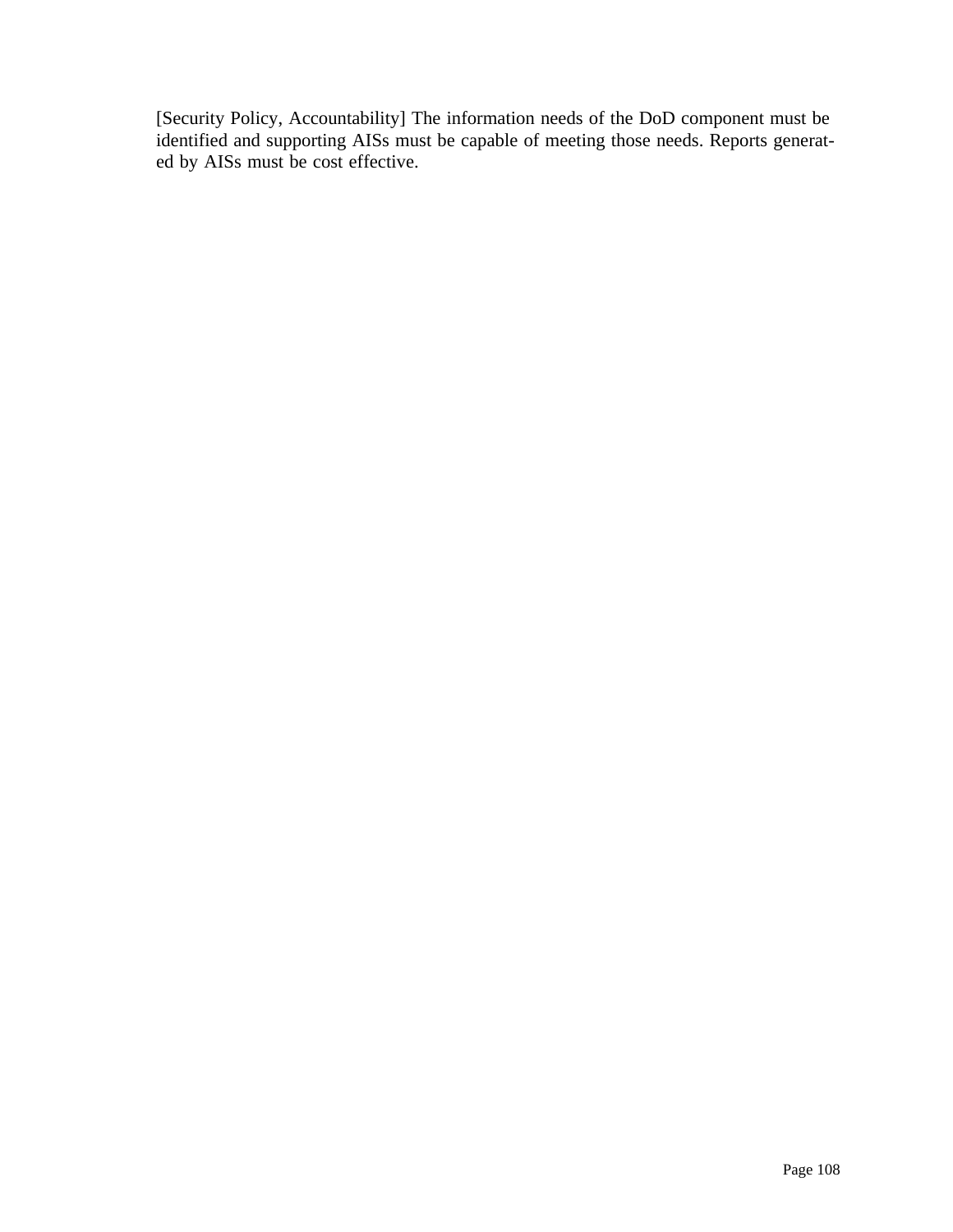# **APPENDIX B**

## **B. POLICY CROSS-REFERENCE**

The table appearing in this Appendix is a reproduction of Table 3.1 from the Department of Defense ADP Internal Control Guideline [DoD 7740.1-G]. This table ``provides a listing of 55 control requirements cross-referenced to the major control objectives . . .'' [DoD 7740.1-G, p. 3-6]. Although this table does not provide cross-references for all of the policy statements used in this document, it does include the following:

- OMB Circular No. A-123, Internal Control Systems [OMB A-123];
- Internal Control Guidelines [OMB ICG];
- OMB Circular No. A-127, Financial Management Systems [OMB A-127];
- OMB Circular No. A-130, Management of Federal Information Resources [OMB A-130];
- GAO Policy and Procedures Manual for Guidance of Federal Agencies-Title 2 Accounting [GAO Title II];
- Privacy Act of 1974 [PA 1974];
- Federal Managers' Financial Integrity Act of 1982 [FMFIA 1982];
- DoD Directive 5010.38, Internal Management Control Program [DoD 5010.38-D];
- DoD Directive 7740.1, DoD Information Resources Management Program [DoD 7740.1- D].

A set of 55 control requirements applying to the internal control of DoD components were derived from these seven documents. The table cross-references each control objective with the particular document(s) from which it was derived. The table contains a brief statement of each control requirement, while the full wording appears in a list following the table (also reproduced from [DoD 7740.1-G]). Four categories of requirements are cited: Application Controls, General Controls, Administrative Controls, and Required Systems Functions. Especially significant when considering integrity in AISs are those requirements listed under Application Controls and Required Systems Functions.

TABLE B-36. Summary of Control Requirements [DoD 7740.1-G]

### **Summary table of control objectives cross-referenced to the major control directives.**

| <b>Line No.- Requirements</b>         |   |   |   | A-123   OMB IC   A-127   A-130   GAO Title II   FMFIA |   |   | Privacy Act   DoD IMCP | <b>DoD IRMP</b> |
|---------------------------------------|---|---|---|-------------------------------------------------------|---|---|------------------------|-----------------|
| <b>APPLICATION</b><br><b>CONTROLS</b> |   |   |   |                                                       |   |   |                        |                 |
| 1. Transactions are<br>authorized     | X | X | X |                                                       |   | Х |                        |                 |
| 2. Transactions are valid             | X |   | X |                                                       | X |   |                        |                 |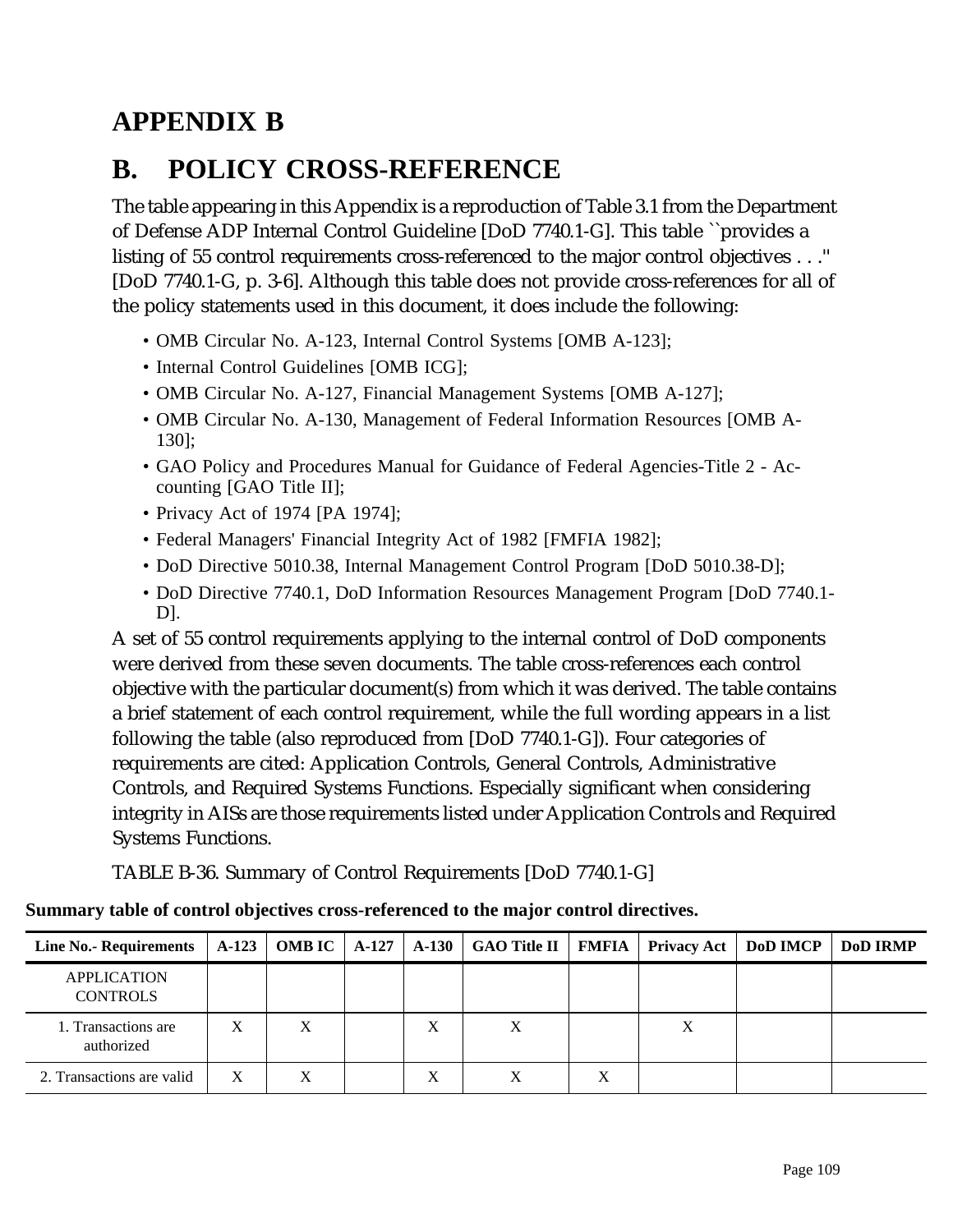| <b>Line No.- Requirements</b>      | A-123       | <b>OMB IC</b> | A-127       | $A-130$     | <b>GAO Title II</b> | <b>FMFIA</b> | <b>Privacy Act</b> | <b>DoD IMCP</b> | <b>DoD IRMP</b> |
|------------------------------------|-------------|---------------|-------------|-------------|---------------------|--------------|--------------------|-----------------|-----------------|
| 3. Information is complete         | $\mathbf X$ | $\mathbf X$   | $\mathbf X$ |             | $\mathbf X$         | X            | X                  |                 | $\mathbf X$     |
| 4. Information is accurate         | $\mathbf X$ | X             | $\mathbf X$ | $\mathbf X$ | X                   | X            | X                  |                 | $\mathbf X$     |
| 5. Information is timely           | X           | $\mathbf X$   | $\mathbf X$ |             | $\mathbf X$         | $\mathbf X$  | $\mathbf X$        |                 | $\mathbf X$     |
| 6. System and data are<br>secure   |             |               |             | $\mathbf X$ |                     | $\mathbf X$  | $\mathbf X$        |                 | $\mathbf X$     |
| 7. System is auditable             |             |               | $\mathbf X$ |             | X                   |              |                    |                 |                 |
| <b>GENERAL CONTROLS</b>            |             |               |             |             |                     |              |                    |                 |                 |
| 8. System controls exist           |             |               |             | $\mathbf X$ | $\mathbf X$         |              |                    |                 |                 |
| 9. 5-yr. system plan<br>developed  |             |               | $\mathbf X$ | $\mathbf X$ | $\mathbf X$         |              |                    | $\mathbf X$     |                 |
| 10. Contingency/disaster<br>plan   |             |               |             | $\mathbf X$ | $\mathbf X$         |              |                    |                 | $\mathbf X$     |
| 11. Vulnerability<br>assessment    | $\mathbf X$ | $\mathbf X$   |             |             | $\mathbf X$         |              |                    | $\mathbf X$     |                 |
| 12. Cost/benefit analysis          |             |               |             |             | $\mathbf X$         |              |                    |                 | $\mathbf X$     |
| 13. Reasonable assurance           | $\mathbf X$ | $\mathbf X$   | $\mathbf X$ | $\mathbf X$ | $\mathbf X$         | $\mathbf X$  |                    | $\mathbf X$     |                 |
| 14. Control objectives<br>defined  | $\mathbf X$ | $\mathbf X$   |             |             | $\mathbf X$         |              |                    | $\mathbf X$     |                 |
| 15. Control techniques<br>selected | $\mathbf X$ | $\mathbf X$   |             |             | $\mathbf X$         |              |                    | $\mathbf X$     |                 |
| 16. Security reqs.<br>adequacy     |             |               |             | $\mathbf X$ |                     |              |                    |                 |                 |
| 17. Security specs. exist          |             |               |             | $\mathbf X$ | $\mathbf X$         |              |                    |                 | $\mathbf X$     |
| 18. Security specs.<br>adequacy    |             |               |             | X           |                     |              |                    |                 |                 |
| 19. System design<br>approved      |             |               |             | $\mathbf X$ | $\mathbf X$         |              |                    |                 |                 |
| 20. Controls documented            | $\mathbf X$ | $\mathbf X$   |             |             | $\mathbf X$         |              |                    |                 |                 |
| 21. System<br>documentation exists |             |               |             |             | $\mathbf X$         |              |                    |                 |                 |
| 22. System contingency<br>plan     |             |               |             | $\mathbf X$ | $\mathbf X$         |              |                    |                 |                 |
| 23. Controls tested                |             |               |             | $\mathbf X$ | $\mathbf X$         |              |                    |                 |                 |
| 24. System test conducted          |             |               |             |             | $\mathbf X$         |              |                    |                 |                 |

### **Summary table of control objectives cross-referenced to the major control directives.**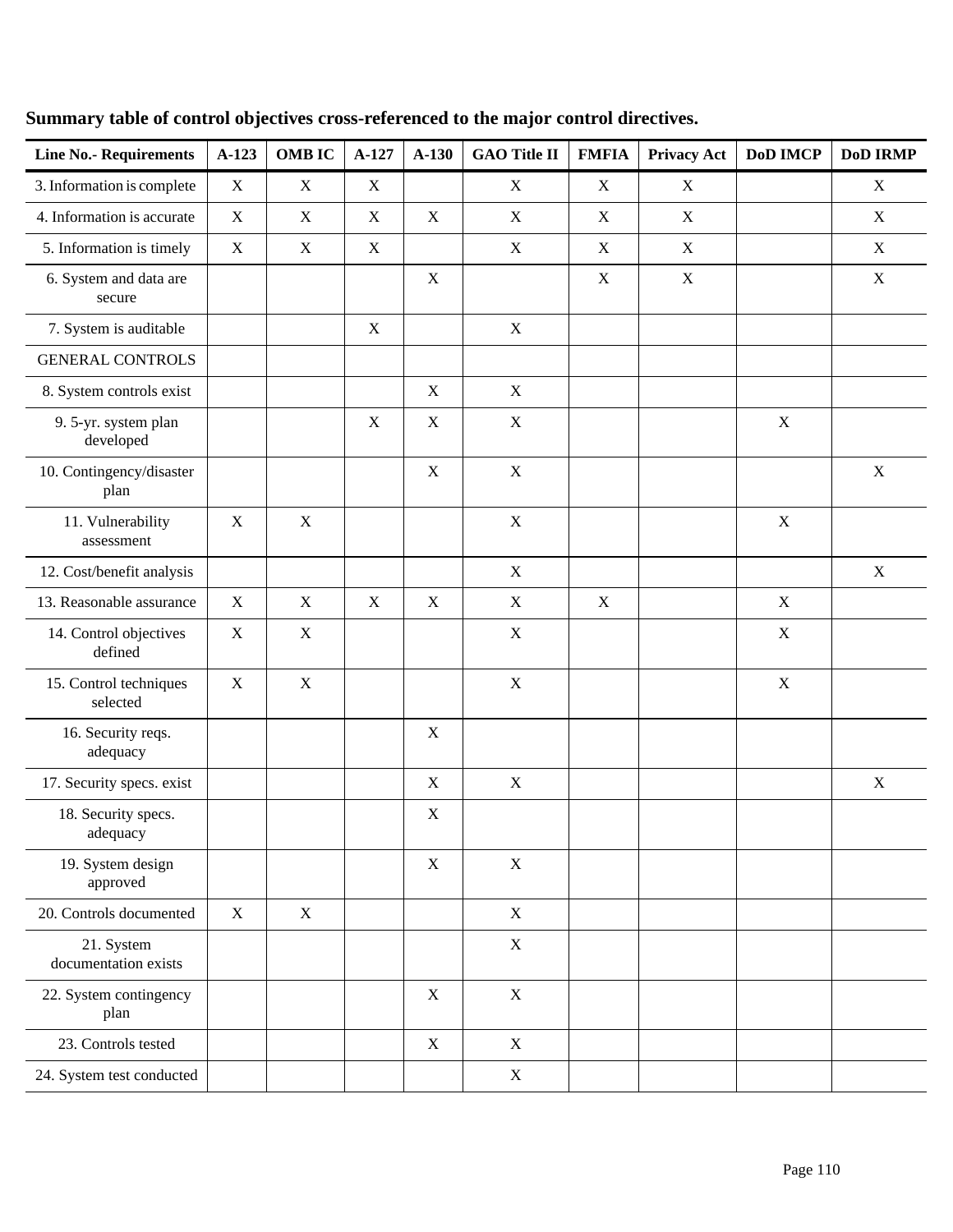### **Summary table of control objectives cross-referenced to the major control directives.**

| <b>Line No.- Requirements</b>       | $A-123$     | <b>OMB IC</b> | $A-127$     | $A-130$     | <b>GAO Title II</b> | <b>FMFIA</b>              | <b>Privacy Act</b> | <b>DoD IMCP</b> | <b>DoD IRMP</b> |
|-------------------------------------|-------------|---------------|-------------|-------------|---------------------|---------------------------|--------------------|-----------------|-----------------|
| 25. Test results<br>documented      |             |               |             | X           | $\mathbf X$         |                           |                    |                 |                 |
| 26. System certified                |             |               |             | $\mathbf X$ |                     |                           |                    |                 |                 |
| 27. Controls review<br>performed    | $\mathbf X$ | X             | $\mathbf X$ |             | $\mathbf X$         | $\mathbf X$               |                    |                 |                 |
| 28. Periodic reviews                |             |               | $\mathbf X$ | X           | $\mathbf X$         |                           |                    | $\mathbf X$     | $\mathbf X$     |
| 29. Periodic risk<br>assessments    |             |               |             | $\mathbf X$ | $\boldsymbol{X}$    |                           |                    | X               |                 |
| 30. Corrective action/<br>audit     | $\mathbf X$ | $\mathbf X$   |             |             | $\mathbf X$         |                           |                    | $\mathbf X$     |                 |
| 31. Internal controls<br>report     |             |               | $\mathbf X$ | $\mathbf X$ |                     | $\mathbf X$               |                    | $\mathbf X$     |                 |
| 32. Accounting systems<br>report    |             |               |             |             | $\boldsymbol{X}$    | $\boldsymbol{\mathrm{X}}$ |                    | $\mathbf X$     |                 |
| 33. Annual report to<br>President   | $\mathbf X$ | $\mathbf X$   |             | X           | $\mathbf X$         | $\mathbf X$               |                    | $\mathbf X$     |                 |
| <b>ADMIN. CONTROLS</b>              |             |               |             |             |                     |                           |                    |                 |                 |
| 34. Org. responsibility<br>fixed    |             | $\mathbf X$   |             |             |                     |                           |                    | X               | $\mathbf X$     |
| 35. Separation of duty<br>exists    | $\mathbf X$ | X             |             |             | $\mathbf X$         |                           |                    | $\mathbf X$     |                 |
| 36. Supervision is<br>provided      | $\mathbf X$ | X             |             |             | $\mathbf X$         |                           |                    | $\mathbf X$     |                 |
| 37. Supportive attitude<br>exists   | $\mathbf X$ | $\mathbf X$   |             |             | $\boldsymbol{X}$    |                           |                    | X               |                 |
| 38. Personnel are<br>competent      | $\mathbf X$ | $\mathbf X$   |             |             | $\mathbf X$         |                           |                    | $\mathbf X$     |                 |
| 39. Security training<br>program    |             |               |             | $\mathbf X$ |                     |                           |                    | $\mathbf X$     |                 |
| 40. Written policies/<br>procedures | $\mathbf X$ | X             | $\mathbf X$ |             |                     |                           |                    | $\mathbf X$     | $\mathbf X$     |
| 41. Personnel security<br>policies  |             |               |             | X           |                     |                           |                    | $\mathbf X$     |                 |
| 42. Ind. responsibilities<br>fixed  | $\mathbf X$ | $\mathbf X$   | $\mathbf X$ | $\mathbf X$ | $\mathbf X$         |                           |                    | $\mathbf X$     |                 |
| 43. Accountability<br>assigned      | $\mathbf X$ | X             |             | $\mathbf X$ | $\mathbf X$         | $\mathbf X$               |                    | $\mathbf X$     | $\mathbf X$     |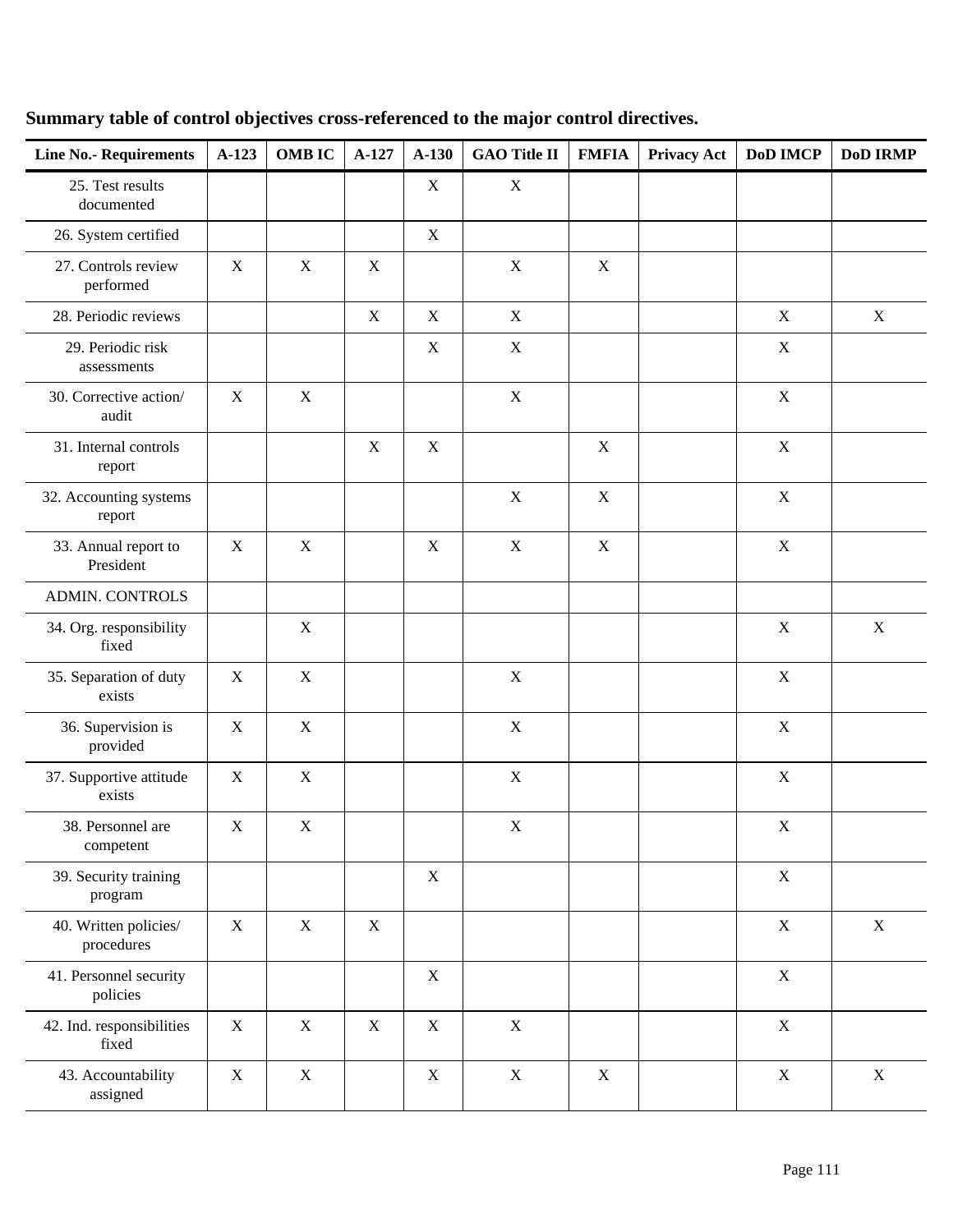| <b>Line No.- Requirements</b>       | $A-123$ | <b>OMB IC</b> | $A-127$     | $A-130$     | <b>GAO Title II</b> | <b>FMFIA</b> | <b>Privacy Act</b> | <b>DoD IMCP</b> | <b>DoD IRMP</b> |
|-------------------------------------|---------|---------------|-------------|-------------|---------------------|--------------|--------------------|-----------------|-----------------|
| 44. Record retention<br>procedures  |         |               |             |             |                     |              | $\mathbf X$        |                 | $\mathbf X$     |
| 45. Release of information          |         |               |             |             |                     |              | $\mathbf X$        | $\mathbf X$     | $\mathbf X$     |
| REQ. SYSTEM<br><b>FUNCTIONS</b>     |         |               |             |             |                     |              |                    |                 |                 |
| 46. System is efficient             |         |               | $\mathbf X$ |             | $\mathbf X$         |              |                    |                 | $\mathbf X$     |
| 47. System operation<br>economical  |         |               | $\mathbf X$ |             | $\mathbf X$         |              |                    |                 |                 |
| 48. System is effective             |         |               |             | $\mathbf X$ | $\mathbf X$         |              |                    |                 | $\mathbf X$     |
| 49. System supports<br>management   |         |               | $\mathbf X$ |             |                     |              |                    | $\mathbf X$     | X               |
| 50. System supports<br>budget       |         |               | X           |             | $\mathbf X$         |              |                    | $\mathbf X$     |                 |
| 51. Comparability/<br>consistency   |         |               | $\mathbf X$ |             | $\mathbf X$         |              |                    |                 |                 |
| 52. Information useful/<br>relevant |         |               | $\mathbf X$ | X           | $\mathbf X$         |              | X                  |                 | X               |
| 53. System provides<br>disclosure   |         |               | $\mathbf X$ |             | $\mathbf X$         |              | $\mathbf X$        |                 |                 |
| 54. Individual access<br>allowed    |         |               |             | $\mathbf X$ |                     | $\mathbf X$  | $\mathbf X$        |                 |                 |
| 55. Network compatibility           |         |               |             | $\mathbf X$ |                     |              |                    |                 |                 |

#### **Summary table of control objectives cross-referenced to the major control directives.**

### **B.1 Requirements List**

 The following list of requirements correspond with the summaries appearing in the first column of the preceding table.

### Application Controls

1. Transactions are authorized - the information entered into the system must be authorized by management for entry.

2. Transactions are valid - the information system must process only data that represent legitimate events.

3. Information is complete - all valid data, and only those data, are to be processed by the information system.

4. Information is accurate - data must be free from error during all phases of processing, within defined levels of tolerance.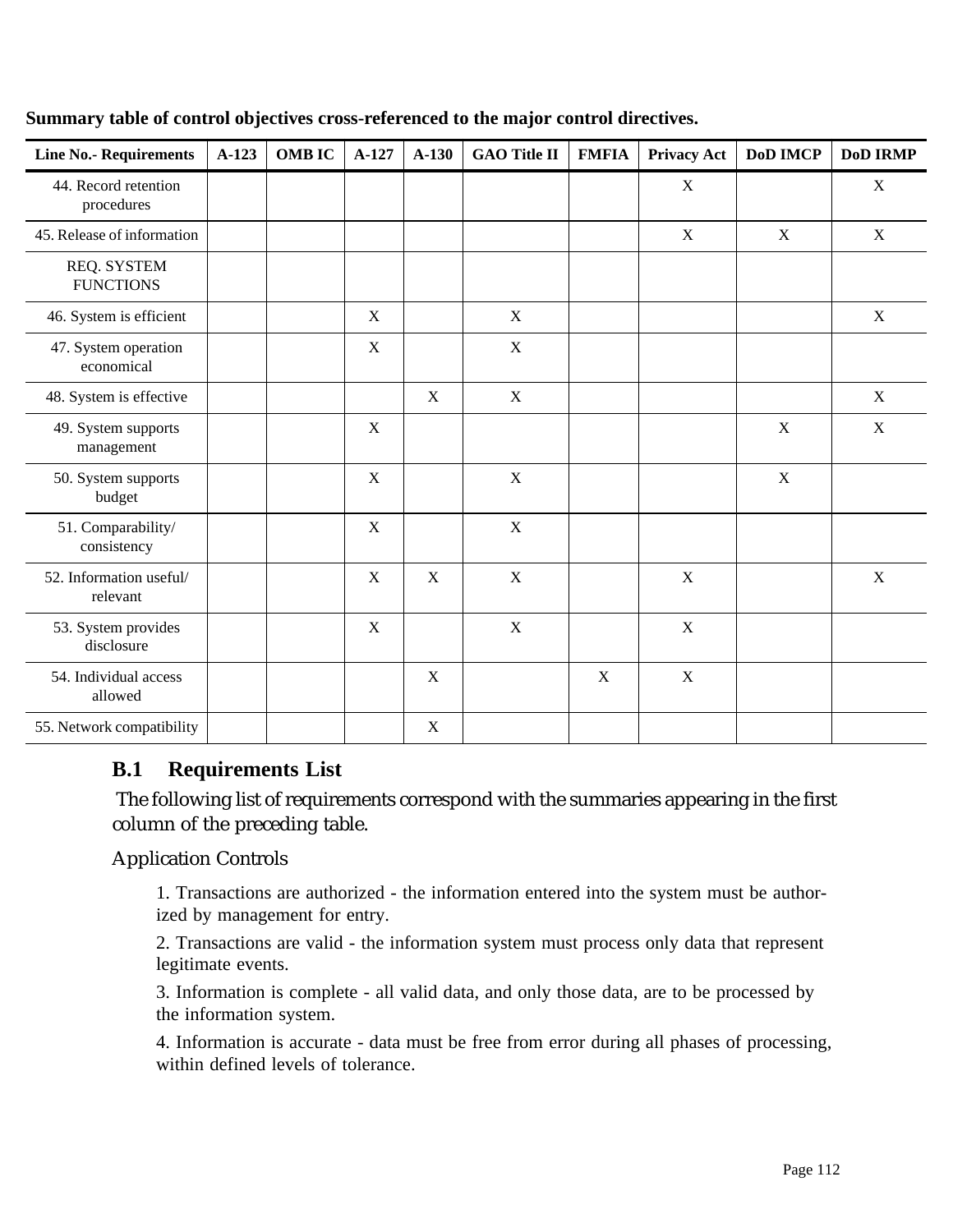5. Information is timely - data must reflect the correct cycle, version, or period for the processing being performed. Financial management data shall be recorded as soon as practical after the occurrence of the event, and relevant preliminary data shall be made available promptly to managers after the end of the reporting period.

6. System and data are secure - the data files, computer program, and equipment must be secure from unauthorized and accidental changes, unauthorized disclosure and use, and physical destruction. Detective and corrective controls may also apply depending on the sensitivity and/or classification of the data.

7. System is auditable - an information trail must exist that establishes individual accountability for transactions and permits an analysis of breakdowns in the system and other anomalies.

#### General Controls

8. System controls exist - for each information system, the controls system should ensure that appropriate safeguards are incorporated into the systems, tested before implementation, and tested periodically after implementation.

9. Five-year system plan developed - a plan featuring specific milestones with obligation and outlay estimates for every system of the agency (both current and under development).

10. Contingency plan and/or disaster recovery plan exists - agencies shall develop, maintain, and test disaster recovery and continuity of operations plans for their data center(s). The plan's objective is to provide reasonable continuity of data processing support if normal operations are prevented.

11. Vulnerability assessment conducted - a review of the susceptibility of a program or function to waste, loss, unauthorized use, or misappropriation. Includes both vulnerability assessments or their equivalents, such as an audit.

12. Cost-benefit analysis exists - a review to determine and compare the benefits of the proposed system against the cost of developing and operating the current system. Only those proposals where the expected benefits exceed the estimated costs by 10 percent should be considered for development, unless otherwise specifically required by statute.

13. Reasonable assurance applied - reasonable assurance equates to a satisfactory level of confidence, based on management's judgment of the cost-benefits of the controls versus the recognized risks. (Practically, it is recognized that it is not cost-effective to attain 100 percent assurance.)

14. Control objectives defined - goals established to address a known vulnerability or promote reliability or security of a system.

15. Control techniques selected - methods to satisfy one or more control objectives by preventing, detecting, and/or correcting undesired events. More commonly referred to as "controls."

16. Adequacy of security requirements determined - agencies administrative, physical, and personnel security requirements are included in specifications for the acquisition or operation of facilities, equipment, or software.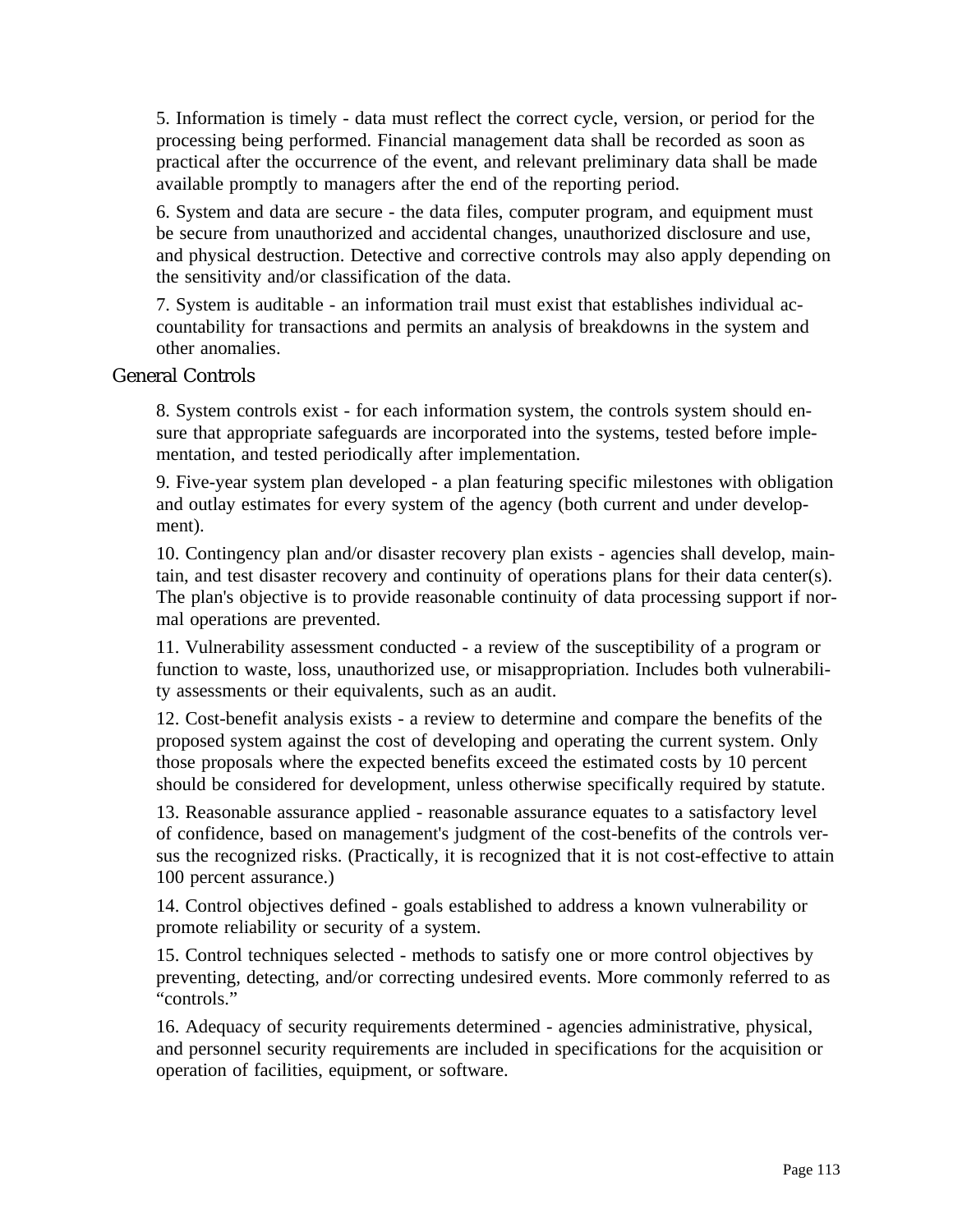17. Security specifications exist - internal control and security objectives must be stated as design specifications and approved by management before development (programming) of the application system can begin.

18. Adequacy of security specifications determined - proof that the design specifications satisfy control objectives must be presented to management to authorize computer program development and/or modification (programming).

19. System design approved - before development (programming) of the system is authorized, management must be assured that the system design satisfies the user's requirements and incorporates the control requirements. The design review must be documented and be available for examination.

20. Controls documented - internal control systems, including all transactions and significant events, are to be clearly documented and be readily available for examination.

21. System documentation exists - documentation that must reflect the current state of the system as it is being operated. The documentation must be sufficient to ensure effective operation by users and system maintenance by programmers.

22. System contingency plan exists - plans must be developed, documented, and tested to ensure that users of the system can continue to perform essential functions in the event their information technology support is interrupted. The plan should also be consistent with the agency-wide disaster recovery plan.

23. Controls tested - before a new or modified system is placed into production status, the controls should be tested to prove that the controls operate as intended. The test results should be documented and sent to management for approval to implement the system.

24. System test conducted - before implementation of the system is authorized, evidence that the system operates as intended must be presented to management. This evidence must also include the results of controls testing. The test results must be documented and available for examination.

25. Test results documented - the documentation should demonstrate that the control and functionality requirements operate as intended.

26. System certified prior to implementation - before a system can be implemented, an agency official shall certify that the system meets all applicable Federal policies, regulations, and standards, as well as state that test results demonstrate that installed controls are adequate for examination.

27. Controls review performed - periodically, the controls of each system must be tested to determine if the controls still function as intended. The results of these tests must be documented and available for examination.

28. Periodic reviews and re-certifications are conducted at least every 3 years, agencies shall review applications and re-certify the adequacy of the safeguards. The re-certifications shall be documented and be available for review.

29. Periodic risk assessments are conducted - agencies shall conduct periodic risk assessments at each data center to provide a measure of the relative vulnerabilities and threats to the data center so that security resources can be effectively distributed to minimize potential loss.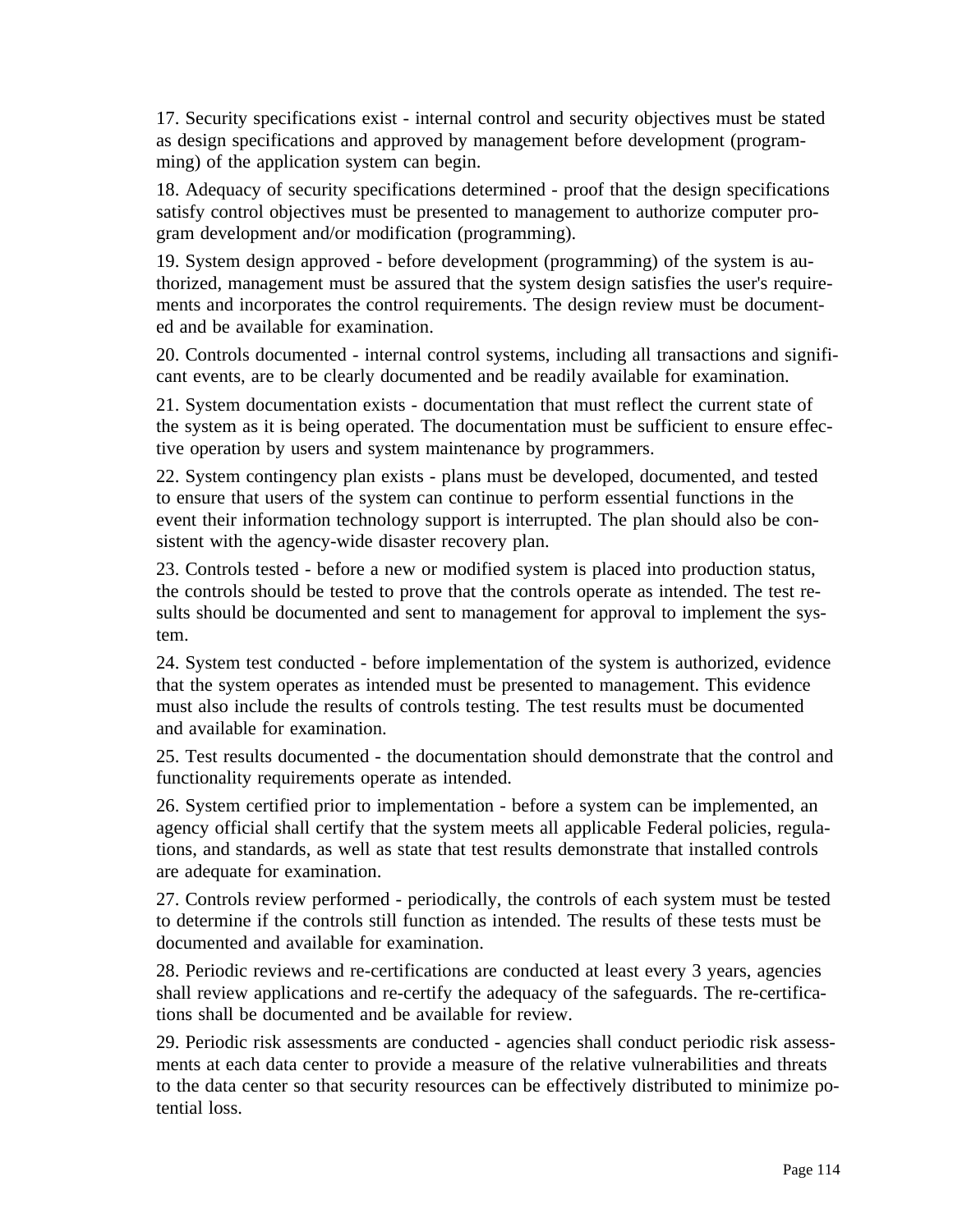30. Corrective action taken; audit findings resolved promptly - managers are to promptly evaluate audit findings and recommendations, determine proper corrective actions, and complete those actions.

31. Annual report on internal controls prepared - yearly, each agency must determine proper if its systems of internal controls are in compliance with the Comptroller General's standards.

32. Annual report on accounting systems prepared - yearly, each agency must determine if its accounting systems are in compliance with the Comptroller General's standards.

33. Annual reports to President sent - the head of each agency must sign both annual reports and transmit them to both the President and Congress.

#### Administrative Controls

34. Organizational responsibility is affixed - the assignment of responsibilities for planning, directing and controlling the controls evaluation process for the agency and/or segment is specified. The programs and functions conducted in each of the components have also been specified. The programs and functions conducted in each of the components have also been specified.

35. Separation of duties exists - key duties and responsibilities in authorizing, processing, recording, and reviewing transactions should be separated among individuals.

36. Supervision is provided - qualified and continuous supervision is to be provided to ensure that control requirements are met.

37. Supportive attitudes exist - managers and employees are to maintain and demonstrate a positive and supportive attitude toward controls at all times.

38. Personnel are competent - manager and employees are to have personnel and professional integrity and are to maintain a level of competence that allow them to accomplish their assigned duties, as well as understand the importance of developing and implementing good controls.

39. Security training program exists - agencies shall establish a security awareness and training program so that agency and contractor personnel involved with information systems are aware of their security responsibilities and know how to fulfill them.

40. Written policies and procedures exist - each agency shall establish administrative procedures to enforce the intended functioning of controls, including provisions that performance appraisals reflect execution of control-related responsibilities.

41. Personnel security policies exist - each agency should establish and manage personnel security procedures, including requirements for screening agency and contractor personnel designing, developing, operating, maintaining, or using the system. The level of screening depends on the sensitivity and/or classification of the system data.

42. Individual responsibilities are affixed - assignments or responsibility should be made for internal controls, accounting systems, and data center security on an 43. Custody and/ or accountability assigned - the official whose function is supported by an information system is responsible and accountable for the products of the information system is responsible and accountable for the products of the information system.